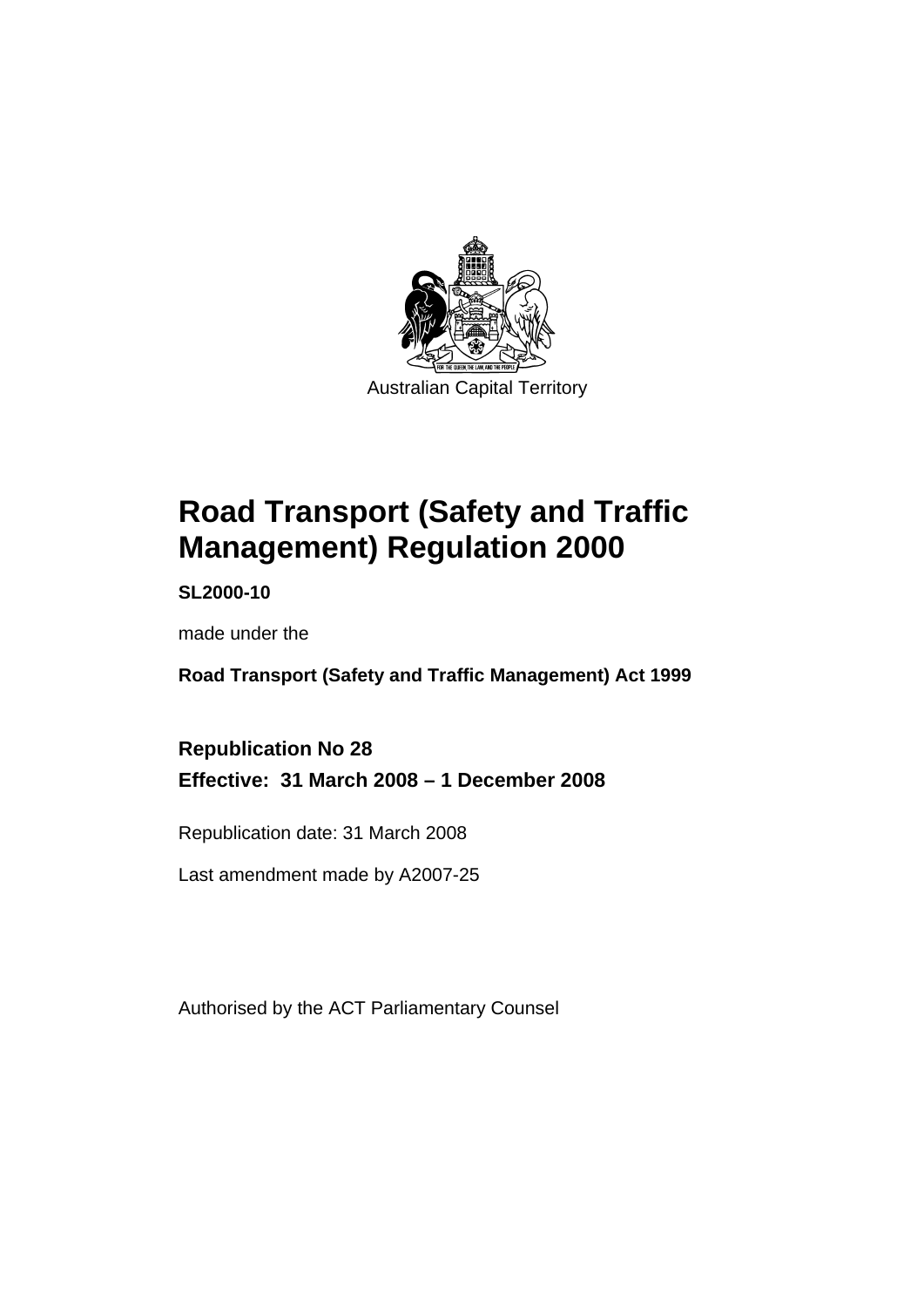#### **About this republication**

#### **The republished law**

This is a republication of the *Road Transport (Safety and Traffic Management) Regulation 2000*, made under the *[Road Transport \(Safety and Traffic Management\) Act 1999](#page-10-0)* (including any amendment made under the *Legislation Act 2001*, part 11.3 (Editorial changes)) as in force on 31 March 2008*.* It also includes any amendment, repeal or expiry affecting the republished law to 31 March 2008.

The legislation history and amendment history of the republished law are set out in endnotes 3 and 4.

#### **Kinds of republications**

The Parliamentary Counsel's Office prepares 2 kinds of republications of ACT laws (see the ACT legislation register at www.legislation.act.gov.au):

- authorised republications to which the *Legislation Act 2001* applies
- unauthorised republications.

The status of this republication appears on the bottom of each page.

#### **Editorial changes**

The *Legislation Act 2001*, part 11.3 authorises the Parliamentary Counsel to make editorial amendments and other changes of a formal nature when preparing a law for republication. Editorial changes do not change the effect of the law, but have effect as if they had been made by an Act commencing on the republication date (see *Legislation Act 2001*, s 115 and s 117). The changes are made if the Parliamentary Counsel considers they are desirable to bring the law into line, or more closely into line, with current legislative drafting practice.

This republication does not include amendments made under part 11.3 (see endnote 1).

#### **Uncommenced provisions and amendments**

If a provision of the republished law has not commenced or is affected by an uncommenced amendment, the symbol  $\mathbf{U}$  appears immediately before the provision heading. The text of the uncommenced provision or amendment appears only in the last endnote.

#### **Modifications**

If a provision of the republished law is affected by a current modification, the symbol  $\vert \mathbf{M} \vert$ appears immediately before the provision heading. The text of the modifying provision appears in the endnotes. For the legal status of modifications, see *Legislation Act 2001*, section 95.

#### **Penalties**

The value of a penalty unit for an offence against this republished law at the republication date  $i<sub>s</sub>$ 

- (a) if the person charged is an individual—\$100; or
- (b) if the person charged is a corporation—\$500.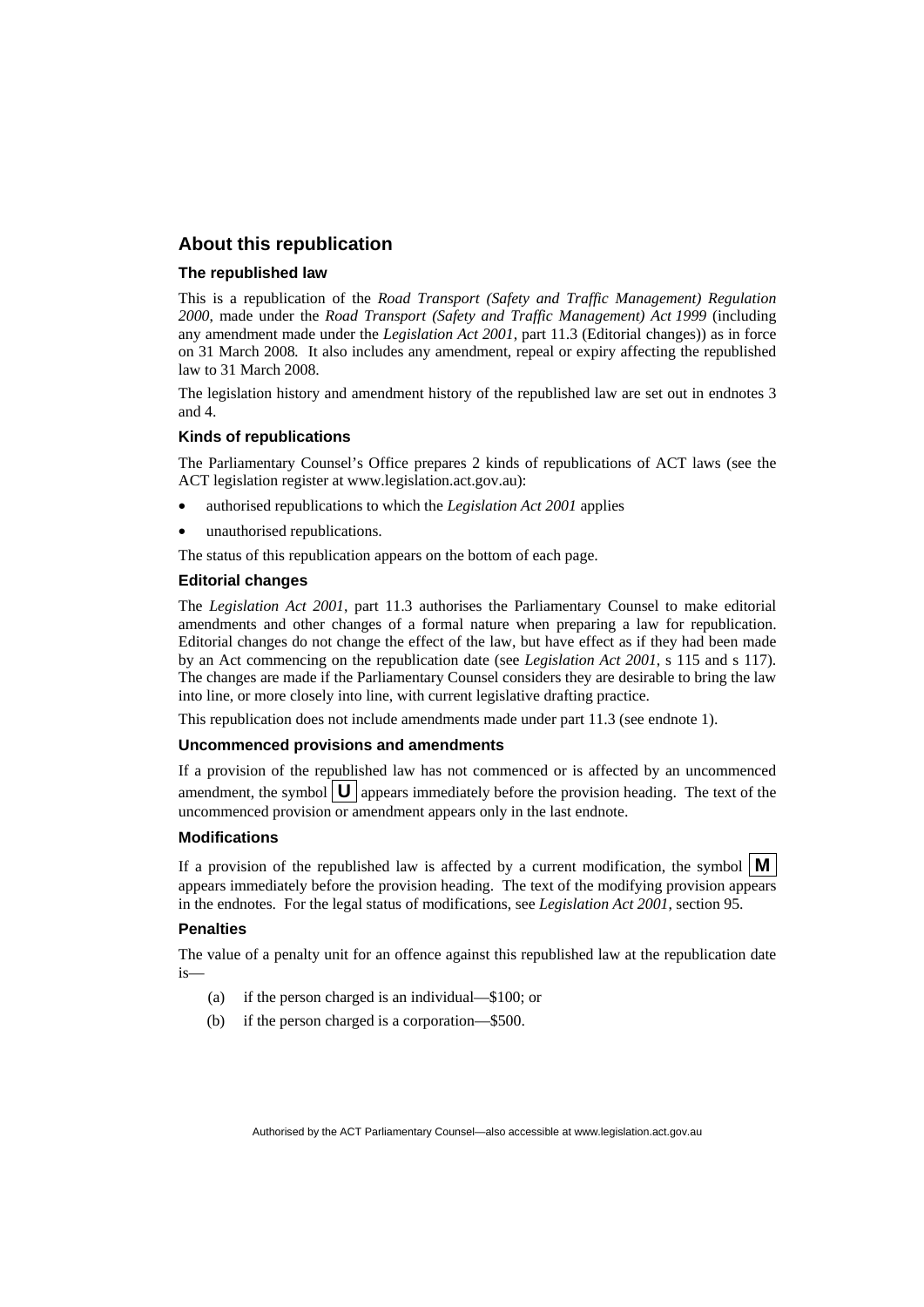

# **[Road Transport \(Safety and Traffic](#page-10-0)  [Management\) Regulation 2000](#page-10-0)**

made under the

**[Road Transport \(Safety and Traffic Management\) Act 1999](#page-10-0)** 

### **Contents**

Page

| <b>Chapter 1</b> | <b>Preliminary</b>                                           |            |
|------------------|--------------------------------------------------------------|------------|
| 1                | Name of regulation                                           | 2          |
| 2                | Dictionary                                                   | 2          |
| 3                | Dictionary-application to Australian Road Rules              | 2          |
| 3A               | Road includes road related area                              | 2          |
| 3B               | Meaning of <i>park</i> and <i>stop</i>                       | 3          |
| 4                | <b>Notes</b>                                                 | 3          |
| 4A               | Offences against regulation-application of Criminal Code etc | 3          |
| 4B               | Offences against regulation are strict liability offences    | 4          |
| R <sub>28</sub>  | Road Transport (Safety and Traffic Management)               | contents 1 |
| 31/03/08         | Regulation 2000                                              |            |
|                  | Effective: 31/03/08-01/12/08                                 |            |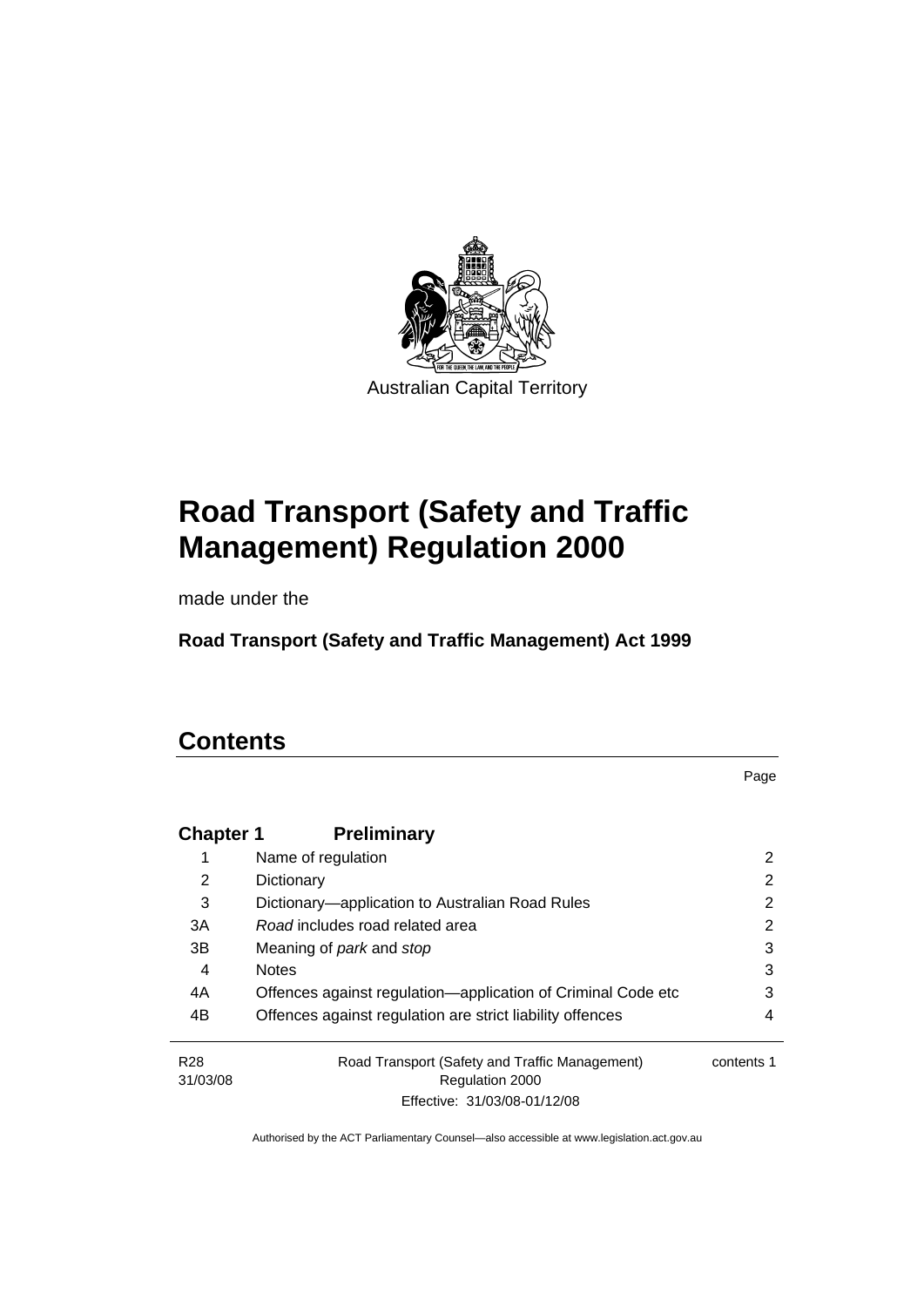| 4C                   | General defence of accident or reasonable effort                                     | Page<br>4 |
|----------------------|--------------------------------------------------------------------------------------|-----------|
| <b>Chapter 2</b>     | <b>Australian Road Rules</b>                                                         |           |
| <b>Part 2.1</b><br>5 | <b>Incorporation into ACT law</b><br>What are the Australian Road Rules              | 5         |
| 6                    | Incorporation of Australian Road Rules into ACT law                                  | 5         |
| <b>Part 2.2</b>      | How the Australian Road Rules are<br>incorporated                                    |           |
| Division 2.2.1       | General                                                                              |           |
| 7                    | References to another law of this jurisdiction etc                                   | 9         |
| Division 2.2.2       | Other provisions for the Australian Road Rules                                       |           |
| 8                    | ARR r 10 (2)-penalties for offences                                                  | 9         |
| 9                    | ARR r 95—emergency stopping lane only signs                                          | 10        |
| 10                   | ARR r 104-no truck signs                                                             | 10        |
| 11                   | ARR r 151 (3) (b)—riding a motorbike or bicycle alongside more than 1<br>other rider | 10        |
| 12                   | ARR r 158 (2) (c)-other vehicles permitted to travel in bus lanes                    | 10        |
| 12A                  | ARR r 170 (1)—driver not to stop in intersection unless permitted                    | 11        |
| 13                   | ARR r 179 (1) (c)—stopping in a loading zone—goods and permit<br>vehicles            | 11        |
| 13A                  | ARR r 179 (1) (c) and (2) (c)—stopping in loading zone—taxis                         | 11        |
| 13B                  | ARR r 183—stopping in a bus zone                                                     | 12        |
| 13C                  | ARR r 195-stopping at or near a bus stop                                             | 13        |
| 14                   | ARR r 199 (2)—stopping near postbox                                                  | 13        |
| 15                   | ARR r 206 (2) (b), (c)—time extension for people with disabilities<br>permit         | 14        |
| 16                   | ARR r 207 (2) (a)-fees for parking in pay parking spaces                             | 14        |
| 16A                  | ARR r 213 (5)—making a motor vehicle secure—exception                                | 14        |
| 17                   | ARR r 215 (4)-lights required to be fitted to a vehicle                              | 15        |
| 18                   | ARR r 216 (3)-towing a vehicle at night or in hazardous weather<br>conditions        | 15        |

| contents 2 | Road Transport (Safety and Traffic Management) | R <sub>28</sub> |
|------------|------------------------------------------------|-----------------|
|            | Regulation 2000                                | 31/03/08        |
|            | Effective: 31/03/08-01/12/08                   |                 |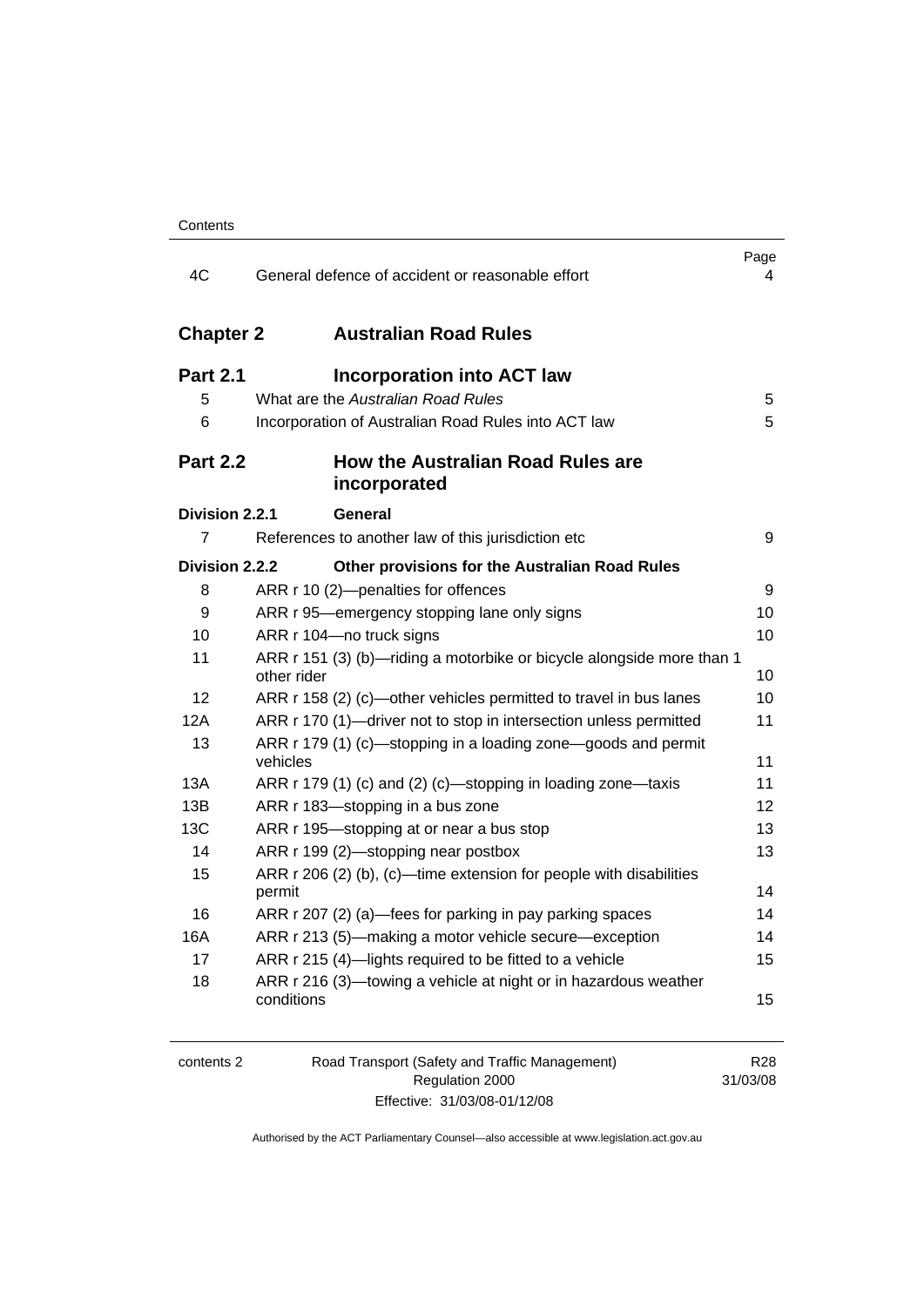| Contents |
|----------|
|----------|

|                 |                                                                                        | Page |
|-----------------|----------------------------------------------------------------------------------------|------|
| 19              | ARR r 220 (3)—using lights on vehicles that are stopped                                | 15   |
| 20              | ARR r 221 (f)—using hazard warning lights on buses carrying children                   | 15   |
| 21              | ARR r 222—using warning lights on buses carrying children                              | 16   |
| 22              | ARR r 225-use of radar detectors                                                       | 16   |
| 22A             | ARR r 236 (6)-hitchhiking, roadside commerce etc permitted                             | 16   |
| 23              | ARR r 240 (2)—wheeled recreational devices and toys not to be used<br>on certain roads | 17   |
| 23B             | ARR r 266 (3) (b)—wearing of seatbelts by passengers under 16 years<br>old             | 17   |
| 24              | ARR r 266 (7)—wearing of seatbelts by passengers under 16 years<br>old                 | 18   |
| 25              | ARR r 267 (3)—certificates of exemption from wearing seatbelts                         | 18   |
| 26              | ARR r 270 (3)-wearing motorbike helmets                                                | 19   |
| 27              | ARR r 271 (6)-riding on motorbikes                                                     | 19   |
| 27A             | ARR r 280 (2) (a)—other vehicles to which B light rules apply                          | 19   |
| 28              | ARR r 287 (3) (e), (4)—duties of participants in crashes                               | 20   |
| 29              | ARR r 289 (1) (g)-driving on nature strip                                              | 20   |
| 30              | ARR r 298-driving with a person in or on trailer                                       | 21   |
| 31              | ARR r 310 (3), (4)-exemption for road workers etc                                      | 22   |
| 32              | ARR r 313-postal workers                                                               | 22   |
| 33              | ARR dict-definitions for dictionary                                                    | 23   |
| <b>Part 2.3</b> | <b>Additional ACT road rules</b>                                                       |      |
| Division 2.3.1  | Noise and other nuisances                                                              |      |
| 37              | Making unnecessary engine noise                                                        | 26   |
| 38              | Emission of waste oil or grease                                                        | 26   |
| Division 2.3.2  | Driver and passenger safety                                                            |      |
| 39              | Safety of persons on trailers                                                          | 27   |
| 40              | Passengers in sidecars to be seated                                                    | 28   |
| Division 2.3.3  | <b>Trailers and towing</b>                                                             |      |
| 41              | Number of vehicles that may be drawn                                                   | 28   |
| 42              | Towing by vehicles under 4.5t                                                          | 30   |

| R28      |
|----------|
| 31/03/08 |

Road Transport (Safety and Traffic Management) Regulation 2000 Effective: 31/03/08-01/12/08

contents 3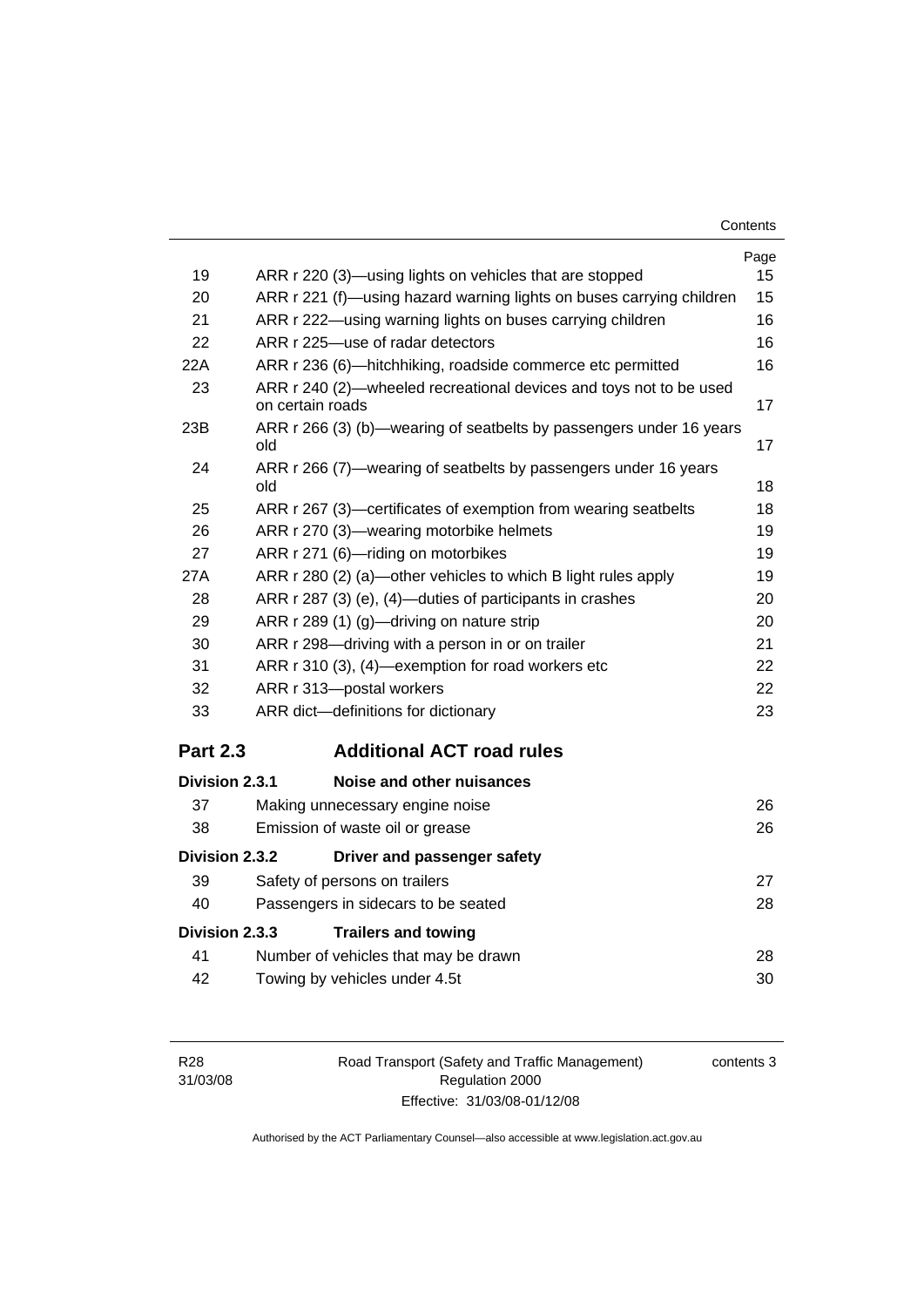|                |                                                            |                                                                 | Page |
|----------------|------------------------------------------------------------|-----------------------------------------------------------------|------|
| Division 2.3.4 |                                                            | <b>Lights on vehicles</b>                                       |      |
| 43             |                                                            | Lights on motor vehicles generally                              | 31   |
| Division 2.3.5 |                                                            | <b>Metered parking</b>                                          |      |
| 44             |                                                            | Metered parking-parking in spaces                               | 33   |
| 44A            |                                                            | Metered parking-parking fees                                    | 33   |
| 44B            |                                                            | Metered parking-maximum length of stay                          | 34   |
| 45             |                                                            | Metered parking-exceptions to s 44A and s 44B                   | 34   |
| 46             |                                                            | Temporary closure of metered parking spaces                     | 35   |
| 47             |                                                            | Misuse of parking meters                                        | 36   |
| 48             |                                                            | Interfering with parking meters etc                             | 36   |
| Division 2.3.6 |                                                            | <b>Ticket parking</b>                                           |      |
| 49             |                                                            | Ticket parking-parking in spaces                                | 36   |
| 49A            |                                                            | Ticket parking-display of tickets                               | 37   |
| 49B            |                                                            | Ticket parking-maximum length of stay                           | 39   |
| 50             |                                                            | Ticket parking—exceptions to s 49A and s 49B                    | 40   |
| 51             | Temporary closure of ticket parking spaces and areas<br>41 |                                                                 |      |
| 52             |                                                            | Use of false or damaged parking tickets etc                     | 42   |
| 53             |                                                            | Misuse of parking ticket machines                               | 42   |
| 54             |                                                            | Interfering with parking ticket machines etc                    | 43   |
| 55             |                                                            | Interfering with parking tickets                                | 43   |
| Division 2.3.7 |                                                            | Other ACT road rules about stopping and parking                 |      |
| 56             | authorities                                                | Unauthorised use of parking permits and mobility parking scheme | 44   |
| 56A            |                                                            |                                                                 |      |
|                | authorities                                                | Interfering with parking permits and mobility parking scheme    | 44   |
| 57A            |                                                            | Stopping public buses in bus zones and at bus stops             | 45   |
| 58             |                                                            | Stopping in an emergency etc or to comply with another law      | 46   |
| Division 2.3.8 |                                                            | <b>Other ACT road rules</b>                                     |      |
| 59             |                                                            | Carrying dangerous substances                                   | 47   |
| 60             |                                                            | Interrupting funeral processions etc                            | 47   |
| 61             |                                                            | Driving on roads closed to traffic                              | 48   |
| 62             |                                                            | Use of wheeled recreational devices and wheeled toys on roads   | 48   |
|                |                                                            |                                                                 |      |

| contents 4 | Road Transport (Safety and Traffic Management) | R28      |
|------------|------------------------------------------------|----------|
|            | Regulation 2000                                | 31/03/08 |
|            | Effective: 31/03/08-01/12/08                   |          |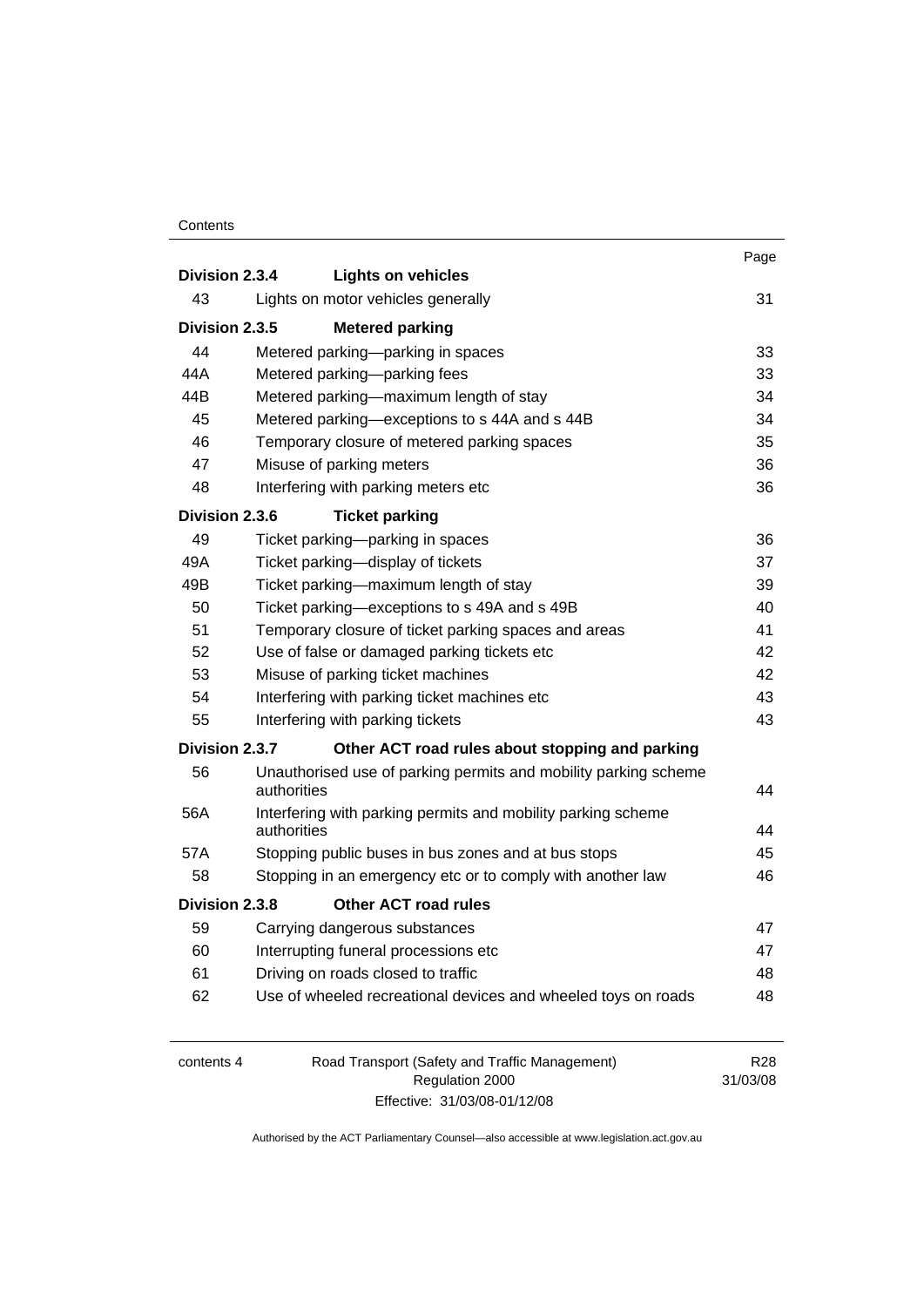| Contents |
|----------|
|----------|

|                 |                                                                                                         | Page |
|-----------------|---------------------------------------------------------------------------------------------------------|------|
| <b>Part 2.4</b> | <b>Other provisions</b>                                                                                 |      |
| 63              | Devices that are prescribed traffic control devices—Act, dict, def<br>prescribed traffic control device | 49   |
| 64              | Preventing prescribed traffic control devices being clearly visible                                     | 49   |
| 65              | Use of do not overtake turning vehicle sign                                                             | 50   |
| 66              | Approvals etc by road transport authority                                                               | 50   |
| 67              | Exemption from requirement about riding on motorbikes                                                   | 51   |
| 68              | Defence of complying with direction of police officer or authorised                                     |      |
|                 | person                                                                                                  | 51   |
| 69              | Exemption for driver of police vehicles                                                                 | 51   |
| 70              | Exemption for driver of emergency vehicles                                                              | 52   |
| 71              | Stopping and parking exemption for police and emergency vehicles<br>and authorised people               | 52   |

### **Chapter 3 Parking**

| <b>Part 3.1</b> | <b>Parking schemes</b>                          |    |
|-----------------|-------------------------------------------------|----|
| Division 3.1.1  | <b>Metered parking schemes</b>                  |    |
| 72              | Metered parking schemes                         | 54 |
| 73              | Metered parking areas                           | 54 |
| 74              | Parking meters                                  | 54 |
| 75              | Metered parking spaces                          | 55 |
| Division 3.1.2  | <b>Ticket parking schemes</b>                   |    |
| 75A             | Parking authorities                             | 55 |
| 75B             | Parking authority guidelines                    | 55 |
| 76              | Ticket parking schemes-road transport authority | 56 |
| 76A             | Ticket parking schemes—parking authorities      | 56 |
| 77              | <b>Ticket parking areas</b>                     | 57 |
| 78              | Ticket parking spaces                           | 57 |
| 79              | Ticket machines                                 | 57 |
| 80              | Parking tickets                                 | 57 |
| 81              | Duration of parking tickets                     | 58 |

Road Transport (Safety and Traffic Management) Regulation 2000 Effective: 31/03/08-01/12/08

contents 5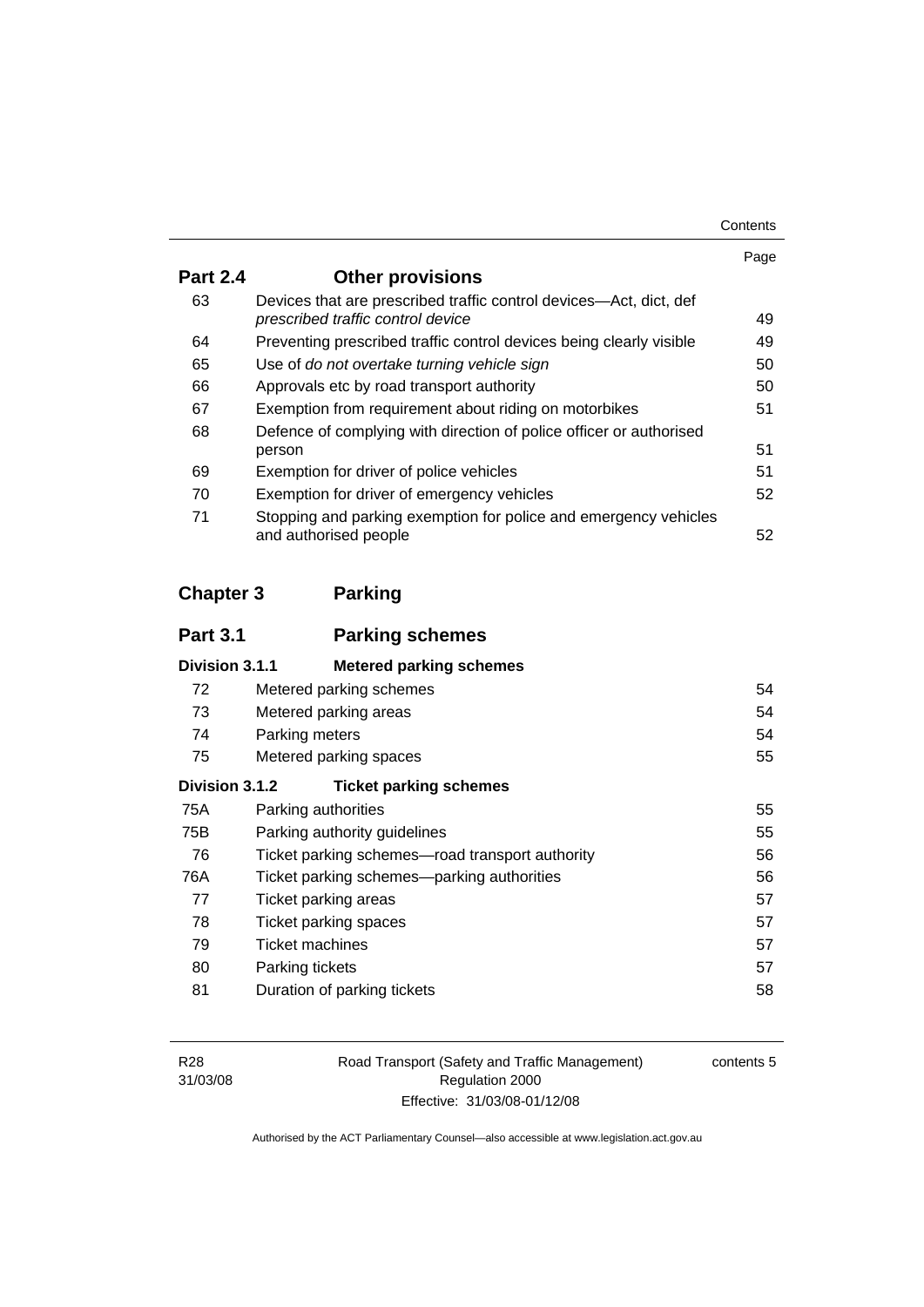|                                               |                                                                           | Page |  |
|-----------------------------------------------|---------------------------------------------------------------------------|------|--|
| Division 3.1.3                                | <b>Heavy vehicle parking</b>                                              | 58   |  |
| 82                                            | Definitions-div 3.1.3                                                     |      |  |
| 83                                            | References in div 3.1.3 to land adjoining residential land                |      |  |
| 84                                            | Vehicle parked partly on residential land                                 | 59   |  |
| 85                                            | Parking of certain vehicles on residential land prohibited                | 59   |  |
| 86                                            | Parking of certain vehicles on land adjoining residential land prohibited | 60   |  |
| 87                                            | Parking of certain commercial vehicles on land with multi-unit housing    | 61   |  |
| 88                                            | Daily infringement                                                        | 62   |  |
| 89                                            | Codes of practice                                                         | 62   |  |
| 90                                            | Notice of codes of practice etc                                           | 63   |  |
| 91                                            | Application for exemption                                                 | 63   |  |
| 92                                            | Decision on application for exemption                                     | 63   |  |
| 93                                            | Endorsement of certificates                                               | 66   |  |
| 94                                            | Variation of conditions of exemptions                                     | 66   |  |
| 95                                            | Additional information by applicant                                       | 67   |  |
| 96                                            | Loss etc of existing operator's certificate                               | 67   |  |
| 97                                            | Cancellation of existing operator's certificate etc                       | 67   |  |
| <b>Division 3.1.4</b><br><b>Miscellaneous</b> |                                                                           |      |  |
| 97A                                           | Other powers to provide pay parking                                       | 69   |  |
| 98                                            | Overlapping schemes                                                       | 69   |  |
| 98A                                           | Income from ticket parking scheme                                         | 70   |  |
| 98B                                           | Costs of ticket parking scheme                                            | 70   |  |
| 99                                            | Trailers not separately chargeable                                        | 70   |  |
| <b>Part 3.2</b>                               | Parking permits and mobility parking scheme<br>authorities                |      |  |
| 100                                           | Parking permits                                                           | 71   |  |
| 101                                           | Mobility parking scheme authorities                                       | 72   |  |
| 101A                                          | Parking permits and mobility parking scheme authorities—cancellation      | 73   |  |
| 101B                                          | Parking permits and mobility parking scheme authorities-return when       |      |  |
|                                               | cancelled                                                                 | 73   |  |
| <b>Part 3.3</b>                               | <b>Parking-other provisions</b>                                           |      |  |
| 101C                                          | Marking tyres by parking inspectors                                       | 75   |  |

contents 6 Road Transport (Safety and Traffic Management) Regulation 2000 Effective: 31/03/08-01/12/08 R28 31/03/08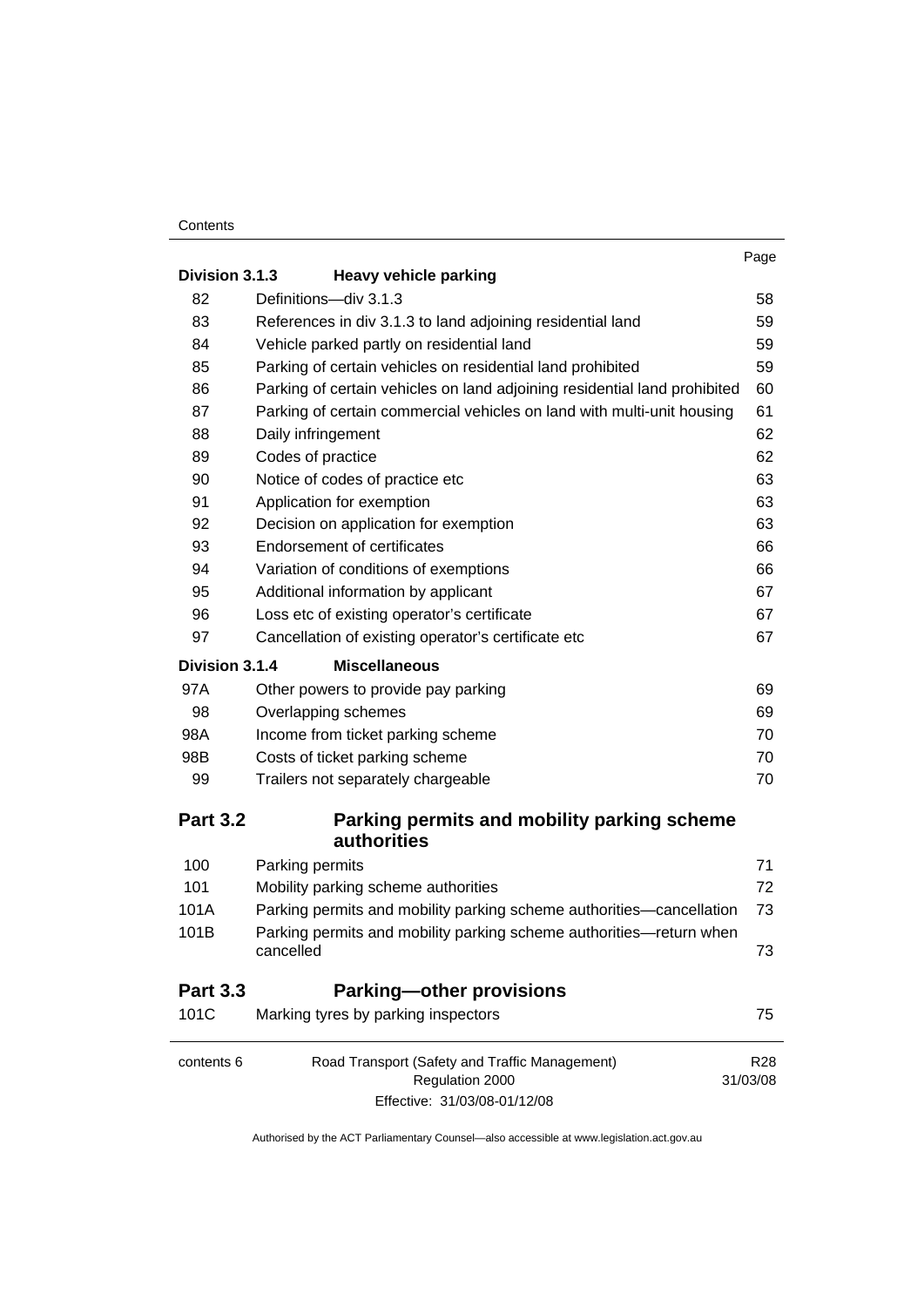|                  |                                                                         | Page |
|------------------|-------------------------------------------------------------------------|------|
| <b>Chapter 4</b> | <b>Traffic offence detection devices</b>                                |      |
| 102              | Definitions-ch 4                                                        | 76   |
| 103              | Approved traffic offence detection devices                              | 78   |
| 103A             | Approval of police vehicle speedometers                                 | 78   |
| 104              | Major testing of laser speed measuring devices                          | 79   |
| 104A             | Major testing of other traffic offence detection devices                | 80   |
| 104B             | Certification and sealing of traffic offence detection devices          | 81   |
| 105              | Use of certain digital camera detection devices                         | 82   |
| 105A             | Use of certain laser speed measuring devices                            | 83   |
| 105B             | Use of certain radar speed measuring devices                            | 84   |
| 106              | Approved people—testing and sealing                                     | 85   |
| 107              | Approved people—use                                                     | 85   |
| 107A             | Recording of camera detection device image files—Act, s 23 (2) (c) (ii) | 86   |
| 107B             | Verification of camera detection device image files-Act,                |      |
|                  | s 23 (2) (c) (iii)                                                      | 87   |
| 108              | Meaning of vehicle image codes                                          | 87   |

### **Chapter 5 Miscellaneous**

| 109  | Additional powers of police                        | 92 |
|------|----------------------------------------------------|----|
| 110  | Prohibition on car minding                         | 92 |
| 111  | Removal of unattended vehicles—Act, s 32 (1) (c)   | 93 |
| 112  | Disposal of impounded vehicles—Act, s 10K          | 93 |
| 112A | Disposal of forfeited vehicles—Act, s 10K          | 95 |
| 113  | Responsible person to inspect driver licence       | 95 |
| 114  | Responsible person's consent                       | 95 |
| 115  | Standards for safe carriage of loads-Act, s 14 (2) | 95 |
|      |                                                    |    |

| <b>Schedule 1</b> | <b>Meaning of location codes on images</b> | 96   |
|-------------------|--------------------------------------------|------|
| <b>Part 1.1</b>   | <b>Digital camera detection devices</b>    | 96.  |
| <b>Part 1.2</b>   | <b>Fixed camera detection devices</b>      | 102. |

Road Transport (Safety and Traffic Management) Regulation 2000 Effective: 31/03/08-01/12/08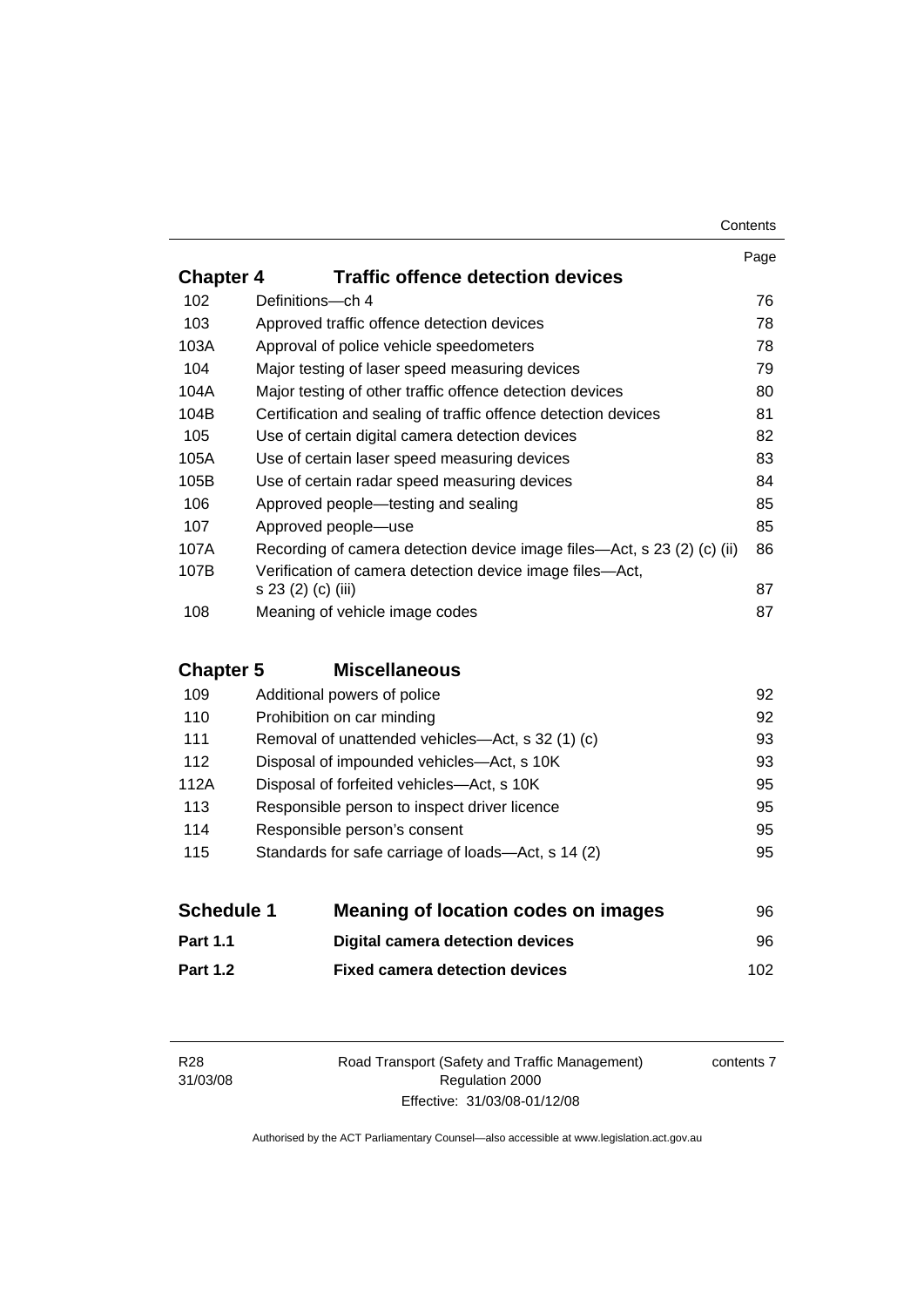#### **Dictionary** [104](#page-113-0)

Page

| <b>Endnotes</b> |                        |     |  |
|-----------------|------------------------|-----|--|
|                 | About the endnotes     | 114 |  |
| 2               | Abbreviation key       | 114 |  |
| 3               | Legislation history    | 115 |  |
| 4               | Amendment history      | 119 |  |
| 5               | Earlier republications | 134 |  |

contents 8 Road Transport (Safety and Traffic Management) Regulation 2000 Effective: 31/03/08-01/12/08

R28 31/03/08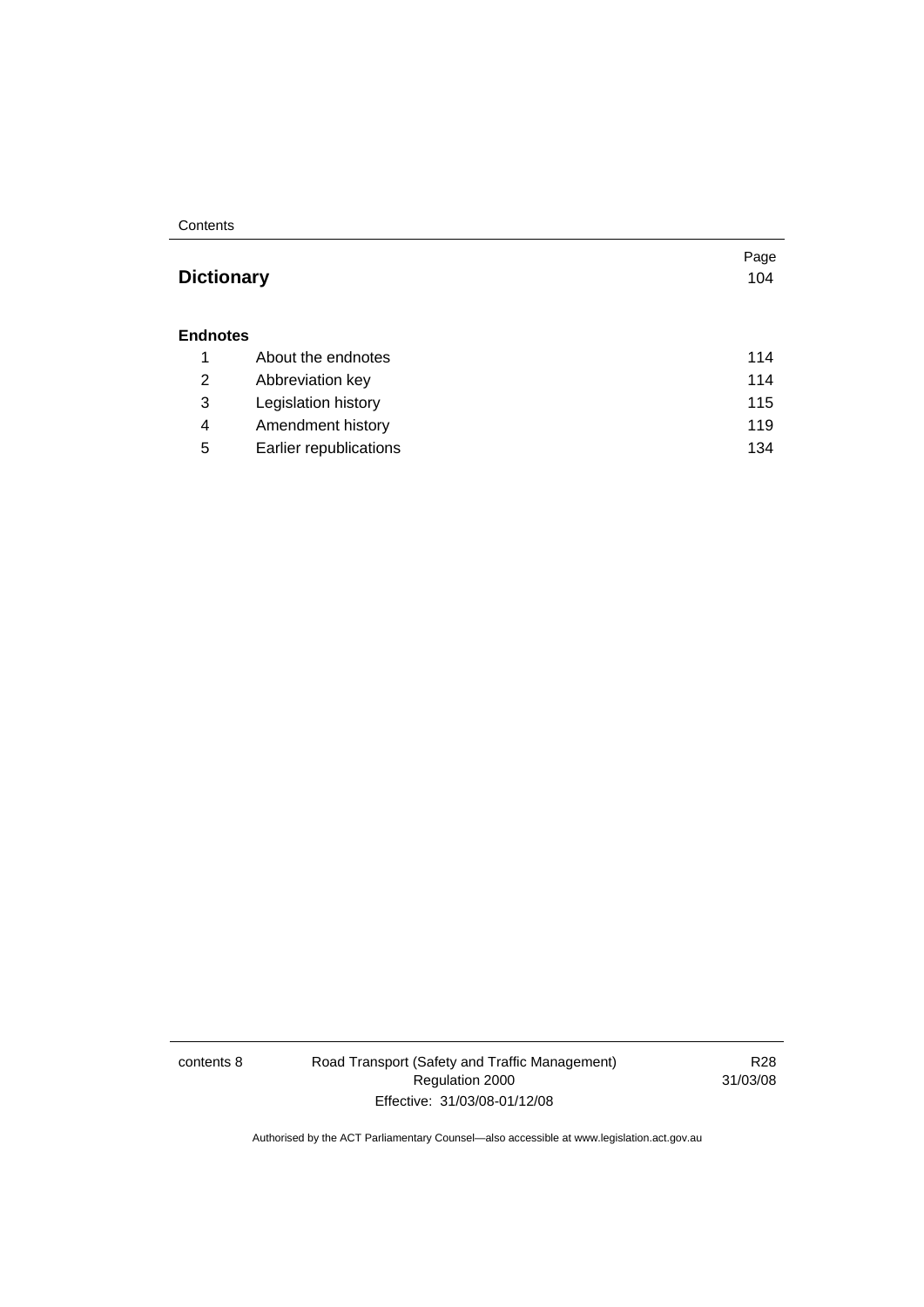<span id="page-10-0"></span>

# **Road Transport (Safety and Traffic Management) Regulation 2000**

made under the

**Road Transport (Safety and Traffic Management) Act 1999** 

R28 31/03/08

Ī

Road Transport (Safety and Traffic Management) Regulation 2000 Effective: 31/03/08-01/12/08

page 1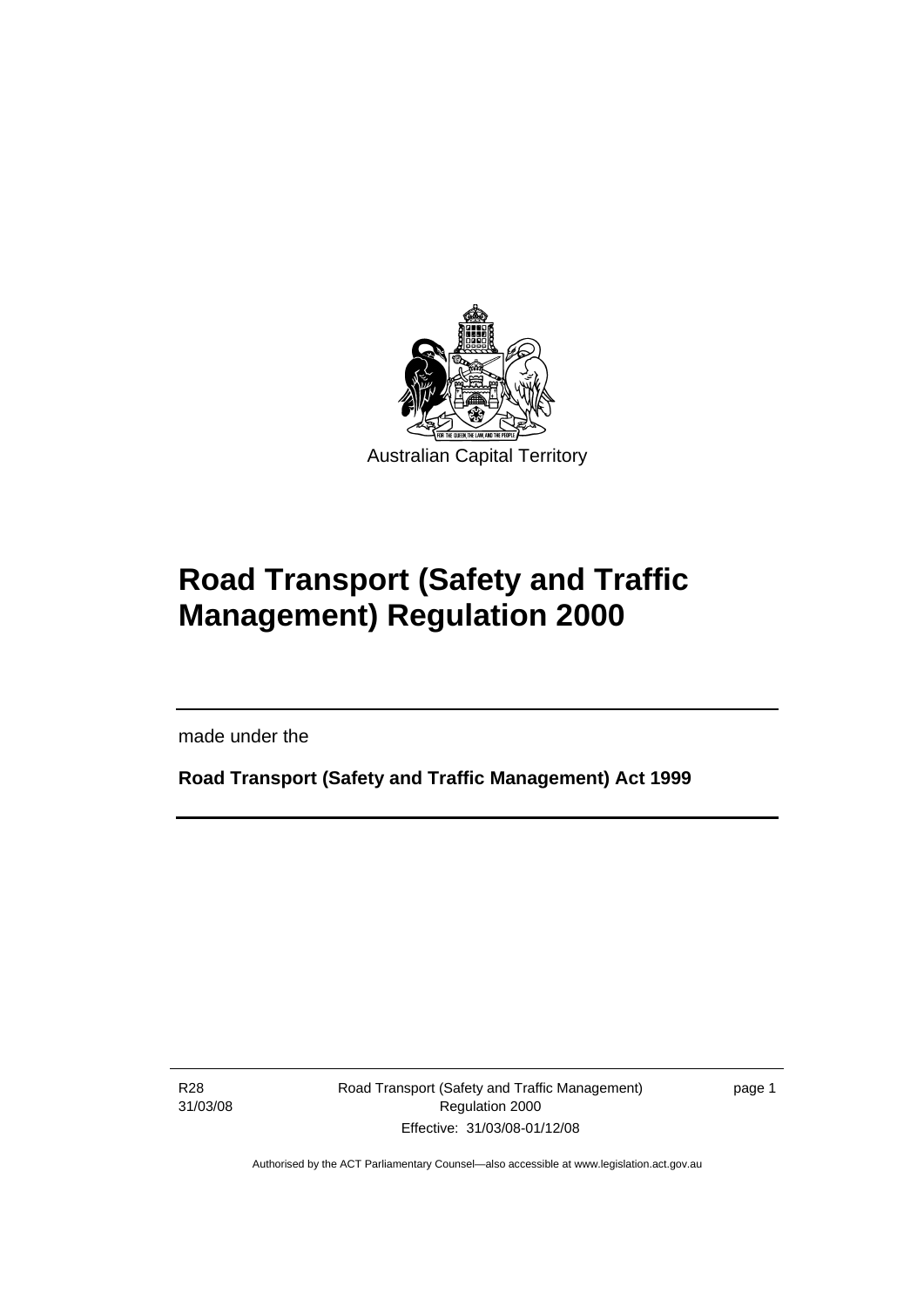<span id="page-11-0"></span>Section 1

## **Chapter 1** Preliminary

#### **1 Name of regulation**

This regulation is the *Road Transport (Safety and Traffic Management) Regulation 2000*.

#### **2 Dictionary**

The dictionary at the end of this regulation is part of the regulation.

*Note 1* The dictionary at the end of this regulation defines certain terms used in this regulation, and includes references (*signpost definitions*) to other terms defined elsewhere.

> For example, the signpost definition '*semitrailer*—see the *Road Transport (Vehicle Registration) Regulation 2000*, dictionary.' means that the term 'semitrailer' is defined in that dictionary and the definition applies to this regulation.

*Note 2* A definition in the dictionary (including a signpost definition) applies to the entire regulation unless the definition, or another provision of the regulation, provides otherwise or the contrary intention otherwise appears (see Legislation Act, s 155 and s 156 (1)).

#### **3 Dictionary—application to Australian Road Rules**

The definitions in the dictionary do not apply to the Australian Road Rules unless this regulation provides otherwise.

*Note* See div 2.2.1, note 2 for the relevant provisions of this regulation.

#### **3A** *Road* **includes road related area**

In this regulation:

*road* includes a road related area.

R28 31/03/08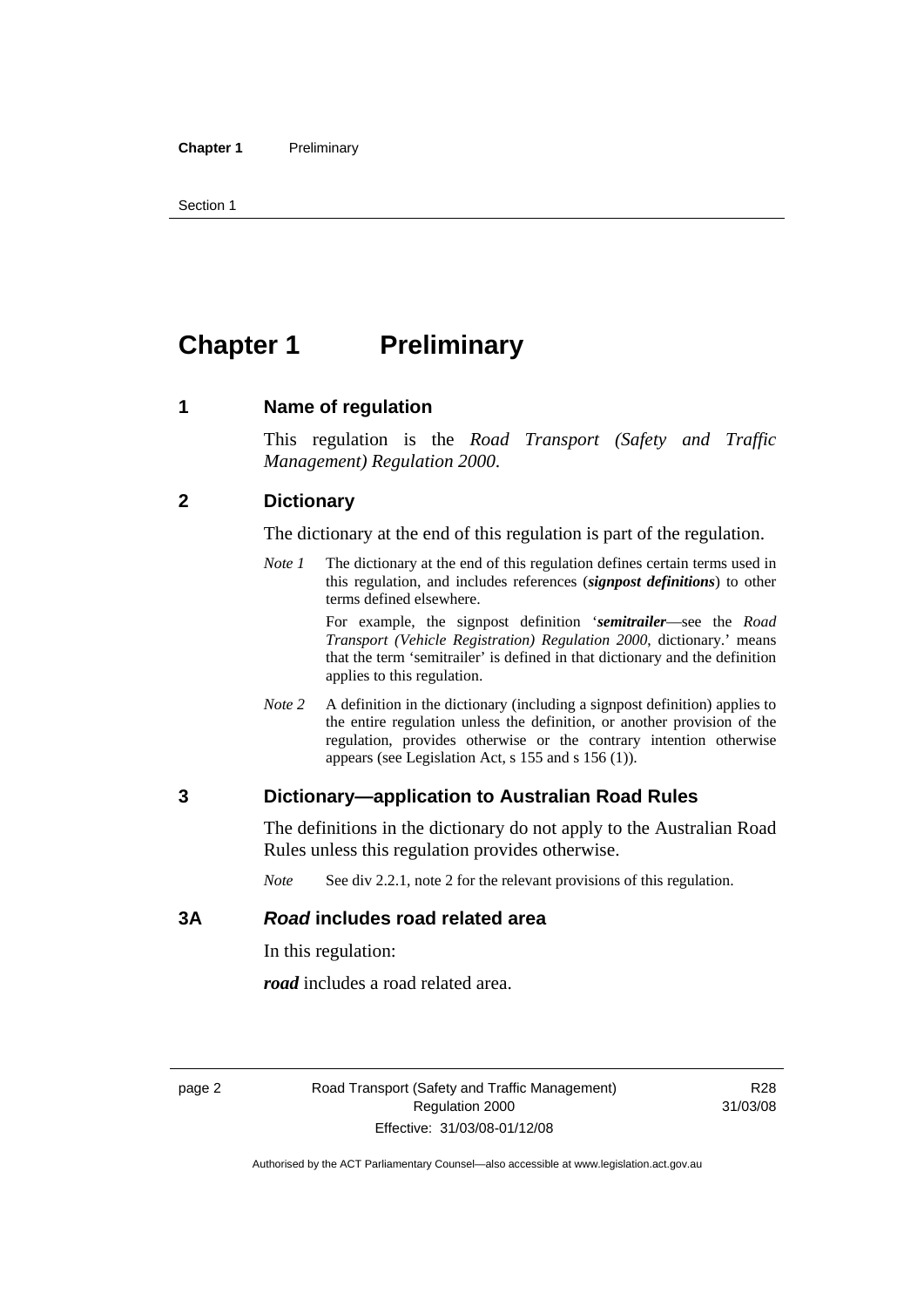#### <span id="page-12-0"></span>**3B Meaning of** *park* **and** *stop*

In this regulation:

*park*, in relation to a driver, includes stop and allow the driver's vehicle to stay (whether or not the driver leaves the vehicle).

*stop*, for a driver, includes park, but does not include stop to reverse the driver's vehicle into a parking bay or other parking space.

#### **4 Notes**

A note in this regulation is explanatory and is not part of this regulation.

*Note* See the Legislation Act, s 127 (1), (4) and (5) for the legal status of notes.

#### **4A Offences against regulation—application of Criminal Code etc**

Other legislation applies in relation to offences against this regulation (including the Australian Road Rules).

*Note 1 Criminal Code*

The Criminal Code, ch 2 applies to an offence against this regulation (see Code, pt 2.1).

The chapter sets out the general principles of criminal responsibility (including burdens of proof and general defences), and defines terms used for offences to which the Code applies (eg *conduct*, *intention*, *recklessness* and *strict liability*).

*Note 2 Penalty units* 

The Legislation Act, s 133 deals with the meaning of offence penalties that are expressed in penalty units.

*Note 3* The Australian Road Rules are to be read with, and as if they formed part of, this regulation (see s 6).

R28 31/03/08 page 3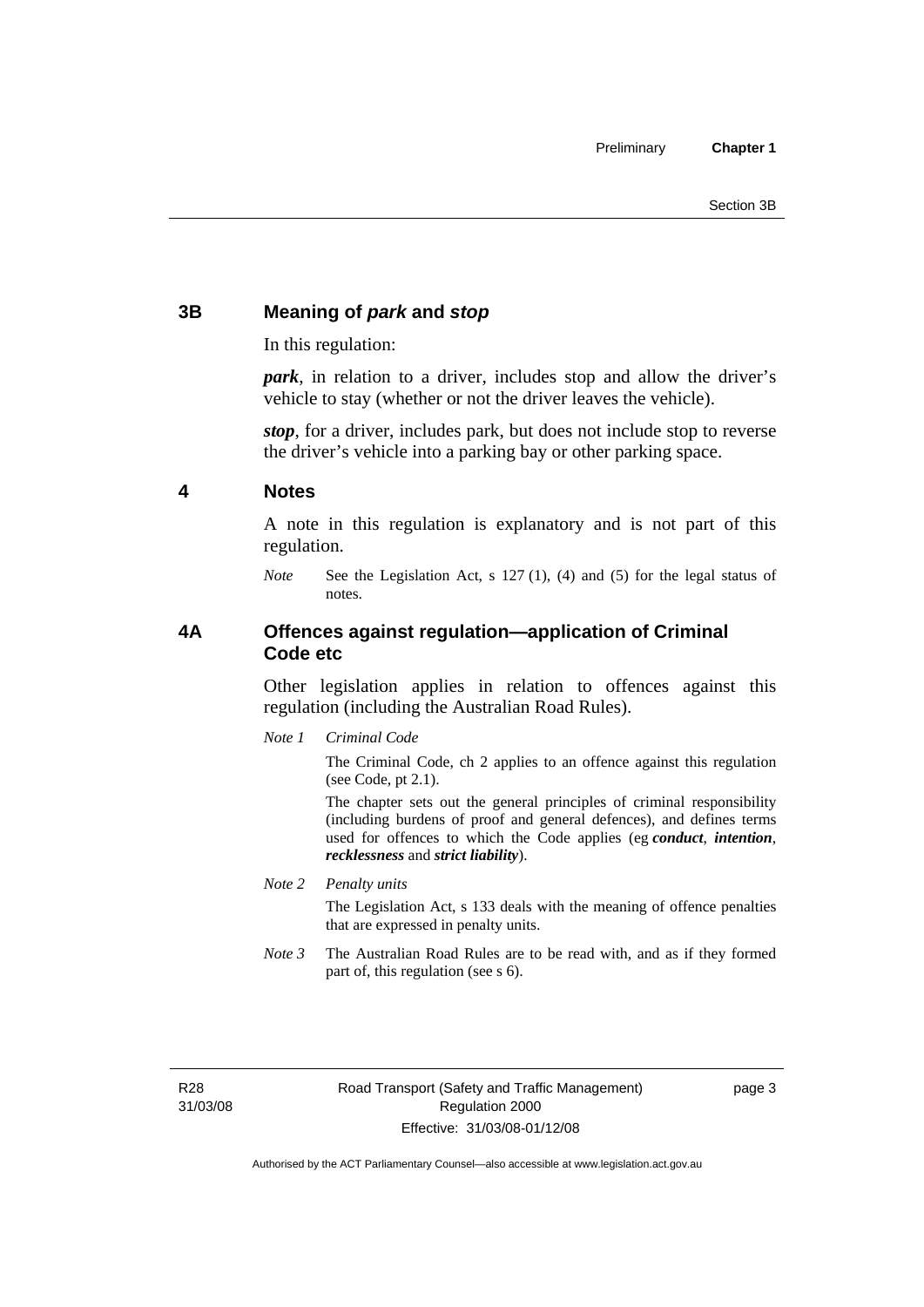#### <span id="page-13-0"></span>**Chapter 1** Preliminary

Section 4B

#### **4B Offences against regulation are strict liability offences**

An offence against this regulation (including the Australian Road Rules) is a strict liability offence.

#### **4C General defence of accident or reasonable effort**

Without limiting any other defence, it is a defence to an offence against this regulation (including the Australian Road Rules) if the defendant proves that the offence—

- (a) was the result of an accident; or
- (b) could not have been avoided by any reasonable efforts by the defendant.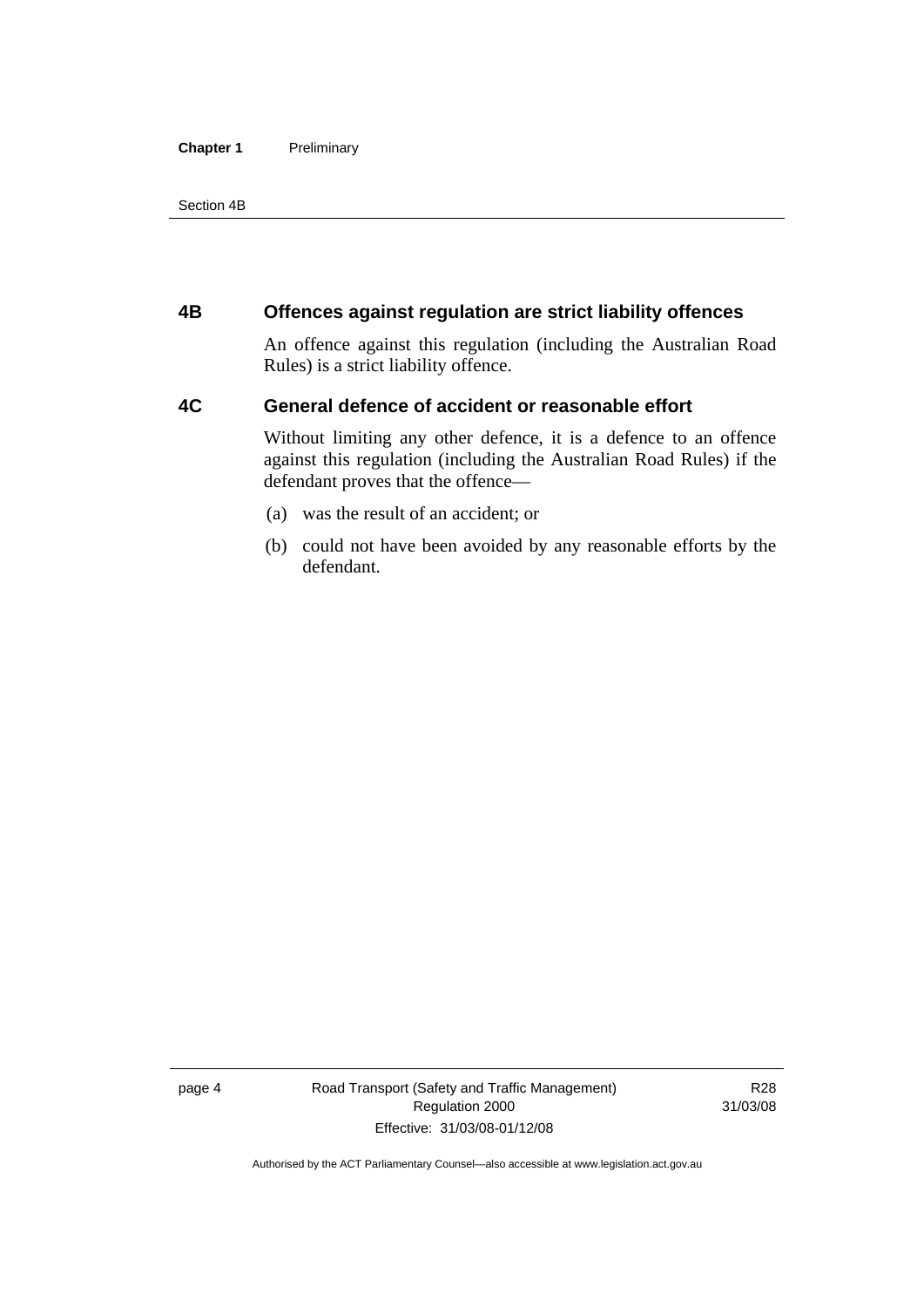### <span id="page-14-0"></span>**Chapter 2 Australian Road Rules**

### **Part 2.1 Incorporation into ACT law**

#### **5 What are the** *Australian Road Rules*

In this regulation, the *Australian Road Rules* are that part of the publication known as the Australian Road Rules, ISBN 0 7240 8874 1 published by the National Road Transport Commission on 22 October 2003 that consists of the rules approved by the Australian Transport Council under the *National Road Transport Commission Act 1991* (Cwlth).

- *Note 1* The Australian Road Rules are available on the ACT legislation register (www.legislation.act.gov.au).
- *Note 2* The National Road Transport Commission is now the National Transport Commission (see the *National Transport Commission Act 2003* (Cwlth)).

#### **6 Incorporation of Australian Road Rules into ACT law**

- (1) The Australian Road Rules (other than rule 2) are to be read with, and as if they formed part of, this regulation.
- (2) Subsection (1) has effect subject to this regulation.

page 5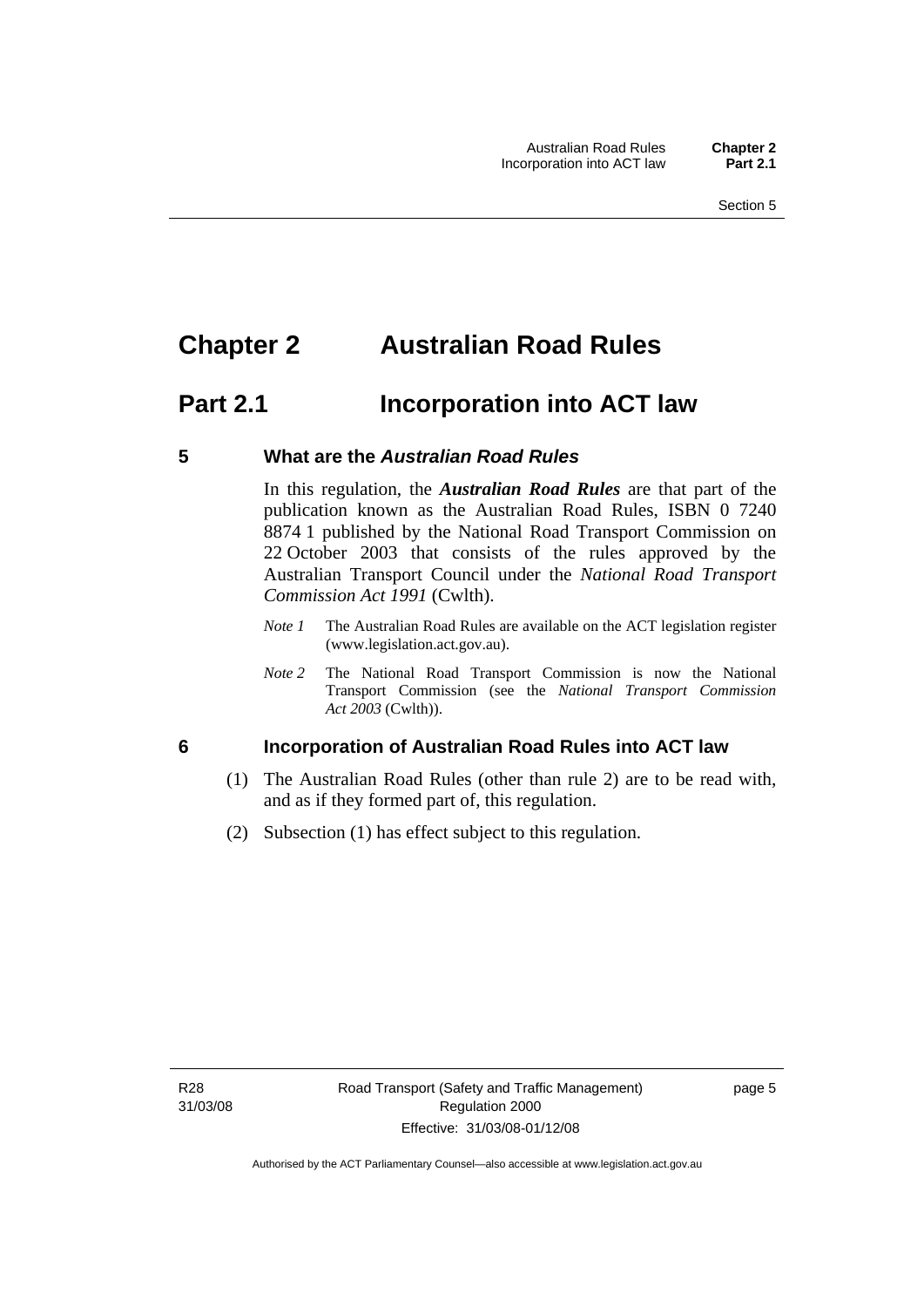### **Part 2.2 How the Australian Road Rules are incorporated**

#### **Division 2.2.1 General**

*Note 1* The Australian Road Rules are not completely self-contained and need to be read with associated laws of each jurisdiction. Many of the rules provide for 'another law of this jurisdiction' to define terms used in the Australian Road Rules for application of the Australian Road Rules in the ACT, to permit things to be done in the ACT otherwise prohibited by the Australian Road Rules or to exempt persons in the ACT from complying with the Australian Road Rules.

| column 1       | column <sub>2</sub>             | column 3                     |
|----------------|---------------------------------|------------------------------|
| item           | <b>ARR</b> provision            | provision of this regulation |
| 1              | 10(2)                           | 8                            |
| $\overline{c}$ | 95                              | 9                            |
| 3              | 104                             | 10                           |
| 4              | 151(3)(b)                       | 11                           |
| 5              | 158(2)(c)                       | 12                           |
| 6              | 170(1)                          | 12A                          |
| 7              | 179(1)(c)                       | 13                           |
| 8              | 179 $(1)$ $(c)$ and $(2)$ $(c)$ | 13A                          |
| 9              | 183(1)                          | 13B                          |
| 10             | 195(1)                          | 13C                          |
| 11             | 199(2)                          | 14                           |
| 12             | $206(2)$ (b) and (c)            | 15                           |
| 13             | 207(2)(a)                       | 16                           |
|                |                                 |                              |

*Note 2* The following table sets out the provisions of the Australian Road Rules for which provision is made by this part:

#### page 6 Road Transport (Safety and Traffic Management) Regulation 2000 Effective: 31/03/08-01/12/08

R28 31/03/08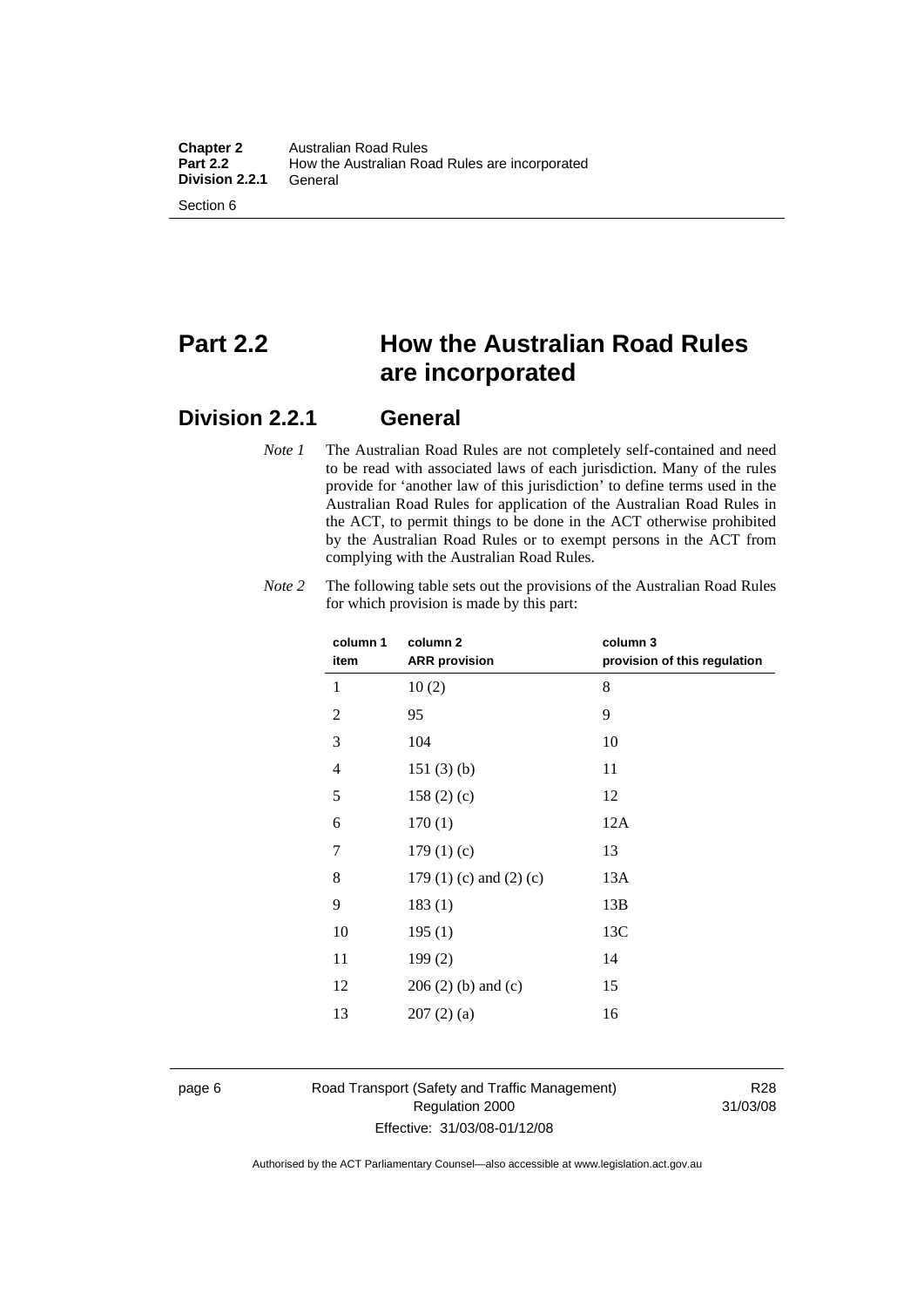#### Australian Road Rules **Chapter 2**  How the Australian Road Rules are incorporated<br>General Division 2.2.1

Section 6

| column 1 | column <sub>2</sub>                  | column 3                     |
|----------|--------------------------------------|------------------------------|
| item     | <b>ARR provision</b>                 | provision of this regulation |
| 14       | 213(5)                               | 16A                          |
| 15       | 215(4)                               | 17                           |
| 16       | 216(3)                               | 18                           |
| 17       | 220(3)                               | 19                           |
| 18       | 221(f)                               | 20                           |
| 19       | 222                                  | 21                           |
| 20       | 225                                  | 22                           |
| 21       | 236(6)                               | 22A                          |
| 22       | 240(2)                               | 23                           |
| 23       | 266(3)(b)                            | 23B                          |
| 24       | 266(7)                               | 24                           |
| 25       | 267(3)                               | 25                           |
| 26       | 270(3)                               | 26                           |
| 27       | 271(6)                               | 27                           |
| 28       | 280(2)(a)                            | 27A                          |
| 29       | $287(3)$ (e) and (4)                 | 28                           |
| 30       | 289(1)(g)                            | 29                           |
| 31       | 298                                  | 30                           |
| 32       | $310(3)$ and $(4)$                   | 31                           |
| 33       | 313                                  | 32                           |
| 34       | dict, def approved bicycle<br>helmet | 33(1)                        |
| 35       | dict, def <i>authorised</i> person   | 33(1)                        |
| 36       | dict, def emergency worker           | 33(1)                        |
| 37       | dict, def GVM                        | 33(2)                        |

R28 31/03/08 Road Transport (Safety and Traffic Management) Regulation 2000 Effective: 31/03/08-01/12/08

page 7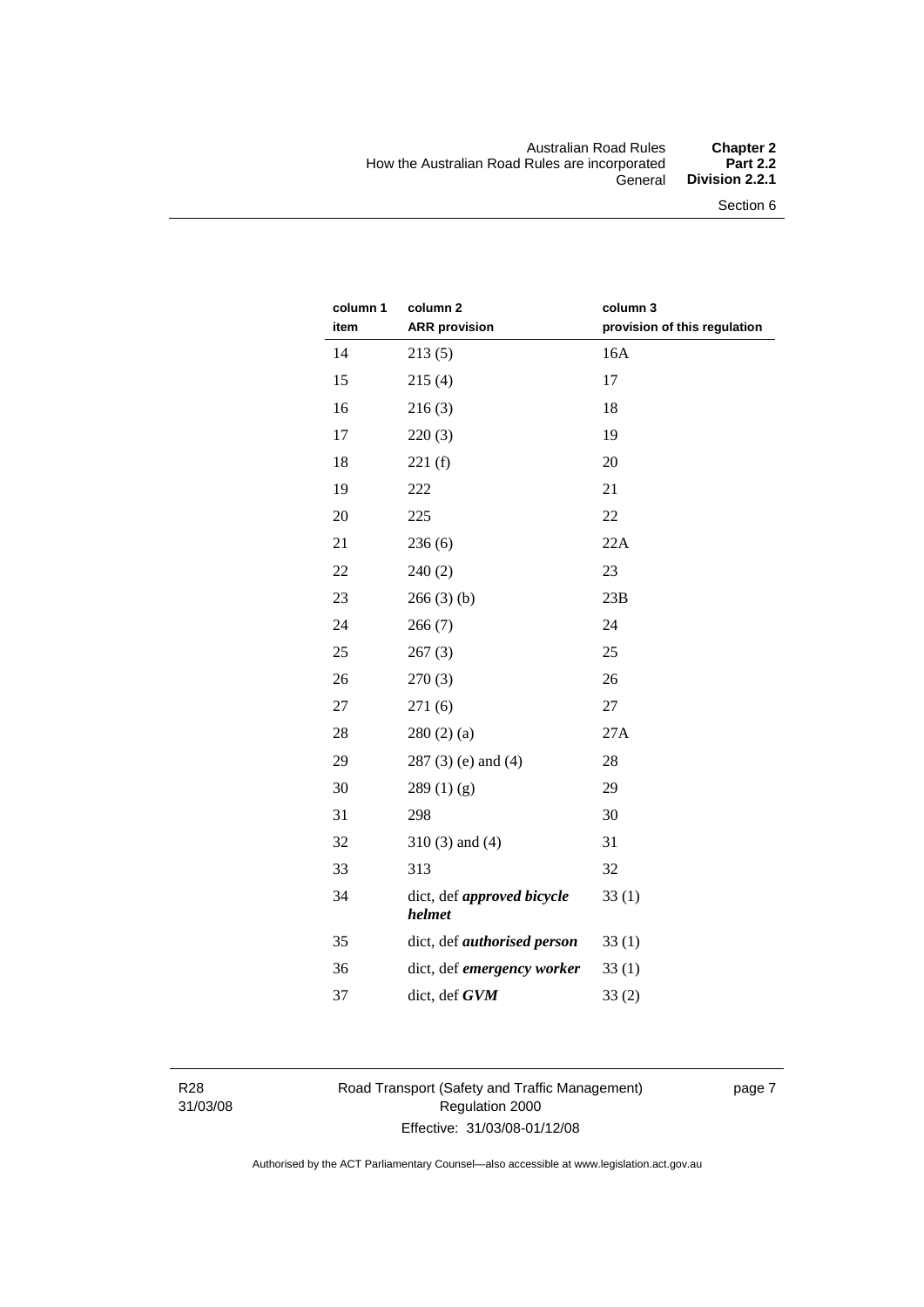| <b>Chapter 2</b>      | Australian Road Rules                          |
|-----------------------|------------------------------------------------|
| <b>Part 2.2</b>       | How the Australian Road Rules are incorporated |
| <b>Division 2.2.1</b> | General                                        |
| Section 6             |                                                |

#### **column 1 item column 2 ARR provision column 3 provision of this regulation**  38 dict, def *hazard warning lights*  33 (3) 39 dict, def *mechanical signalling device* 33 (1) 40 dict, def *oversize vehicle* 33 (1) 41 dict, def *police officer* 33 (1) 42 dict, def *portable warning triangle* 33 (4) 43 dict, def *postal worker* 33 (1) 44 dict, def *public bus* 33 (1) 45 dict, def *taxi* 33 (1)

*Note 3* The following table sets out other provisions of the Australian Road Rules for which provision is made by other territory laws (including provisions in other parts of this regulation):

| column 1<br>item | column 2<br><b>ARR</b> provision | column 3<br>other law                                            |
|------------------|----------------------------------|------------------------------------------------------------------|
| 1                | 12(2)                            | Road Transport (General) Act 1999,<br>s 12                       |
| 2                | 13(2)                            | Road Transport (General) Act 1999,<br>s 12                       |
| 3                | $28(2)$ , n 3                    | this regulation, s 65                                            |
| 4                | $32(2)$ , n 3                    | this regulation, s 65                                            |
| 5                | 185(1)                           | this regulation, s 100                                           |
| 6                | $287(1)$ , n 2                   | Road Transport (Safety and Traffic<br>Management) Act 1999, s 16 |

page 8 Road Transport (Safety and Traffic Management) Regulation 2000 Effective: 31/03/08-01/12/08

R28 31/03/08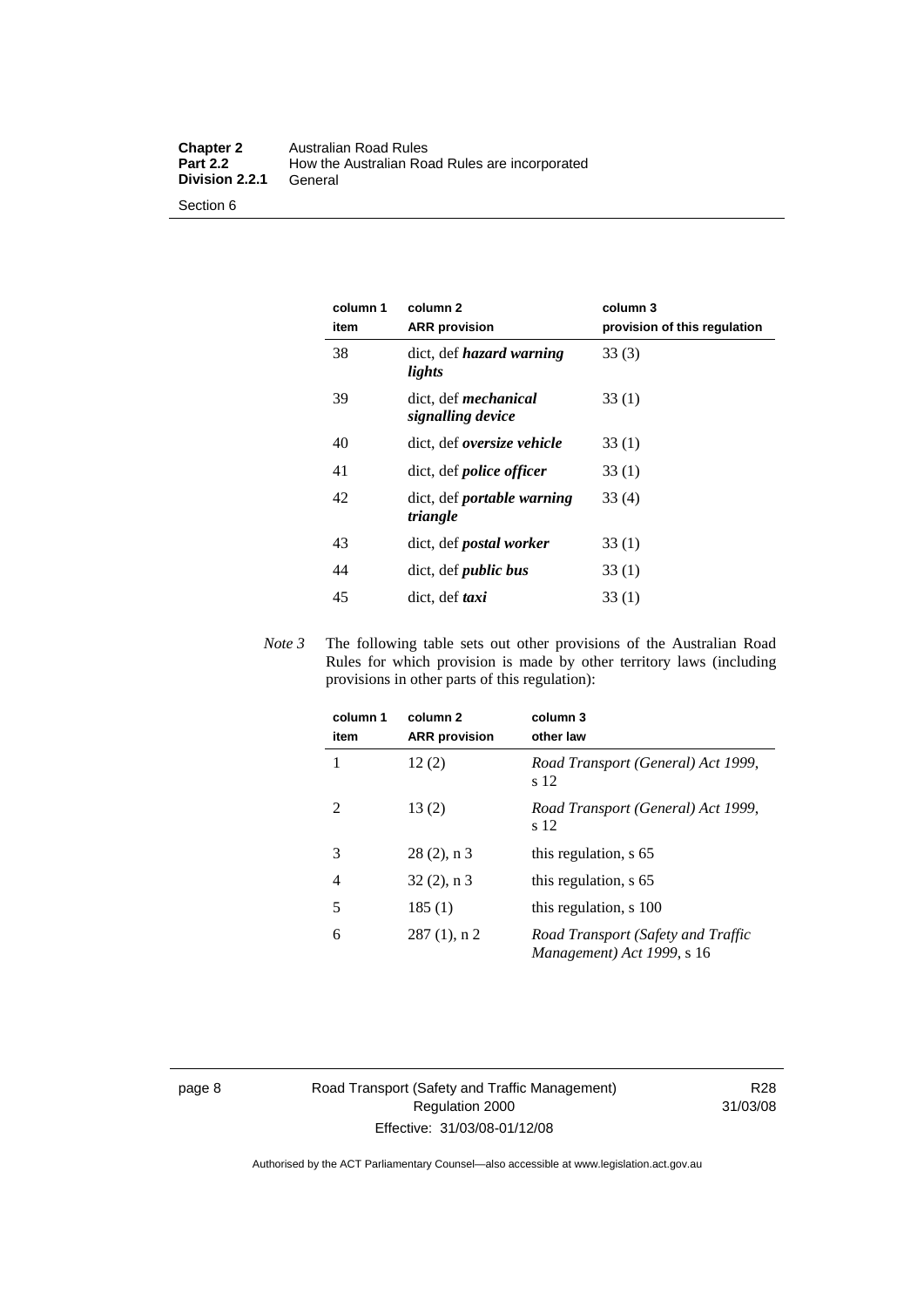<span id="page-18-0"></span>

| column 1<br>item | column 2<br><b>ARR</b> provision                                             | column 3<br>other law                                                             |
|------------------|------------------------------------------------------------------------------|-----------------------------------------------------------------------------------|
|                  | 311 $(1)(c)$                                                                 | Road Transport (Dimensions and<br>Mass) Act 1990                                  |
| 8                | 312(3)(c)                                                                    | Road Transport (Safety and Traffic<br><i>Management</i> ) Act 1999, s 31 and s 32 |
| 9                | dict, def <i>parking</i><br><i>permit for</i><br>people with<br>disabilities | this regulation, s 101                                                            |

#### **7 References to another law of this jurisdiction etc**

- (1) In the Australian Road Rules, a reference to *another law of this jurisdiction* includes a reference to the Act.
	- *Note* A reference to an Act includes a reference to the statutory instruments made or in force under the Act, including any regulation (see Legislation Act, s 104).
- (2) In the Australian Road Rules:

*law of this jurisdiction* means a territory law or a law applying as a territory law.

*this jurisdiction* means the Australian Capital Territory.

### **Division 2.2.2 Other provisions for the Australian Road Rules**

#### **8 ARR r 10 (2)—penalties for offences**

For the Australian Road Rules, rule 10 (2), the penalty for an offence against the Australian Road Rules is a maximum penalty of 20 penalty units.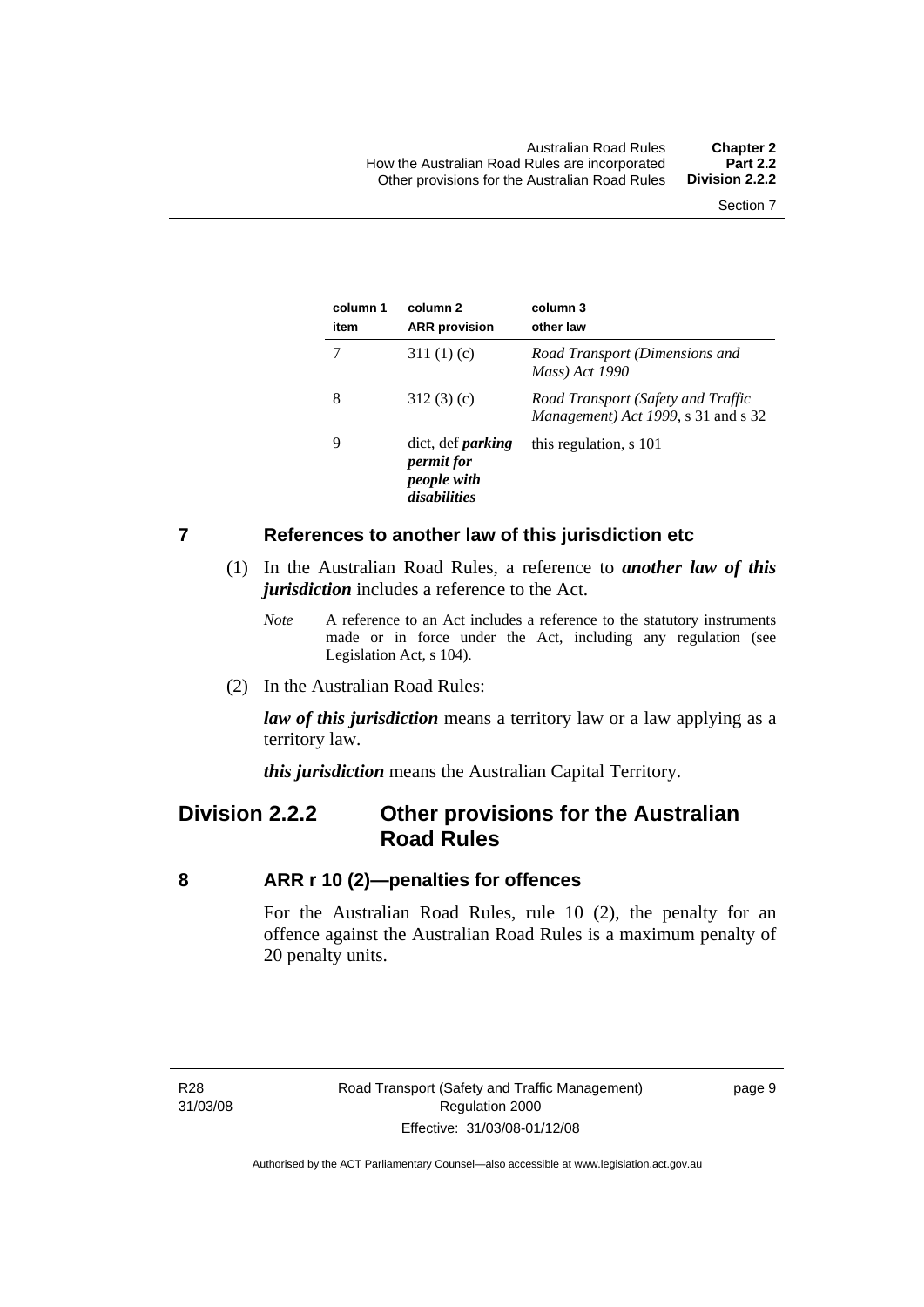#### <span id="page-19-0"></span>**9 ARR r 95—emergency stopping lane only signs**

For the Australian Road Rules, rule 95, the driver of a police vehicle or emergency vehicle is permitted to drive in an emergency stopping lane.

#### **10 ARR r 104—no truck signs**

For the Australian Road Rules, rule 104, a driver is permitted to drive the vehicle on a road (or a bridge, causeway, ramp or similar structure forming part of a road) past a *no trucks sign* mentioned in rule 104 (1), (2) or (3) if the destination of the driver's vehicle is a place on or reached from the road (or structure) and there is no alternative route by which to reach the destination.

#### **11 ARR r 151 (3) (b)—riding a motorbike or bicycle alongside more than 1 other rider**

For the Australian Road Rules, rule 151 (3) (b), the rider of a motorbike or bicycle is permitted to ride alongside more than 1 rider if each of the riders is taking part in an event approved by the road transport authority for this section.

#### **12 ARR r 158 (2) (c)—other vehicles permitted to travel in bus lanes**

The drivers of the following vehicles are permitted to drive in a bus lane:

- (a) taxis;
- (b) hire cars;
- (c) demand responsive service vehicles;
- (d) motorbikes.
- *Note* Section 27A applies the B light rules to drivers of taxis, hire cars, demand responsive service vehicles and motorbikes.

page 10 Road Transport (Safety and Traffic Management) Regulation 2000 Effective: 31/03/08-01/12/08

R28 31/03/08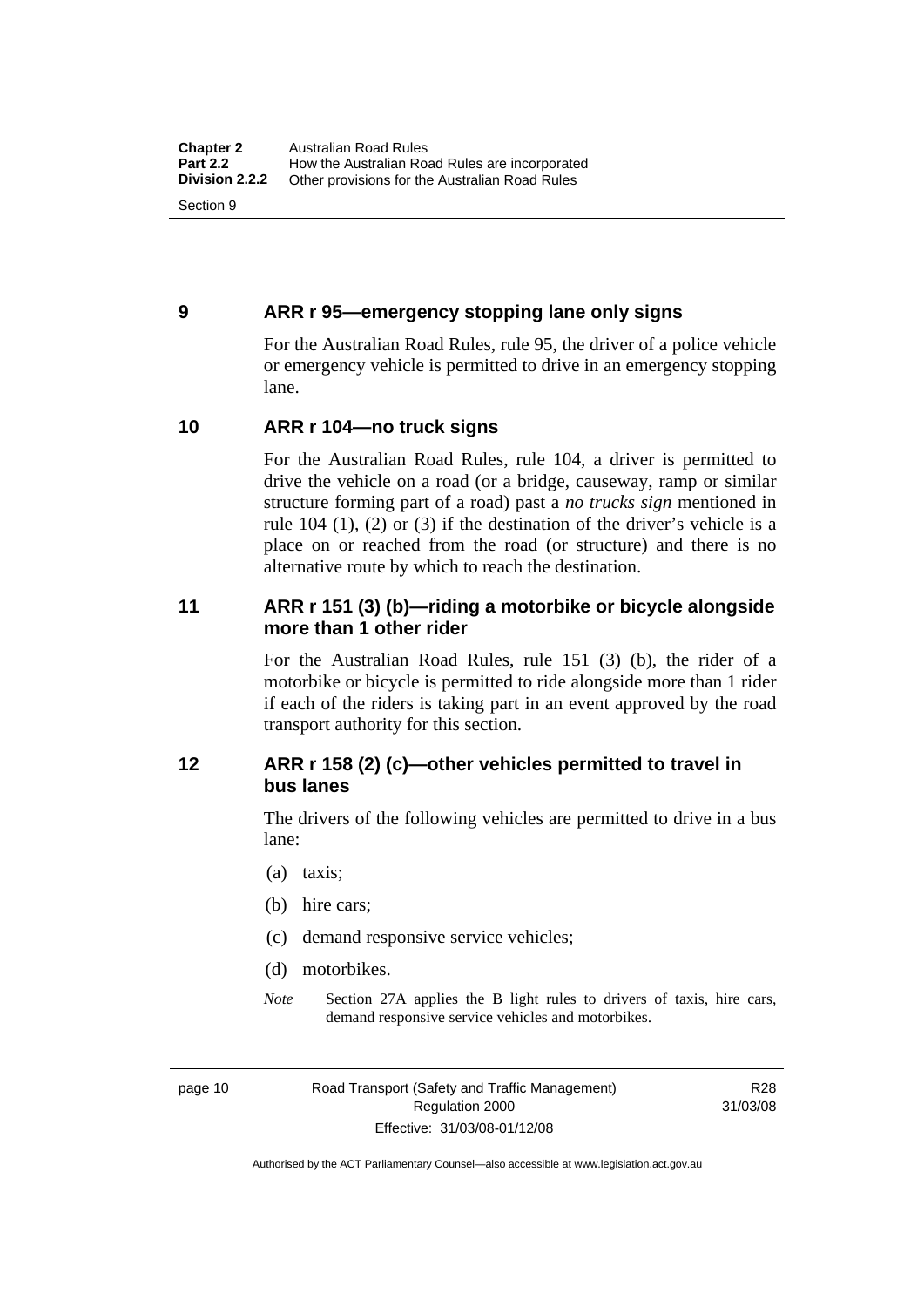#### <span id="page-20-0"></span>**12A ARR r 170 (1)—driver not to stop in intersection unless permitted**

A driver who contravenes the Australian Road Rules, rule 170 (1) commits an offence.

Maximum penalty: 20 penalty units.

#### **13 ARR r 179 (1) (c)—stopping in a loading zone—goods and permit vehicles**

- (1) For the Australian Road Rules, rule 179 (1) (c), the following vehicles are permitted to stop in a loading zone:
	- (a) a motor vehicle that is built mainly for the transport of goods if the vehicle is dropping off, or picking up, goods;
	- (b) a vehicle displaying a current loading zone permit if the vehicle is complying with the conditions of the permit.
- (2) In this section:

*loading zone permit* means a loading zone permit issued under section 100.

#### **13A ARR r 179 (1) (c) and (2) (c)—stopping in loading zone taxis**

- (1) For the Australian Road Rules, rule 179 (1) (c), a taxi that is dropping off, or picking up, a passenger is permitted to stop in a loading zone if—
	- (a) the driver of the taxi does not leave the taxi unattended, otherwise than to comply with a passenger assistance requirement; and
	- (b) the driver complies with subsection (2).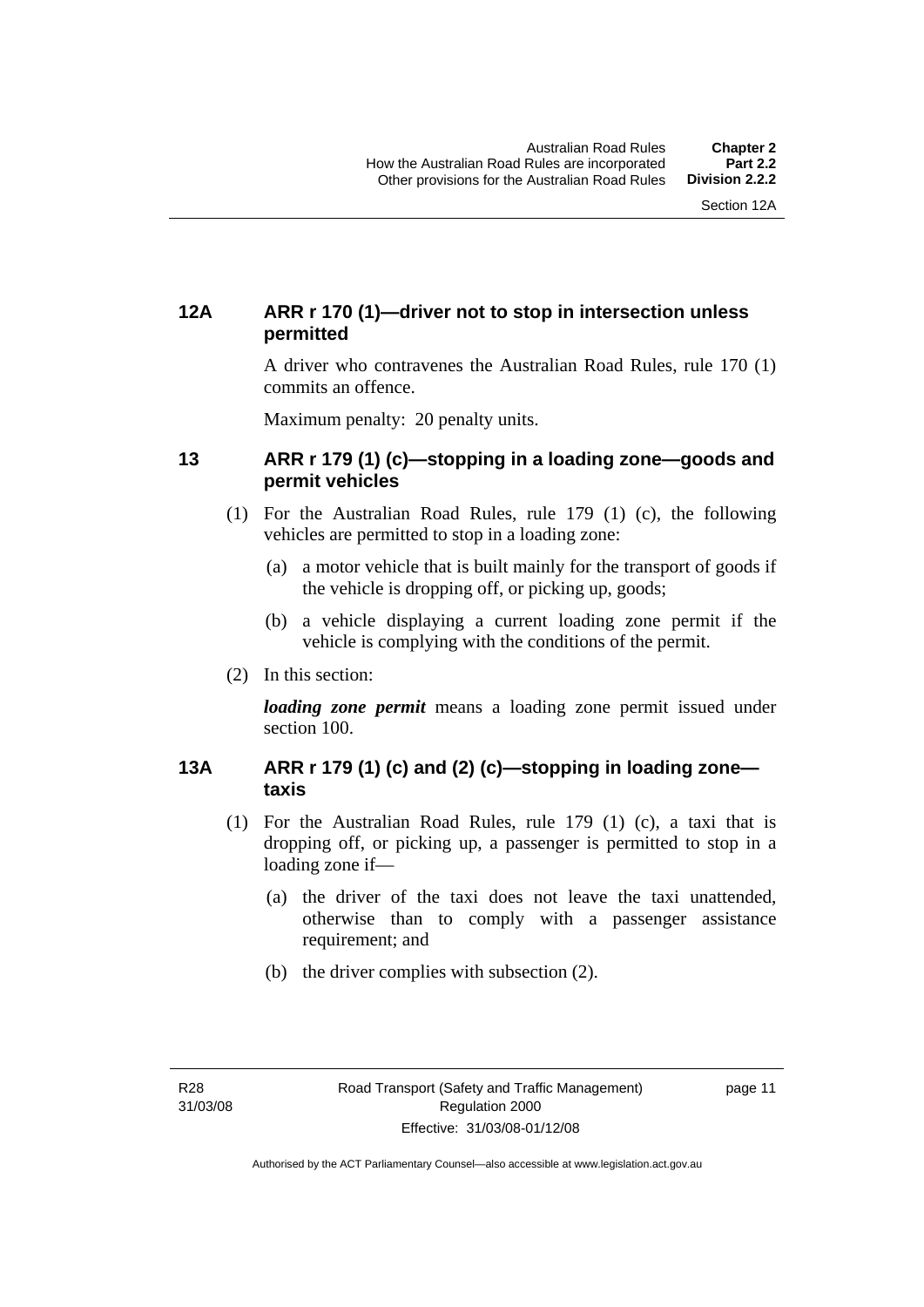- <span id="page-21-0"></span> (2) For the Australian Road Rules, rule 179 (2) (c), the driver must complete the dropping off, or picking up, of the passenger, and drive on—
	- (a) within 2 minutes; or
	- (b) if the driver is required to comply with a passenger assistance requirement—as soon as possible after the driver complies with the requirement.
- (3) In this section:

*passenger assistance requirement* means a requirement under the *Road Transport (Public Passenger Services) Regulation 2002*—

- (a) section 132 (5) (which requires the driver of a wheelchair-accessible taxi to provide reasonable assistance in loading and unloading a wheelchair, or a person in a wheelchair, into or from the taxi); or
- (b) section 135 (5) (which requires a taxi driver to provide reasonable assistance with a passenger's goods).
	- *Note Goods* includes luggage (see *Road Transport (Public Passenger Services) Regulation 2002*, dict).

*unattended*—a driver leaves a taxi *unattended* if the driver leaves the taxi so the driver is over 3m from the closest point of the taxi.

#### **13B ARR r 183—stopping in a bus zone**

- (1) Despite the Australian Road Rules, rule 183 (1), the driver of a demand responsive service vehicle may stop in a bus zone if—
	- (a) the driver is dropping off, or picking up, a passenger; and
	- (b) the vehicle is authorised to stop in the bus zone.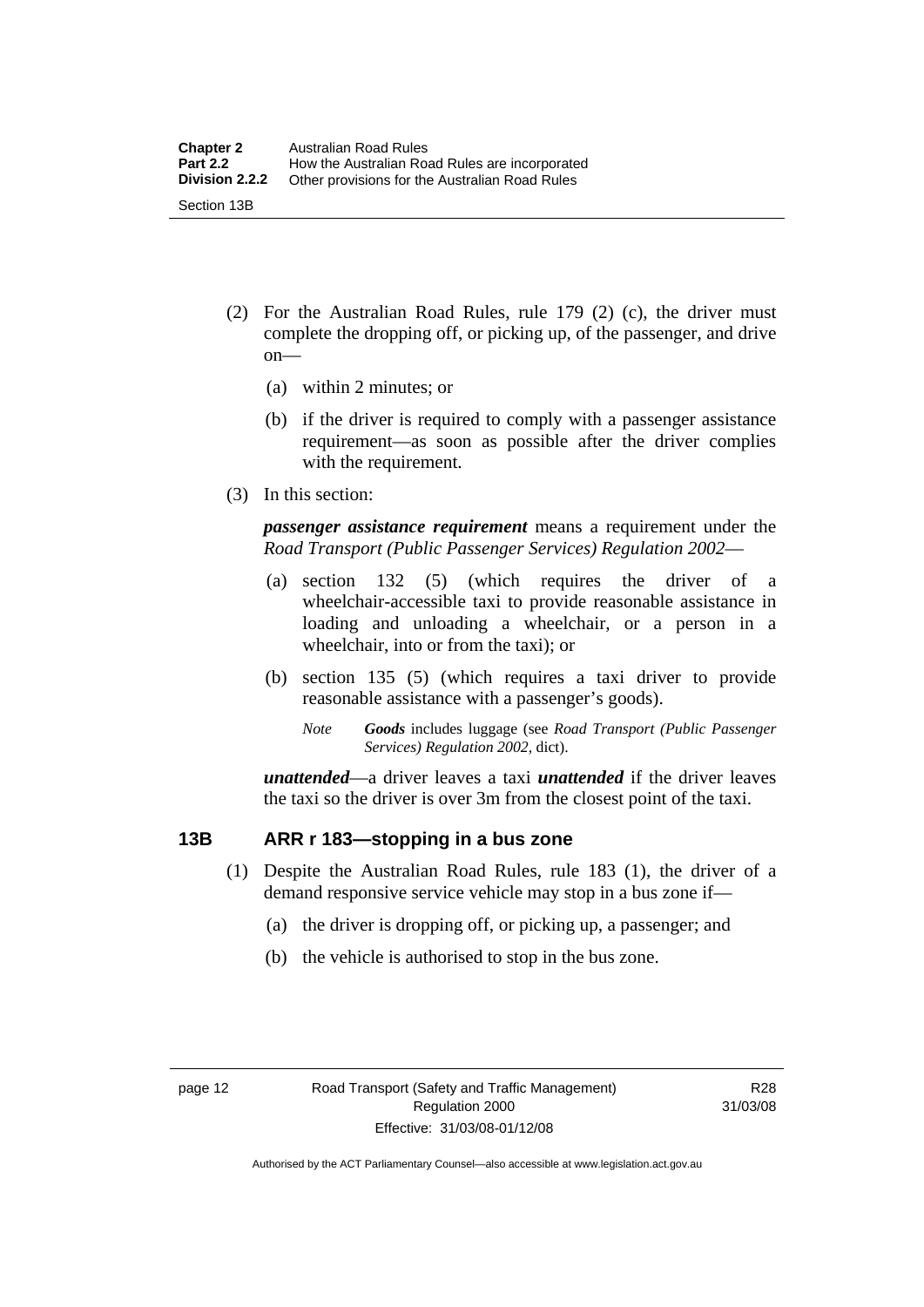<span id="page-22-0"></span>(2) In this section:

*authorised to stop*, in a bus zone, for a DRS vehicle, means a bus zone that the demand responsive service vehicle is authorised to stop in under an authority under the *Road Transport (Public Passenger Services) Regulation 2002*, section 305 (1) (DRS vehicles—bus stop and bus zone authorities).

#### **13C ARR r 195—stopping at or near a bus stop**

- (1) Despite the Australian Road Rules, rule 195 (1), the driver of a demand responsive service vehicle may stop at a bus stop, or on the road, within 20m before a sign on the road that indicates the bus stop, and 10m after the sign, if—
	- (a) the driver stops at a place on a length of road, or in an area, to which a parking control sign applies and the driver is permitted to stop at that place under the Australian Road Rules; or
	- (b) the driver is dropping off, or picking up, passengers and the vehicle is authorised to stop at the bus stop.
- (2) In this section:

*authorised to stop*, at a bus stop, for a DRS vehicle, means a bus stop that the demand responsive service vehicle is authorised to stop at under an authority under the *Road Transport (Public Passenger Services) Regulation 2002*, section 305 (1) (DRS vehicles—bus stop and bus zone authorities).

**14 ARR r 199 (2)—stopping near postbox**

For the Australian Road Rules, rule 199 (2):

*public postbox* means a postbox erected, maintained or used by Australia Post.

R28 31/03/08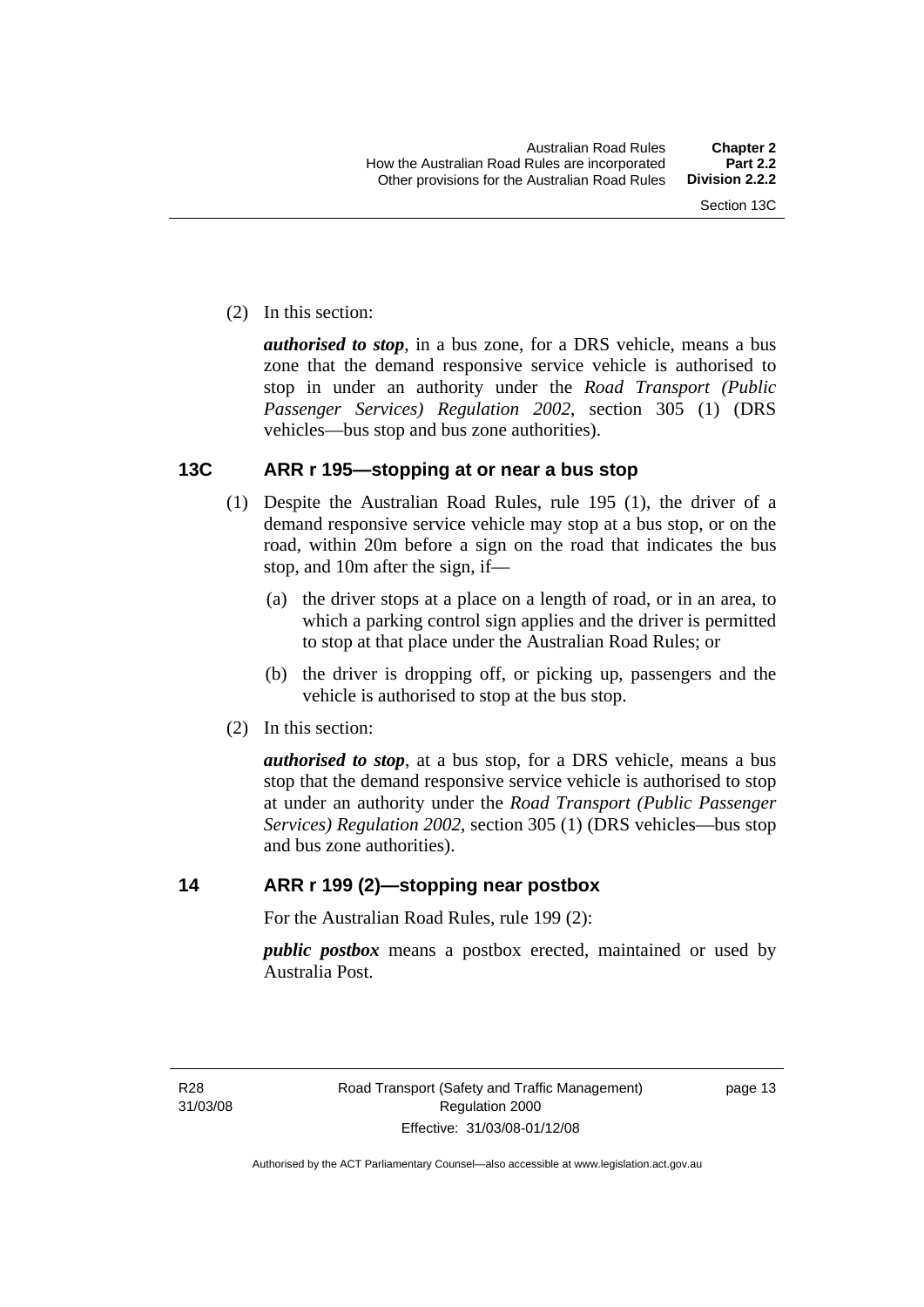#### <span id="page-23-0"></span>**15 ARR r 206 (2) (b), (c)—time extension for people with disabilities permit**

- (1) For the Australian Road Rules, rule 206 (2) (b), a driver to whom the Australian Road Rules, rule 206 applies may park for not longer than 2 hours on a length of road, or in an area, to which a *permissive parking sign* applies if the maximum period of parking allowed by the sign is not longer than 30 minutes.
- (2) For the Australian Road Rules, rule 206 (2) (c), a driver to whom the Australian Road Rules, rule 206 applies may park for an unlimited period on a length of road, or in an area, to which a *permissive parking sign* applies if the maximum period of parking allowed by the sign is longer than 30 minutes.

#### **16 ARR r 207 (2) (a)—fees for parking in pay parking spaces**

- (1) For the Australian Road Rules, rule 207 (2) (a), if a *permissive parking sign* applies to a length of road or area that is (or is part of) a pay parking area, the relevant parking fee is payable for parking in a pay parking space on the road or in the area.
- (2) For this section, the relevant parking fee does not become payable under subsection (1) until immediately after a vehicle is parked in the pay parking space concerned.
	- *Note* Pt 3.1 of this regulation makes provision for the administration of pay parking schemes (including the designation of pay parking areas by the erection of permissive parking signs and the fixing of fees).

#### **16A ARR r 213 (5)—making a motor vehicle secure exception**

Every driver is exempt from the Australian Road Rules, rule 213 (5).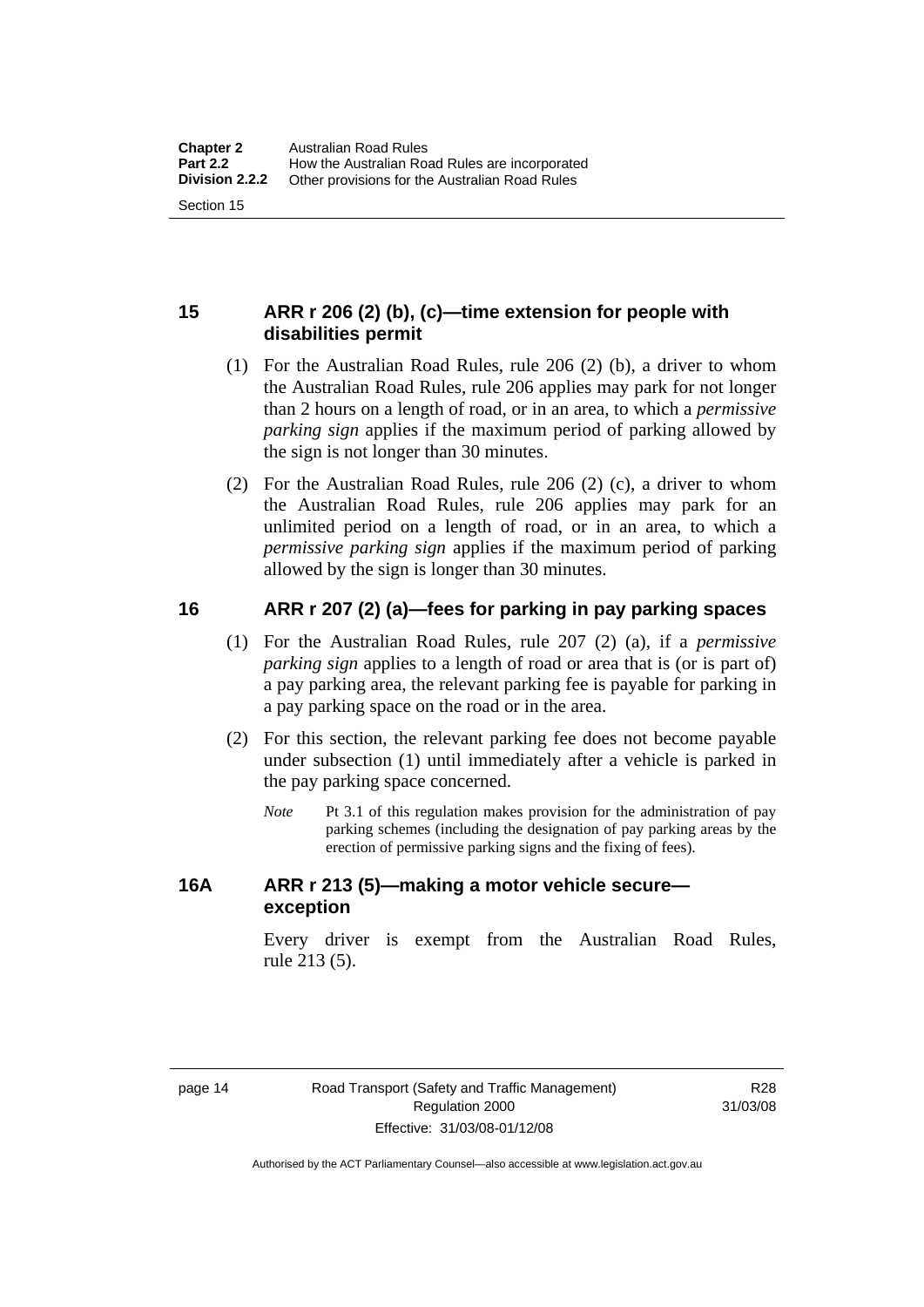#### <span id="page-24-0"></span>**17 ARR r 215 (4)—lights required to be fitted to a vehicle**

For the Australian Road Rules, rule 215 (4), the lights required to be fitted to a vehicle are the lights required to be fitted to the vehicle under the *Road Transport (Vehicle Registration) Regulation 2000,*  schedule 1.

#### **18 ARR r 216 (3)—towing a vehicle at night or in hazardous weather conditions**

For the Australian Road Rules, rule 216 (3):

*dangerous goods*—see the *Road Transport Reform (Dangerous Goods) Regulations 1997* (Cwlth), regulation 2.2.

*placard load*—see the *Road Transport Reform (Dangerous Goods) Regulations 1997* (Cwlth), regulation 2.13.

#### **19 ARR r 220 (3)—using lights on vehicles that are stopped**

For of the Australian Road Rules, rule 220 (3), a light of a kind required to be fitted to a vehicle is a light of that kind required to be fitted to the vehicle under the *Road Transport (Vehicle Registration) Regulation 2000*, schedule 1.

#### **20 ARR r 221 (f)—using hazard warning lights on buses carrying children**

- (1) This section applies to a bus that is carrying children and is fitted with hazard warning lights in accordance with the *Road Transport (Vehicle Registration) Regulation 2000*, schedule 1, but is not fitted with any other warning lights in accordance with that schedule.
- (2) For the Australian Road Rules, rule 221 (f), if the driver of the bus stops the bus to drop off or pick up a child, the driver is permitted to operate the hazard warning lights.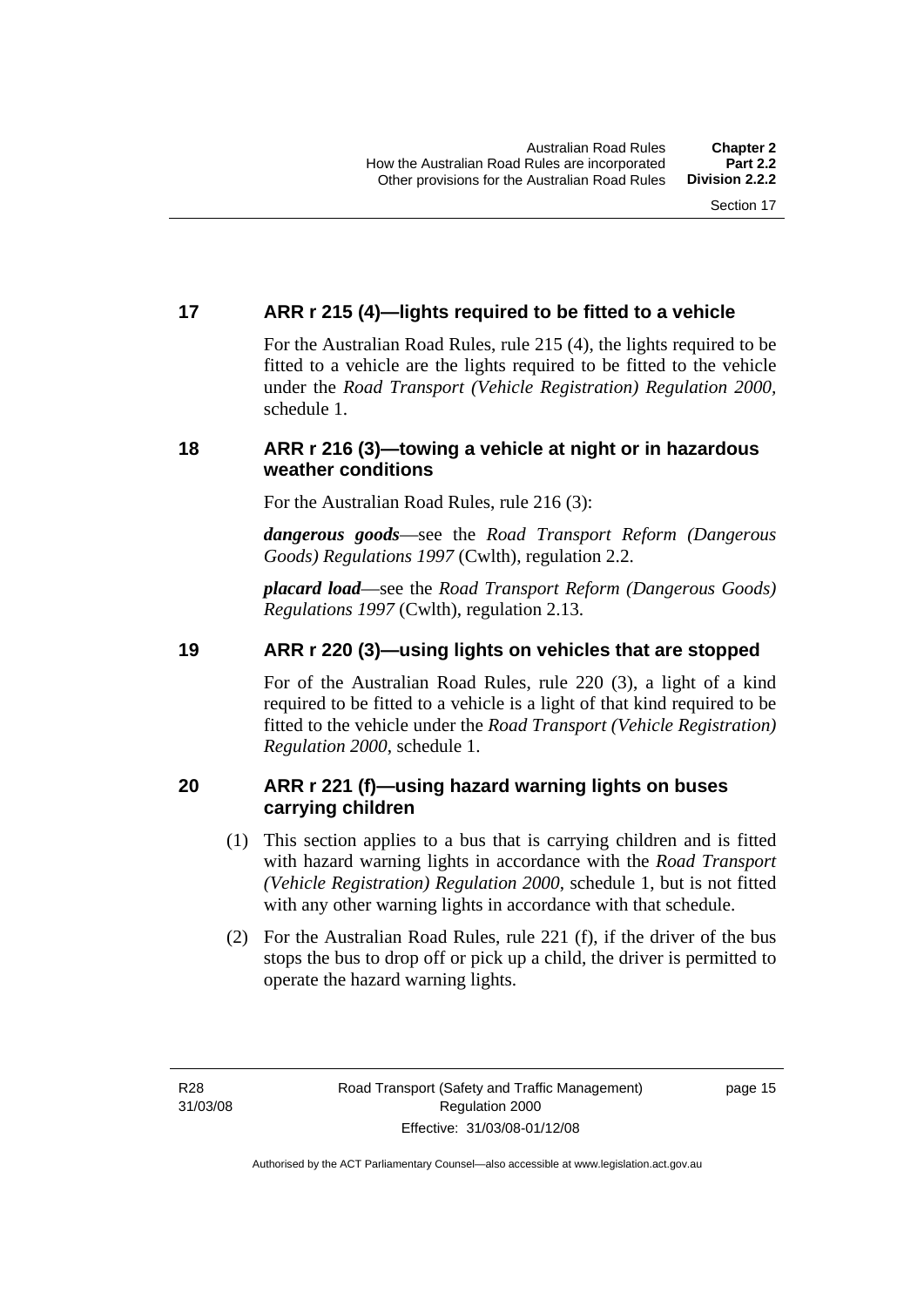#### <span id="page-25-0"></span>**21 ARR r 222—using warning lights on buses carrying children**

- (1) This section applies to a bus that is carrying children and is fitted with warning lights (other than hazard warning lights) in accordance with the *Road Transport (Vehicle Registration) Regulation 2000*, schedule 1.
- (2) For the Australian Road Rules, rule 222, the driver of the bus must operate the warning lights by activating them.

#### **22 ARR r 225—use of radar detectors**

Every driver is exempt from rule 225 of the Australian Road Rules.

*Note* The Australian Road Rules, r 225 is superfluous in the ACT because the Act, s 9 (2) makes it an offence for a person to drive or park a motor vehicle on a road or road related area if a traffic offence evasion device is fitted to, applied to, or carried in the vehicle.

#### **22A ARR r 236 (6)—hitchhiking, roadside commerce etc permitted**

- (1) For the Australian Road Rules, rule 236 (6)—
	- (a) a pedestrian may stand on, or move onto, a road to—
		- (i) solicit contributions, employment or business from an occupant of a vehicle; or
		- (ii) hitchhike; or
		- (iii) display an advertisement; or
		- (iv) sell or offer articles for sale; or
		- (v) wash or clean, or offer to clean, the windscreen of a vehicle; and
	- (b) a person in a vehicle may buy, or offer to buy, an article or service from a person standing on a road.

page 16 Road Transport (Safety and Traffic Management) Regulation 2000 Effective: 31/03/08-01/12/08

R28 31/03/08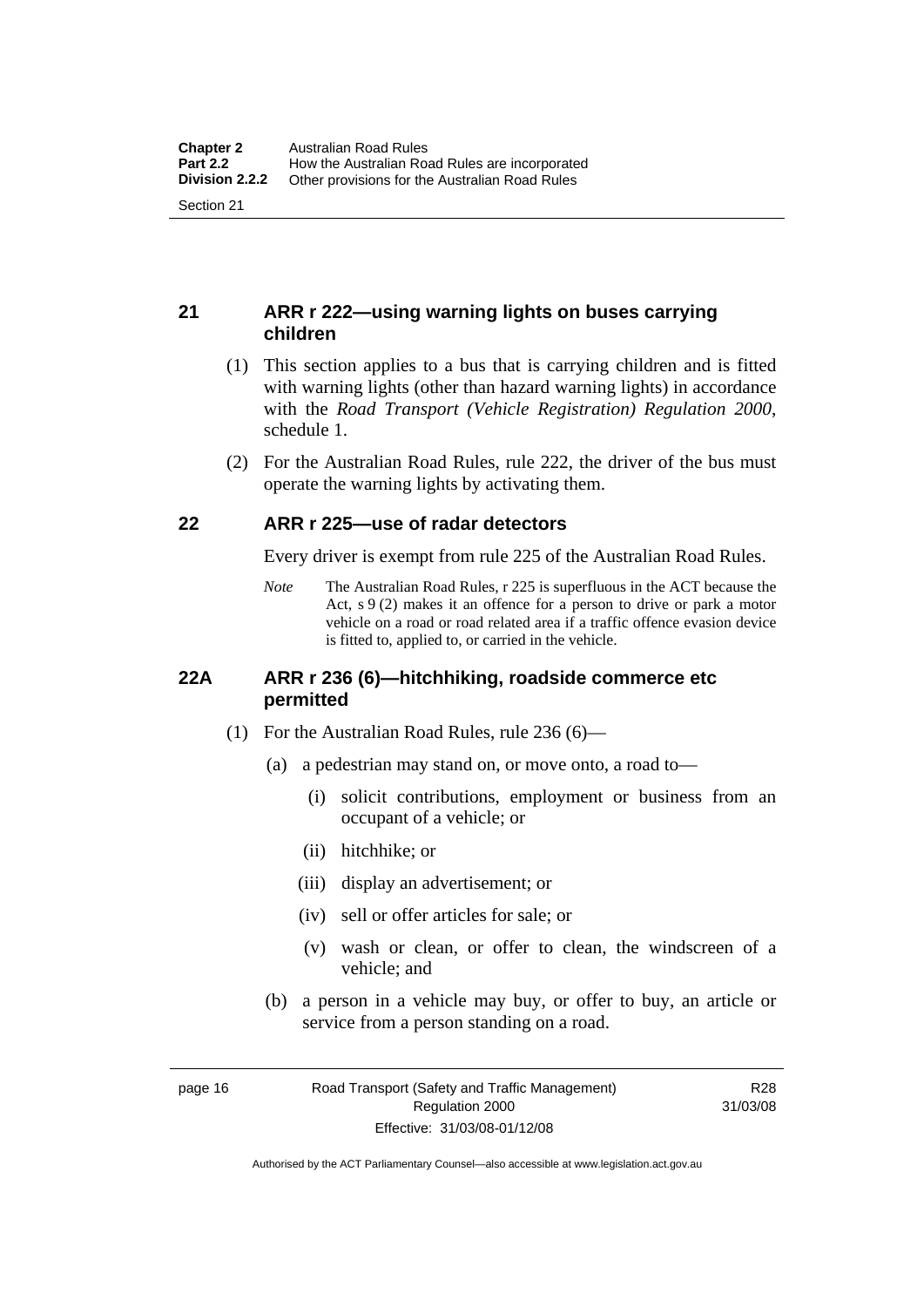<span id="page-26-0"></span>(2) In this section:

*road* includes any shoulder of the road, and any median strip, painted island or traffic island, but does not include any other roadrelated area.

*Note Median strip*, *painted island* and *traffic island* are defined in the Australian Road Rules, dictionary, *shoulder* is defined in ARR, r 12, and *road-related area* is defined in the ARR, r 13.

#### **23 ARR r 240 (2)—wheeled recreational devices and toys not to be used on certain roads**

For the Australian Road Rules, rule 240 (2), a person must not travel in or on a wheeled recreational device on any road at night.

#### **23B ARR r 266 (3) (b)—wearing of seatbelts by passengers under 16 years old**

- (1) For the Australian Road Rules, rule 266 (3) (b), all passengers in or on a motor vehicle (other than a bus or motor bike) who are at least 1 year old, but under 16 years old, must be restrained in an approved child restraint or wear a seatbelt unless they are exempt from wearing a seatbelt under a territory law.
	- *Note* For the circumstances in which a person is exempt from wearing a seatbelt, see the Australian Road Roads, r 267 and this section, s (2).
- (2) A passenger mentioned in subsection (1) is exempt from wearing a seatbelt if—
	- (a) the motor vehicle is not required to be fitted with child restraint anchorages or seatbelts under the 2nd or 3rd edition ADR and the vehicle has not been fitted with a child restraint anchorage point or a seatbelt for a seating position that is available for the passenger; or
	- (b) the motor vehicle is registered in a State that does not have a law that substantially corresponds to subsection (1); or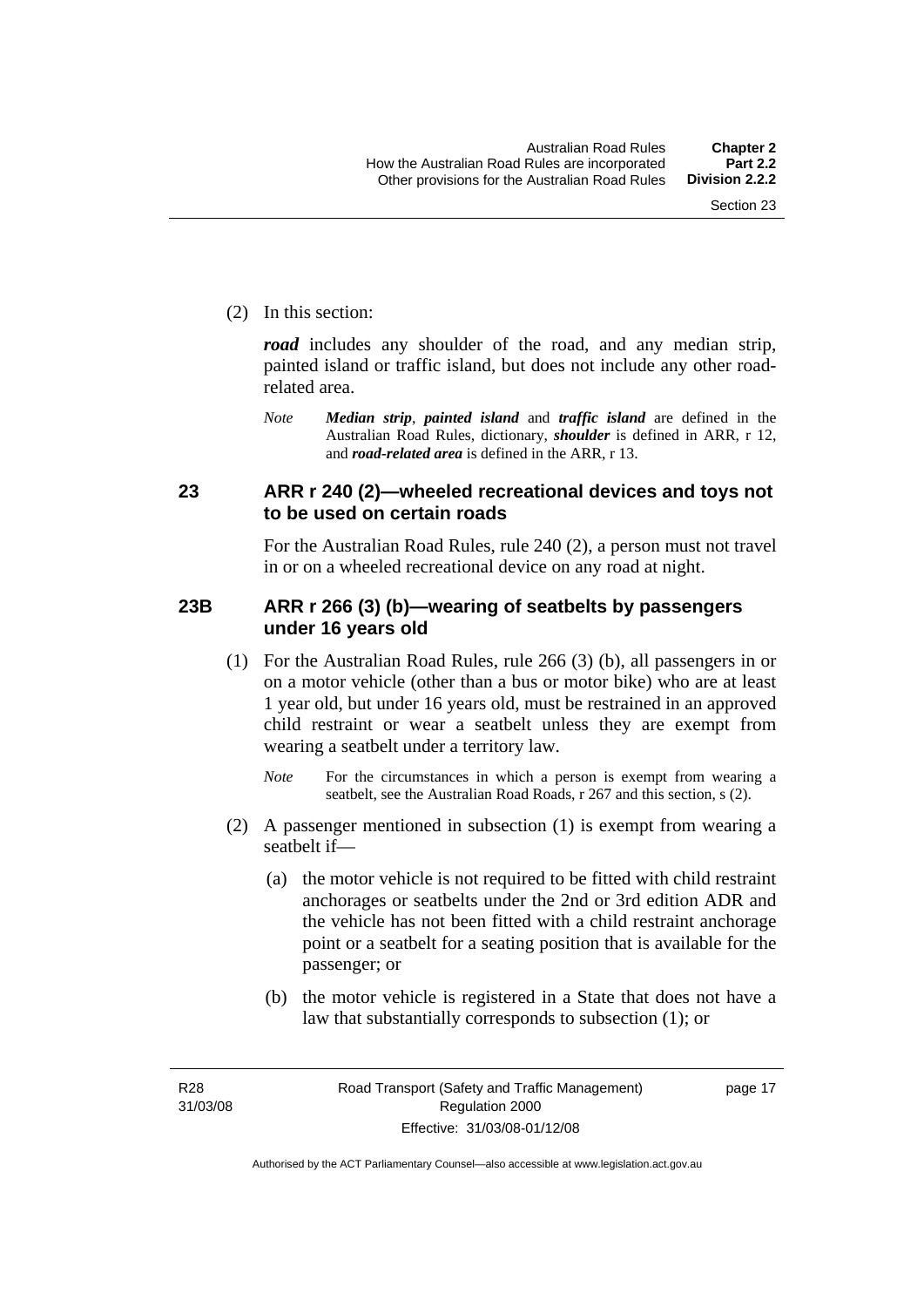- <span id="page-27-0"></span> (c) the motor vehicle is a taxi or hire car, or a demand responsive service vehicle that is not a bus, and a seating position (other than a front passenger seat) fitted with a suitable approved child restraint or seatbelt is not available for the passenger.
- *Note 1* The exemption applies to a passenger in a vehicle that has 2 or more rows of seats only if the passenger sits in the rear seats, see the ARR, r 267 (1).
- *Note 2* The defence of sudden or extraordinary emergency is also available, see the Criminal Code, s 41.
- (3) In this section:

*2nd edition ADR*—see the *Road Transport (Vehicle Registration) Regulation 2000*, schedule 1, section 1.14.

*3rd edition ADR*—see the *Road Transport (Vehicle Registration) Regulation 2000*, schedule 1, section 1.15.

#### **24 ARR r 266 (7)—wearing of seatbelts by passengers under 16 years old**

For the Australian Road Rules, rule 266 (7):

*approved child restraint* means a child restraint that is approved by the road transport authority under section 66 (1) (b) (Approvals etc by road transport authority).

#### **25 ARR r 267 (3)—certificates of exemption from wearing seatbelts**

For the Australian Road Rules, rule 267 (3) a certificate is issued under a law of this jurisdiction for a person if—

- (a) the certificate is signed by a doctor; and
- (b) it certifies that—
	- (i) the person cannot wear a seatbelt for medical reasons; or

R28 31/03/08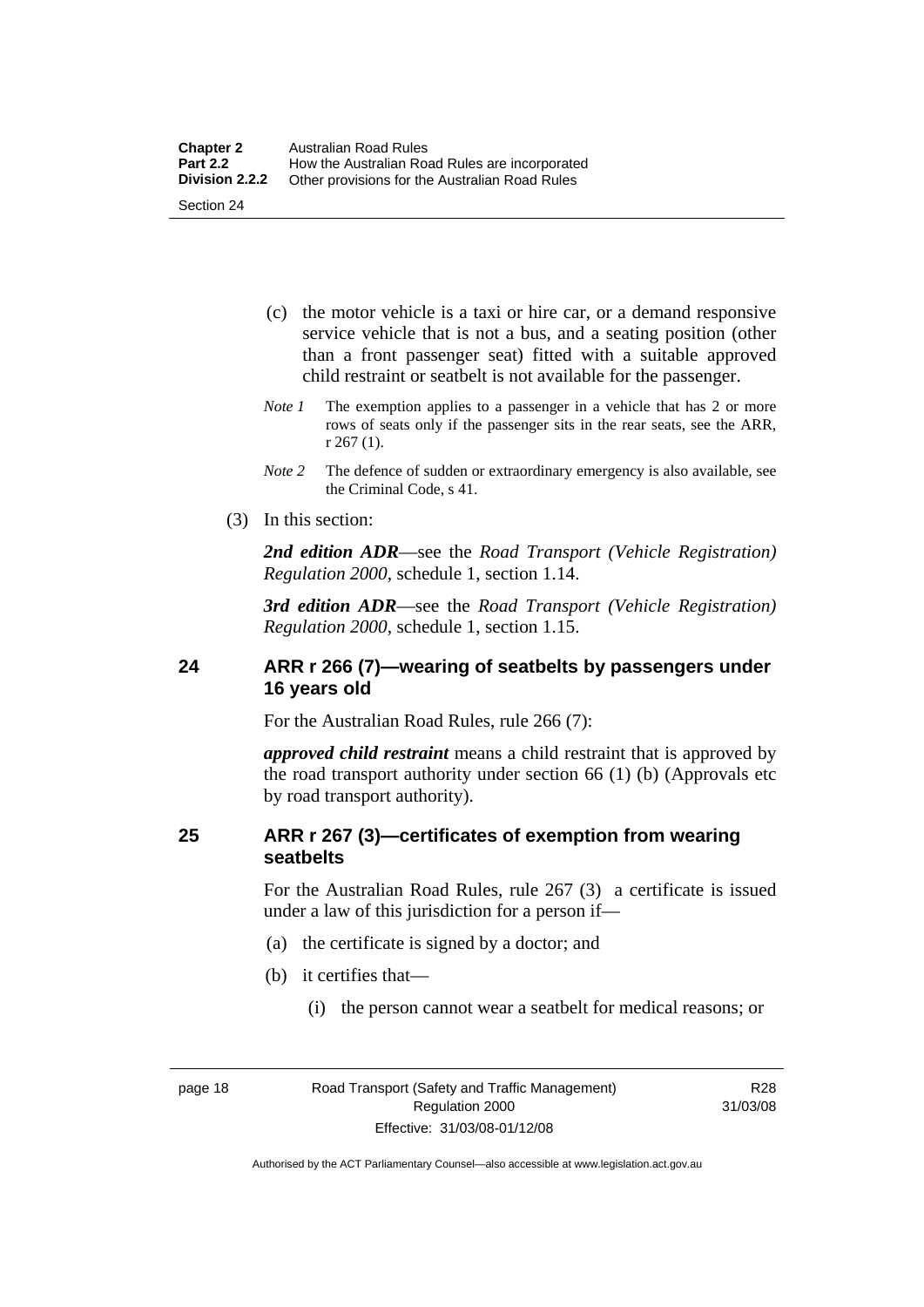(ii) the person cannot, because of that person's size, build or any other physical characteristic, safely drive a vehicle while wearing a seatbelt.

#### <span id="page-28-0"></span>**26 ARR r 270 (3)—wearing motorbike helmets**

For the Australian Road Rules, rule 270 (3):

*approved motor bike helmet* means a protective helmet for motor bike riders that is approved by the road transport authority under section 66 (1) (c) (Approvals etc by road transport authority).

#### **27 ARR r 271 (6)—riding on motorbikes**

For the Australian Road Rules, rule 271 (6):

- (a) the Australian Road Rules, rule 271 (2) does not apply to a passenger on a motorbike to the extent that the passenger is exempt from the subrule under section 67 (Exemption from requirement about riding on motorbikes); and
- (b) the Australian Road Rules, rule 271 (3) does not apply to the rider of a motorbike in relation to a passenger to the extent that, under paragraph (a), rule 271 (2) does not apply to the passenger.

#### **27A ARR r 280 (2) (a)—other vehicles to which B light rules apply**

The following classes of vehicles are specified:

- (a) taxis;
- (b) hire cars;
- (c) demand responsive service vehicles;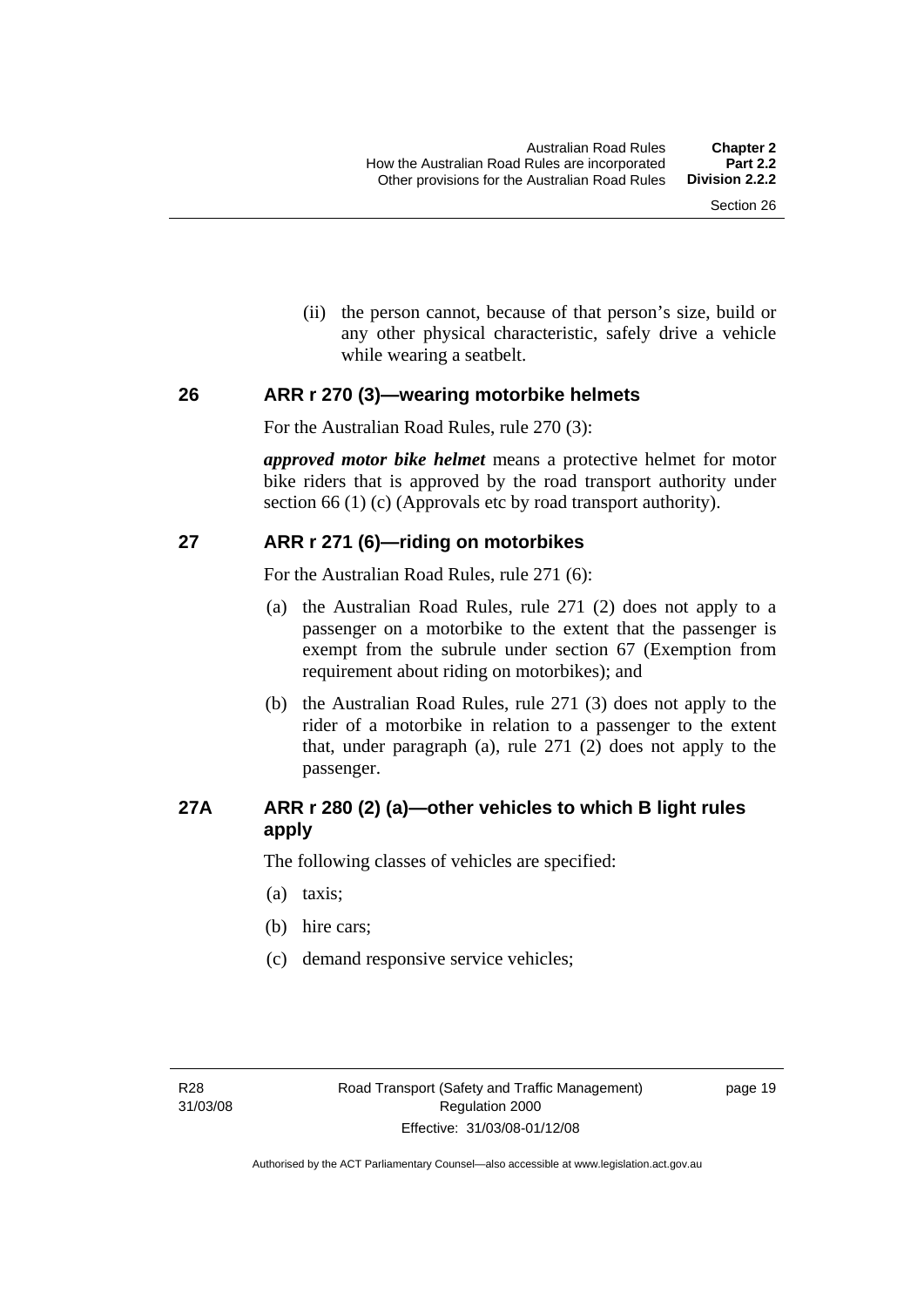- <span id="page-29-0"></span>(d) motorbikes.
- *Note* This section applies the B light rules to drivers of taxis, hire cars, demand responsive service vehicles and riders of motorbikes who, under s 12, are allowed to drive in bus lanes.

#### **28 ARR r 287 (3) (e), (4)—duties of participants in crashes**

- (1) For the Australian Road Rules, rule 287 (3) (e), every crash not mentioned in the Australian Road Rules, rule 287 (3) (a) to (d) must be reported to a police officer.
	- *Note* The Australian Road Rules, r 287 (3) (e) requires the driver (or the driver's representative) to give the driver's required particulars, within the required time, about a crash to a police officer if the crash is required to be reported to a police officer under another law of this jurisdiction.
- (2) For the Australian Road Rules, rule 287 (4), definition of *required particulars*, information required to be given to a police officer about a crash includes an explanation of the circumstances of the crash.

#### **29 ARR r 289 (1) (g)—driving on nature strip**

For the Australian Road Rules, rule 289 (1) (g), a driver may drive the driver's vehicle on a nature strip adjacent to a length of road in a built-up area if the vehicle—

- (a) is a motor vehicle (other than a ride-on lawnmower) that is built and used solely for cutting grass, or for purposes incidental to cutting grass; or
- (b) is a motor vehicle that is designed for cleaning footpaths and is being driven on the nature strip for the purpose of cleaning a footpath and is displaying an amber flashing light; or
- (c) is being used to transport goods or materials for use in (or for the purposes of) the construction or maintenance of roads by or on behalf of the Territory; or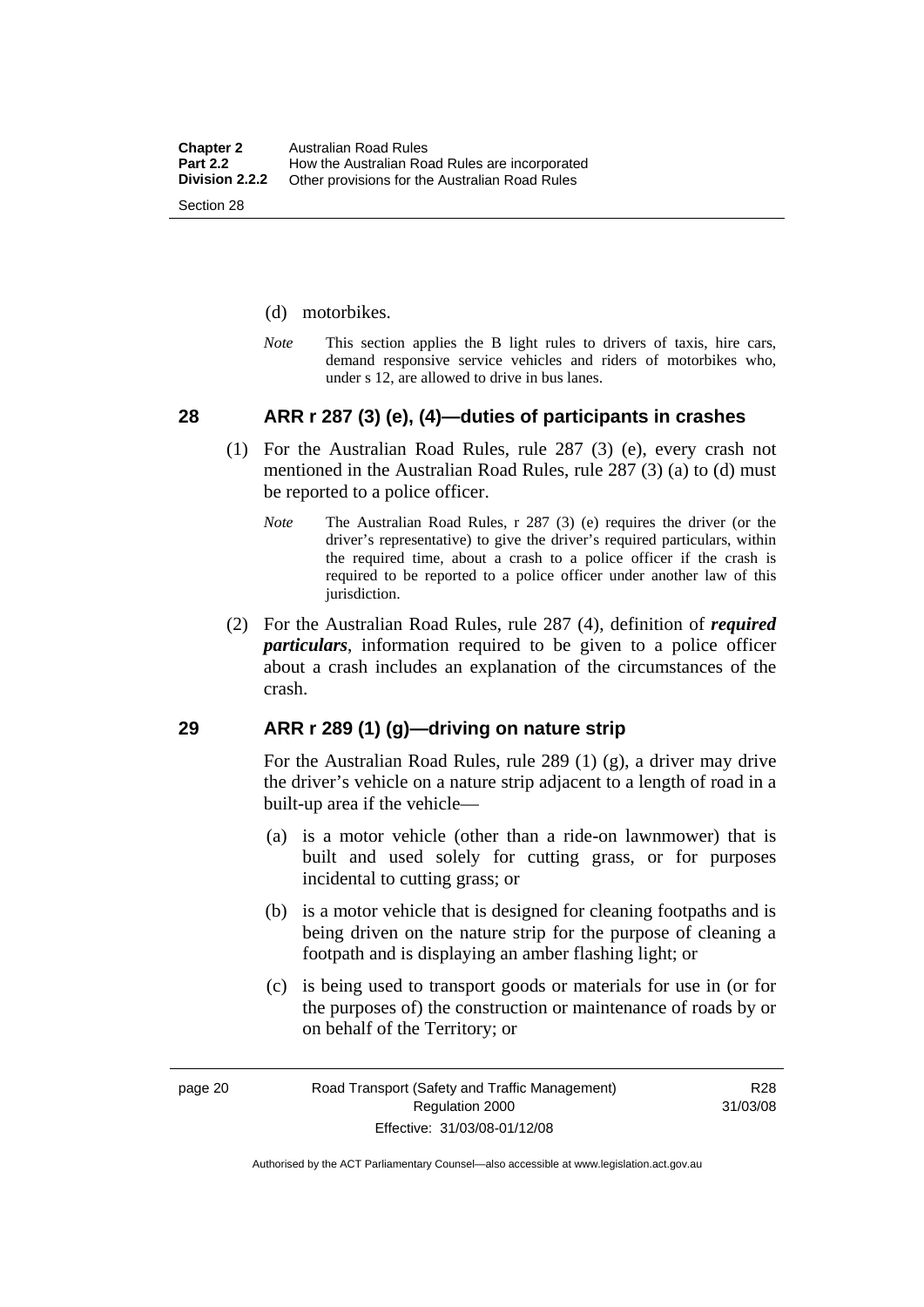- <span id="page-30-0"></span>(d) is a postal vehicle that is  $-$ 
	- (i) a motorbike with an engine capacity of not more than 110mL; and
	- (ii) being driven at a speed of not more than 10km/h.
- (e) is being used by a person in the course of his or her duties as a person authorised under this regulation to use a traffic offence detection device.

#### **30 ARR r 298—driving with a person in or on trailer**

- (1) For the Australian Road Rules, rule 298, a trailer is exempt if—
	- (a) the trailer is being towed by a police vehicle or emergency vehicle; or
	- (b) the carriage of passengers is permitted in a part of the trailer and anyone in the trailer is in that part; or
	- (c) anyone who is in the trailer is engaged in the door-to-door delivery or collection of goods, or in the collection of waste or garbage, and the trailer is not travelling faster than 25 km/h; or
	- (d) in all the circumstances, there is no reasonable danger of anyone in the trailer falling from the trailer or being injured.
- (2) For this section, the carriage of passengers is permitted in a part of a trailer if the part is designed primarily for—
	- (a) the carriage of passengers; or
	- (b) the carriage of goods, but is enclosed.
- (3) In this section:

*enclosed*, for a part of a trailer, means enclosed by—

(a) the structure of the trailer; or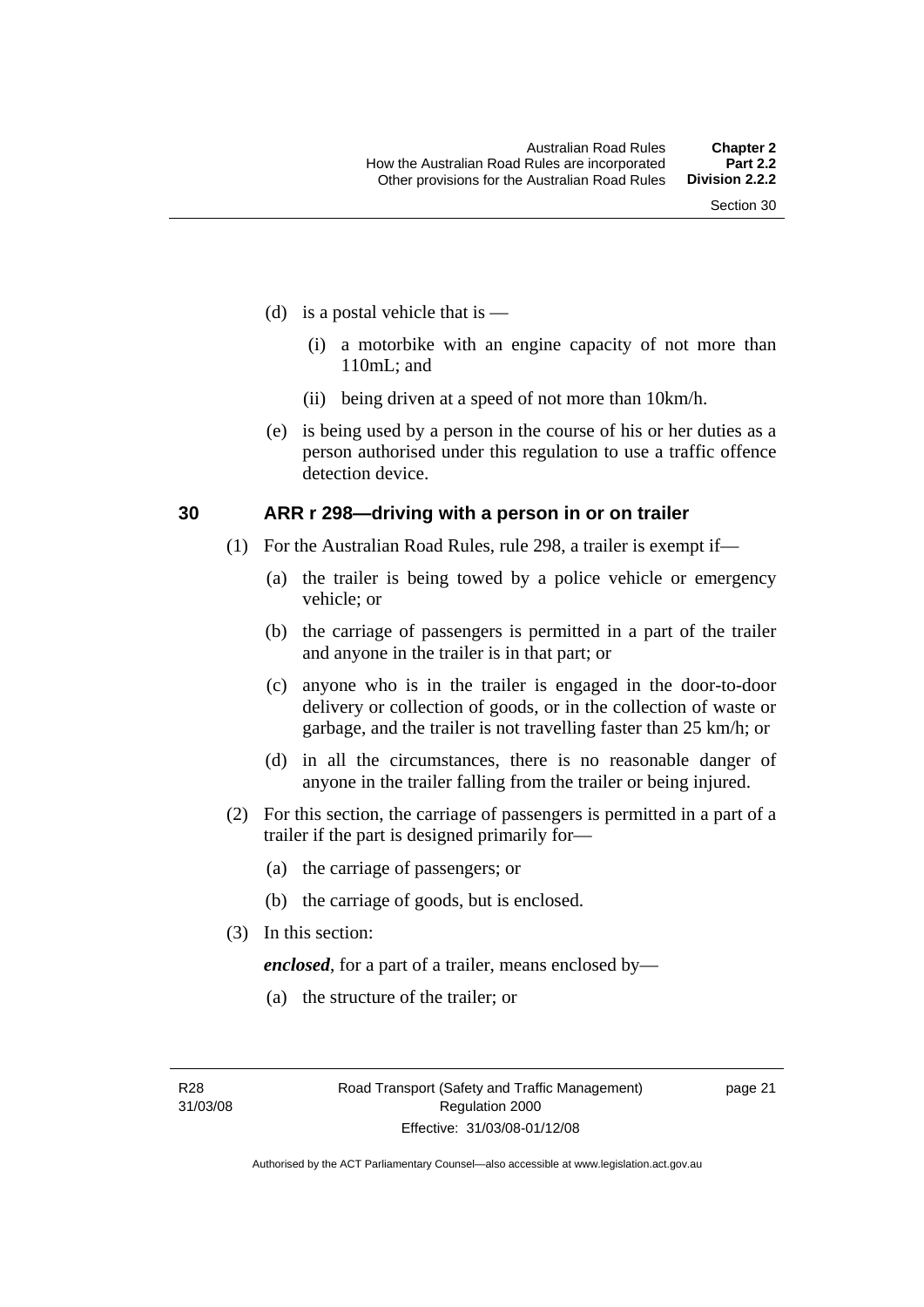<span id="page-31-0"></span> (b) a canopy, cage or other device fitted to the trailer that is of a kind approved by the road transport authority under section 66 (1) (d) (Approvals etc by road transport authority).

*in* includes on.

#### **31 ARR r 310 (3), (4)—exemption for road workers etc**

- (1) For the Australian Road Rules, rule 310 (3) (b), the road transport authority may authorise a person to engage in speed zoning tests.
- (2) For the Australian Road Rules, rule 310 (4), definition of *roadworks*, the road transport authority may authorise—
	- (a) installation or maintenance work on, above or below a road; or
	- (b) installation or maintenance of a traffic control device; or
	- (c) a traffic survey.
- (3) This section is additional to, and does not limit, any other power of the road transport authority or anyone else under a territory law to authorise something mentioned in this section.
	- *Note* Under the Act, the road transport authority can authorise a person to install or display (or to interfere with, change or remove) a prescribed traffic control device.

#### **32 ARR r 313—postal workers**

For the Australian Road Rules, rule 313—

- (a) the Australian Road Rules, rule 186 (Stopping in a mail zone) does not apply to the driver of a postal vehicle; and
- (b) the Australian Road Rules, rule 288 (Driving on a path) does not apply to the driver of a postal vehicle if—
	- (i) the vehicle is a motorbike with an engine capacity of not more that 110mL; and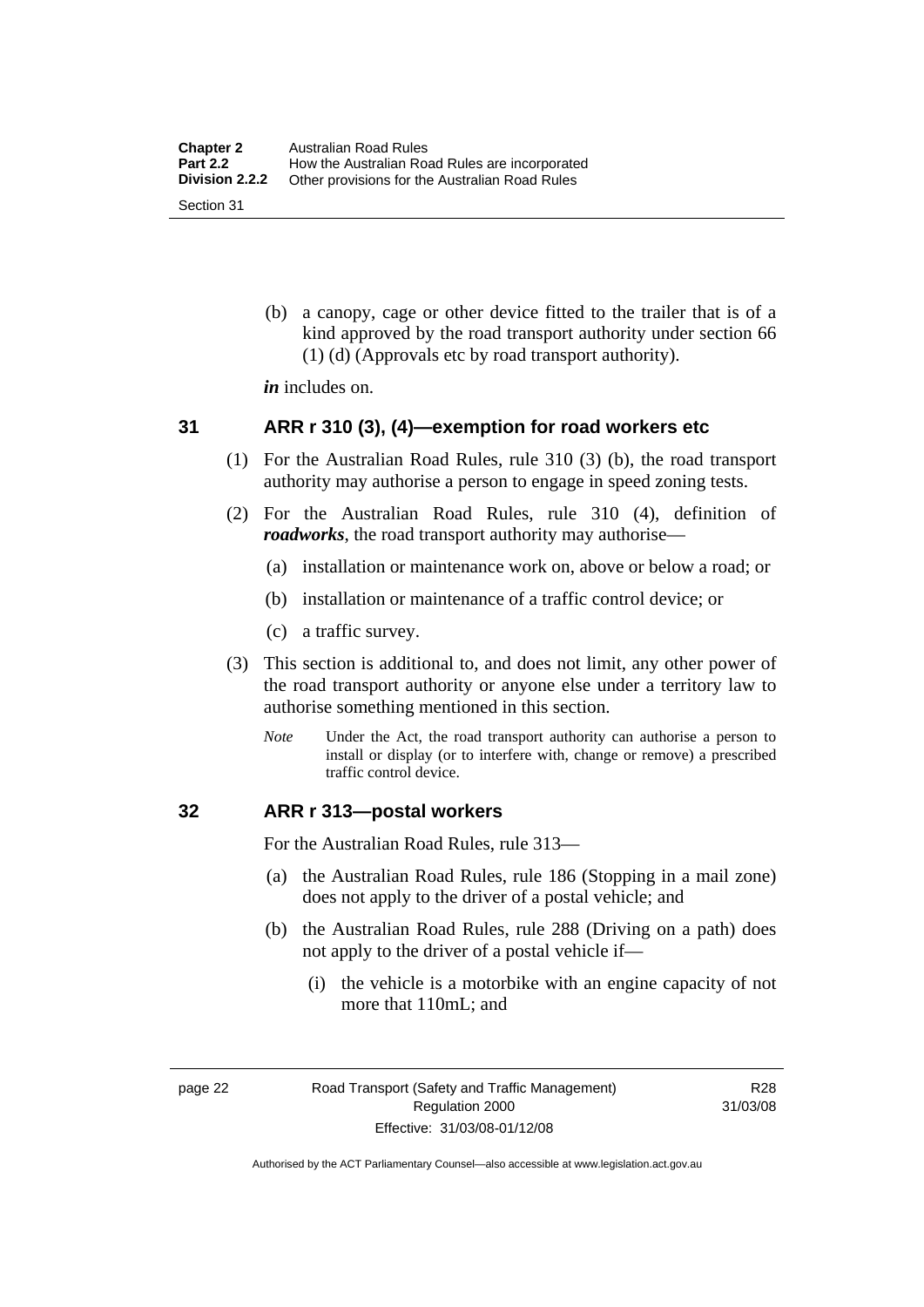(ii) the vehicle is being driven at a speed of not more than 10km/h.

#### <span id="page-32-0"></span>**33 ARR dict—definitions for dictionary**

(1) For the Australian Road Rules, dictionary:

*approved bicycle helmet* means a protective helmet for bicycle riders that is approved by the road transport authority under section 66 (1) (a) (Approvals etc by road transport authority).

*authorised person,* for a provision of the Australian Road Rules, means a person who is appointed as an authorised officer under the *Road Transport (General) Act 1999* for the Australian Road Rules or the provision.

#### *emergency worker* means—

- (a) a member of the ambulance service rendering or providing transport for sick or injured people; or
- (b) a member of the ambulance service, the fire brigade, the rural fire service or the SES providing transport in an emergency; or
- (c) a person who is declared by the road transport authority under section 66 (1) (e) (Approvals etc by road transport authority) to be an emergency worker.

*mechanical signalling device*, in relation to a vehicle, means a device that—

- (a) is fitted to the vehicle; and
- (b) is a mechanical signalling device or turn signal that complies with the *Road Transport (Vehicle Registration) Regulation 2000*, schedule 1.

*oversize vehicle* means a vehicle that has a dimension that, including the dimension of any load, exceeds a relevant dimension limit under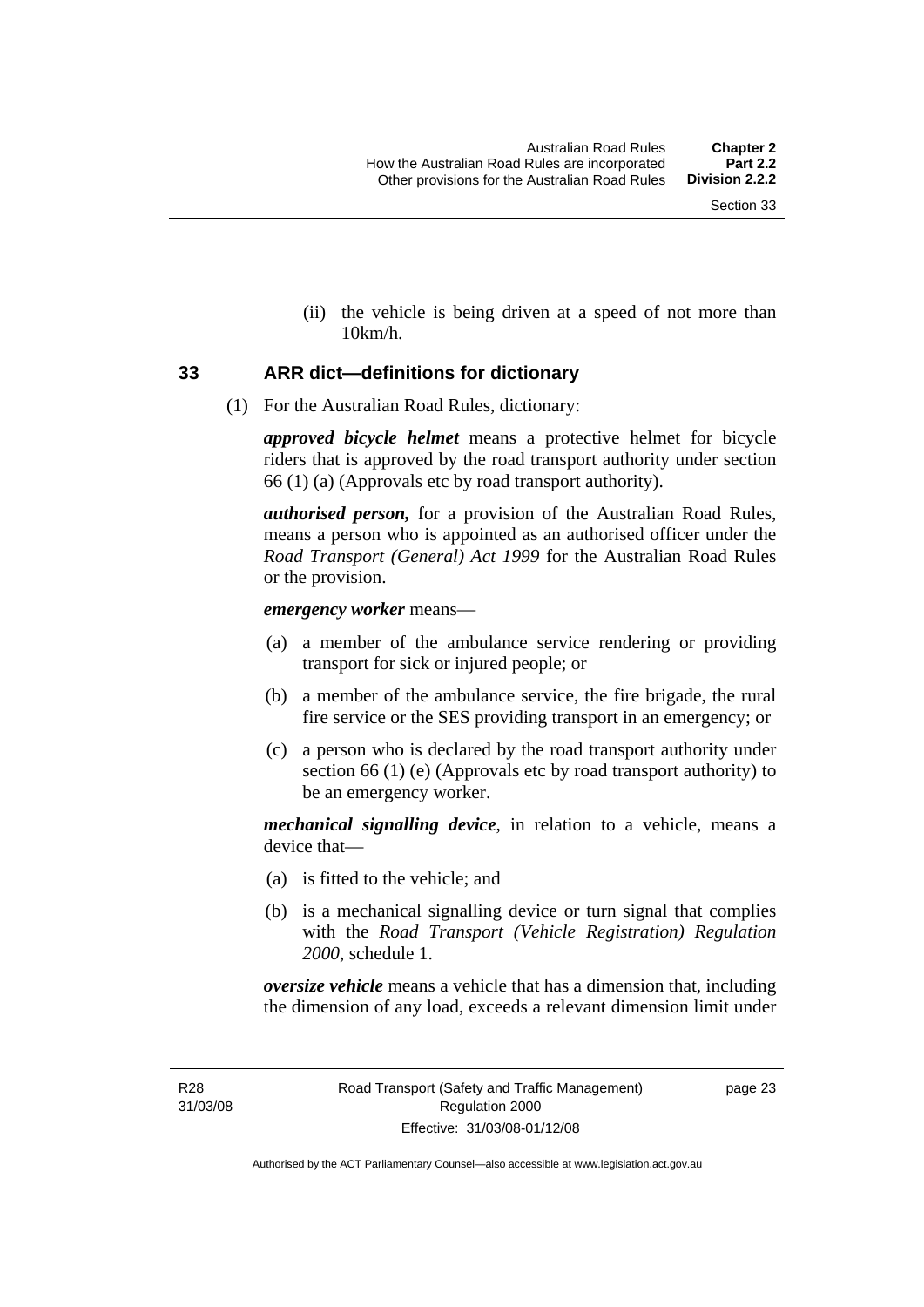the *Road Transport (Dimensions and Mass) Act 1990*, the *Road Transport (Vehicle Registration) Regulation 2000*, or this section.

*police officer*—see the Legislation Act, dictionary, part 1.

*postal worker* means an employee of Australia Post or anyone else engaged by Australia Post to deliver post.

*public bus*—see the *Road Transport (Public Passenger Services) Act 2001*, dictionary.

*taxi*—

- (a) see the *Road Transport (Public Passenger Services) Act 2001*, section 45 (Meaning of *taxi*); and
- (b) except in the Australian Road Rules, rule 182 (which is about stopping in taxi zones), includes a hire car.
- (2) For the Australian Road Rules, dictionary, definition of *GVM*, paragraph (b):

*vehicle registration authority* means:

- (a) the road transport authority; or
- (b) the corresponding authority of another jurisdiction.
- (3) For the Australian Road Rules, dictionary, definition of *hazard warning lights*:

*another law of this jurisdiction* means the *Road Transport (Vehicle Registration) Regulation 2000*, schedule 1.

- (4) For the Australian Road Rules, dictionary, definition of *portable warning triangle*, a portable warning triangle is approved if it—
	- (a) is in the form of an equilateral triangle; and
	- (b) has a minimum height of 300mm; and
	- (c) has, on the front and back, red reflecting sheeting or material, or 9 red reflectors arranged in a triangular shape, causing a red

R28 31/03/08

page 24 Road Transport (Safety and Traffic Management) Regulation 2000 Effective: 31/03/08-01/12/08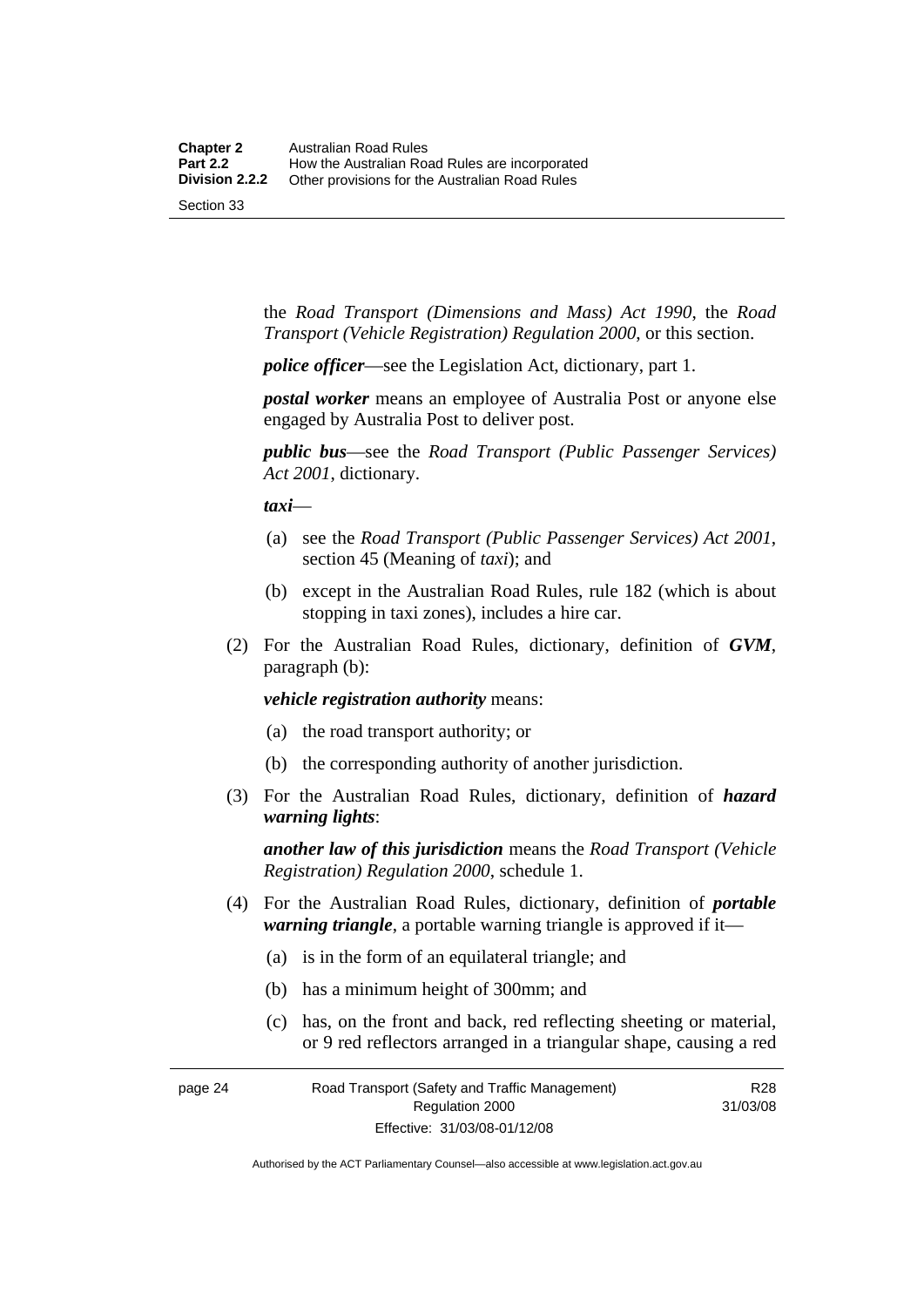reflection that would be clearly visible to a driver at night when the upper beam of light from any headlight on the vehicle (complying with the relevant provisions to the *Road Transport (Vehicle Registration) Regulation 2000*), schedule 1 is projected directly onto the sign from a distance of 200m; and

 (d) is of a robust and durable construction, capable of being readily erected to stand in an upright position and capable of remaining unaffected (to any material degree) by any reasonable force of wind or variation in weather conditions.

R28 31/03/08 Road Transport (Safety and Traffic Management) Regulation 2000 Effective: 31/03/08-01/12/08

page 25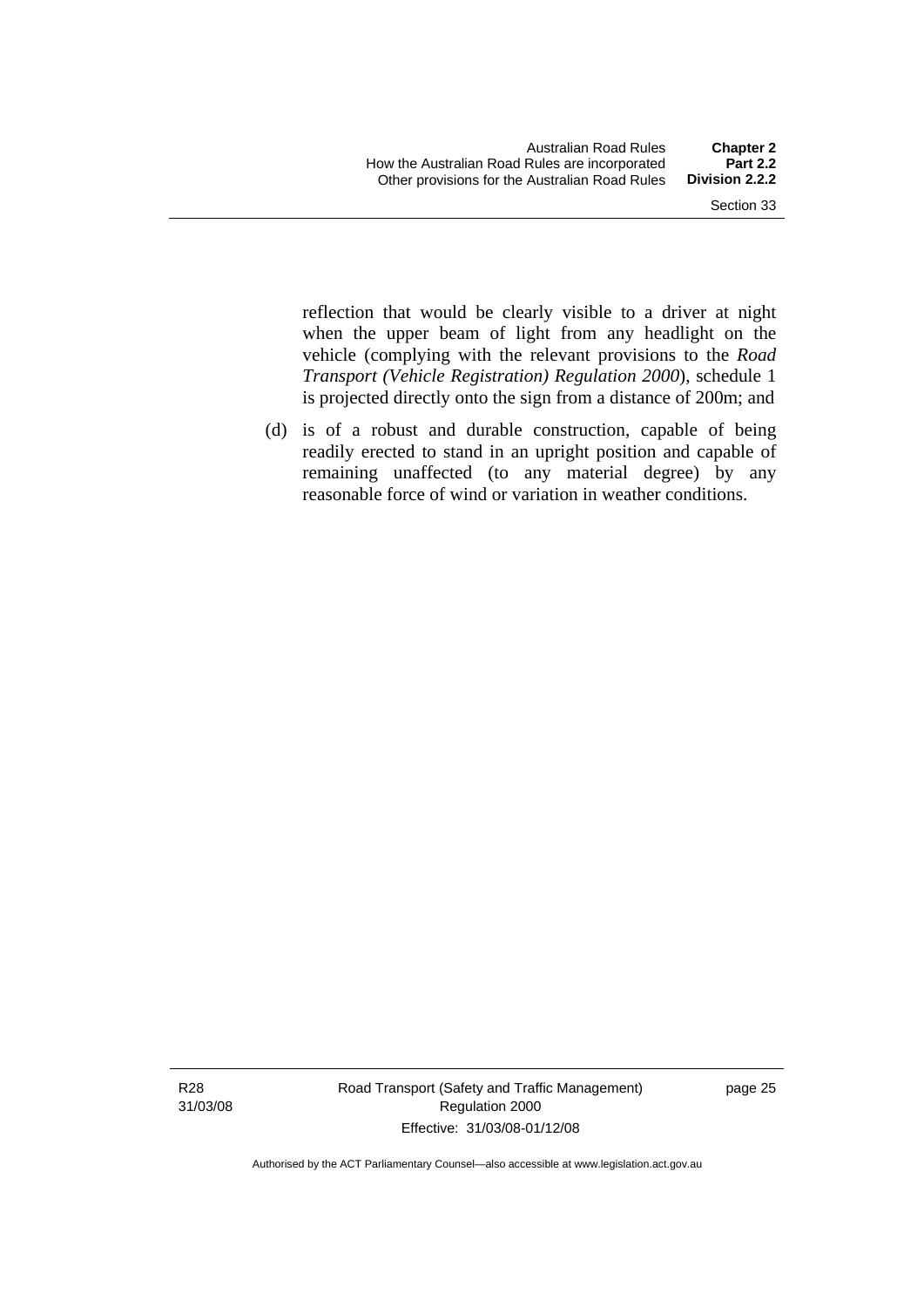<span id="page-35-0"></span>**Chapter 2** Australian Road Rules<br>**Part 2.3** Additional ACT road ru **Part 2.3** Additional ACT road rules<br>**Division 2.3.1** Noise and other nuisances **Division 2.3.1** Noise and other nuisances Section 37

### **Part 2.3 Additional ACT road rules**

*Note* The Australian Road Rules are not completely self-contained and need to be read with associated laws of each jurisdiction. This part sets out some of the associated laws that are particular to the ACT. Provisions of Acts and other regulations included in the road transport legislation contain other provisions that are particular to the ACT.

#### **Division 2.3.1 Noise and other nuisances**

#### **37 Making unnecessary engine noise**

The driver of a motor vehicle on a road must not make unnecessary noise by turning on, running or failing to turn off the vehicle's engine.

Maximum penalty: 20 penalty units.

*Note* Under the Australian Road Rules, r 291 it is an offence to start or drive a vehicle in a way that makes unnecessary noise or smoke.

#### **38 Emission of waste oil or grease**

 (1) A person must not use a motor vehicle or trailer on a road unless adequate precautions have been taken to prevent waste oil or grease from the machinery or from any other part of the vehicle from dropping onto the roadway.

Maximum penalty: 20 penalty units.

- *Note* The Australian Road Rules, r 293 requires the driver of a vehicle to remove oil or grease that falls from the vehicle in certain circumstances.
- (2) Without limiting the liability of anyone else, the responsible person for a motor vehicle or trailer must take reasonable steps to prevent a contravention of subsection (1) in relation to the vehicle.

Maximum penalty: 20 penalty units.

R28 31/03/08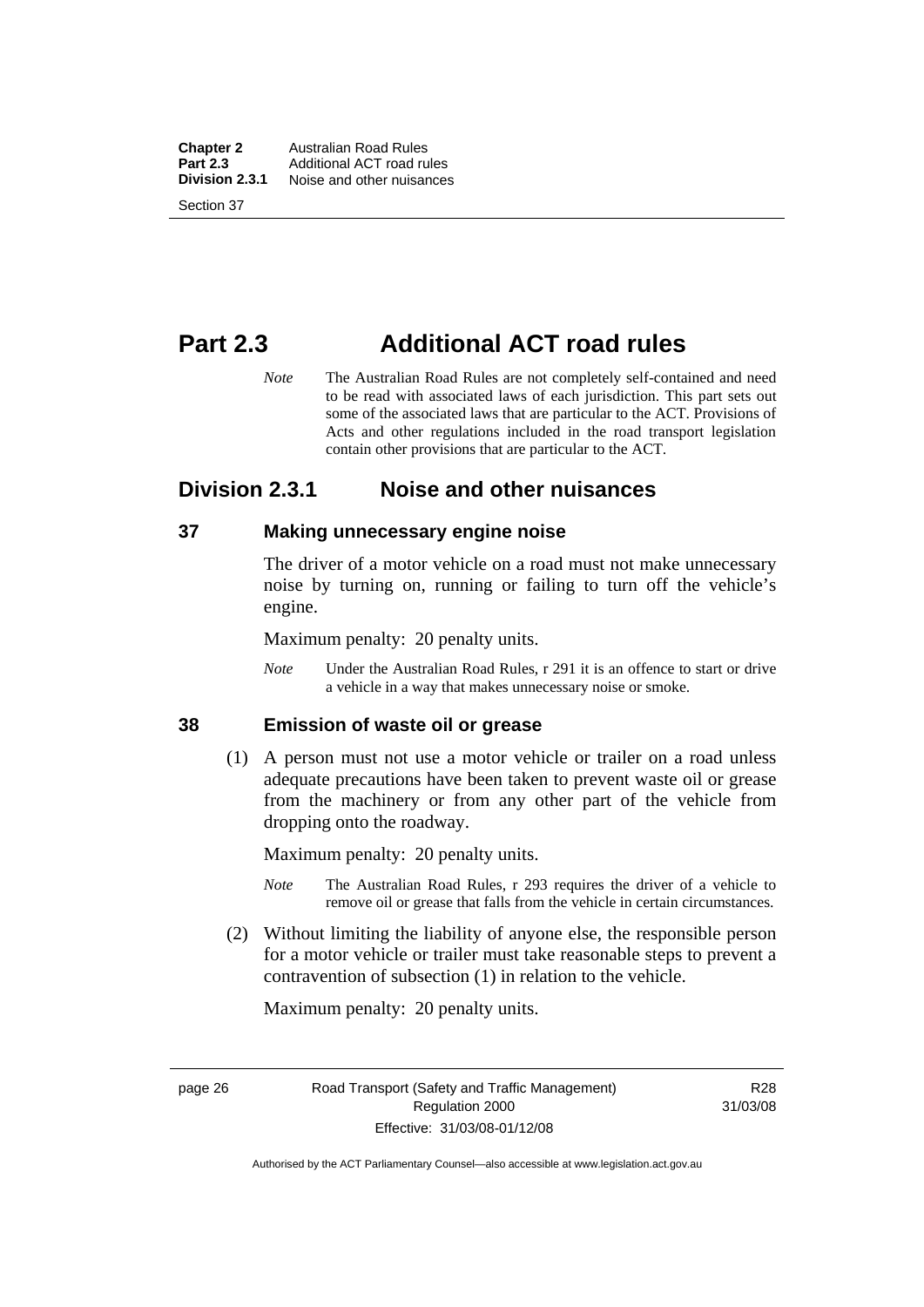# **Division 2.3.2 Driver and passenger safety**

#### **39 Safety of persons on trailers**

 (1) A person must not travel on a road in or on any part of a trailer that is not a part designed primarily for the carriage of passengers or goods.

Maximum penalty: 20 penalty units.

 (2) A person must not travel on a road in or on any part of a trailer that is a part designed primarily for the carriage of goods if the part is not enclosed.

Maximum penalty: 20 penalty units.

- (3) This section does not apply to a person—
	- (a) who is in or on a police vehicle or emergency vehicle; or
	- (b) engaged in the door-to-door delivery or collection of goods, or in the collection of waste or garbage, in or on a trailer that is not travelling faster than 25km/h; or
	- (c) if, in all the circumstances, there is a no reasonable danger of the person falling or being thrown from the trailer, or being injured, because the person is travelling in a way prohibited by this section.
- (4) In this section:

*enclosed*, for a part of a trailer, means enclosed by—

- (a) the structure of the trailer; or
- (b) a canopy, cage or other device fitted to the trailer that is of a kind approved by the road transport authority under section 66 (1) (d) (Approvals etc by road transport authority).
- *Note* The Australian Road Rules, r 298 prohibits a driver from driving a motor vehicle towing a trailer with a person in or on the trailer, unless

R28 31/03/08 page 27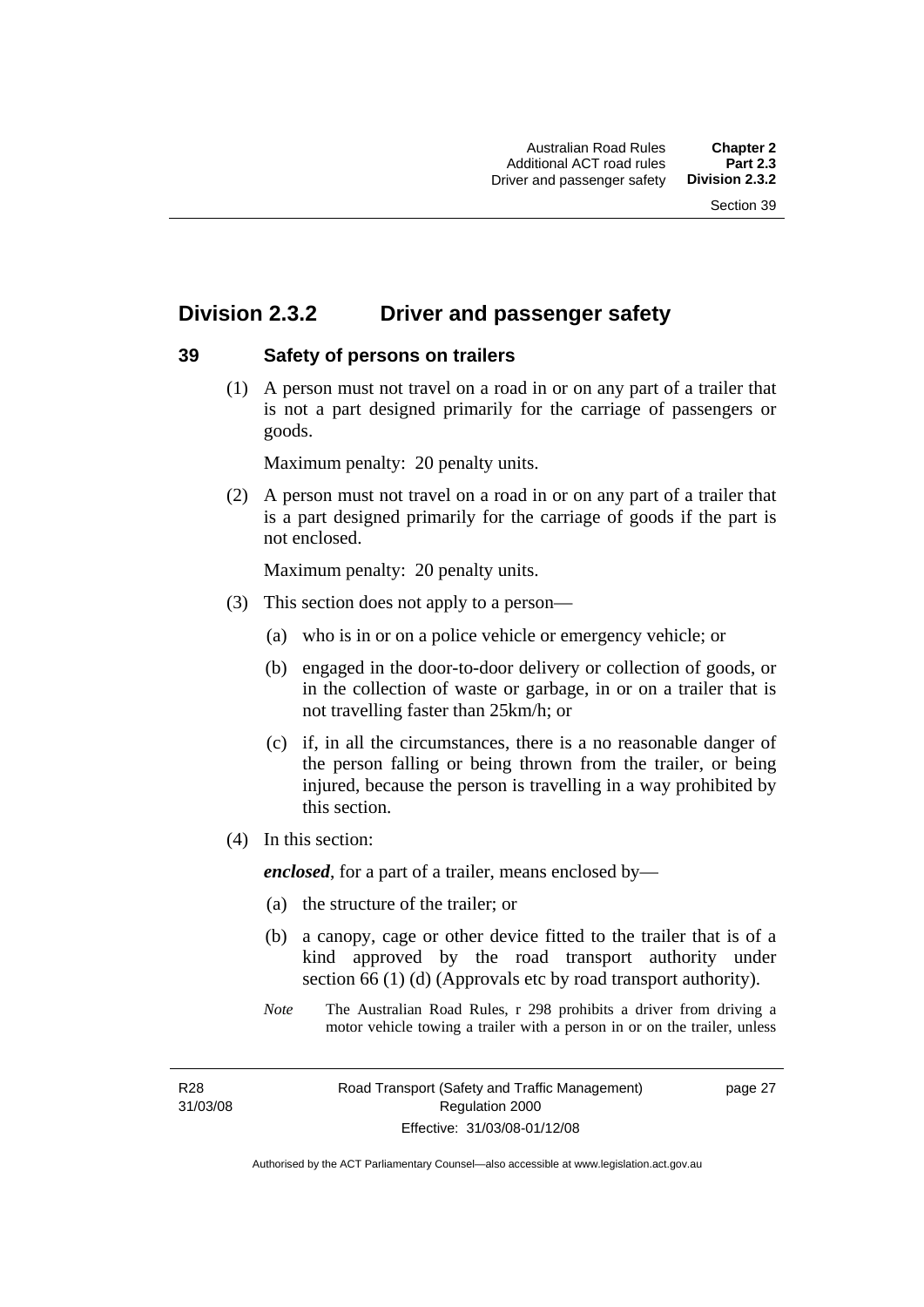| <b>Chapter 2</b> | Australian Road Rules     |
|------------------|---------------------------|
| <b>Part 2.3</b>  | Additional ACT road rules |
| Division 2.3.3   | Trailers and towing       |
| Section 40       |                           |

the trailer is exempt from the rule under another law of this jurisdiction. Section 30 provides the exemption from the rule.

#### **40 Passengers in sidecars to be seated**

 (1) A passenger in a sidecar attached to a motorbike that is moving, or is stationary but not parked, on a road must sit in a place in the sidecar designed for use by a passenger.

Maximum penalty: 20 penalty units.

 (2) The rider of a motorbike must not ride with a passenger in a sidecar unless the passenger complies with subsection (1).

Maximum penalty: 20 penalty units.

### **Division 2.3.3 Trailers and towing**

*Note* The following rules of the Australian Road Rules apply to the towing of vehicles:

- r 216 (which is about the lights that must be used when towing a vehicle at night or in hazardous weather conditions)
- r 254 (which is about the towing of bicycles)
- r 257 (which is about riding with a person on a bicycle trailer)
- r 292 (which is about towing a vehicle with an insecure or overhanging load)
- r 294 (which is about keeping control of a motor vehicle or trailer being towed)
- r 295 (which is about towing another vehicle with a towline)
- r 298 (which is about driving with a person in a trailer)
- r 312 (which provides certain exemptions for tow truck drivers).

#### **41 Number of vehicles that may be drawn**

 (1) The driver of an articulated vehicle must not tow any other vehicle on a road.

Maximum penalty: 20 penalty units.

page 28 Road Transport (Safety and Traffic Management) Regulation 2000 Effective: 31/03/08-01/12/08

R28 31/03/08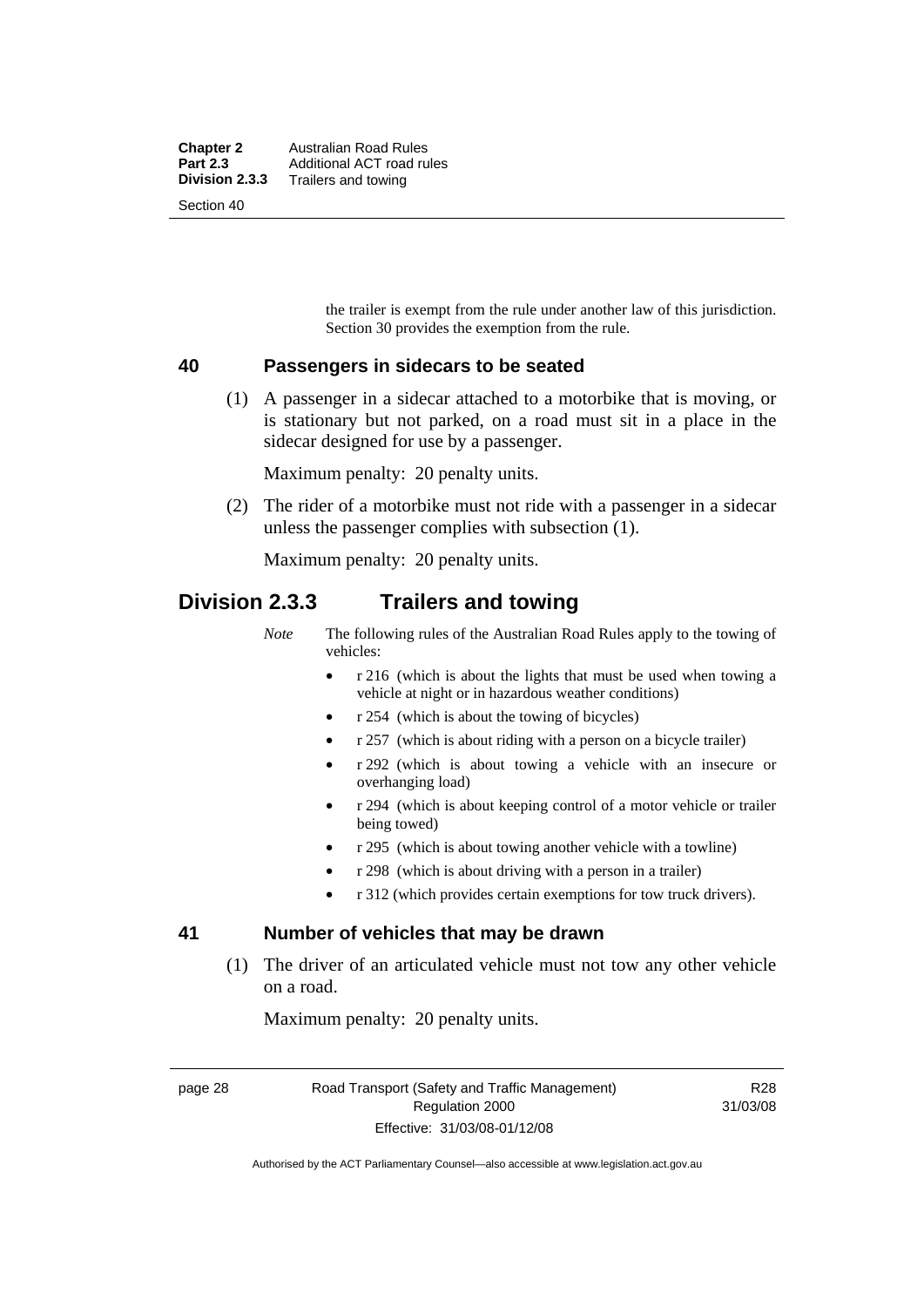(2) The driver of a motor vehicle must not tow more than 1 other vehicle on a road.

Maximum penalty: 20 penalty units.

- (3) The road transport authority may exempt a vehicle or person from subsection  $(1)$  or  $(2)$ .
- (4) Subsection (2) does not apply in relation to a tow truck that is towing an articulated vehicle (other than a B-double or road train) if—
	- (a) the articulated vehicle has broken down on a road and it is necessary for it to be towed away; or
	- (b) the articulated vehicle has been involved in a crash on a road and it is necessary for it to be towed away.
- (5) Subsection (2) does not apply to a motor vehicle that is towing another vehicle using a lift and tow trailer if—
	- (a) the other vehicle is partly supported by the lift and tow trailer; and
	- (b) the vehicle is not towed at faster than 60 km/h; and
	- (c) the combined weight of the towed vehicle and the lift and tow trailer is not more than the unladen weight of the towing vehicle.
- (6) Subsection (2) does not apply to—
	- (a) a tractor-harvester-cutting head trailer combination; or
	- (b) a tractor with multiple implements attached, if the implements are normally used as a single unit when performing agricultural operations; or
	- (c) a tractor and implement combination towing a fuel trailer or laser tower; or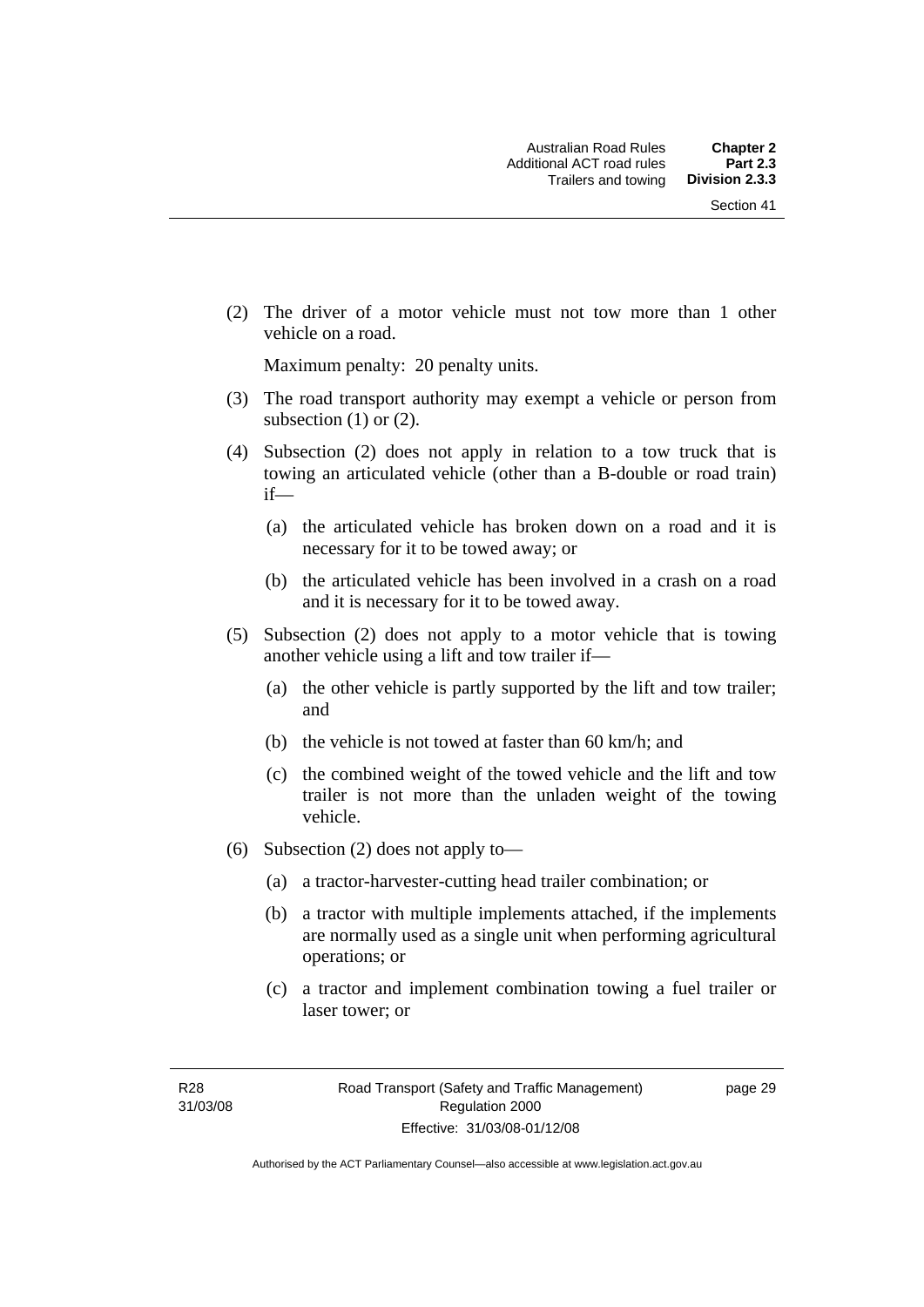- (d) an articulated low-loader consisting of a prime mover towing a converter dolly and a semitrailer; or
- (e) a B-double, dog trailer or road train.

#### **42 Towing by vehicles under 4.5t**

- (1) The driver of a motor vehicle (the *towing vehicle*) must not tow another vehicle (the *towed vehicle*) on a road if the laden weight of the towed vehicle is more than—
	- (a) the capacity of the towing attachment fitted to the towing vehicle; or
	- (b) the maximum laden weight for the towed vehicle.

Maximum penalty: 20 penalty units.

- (2) Subsection (1) does not apply to the driver if the towing vehicle has a GVM over 4.5t.
- (3) The road transport authority may exempt a vehicle or person from subsection  $(1)$ .
- (4) In this section:

*maximum laden weight*, for the towed vehicle, means—

- (a) the maximum laden weight for a towed vehicle specified by the manufacturer of the towing vehicle in relation to the towing vehicle; or
- (b) if there is no such specification by the manufacturer, the manufacturer of the vehicle cannot be identified or the specification is not appropriate because the towing vehicle has been modified—
	- (i) 1.5 times the unladen weight of the towing vehicle if the towed vehicle is fitted with a braking system that is working properly; or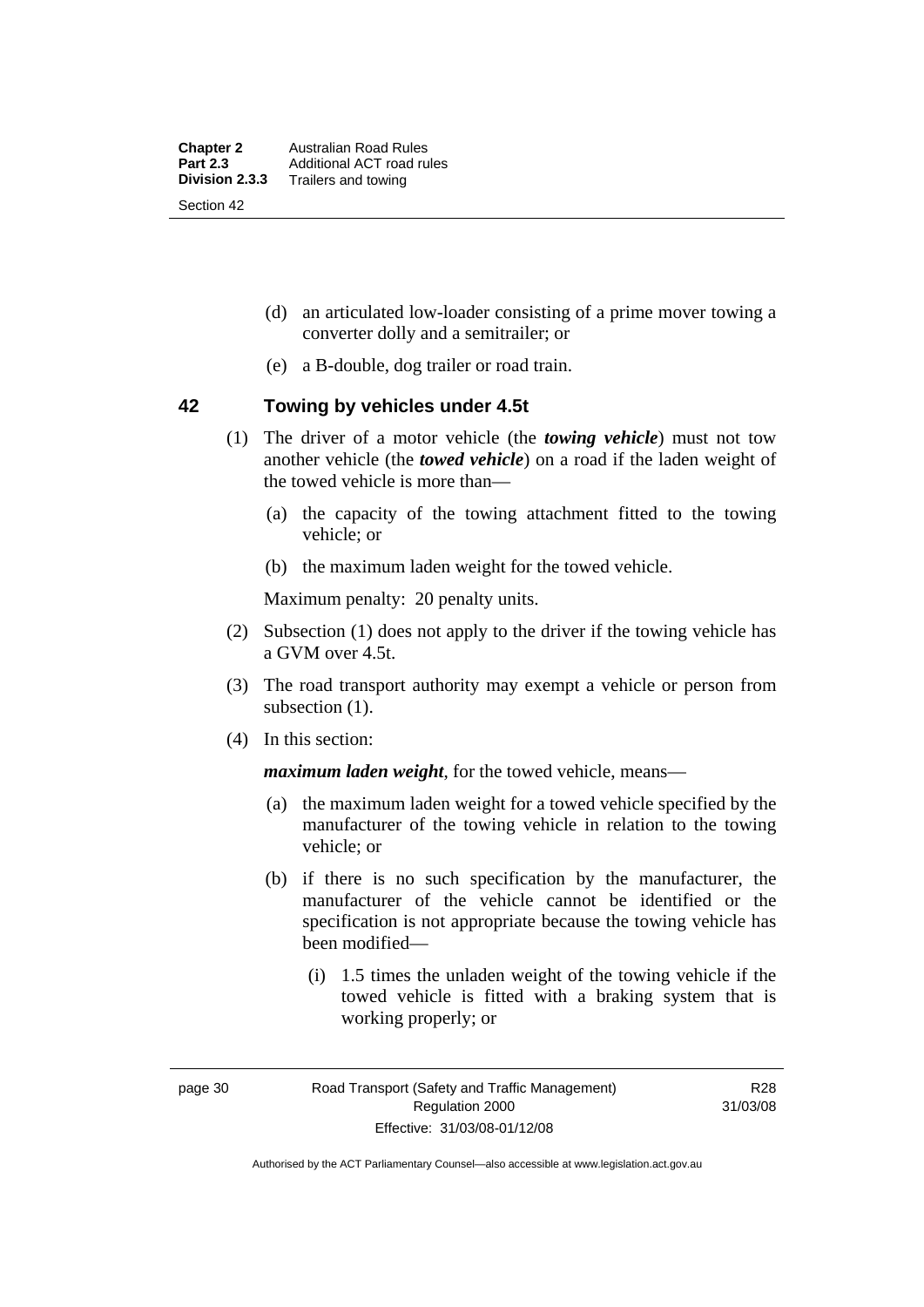(ii) the unladen weight of the towing vehicle in any other case.

## **Division 2.3.4 Lights on vehicles**

- *Note* The following rules of the Australian Road Rules apply to lights on vehicles:
	- r 215 (which is about using lights when driving at night or in hazardous weather conditions)
	- r 216 (which is about the lights that must be used when towing a vehicle at night or in hazardous weather conditions)
	- r 217 (which is about using rear fog lights)
	- r 218 (which is about using headlights on high-beam)
	- r 219 (which is about not using lights to dazzle other road users)
	- r 220 (which is about the use of lights on a vehicle that is stopped)
	- r 221 (which is about using hazard warning lights)
	- r 222 (which is about the use of warning lights on buses carrying children)
	- r 223 (which is about using lights when riding an animal-drawn vehicle at night or in hazardous weather conditions)
	- r 259 (which is about using lights when riding a bicycle at night).

#### **43 Lights on motor vehicles generally**

- (1) The driver of a motor vehicle fitted with a spotlight or searchlight must not operate the light, or allow it to be operated, on a road unless—
	- (a) the vehicle is stationary, the light is operated only for examining or making adjustments or repairs to a vehicle, and light from it is not projected further than 6m; or
	- (b) the light is operated for the temporary purpose of reading or looking for a notice, sign, house number or something similar; or
	- (c) the vehicle is a police vehicle; or

R28 31/03/08 page 31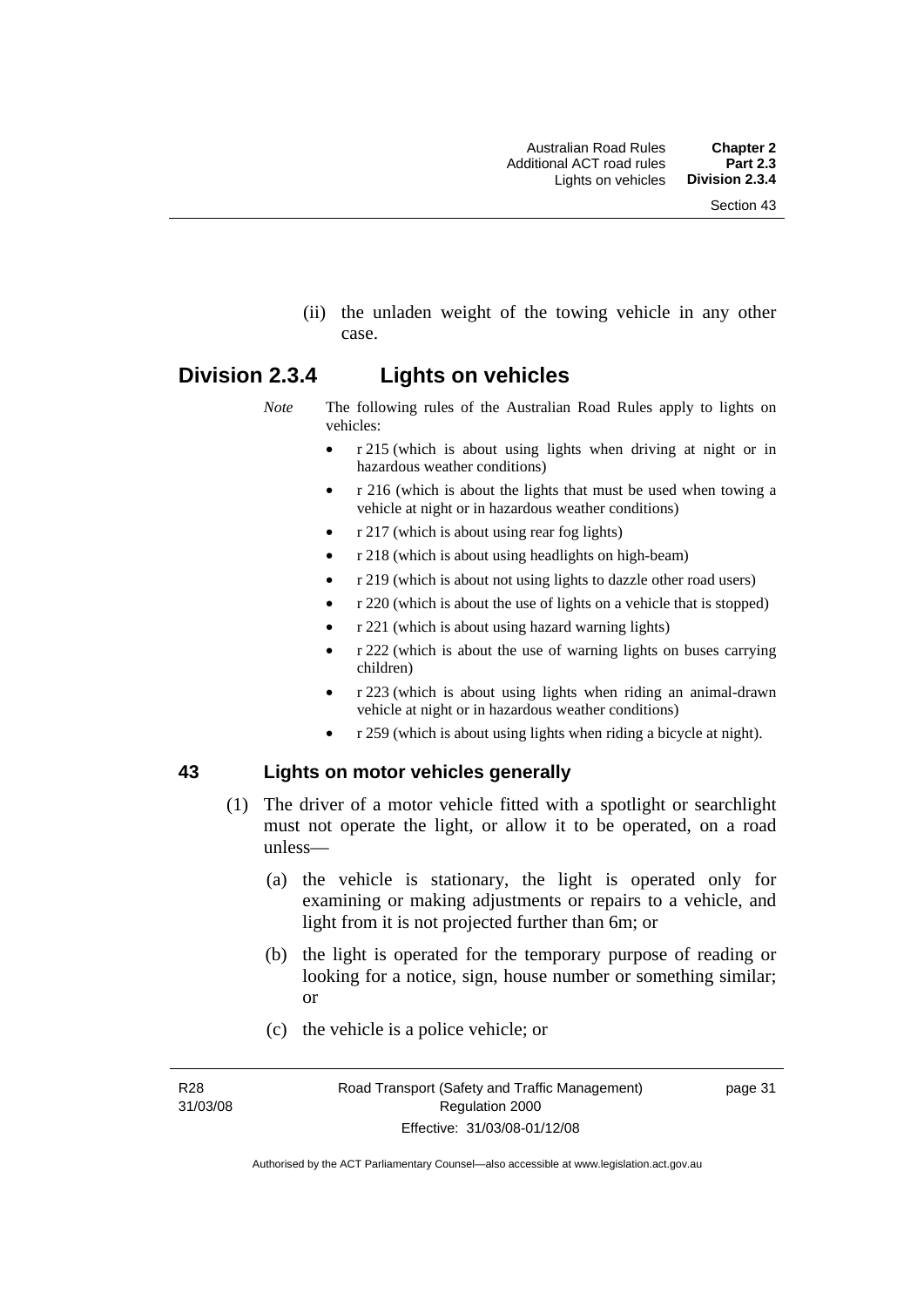(d) the vehicle is being used by the Territory, the Commonwealth or any public authority.

Maximum penalty: 20 penalty units.

- (2) The driver of a motor vehicle fitted with an additional headlight permitted to be fitted under the *Road Transport (Vehicle Registration) Regulation 2000*, schedule 1 must not operate the headlight, or allow it to be operated, if—
	- (a) the vehicle is being driven on a length of road in a built-up area; or
	- (b) the driver is driving less than—
		- (i) 200m behind a vehicle travelling in the same direction as the driver; or
		- (ii) 200m from an oncoming vehicle.

Maximum penalty: 20 penalty units.

# **Division 2.3.5 Metered parking**

- *Note* The rules of the Australian Road Rules that apply to the parking of vehicles include the following:
	- r 189 (which is about double parking)
	- r 203 (which is about stopping in a parking area for people with disabilities)
	- r 205 (which is about parking for longer than indicated)
	- r 207 (which is about parking where fees are payable)
	- r 208 (which is about parallel parking on a road, except in a median strip parking area)
	- r 209 (which is about parallel parking in a median strip parking area)
	- r 210 (which is about angle parking)
	- r 211 (which is about parking in parking bays).

R28 31/03/08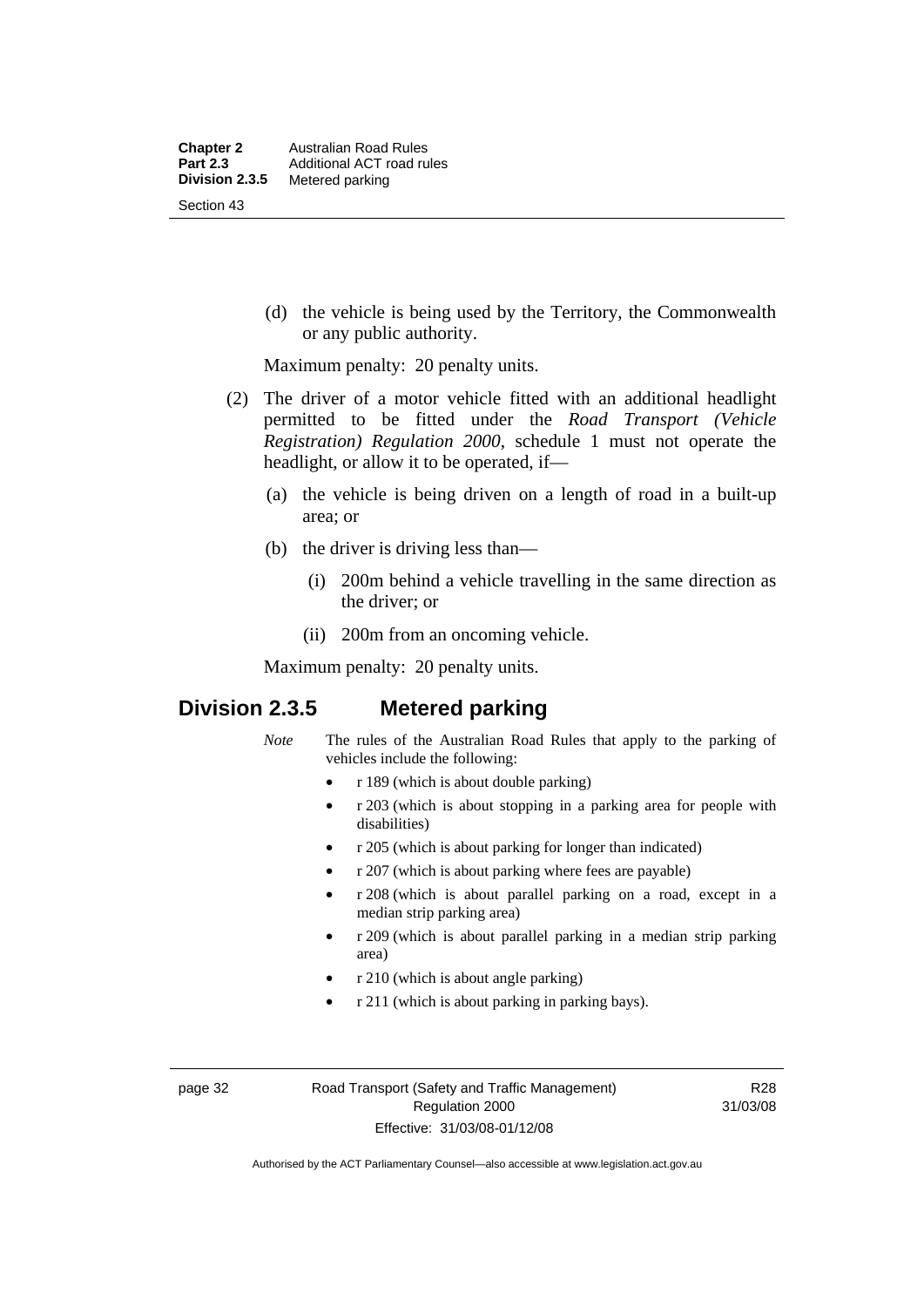#### **44 Metered parking—parking in spaces**

- (1) A driver commits an offence if—
	- (a) the driver parks in a metered parking area; and
	- (b) the driver's vehicle is not parked in a metered parking space.

Maximum penalty: 20 penalty units.

 (2) A driver must not park the driver's vehicle in a metered parking space if another vehicle is parked in the space.

Maximum penalty: 20 penalty units.

 (3) A driver who parks in a metered parking space must position the driver's vehicle completely within the space.

Maximum penalty: 20 penalty units.

#### **44A Metered parking—parking fees**

 (1) A driver must not park in a metered parking space without paying the relevant parking fee for the space.

Maximum penalty: 20 penalty units.

- (2) A driver does not commit an offence against subsection (1) if—
	- (a) the relevant parking fee for the metered parking space is paid immediately after the driver parks the driver's vehicle in the metered parking space; or
	- (b) the parking meter for the metered parking space indicates that the period for which parking in the space has been paid for has not expired; or
	- (c) the parking meter for the metered parking space—
		- (i) is not working; or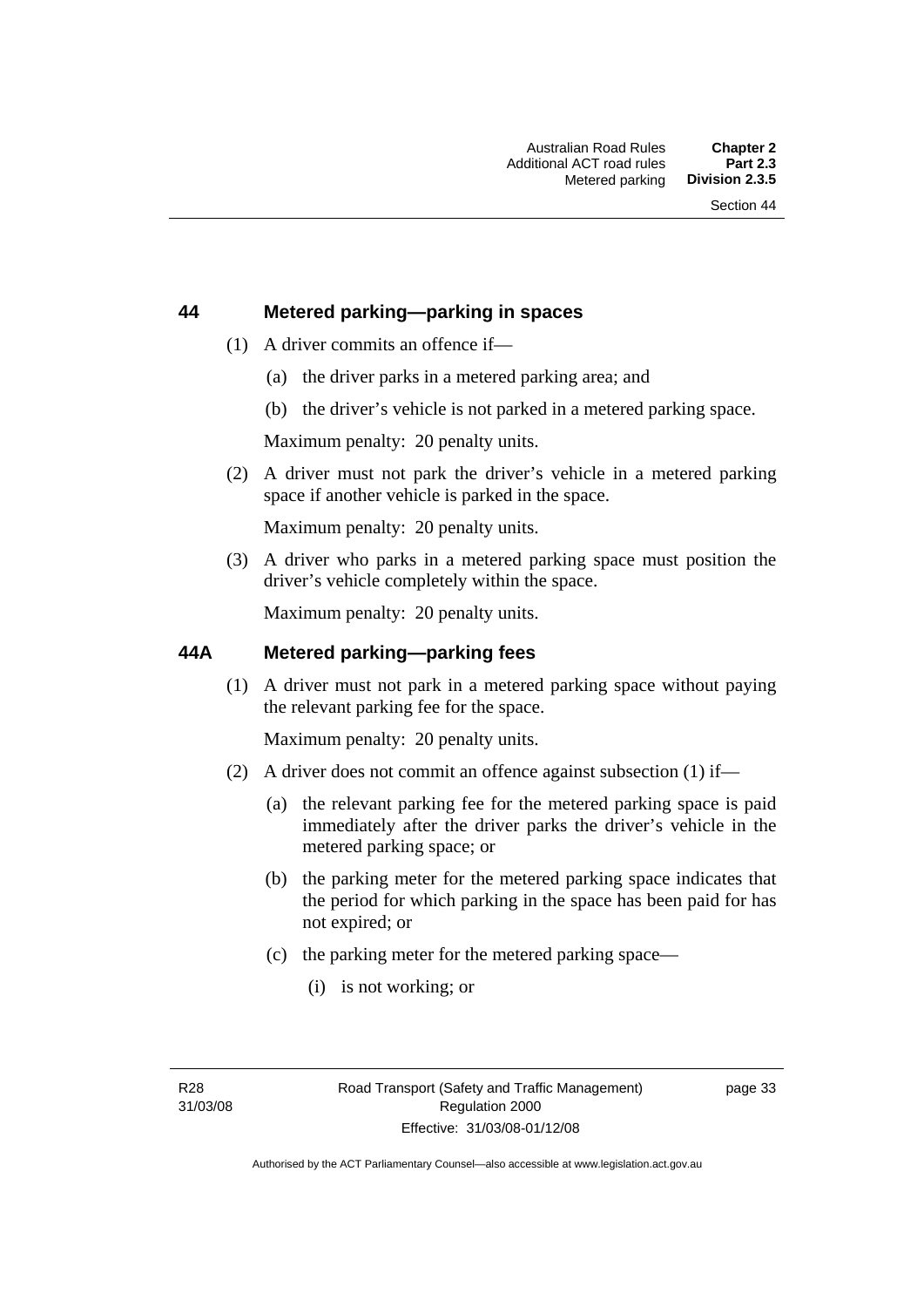**Chapter 2** Australian Road Rules<br>**Part 2.3** Additional ACT road ru **Part 2.3** Additional ACT road rules<br>**Division 2.3.5** Metered parking **Metered parking** Section 44B

- (ii) is covered with a parking meter hood bearing the words 'out of order time limit applies'.
- *Note* For other exceptions to s (1), see s 45.

#### **44B Metered parking—maximum length of stay**

 (1) A driver must not allow the driver's vehicle to remain parked in a metered parking space if the parking meter for the space indicates that the period for which parking in the space has been paid for has expired.

Maximum penalty: 20 penalty units.

*Note* For exceptions to s (1), see s 45.

 (2) A driver must not allow the driver's vehicle to remain parked in a metered parking space for longer than the period (if any) indicated on the metered parking signs applying to the space as the maximum period for which a vehicle may be parked in the space.

Maximum penalty: 20 penalty units.

*Note* For exceptions to s (2), see s 45.

#### **45 Metered parking—exceptions to s 44A and s 44B**

Section 44A (Metered parking—parking fees) and section 44B (Metered parking—maximum length of stay) do not apply to—

- (a) a driver for any period the driver's vehicle is parked in a metered parking space outside the controlled parking hours for the space; or
- (b) a driver if—
	- (i) the driver's vehicle is parked in a metered parking space; and
	- (ii) the driver displays in or on the vehicle a current mobility parking scheme authority; and

R28 31/03/08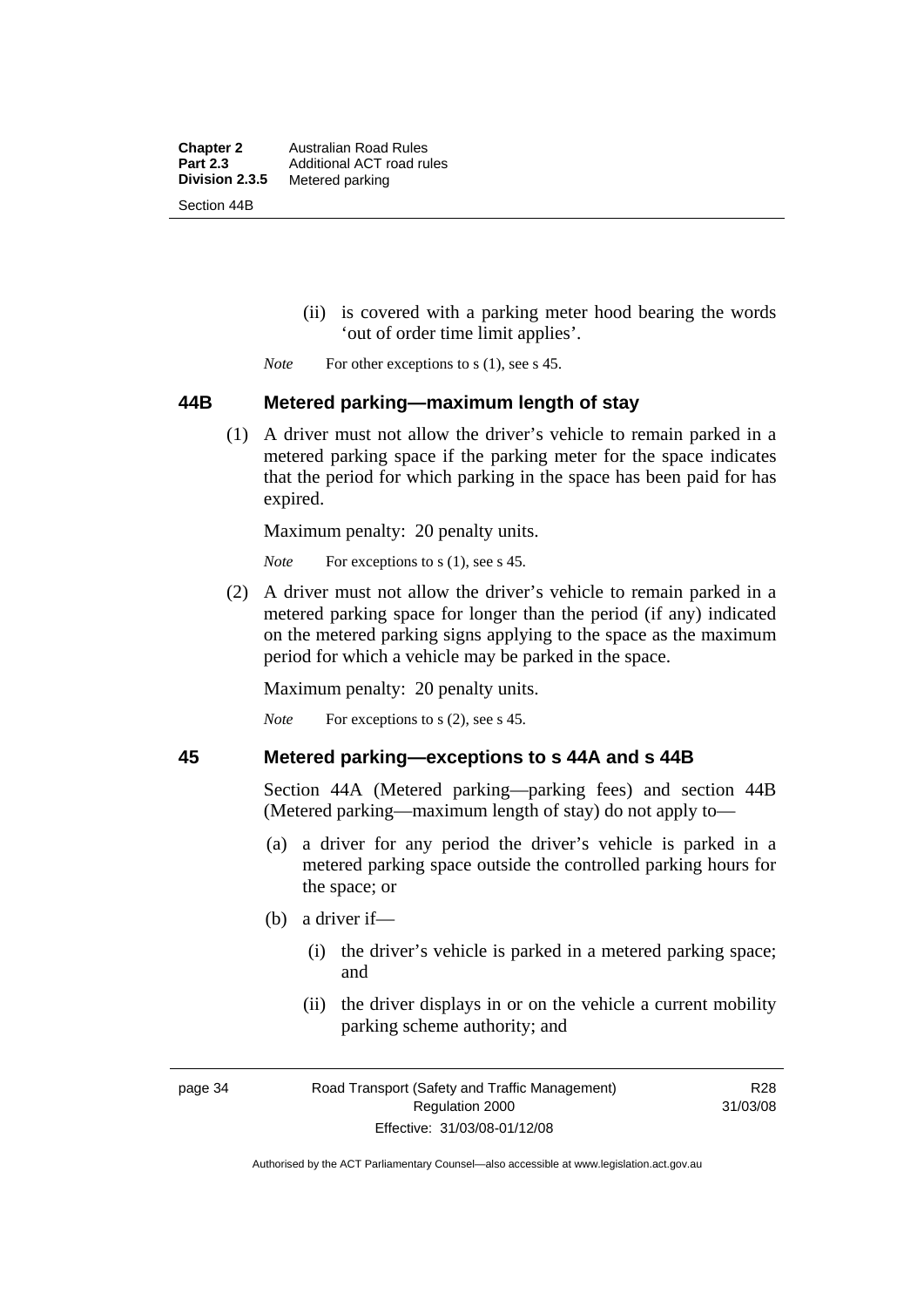- (iii) the driver complies with the conditions (if any) of the authority; or
- (c) a driver if—
	- (i) the driver's vehicle is parked in a metered parking space designated by a *permit zone sign* for use by the holder of a stated kind of parking permit; and
	- (ii) the driver displays in or on the vehicle a current parking permit of that kind; and
	- (iii) the driver complies with the conditions (if any) of the permit.

#### **46 Temporary closure of metered parking spaces**

- (1) If the road transport authority decides that the use of a metered parking space should be temporarily discontinued, the authority may close the space by—
	- (a) installing a sign, at or near the space, that displays words to the effect that the space is closed; or
	- (b) covering the parking meter applying to the space with a parking meter hood bearing the words 'no parking'.
- (2) A driver must not park in a metered parking space that has been closed under subsection (1).

Maximum penalty: 20 penalty units.

(3) In this section:

*sign* includes a board, device, plate, screen, words or anything else, whether or not installed with or on a traffic sign.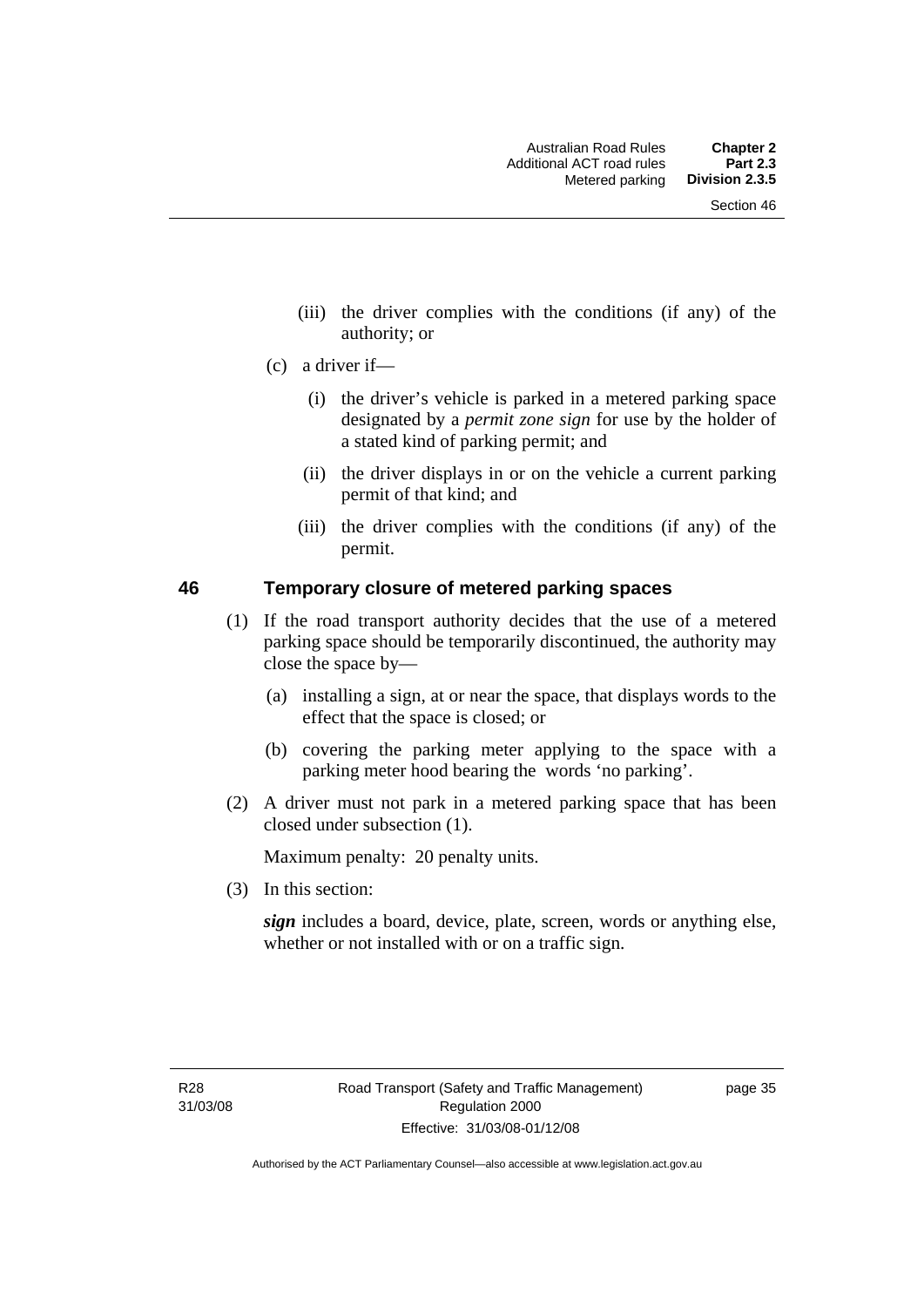#### **47 Misuse of parking meters**

A person must not—

- (a) insert in a parking meter anything other than coins appropriate for the meter; or
- (b) attach anything (for example, advertising material) to a parking meter.

Maximum penalty: 20 penalty units.

*Note* An example is part of the regulation, is not exhaustive and may extend, but does not limit, the meaning of the provision in which it appears (see Legislation Act, s 126 and s 132).

#### **48 Interfering with parking meters etc**

A person must not—

- (a) do anything that interferes with (or is likely to interfere with) the proper working of a parking meter; or
- (b) fraudulently operate a parking meter.

Maximum penalty: 20 penalty units.

# **Division 2.3.6 Ticket parking**

#### **49 Ticket parking—parking in spaces**

- (1) A driver commits an offence if—
	- (a) the driver parks in a ticket parking area; and
	- (b) the driver's vehicle is not parked in a ticket parking space.

Maximum penalty: 20 penalty units.

 (2) However, the driver does not commit an offence against subsection (1) if the driver parks in a metered parking space within a

R28 31/03/08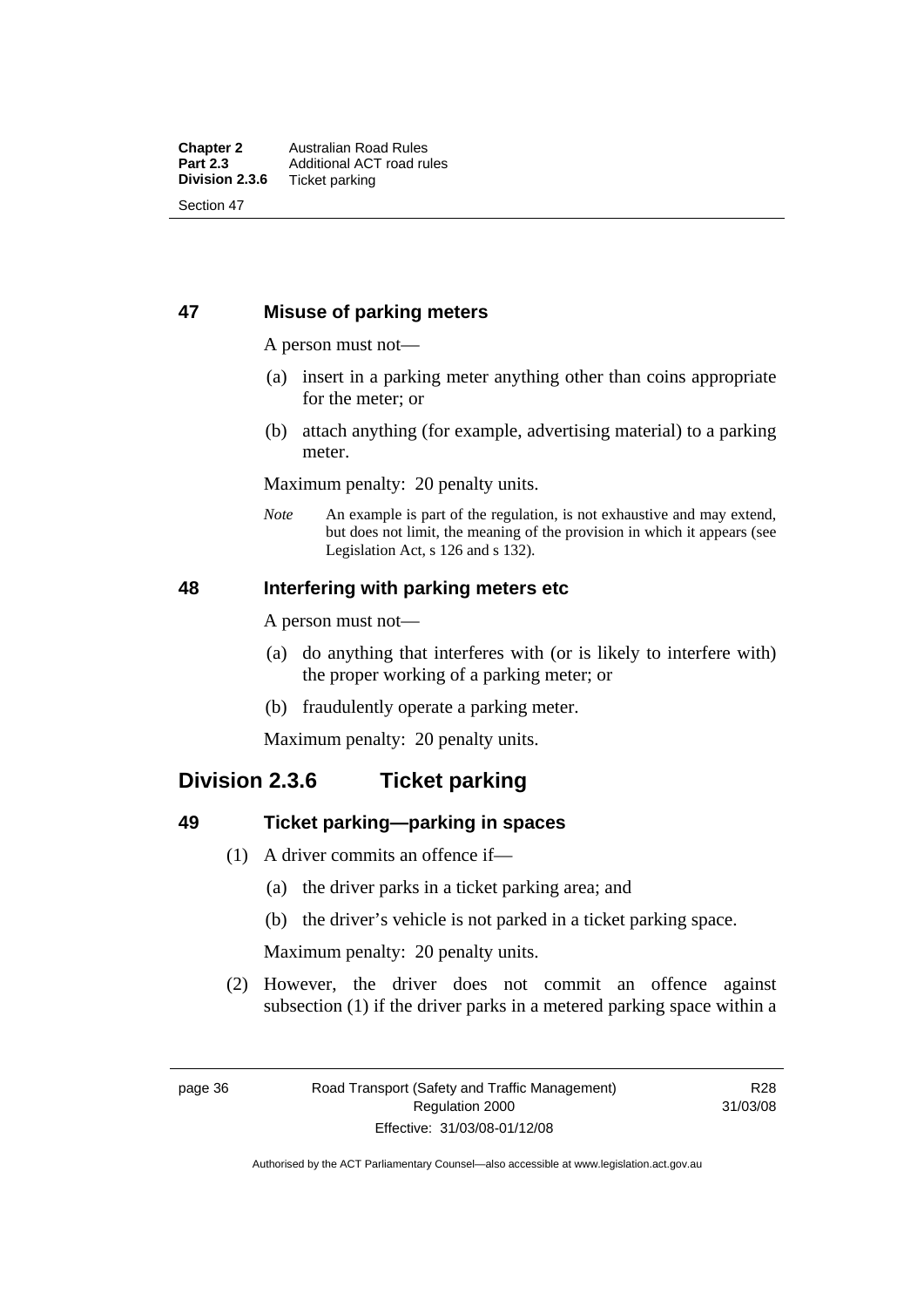ticket parking area and the driver complies with the provisions of division 2.3.5 (Metered parking) in relation to parking in the space.

 (3) A driver must not park the driver's vehicle in a ticket parking space if another vehicle is parked in the space.

Maximum penalty: 20 penalty units.

 (4) A driver who parks in a ticket parking space must position the driver's vehicle completely within the space.

Maximum penalty: 20 penalty units.

#### **49A Ticket parking—display of tickets**

- (1) A driver may park the driver's vehicle in a ticket parking area only if—
	- (a) for an RTA multi-stay ticket parking area—
		- (i) a current parking ticket for the area is correctly displayed in or on the vehicle; or
		- (ii) a current part-day parking ticket for another RTA multi-stay ticket parking area is correctly displayed in or on the vehicle; or
		- (iii) a current equivalent all-day parking ticket for another RTA multi-stay ticket parking area is correctly displayed in or on the vehicle; or
	- (b) for any other ticket parking area—a current parking ticket for the area is correctly displayed in or on the vehicle.

Maximum penalty: 20 penalty units.

#### **Examples of ticket parking areas for par (b)**

1 a ticket parking area set up by the road transport authority in which parking up to a maximum of 4 hours is permitted by the ticket parking signs applying to the area

R28 31/03/08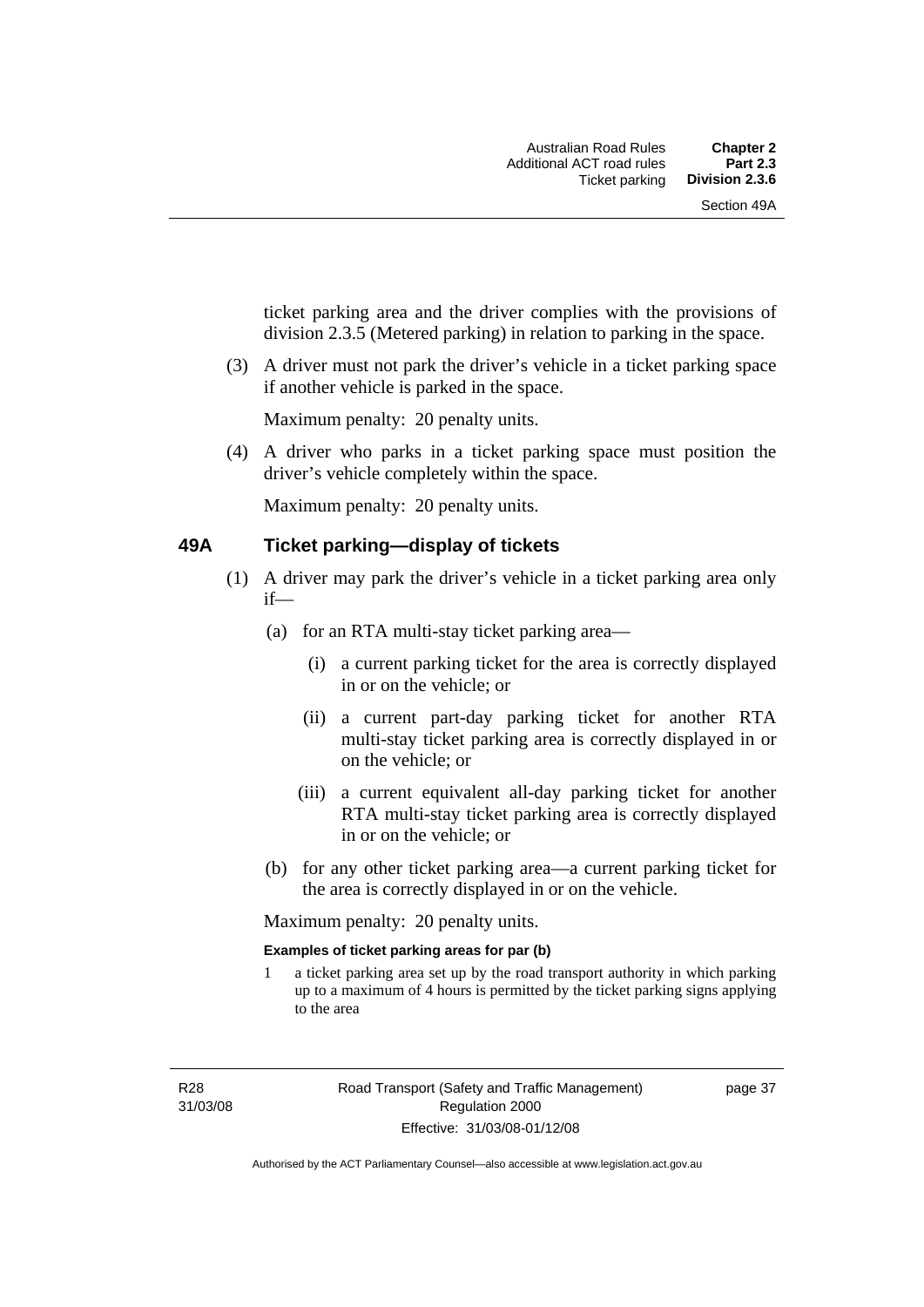- 2 a ticket parking area set up by a parking authority
- *Note 1* Ticket parking areas may be set up by the road transport authority or a parking authority (see s 75A-s 76A).
- *Note 2* An example is part of the regulation, is not exhaustive and may extend, but does not limit, the meaning of the provision in which it appears (see Legislation Act, s 126 and s 132).
- (2) Subsection (1) (a) does not apply to a driver if, immediately after parking in the ticket parking area, the driver—
	- (a) obtains a parking ticket for the ticket parking area and the ticket is correctly displayed in or on the driver's vehicle; or
	- (b) correctly displays in or on the driver's vehicle a parking ticket mentioned in subsection  $(1)$   $(a)$   $(ii)$  or  $(iii)$ .
- (3) Subsection (1) (b) does not apply to a driver if, immediately after parking in the ticket parking area, the driver obtains a parking ticket for the ticket parking area and the ticket is correctly displayed in or on the driver's vehicle.
- (4) It is a defence to the prosecution of a driver for an offence against subsection (1) if the driver proves that—
	- (a) a parking ticket was displayed in accordance with the subsection; and
	- (b) the driver took reasonable steps to ensure that the ticket remained correctly displayed while the driver's vehicle was parked in the ticket parking area.

*Note* For other exceptions to s (1), see s 50.

(5) In this section:

*all-day parking ticket*, for a ticket parking area, means a parking ticket for which the relevant parking fee for parking all-day in the area has been paid.

R28 31/03/08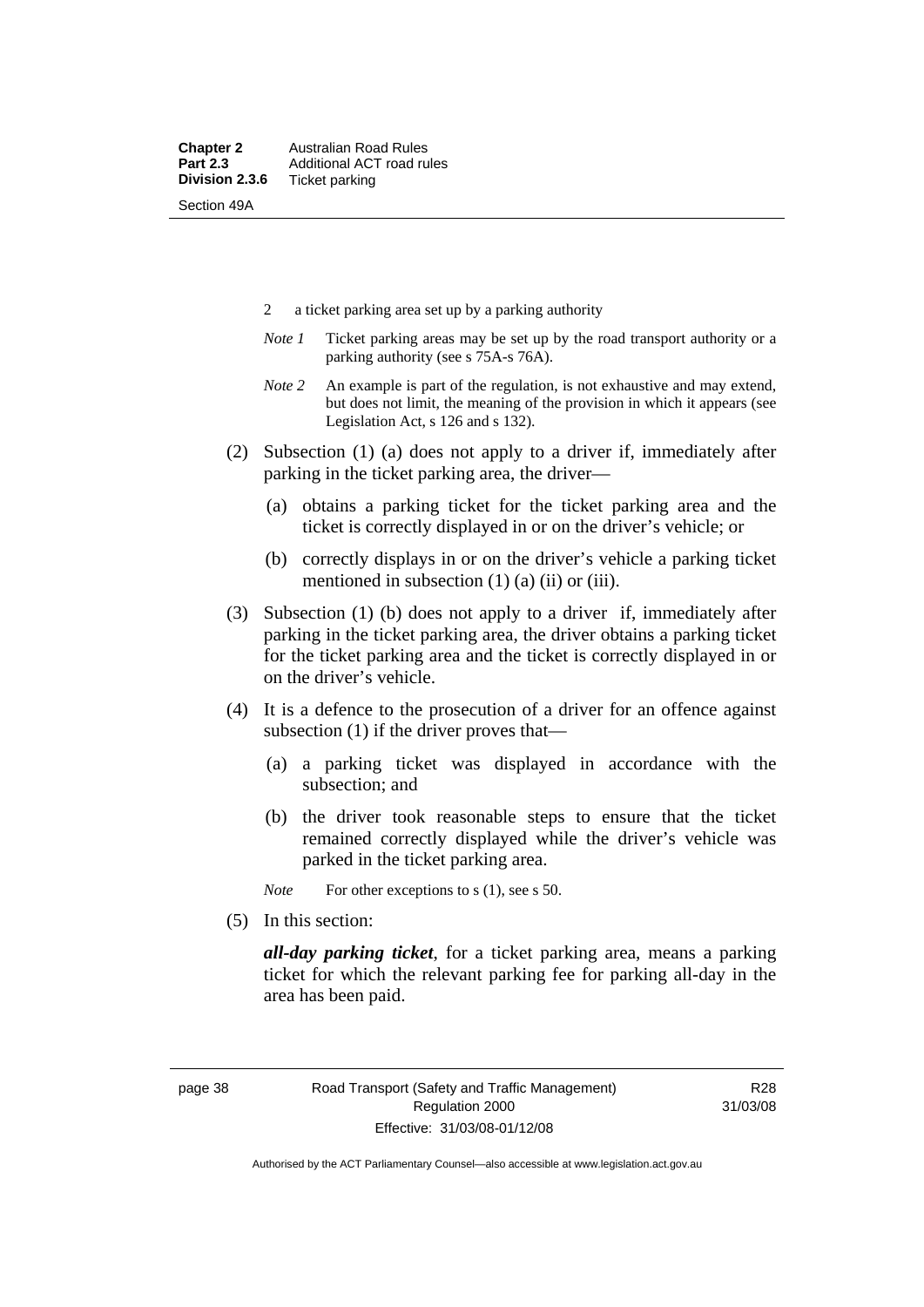*correctly displayed*—a parking ticket is *correctly displayed* in or on a vehicle if the ticket is displayed—

- (a) in or on the front left-hand side of the vehicle or, if the ticket requires the driver to display the ticket in or on a part of the vehicle, in or on that part of the vehicle; and
- (b) in a way that its expiry date and expiry time, and the ticket parking area for which it is issued, are clearly visible from outside the vehicle.

*equivalent*, for a multi-stay ticket parking area, means another ticket parking area for which the relevant parking fee for an all-day parking ticket for the area is the same or higher.

*part-day parking ticket* means a parking ticket that is not an all-day parking ticket.

*RTA multi-stay ticket parking area* means a ticket parking area set aside under section 76 (2) (a) (Ticket parking schemes—road transport authority) where all-day parking is permitted by the ticket parking signs applying to the area.

#### **49B Ticket parking—maximum length of stay**

 (1) A driver must not allow the driver's vehicle to remain parked in a ticket parking area after the expiry of a parking ticket displayed in or on the vehicle.

Maximum penalty: 20 penalty units.

- *Note 1* For when a parking ticket expires, see s 81.
- *Note* 2 For exceptions to s (1), see s 50.

R28 31/03/08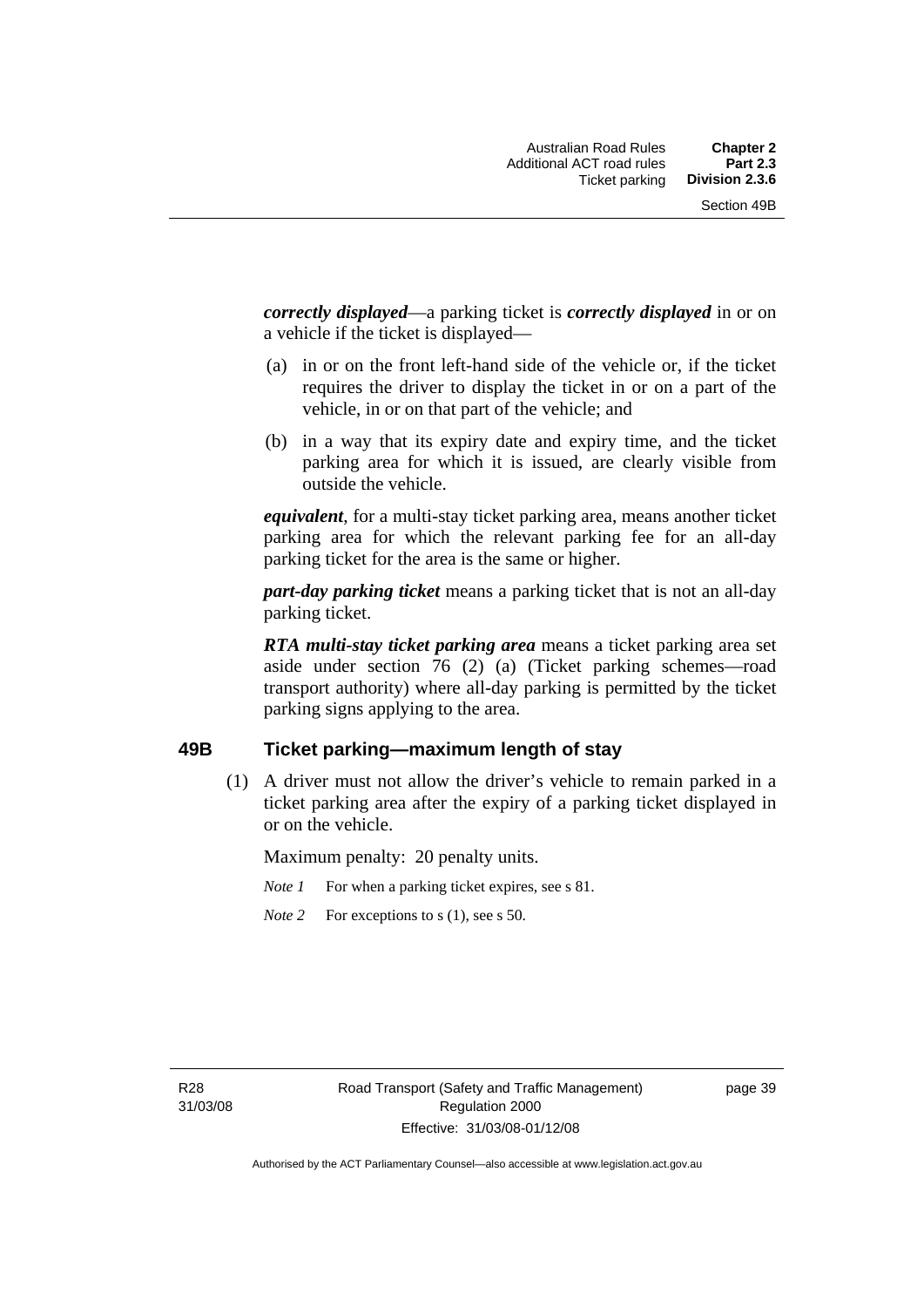(2) A driver must not allow the driver's vehicle to remain parked in a ticket parking area for longer than the period (if any) indicated on the ticket parking signs applying to the area as the maximum period for which a vehicle may be parked in the area.

Maximum penalty: 20 penalty units.

*Note* For exceptions to s (2), see s 50.

#### **50 Ticket parking—exceptions to s 49A and s 49B**

Section 49A (Ticket parking—display of tickets) and section 49B (Ticket parking—maximum length of stay) do not apply to—

- (a) a driver if the driver parks the driver's vehicle in a metered parking space within a ticket parking area and the driver complies with the provisions of division 2.3.5 (Metered parking) in relation to parking in the space; or
- (b) a driver for any period the driver's vehicle is parked in a ticket parking space outside the controlled parking hours for the space; or
- (c) a driver if—
	- (i) the driver's vehicle is parked in a ticket parking space; and
	- (ii) the driver displays in or on the vehicle a current mobility parking scheme authority; and
	- (iii) the driver complies with the conditions (if any) of the authority; or
- (d) a driver if—
	- (i) the driver's vehicle is parked in a ticket parking space, or on a length of road in a ticket parking area, designated by a *permit zone sign* for use by the holder of a stated kind of parking permit; and

page 40 Road Transport (Safety and Traffic Management) Regulation 2000 Effective: 31/03/08-01/12/08

R28 31/03/08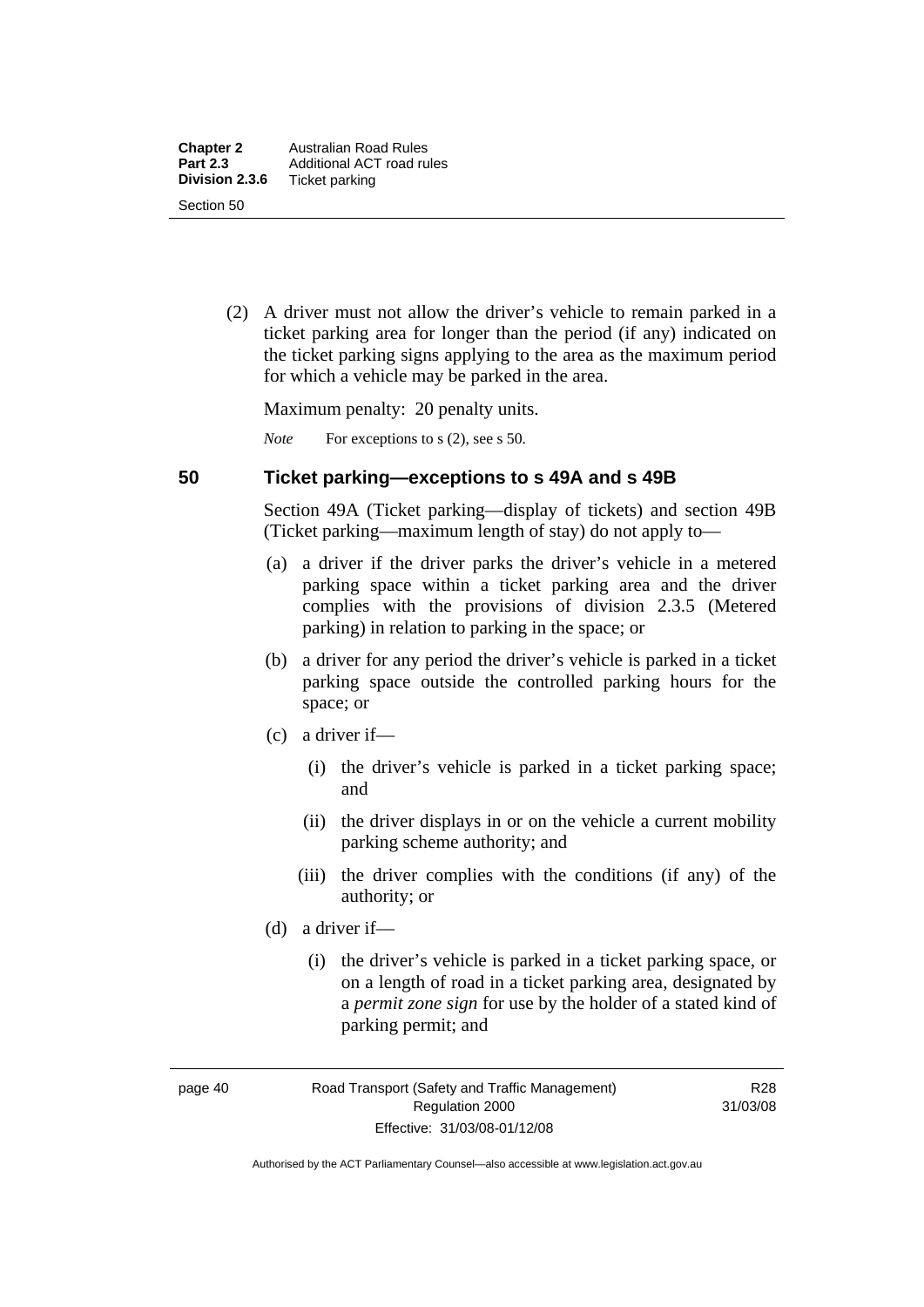- (ii) the driver displays in or on the vehicle a current parking permit of that kind; and
- (iii) the driver complies with the conditions (if any) of the permit.

#### **51 Temporary closure of ticket parking spaces and areas**

- (1) If the road transport authority decides that the use of a ticket parking area, or ticket parking space, should be temporarily discontinued, the authority may close the area or space by—
	- (a) for the closure of a ticket parking area—installing a sign, at or near each traffic sign applying to the area, that displays words to the effect that the area is closed; or
	- (b) for the closure of a ticket parking space—installing a sign, at or near the space, that displays words to that effect.
- (2) If a parking authority decides that the use of a ticket parking area, or ticket parking space, within its area of operations should be temporarily discontinued, the authority may close the area or space by—
	- (a) for the closure of a ticket parking area—installing a sign, at or near each traffic sign applying to the area, that displays words to the effect that the area is closed; or
	- (b) for the closure of a ticket parking space—installing a sign, at or near the space, that displays words to that effect.
	- *Note* Section 75A provides for the road transport authority to declare parking authorities and s 76A provides for the operation of ticket parking schemes by parking authorities.
- (3) A driver must not park in a ticket parking area or ticket parking space that has been closed under subsection (1) or (2).

Maximum penalty: 20 penalty units.

(4) In this section:

R28 31/03/08 page 41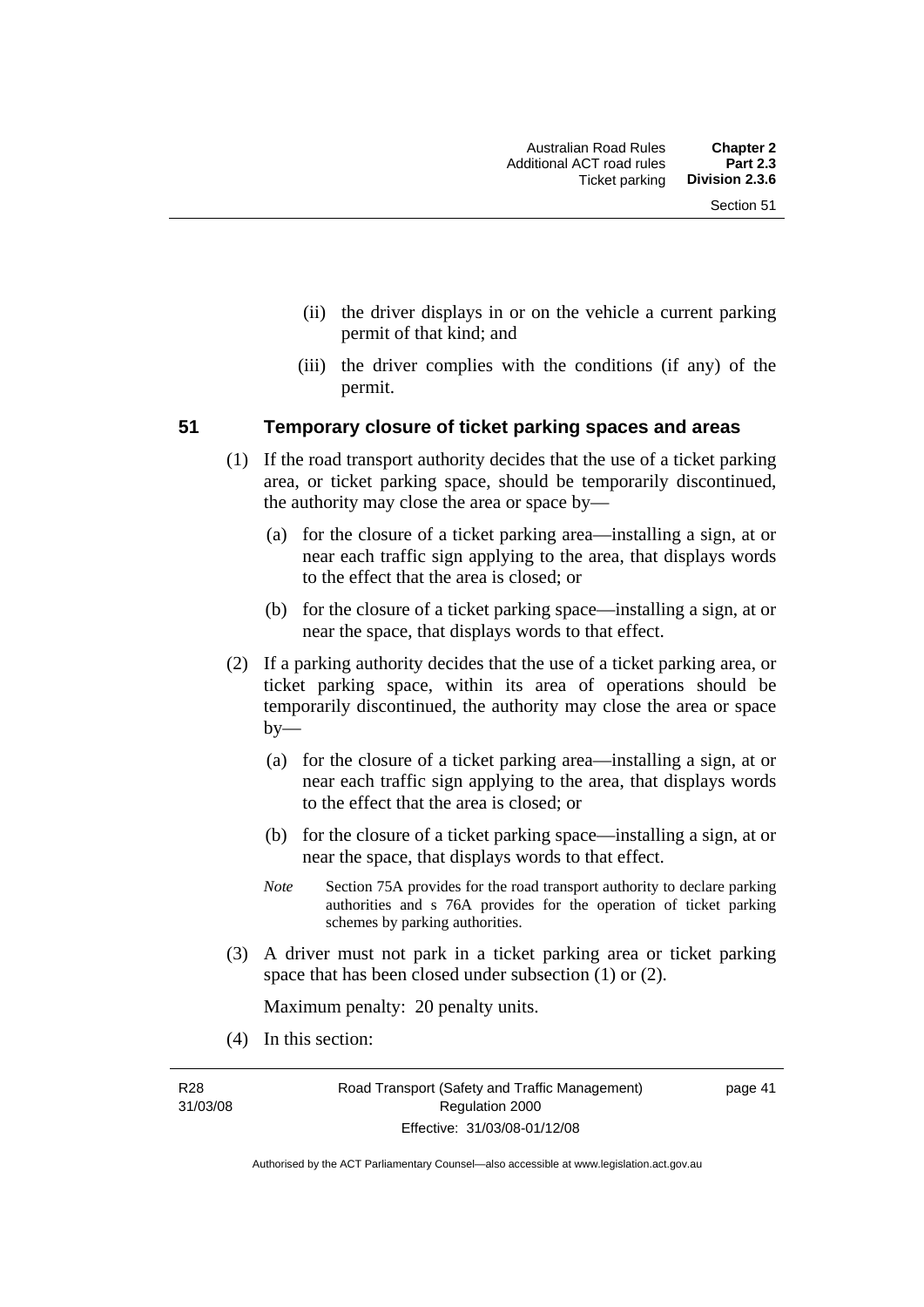*sign* includes a board, device, plate, screen, words or anything else, whether or not installed with or on a traffic sign.

#### **52 Use of false or damaged parking tickets etc**

- (1) This section applies in relation to a vehicle that is parked in a ticket parking space within a ticket parking area.
- (2) A person must not display in or on the vehicle—
	- (a) anything resembling a parking ticket that falsely suggests that the relevant parking fee for parking in the space has been paid; or
	- (b) a parking ticket that has been changed, damaged or defaced.

Maximum penalty: 20 penalty units.

 (3) Subsection (2) does not apply if the parking ticket was not changed, damaged or defaced in a material particular.

#### **53 Misuse of parking ticket machines**

A person must not—

- (a) insert in a parking ticket machine anything other than coins, or another means of payment, appropriate for the machine; or
- (b) attach anything (for example, advertising material) to a parking ticket machine.

Maximum penalty: 20 penalty units.

*Note* An example is part of the regulation, is not exhaustive and may extend, but does not limit, the meaning of the provision in which it appears (see Legislation Act, s 126 and s 132).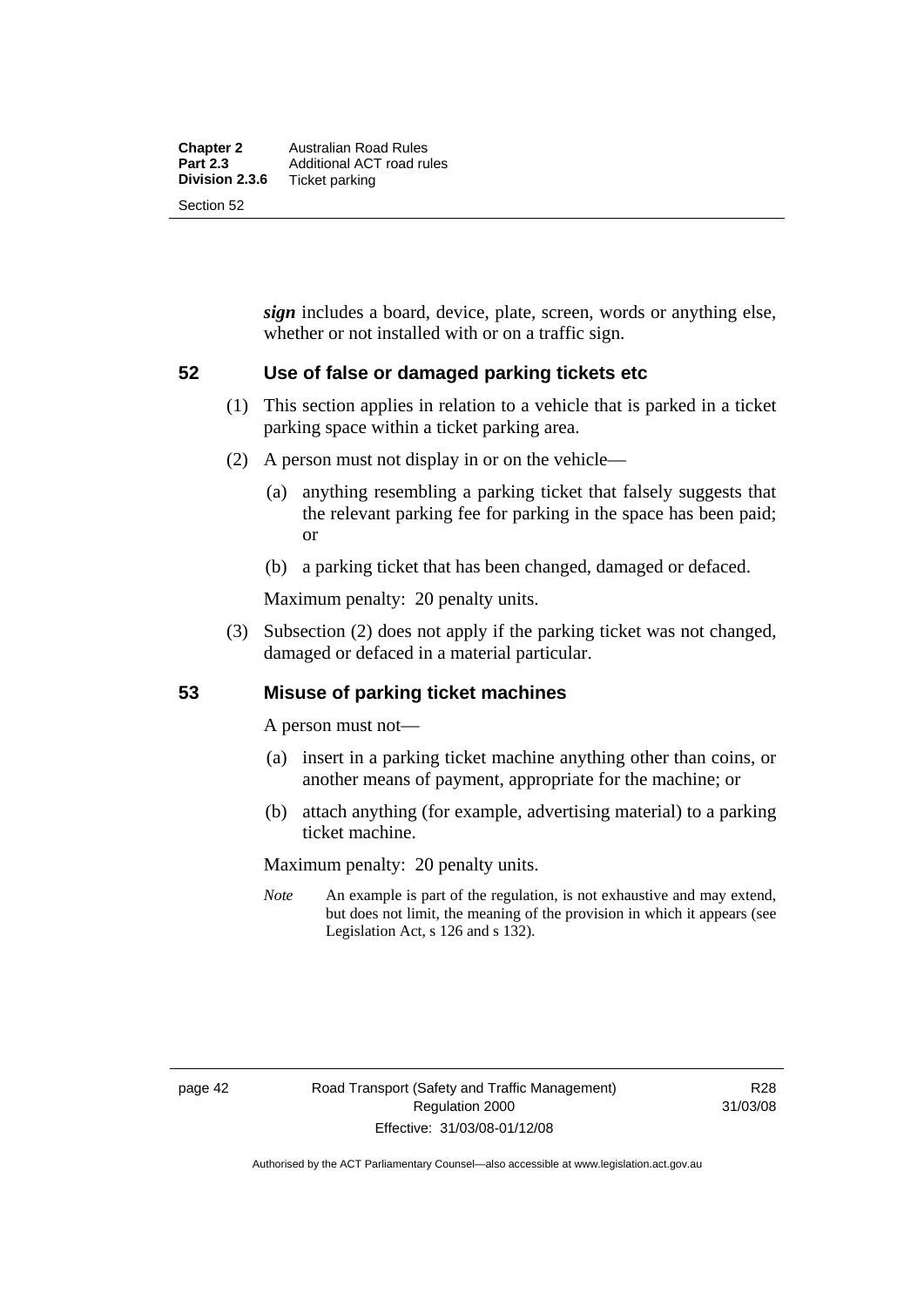#### **54 Interfering with parking ticket machines etc**

A person must not—

- (a) do anything that interferes with (or is likely to interfere with) the proper working of a parking ticket machine; or
- (b) fraudulently operate a parking ticket machine.

Maximum penalty: 20 penalty units.

#### **55 Interfering with parking tickets**

A person commits an offence if—

- (a) the person removes, changes, damages, defaces or otherwise interferes with a parking ticket that is in or on a vehicle; and
- (b) the vehicle is parked in a ticket parking area; and
- (c) the person is not—
	- (i) the driver of the vehicle; or
	- (ii) the responsible person for the vehicle.

Maximum penalty: 20 penalty units.

# **Division 2.3.7 Other ACT road rules about stopping and parking**

*Note* The Australian Road Rules contains rules about the stopping and parking of vehicles, including the following:

- r 189 (which is about double parking)
- r 203 (which is about stopping in a parking area for people with disabilities)
- r 205 (which is about parking for longer than indicated)
- r 207 (which is about parking where fees are payable)
- r 208 (which is about parallel parking on a road, except in a median strip parking area)

R28 31/03/08 page 43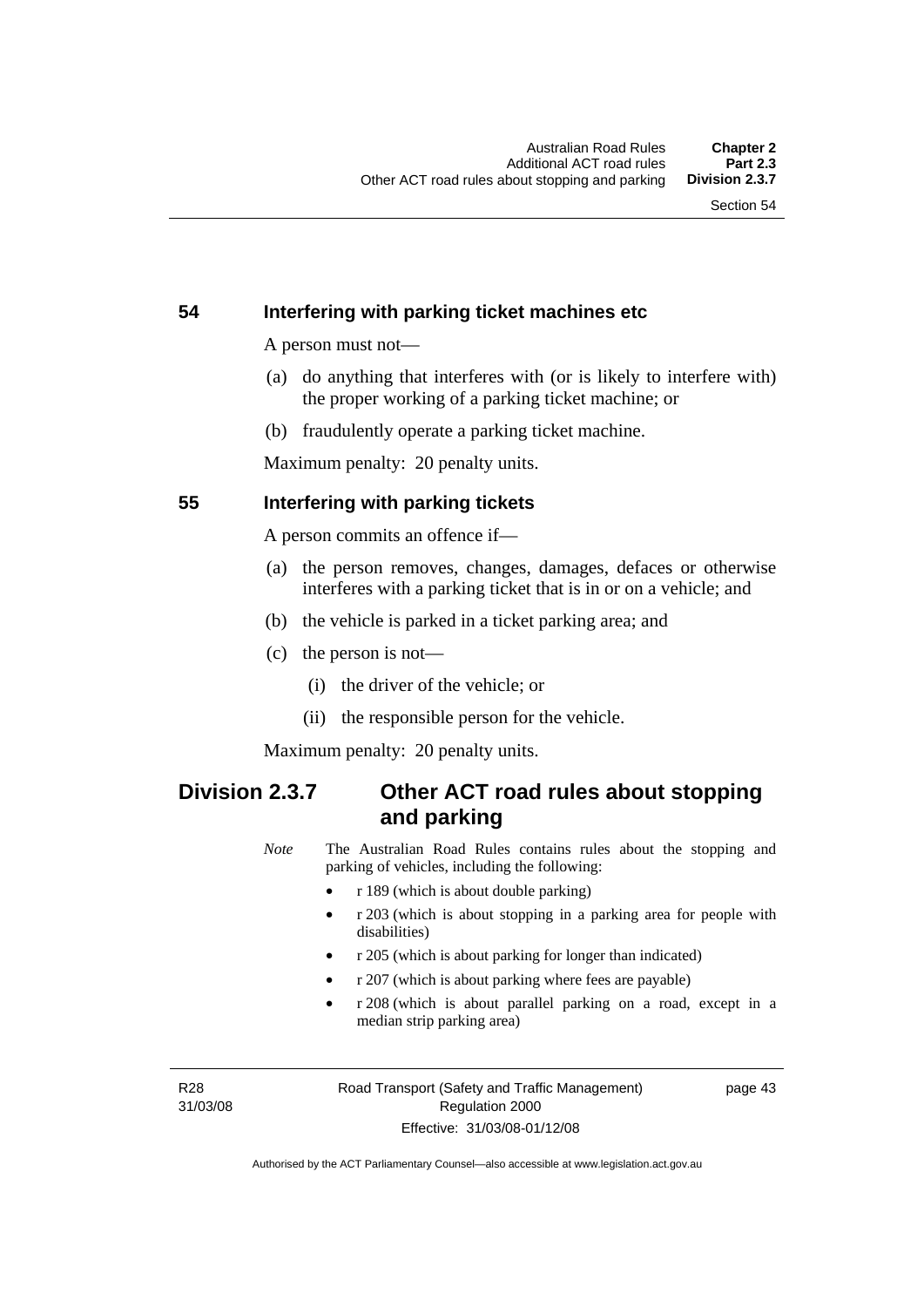- r 209 (which is about parallel parking in a median strip parking area)
- r 210 (which is about angle parking)
- r 211 (which is about parking in parking bays).

#### **56 Unauthorised use of parking permits and mobility parking scheme authorities**

 (1) A driver must not display a parking permit in or on the driver's vehicle if the driver is not entitled to do so under the conditions of the permit.

Maximum penalty: 20 penalty units.

 (2) A driver must not display a mobility parking scheme authority in or on the driver's vehicle if the driver is not entitled to do so under the conditions of the authority.

Maximum penalty: 20 penalty units.

#### **56A Interfering with parking permits and mobility parking scheme authorities**

A person commits an offence if—

- (a) the person removes, changes, damages, defaces or otherwise interferes with a parking permit or mobility parking scheme authority that is in or on a vehicle; and
- (b) the person is not—
	- (i) the driver of the vehicle; or
	- (ii) the responsible person for the vehicle; or
	- (iii) the person to whom the permit or authority was issued.

Maximum penalty: 20 penalty units.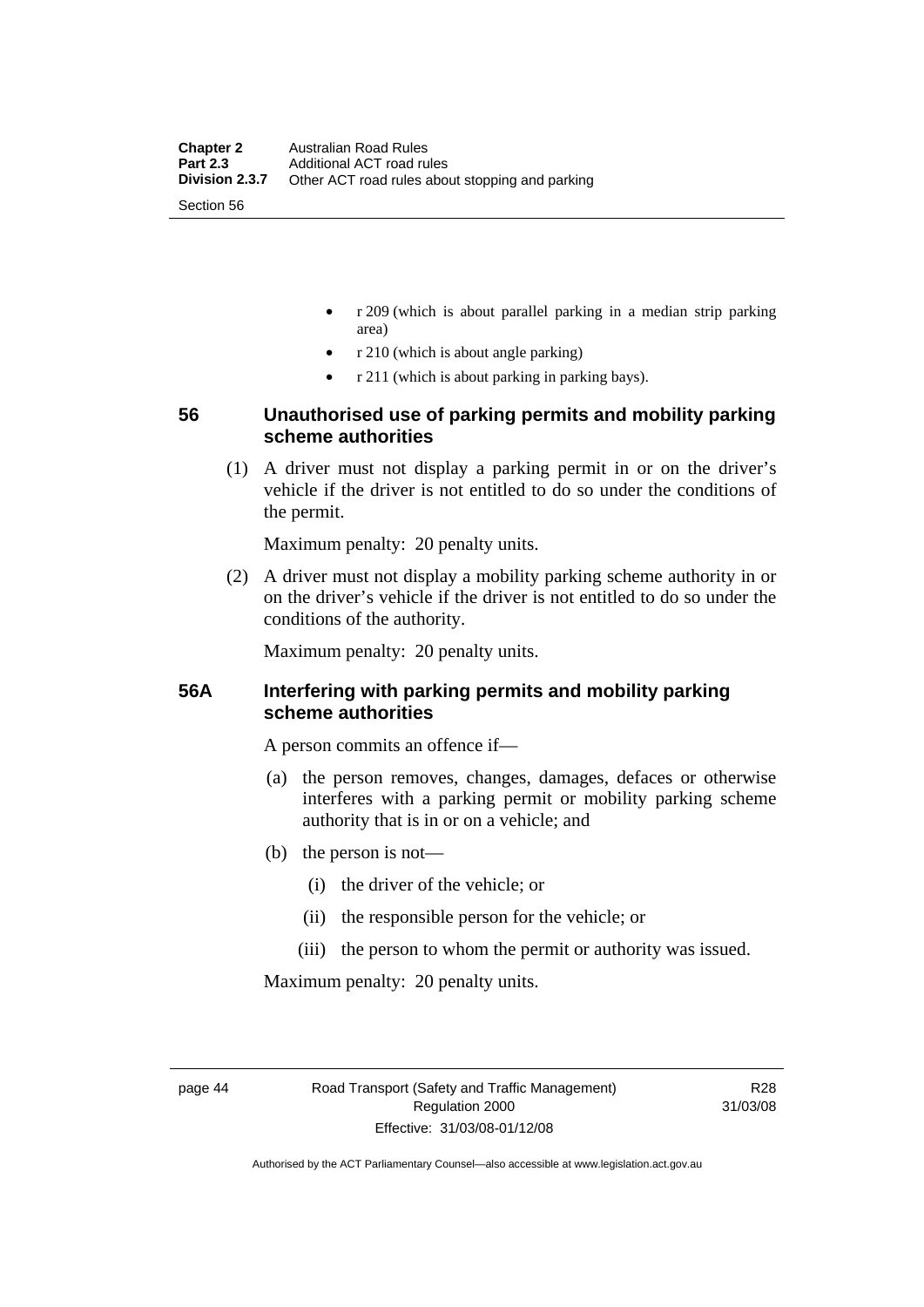#### **57A Stopping public buses in bus zones and at bus stops**

- (1) The driver of a public bus must not stop in a bus zone unless the driver—
	- (a) is dropping off, or picking up, passengers; or
	- (b) is stopping for a regular route service.

Maximum penalty: 20 penalty units.

 (2) Subsection (1) does not apply to the driver of a public bus that is not permitted to stop in the bus zone by information on or with the *bus zone sign* applying to the bus zone.

*Note* The driver would contravene the Australian Road Rules, r 183.

- (3) The driver of a public bus must not stop at a bus stop, or on the road, within 20m before a sign on the road that indicates the bus stop, and 10m after the sign, unless the driver—
	- (a) stops at a place on a length of road, or in an area, to which a parking control sign applies and the driver is permitted to stop at that place under the Australian Road Rules; or
	- (b) is dropping off, or picking up, passengers; or
	- (c) is stopping for a regular route service.

Maximum penalty: 20 penalty units.

(4) In this section:

*bus stop*—see the Australian Road Rules, rule 195.

*bus zone*—see the Australian Road Rules, rule 183.

*bus zone sign*—see the Australian Road Rules, schedule 2, schedule 3, rule 314, rule 315 and rule 316.

*regular route service*—see the *Road Transport (Public Passenger Services) Act 2001*, section 12 (What is a regular route service?).

R28 31/03/08 page 45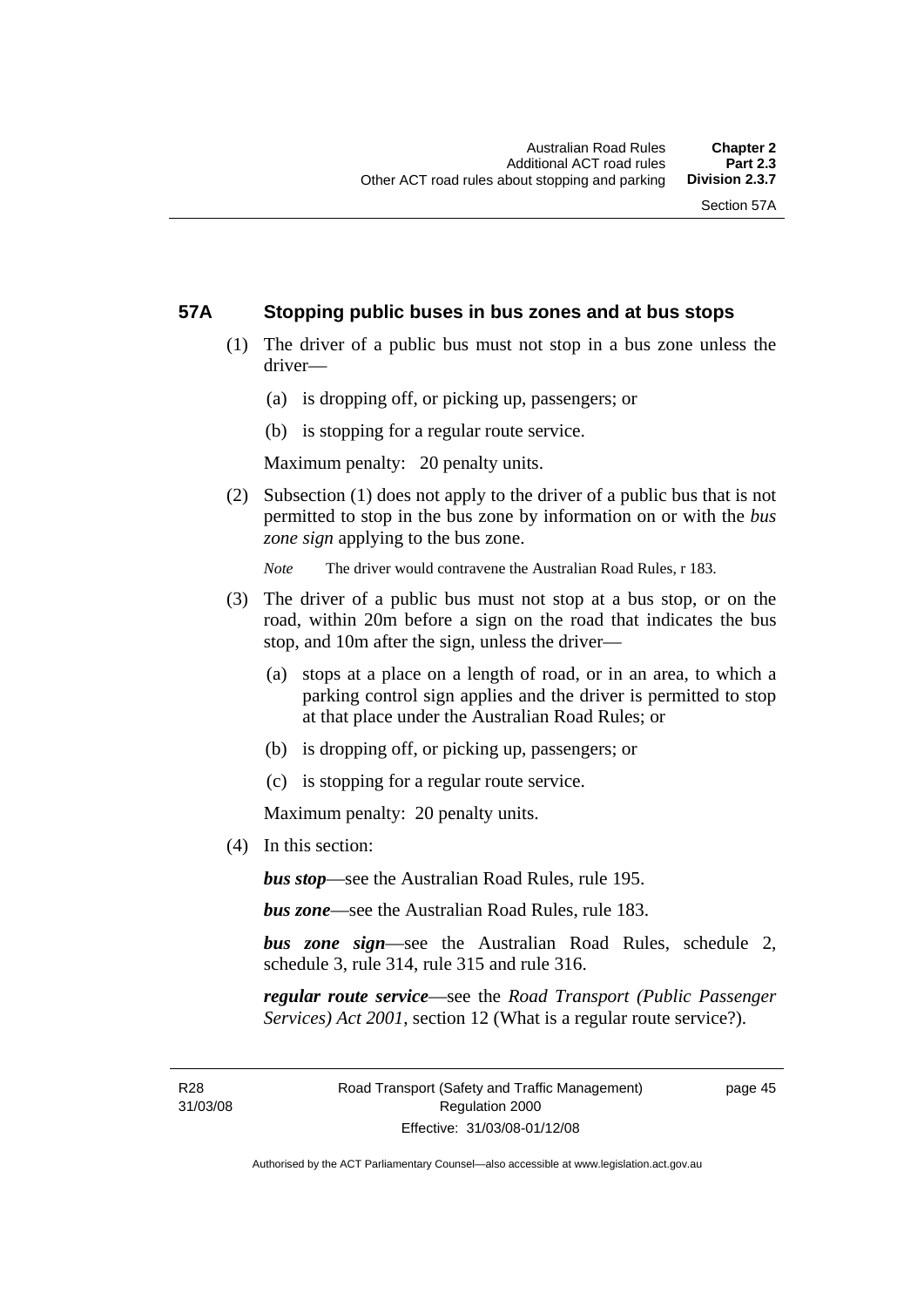#### **58 Stopping in an emergency etc or to comply with another law**

(1) In this section:

*stopping or parking provision of this chapter* means a provision of the following divisions:

- (a) division 2.3.5 (Metered parking);
- (b) division 2.3.6 (Ticket parking);
- (c) division 2.3.7 (Other ACT road rules about stopping and parking).
- (2) A stopping or parking provision of this chapter does not apply to a driver if—
	- (a) the driver stops at a particular place, or in a particular way, to avoid a collision, and the driver stops for no longer than is necessary to avoid the collision; or
	- (b) the driver stops at a particular place, or in a particular way, because the driver's vehicle is disabled, and the driver stops for no longer than is necessary for the vehicle to be moved safely to a place where the driver is permitted to park the vehicle under the Australian Road Rules and a stopping or parking provision of this chapter; or
	- (c) the driver stops at a particular place, or in a particular way, to deal with a medical or other emergency, and the driver stops for no longer than is necessary in the circumstances; or
	- (d) the driver stops at a particular place, or in a particular way, because the condition of the driver, a passenger, or the driver's vehicle makes it necessary for the driver to stop in the interests of safety, and the driver stops for no longer than is necessary in the circumstances; or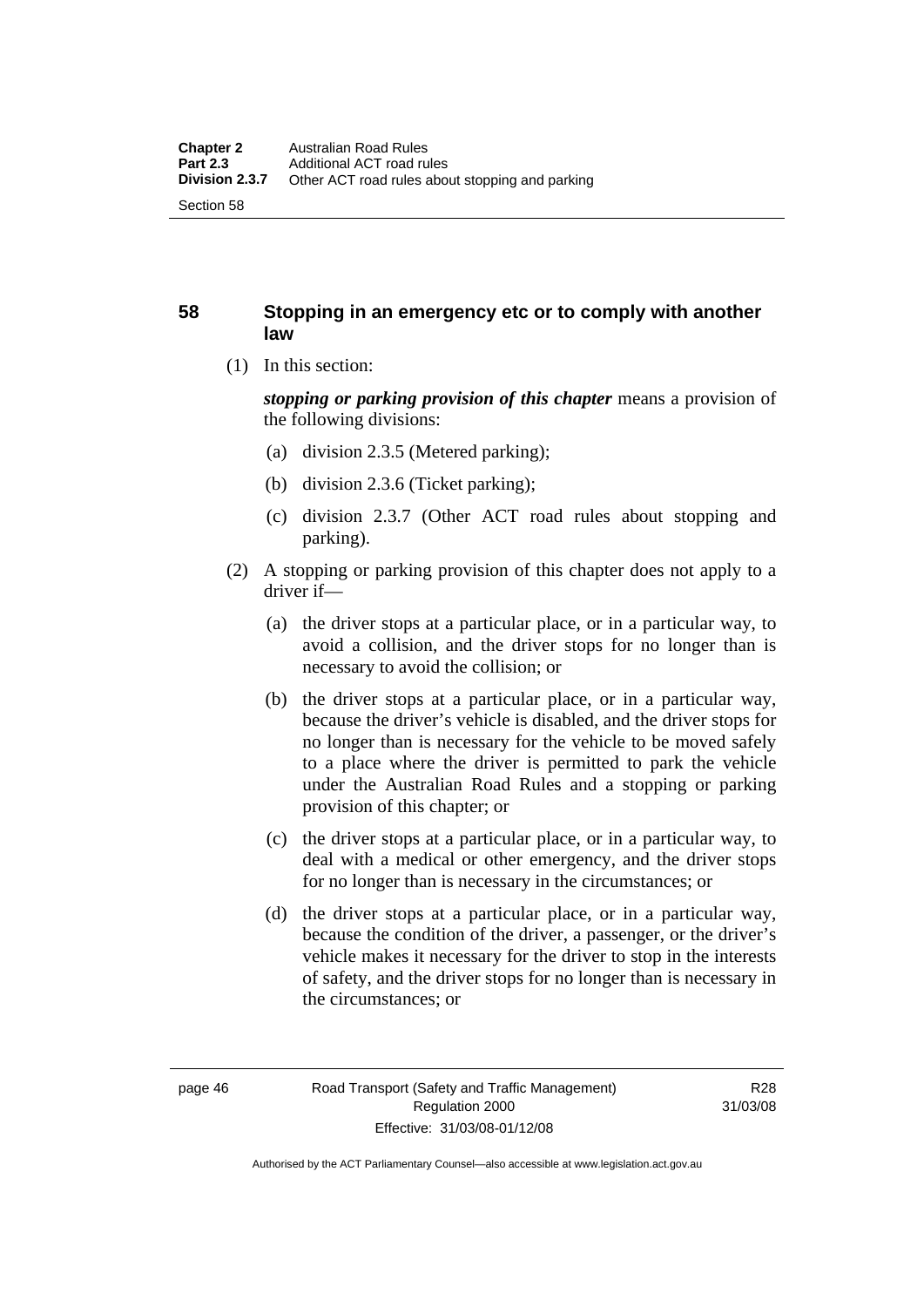(e) the driver stops at a particular place, or in a particular way, to comply with a provision of the Australian Road Rules or a provision of another law, and the driver stops for no longer than is necessary to comply with the provision.

# **Division 2.3.8 Other ACT road rules**

#### **59 Carrying dangerous substances**

 (1) A person must not drive or park a vehicle that is carrying an explosive substance in, directly above, or within 50m of either end of, a major road tunnel.

Maximum penalty: 30 penalty units.

(2) In this section:

#### *explosive substance*—

- (a) see the *Dangerous Substances Act 2004*, section 73, definition of *explosive*; and
- (b) includes any other dangerous substance under that Act that can explode.

#### *major road tunnel* means—

- (a) the road tunnel on Parkes Way in the Division of Acton, Canberra Central District; or
- (b) the road tunnel on Capital Circle in the Division of Capital Hill, Canberra Central District.

#### **60 Interrupting funeral processions etc**

A driver must not interfere with, or interrupt, the free passage of—

(a) a funeral procession or any other lawful procession; or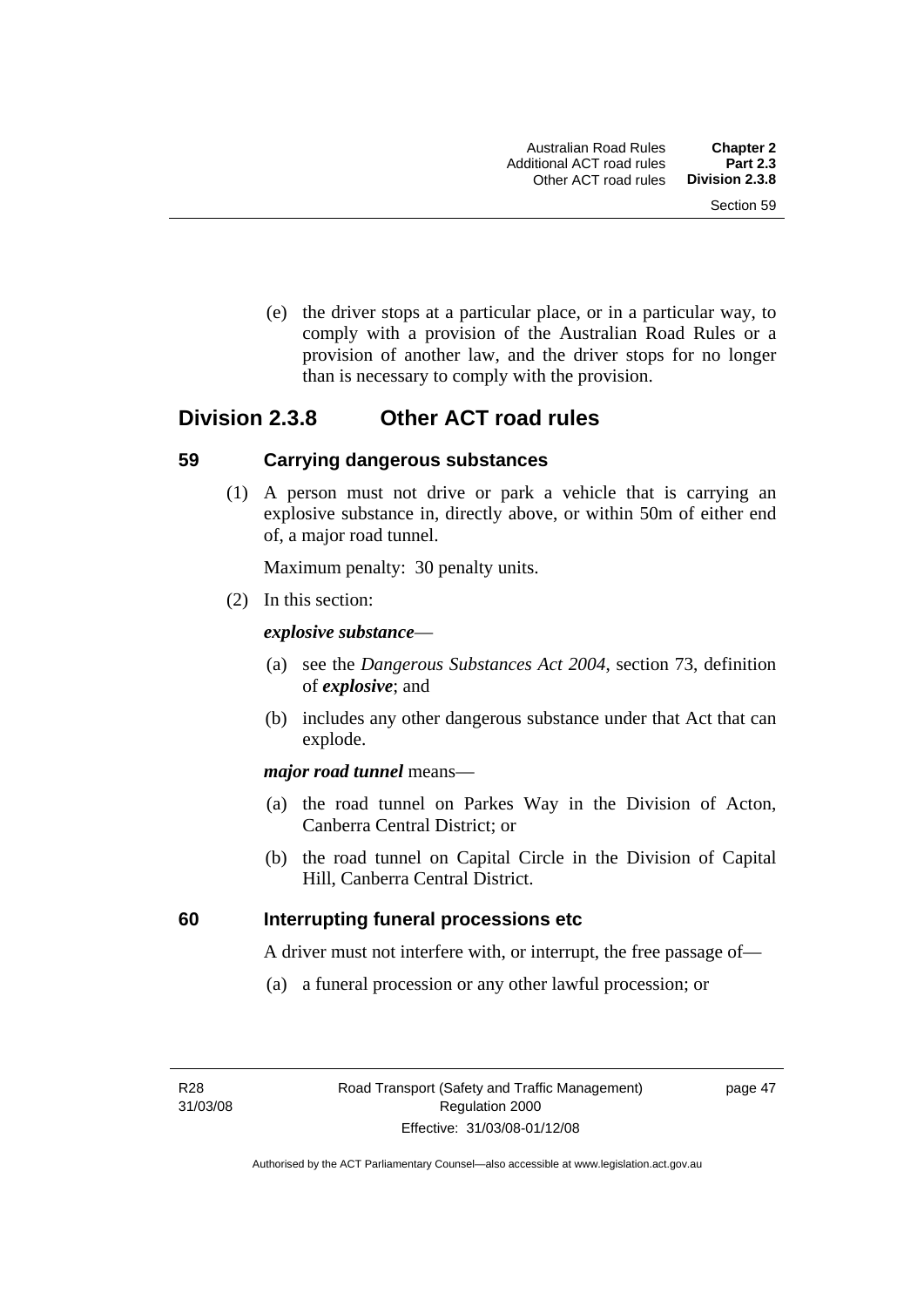(b) any vehicle or person forming part of a procession mentioned in paragraph (a).

Maximum penalty: 20 penalty units.

#### **61 Driving on roads closed to traffic**

A person must not drive a vehicle on a road that is closed to traffic under the Act, section 30.

Maximum penalty: 20 penalty units.

#### **62 Use of wheeled recreational devices and wheeled toys on roads**

 (1) A person must not travel in or on a wheeled recreational device or wheeled toy on a road while it is attached to another vehicle.

Maximum penalty: 20 penalty units.

 (2) A person travelling in or on a wheeled recreational device or wheeled toy on a road must not permit it to be drawn by another vehicle.

Maximum penalty: 20 penalty units.

 (3) A person must not travel in or on a wheeled recreational device or wheeled toy on a road if anyone travelling in or on it is completely or partly assisted in propelling it by means other than human power or gravity.

Maximum penalty: 20 penalty units.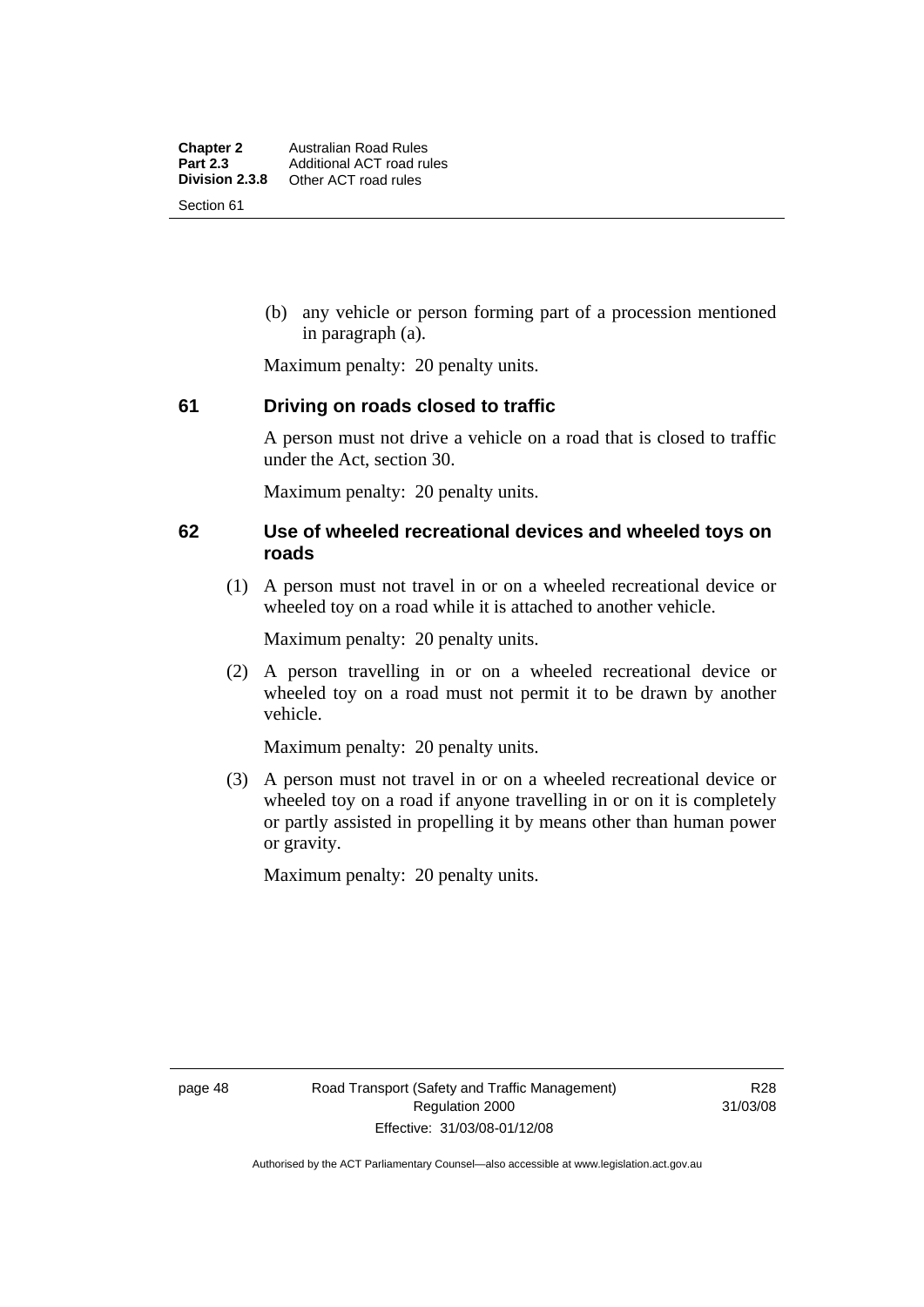# **Part 2.4 Other provisions**

## **63 Devices that are prescribed traffic control devices—Act, dict, def** *prescribed traffic control device*

The following things are prescribed traffic control devices:

- (a) any traffic control device that has effect for the Australian Road Rules under the Australian Road Rules, rule 315;
- (b) any traffic-related item that has effect for the Australian Road Rules under the Australian Road Rules, rule 319;
- (c) any pay parking device, pay parking sign and parking meter hood;
- (d) any device, plate, screen, words or anything else on or with anything mentioned in paragraph (a), (b) or (c).

#### **64 Preventing prescribed traffic control devices being clearly visible**

 (1) A person must not (except with the approval of the road transport authority) place anything in a position that prevents, or is likely to prevent, a prescribed traffic control device from being clearly visible to the road users to whom it is intended to apply.

Maximum penalty: 20 penalty units.

*Note* The Act, s 19 (1) also makes it an offence for a person to install or display (or interfere, change or remove) a prescribed traffic control device without appropriate authority.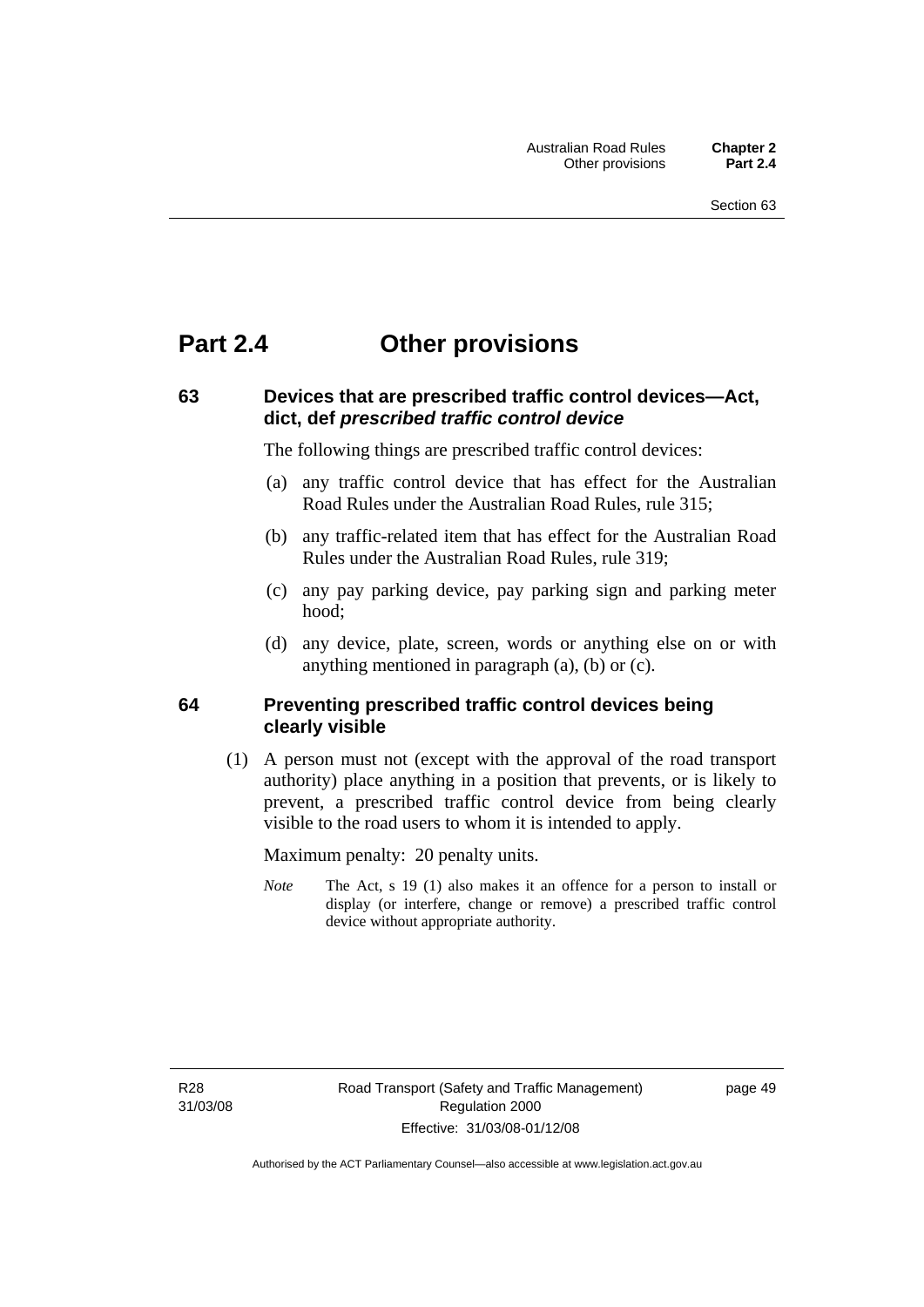Section 65

- (2) The road transport authority, a police officer or an authorised person—
	- (a) may, orally or in writing, direct a person who has contravened subsection (1) by placing something to remove the thing within a stated reasonable time; or
	- (b) may remove the thing.
- (3) If a person is given a direction under subsection (2) (a), the person must comply with the direction.

Maximum penalty: 20 penalty units.

#### **65 Use of** *do not overtake turning vehicle sign*

A person must not drive a motor vehicle or combination displaying a *do not overtake turning vehicle sign* unless the motor vehicle or combination, together with any load or projection, is at least 7.5m long.

Maximum penalty: 20 penalty units.

#### **66 Approvals etc by road transport authority**

- (1) For the Australian Road Rules and this regulation, the road transport authority may, in writing—
	- (a) approve a protective helmet for bicycle riders as an approved bicycle helmet; or
	- (b) approve a child restraint as an approved child restraint; or
	- (c) approve a protective helmet for motorbike riders as an approved motorbike helmet; or
	- (d) approve a canopy, cage or other device fitted to a vehicle; or
	- (e) declare a person to be an emergency worker.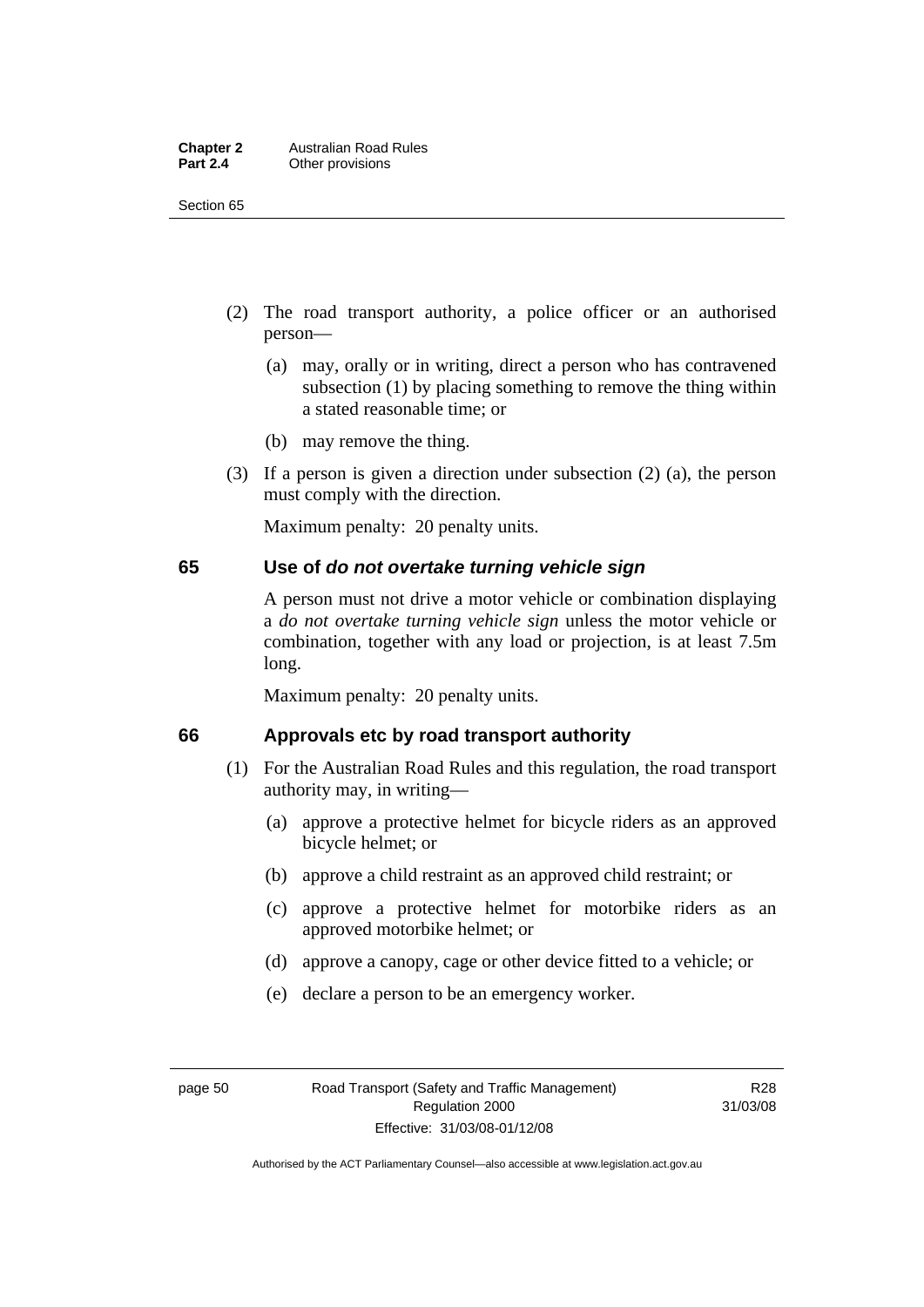- (2) An approval or declaration is a disallowable instrument.
	- *Note* A disallowable instrument must be notified, and presented to the Legislative Assembly, under the Legislation Act.

#### **67 Exemption from requirement about riding on motorbikes**

The road transport authority may, for the purpose of allowing a sporting or similar event to be filmed, exempt a person from the Australian Road Rules, rule 271 (2) to the extent that it requires the person to face forward while being carried as a passenger on a motorbike.

#### **68 Defence of complying with direction of police officer or authorised person**

- (1) It is a defence to a prosecution of a person for an offence against a provision of this chapter if, at the time of the offence, the person was obeying a direction given to the person under the Australian Road Rules, rule 304 (1).
- (2) To remove any doubt, it is declared that a person must obey a direction given to the person under the Australian Road Rules, rule 304 (1), whether or not the person may contravene a provision of this chapter by obeying the direction.

#### **69 Exemption for driver of police vehicles**

- (1) A provision of this chapter does not apply to the driver of a police vehicle if—
	- (a) in the circumstances—
		- (i) the driver is taking reasonable care; and
		- (ii) it is reasonable that the provision should not apply; and
	- (b) if the vehicle is a motor vehicle that is moving—the vehicle is displaying a blue or red flashing light or sounding an alarm.

R28 31/03/08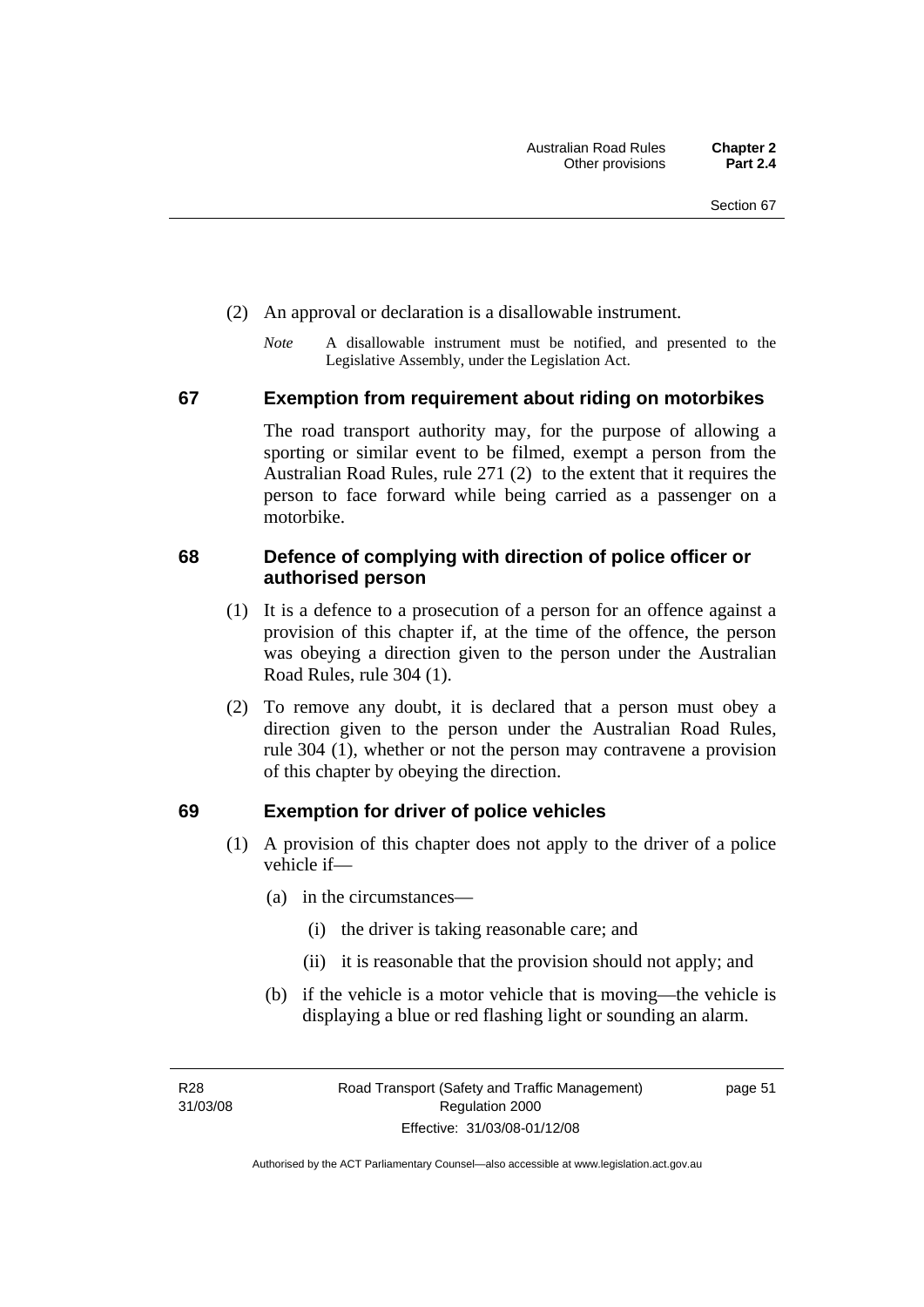Section 70

- (2) Subsection (1) (b) does not apply to the driver if, in the circumstances, it is reasonable—
	- (a) not to display the light or sound the alarm; or
	- (b) for the vehicle not to be fitted or equipped with a blue or red flashing light or an alarm.

#### **70 Exemption for driver of emergency vehicles**

A provision of this chapter does not apply to the driver of an emergency vehicle if—

- (a) in the circumstances—
	- (i) the driver is taking reasonable care; and
	- (ii) it is reasonable that the provision should not apply; and
- (b) if the vehicle is a motor vehicle that is moving—the vehicle is displaying a blue or red flashing light or sounding an alarm.

#### **71 Stopping and parking exemption for police and emergency vehicles and authorised people**

(1) In this section:

#### *stopping or parking provision of this chapter*—see section 58 (1).

- (2) A stopping or parking provision of this chapter does not apply to the driver of a police vehicle or emergency vehicle if, in the circumstances—
	- (a) the driver is taking reasonable care; and
	- (b) it is reasonable that the provision should not apply.
- (3) A stopping or parking provision of this chapter does not apply to an authorised person who is driving a vehicle in the course of the person's duty as an authorised person if, in the circumstances—
	- (a) the person is taking reasonable care; and

R28 31/03/08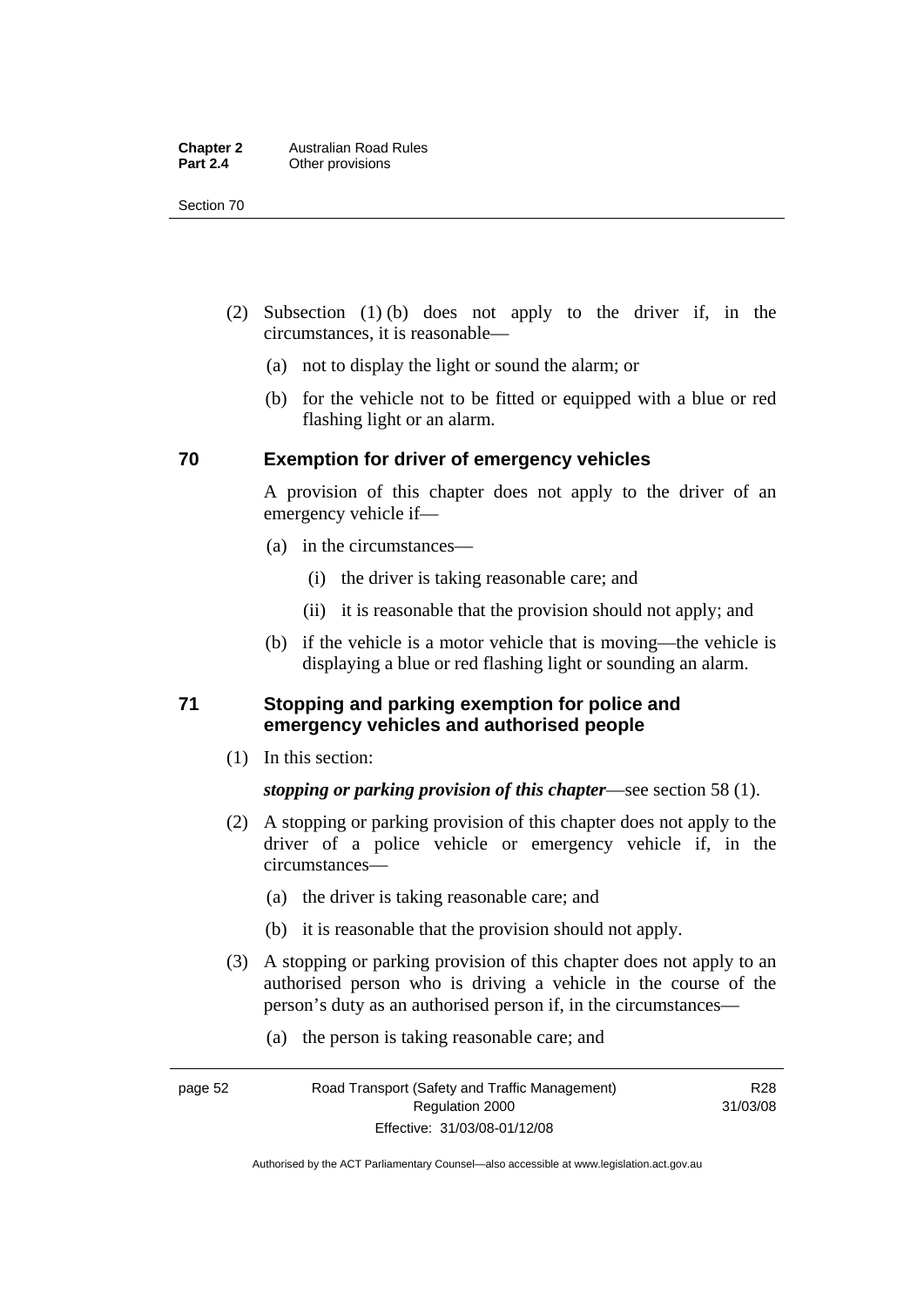(b) it is reasonable that the provision should not apply.

R28 31/03/08 Road Transport (Safety and Traffic Management) Regulation 2000 Effective: 31/03/08-01/12/08

page 53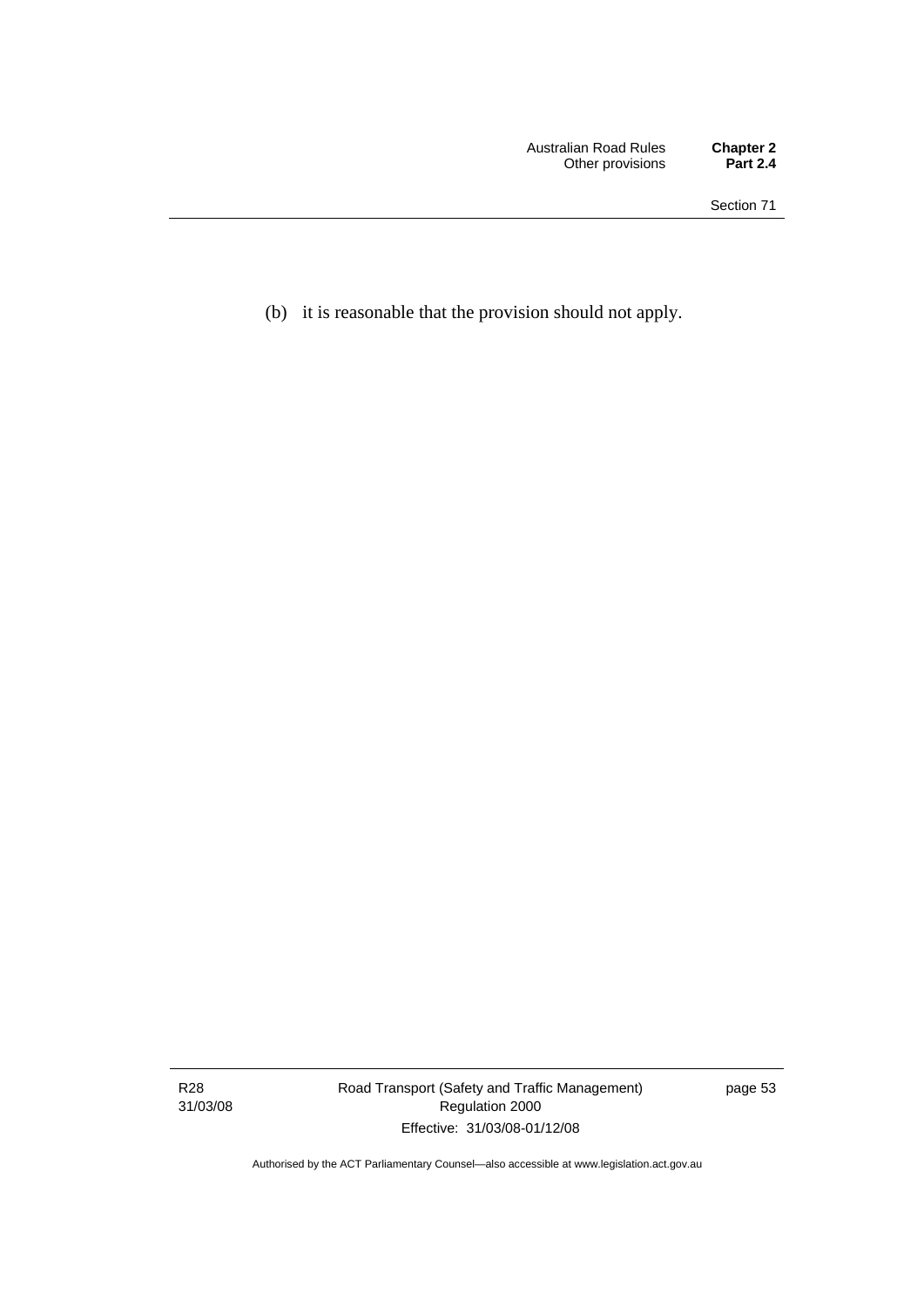# **Chapter 3 Parking**

# **Part 3.1 Parking schemes**

# **Division 3.1.1 Metered parking schemes**

#### **72 Metered parking schemes**

- (1) The road transport authority may establish and operate metered parking schemes for any length of road or area.
- (2) For a metered parking scheme, the road transport authority—
	- (a) may set aside metered parking spaces; and
	- (b) may install parking meters for the payment of fees for metered parking spaces.

#### **73 Metered parking areas**

- (1) The road transport authority may set aside a length of road or area as a metered parking area.
- (2) A metered parking area must be designated by metered parking signs.

#### **74 Parking meters**

- (1) A parking meter must be installed at the space to which it applies or, if a parking meter applies to 2 or more spaces, close to the spaces.
- (2) The parking meter applying to a metered parking space must show or be capable of showing the fees fixed for the space under this division.
- (3) A parking meter must clearly show, or be capable of clearly showing, whether the relevant parking fee for the parking of a

R28 31/03/08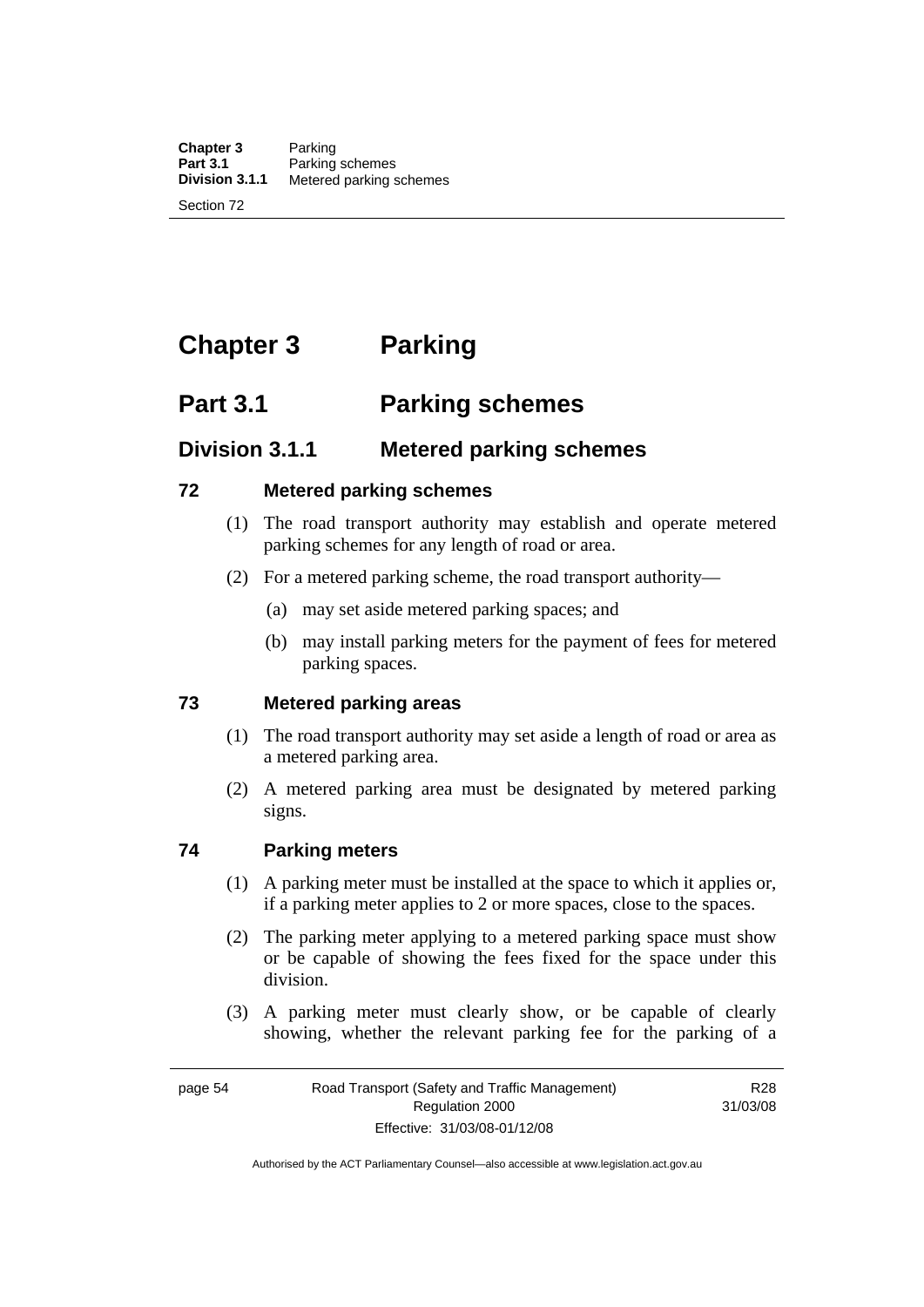vehicle in the metered parking space or spaces to which it applies has been paid.

 (4) A multi-space parking meter must also identify each metered parking space by its number.

#### **75 Metered parking spaces**

- (1) A metered parking space must be designated by a road marking.
- (2) For a metered parking space to which a multi-space parking meter applies, the number for the space and an arrow indicating the direction of the meter must be marked in or adjacent to the space.

# **Division 3.1.2 Ticket parking schemes**

*Note* The Australian Road Rules, r 207 (2) provides that a driver who parks in a ticket parking area must pay the fee and obey the instructions on the ticket. See also s 16.

#### **75A Parking authorities**

- (1) A person may apply to the road transport authority to be a parking authority for a stated area.
- (2) The road transport authority may, in writing, declare the person to be a parking authority for a stated area (the *area of operations*).
	- *Note* The power to make the declaration includes the power to amend or repeal it (see Legislation Act, s 46).
- (3) The declaration is a disallowable instrument.
	- *Note* A disallowable instrument must be notified, and presented to the Legislative Assembly, under the Legislation Act.

#### **75B Parking authority guidelines**

 (1) The road transport authority must establish written guidelines for section 76A (the *parking authority guidelines*).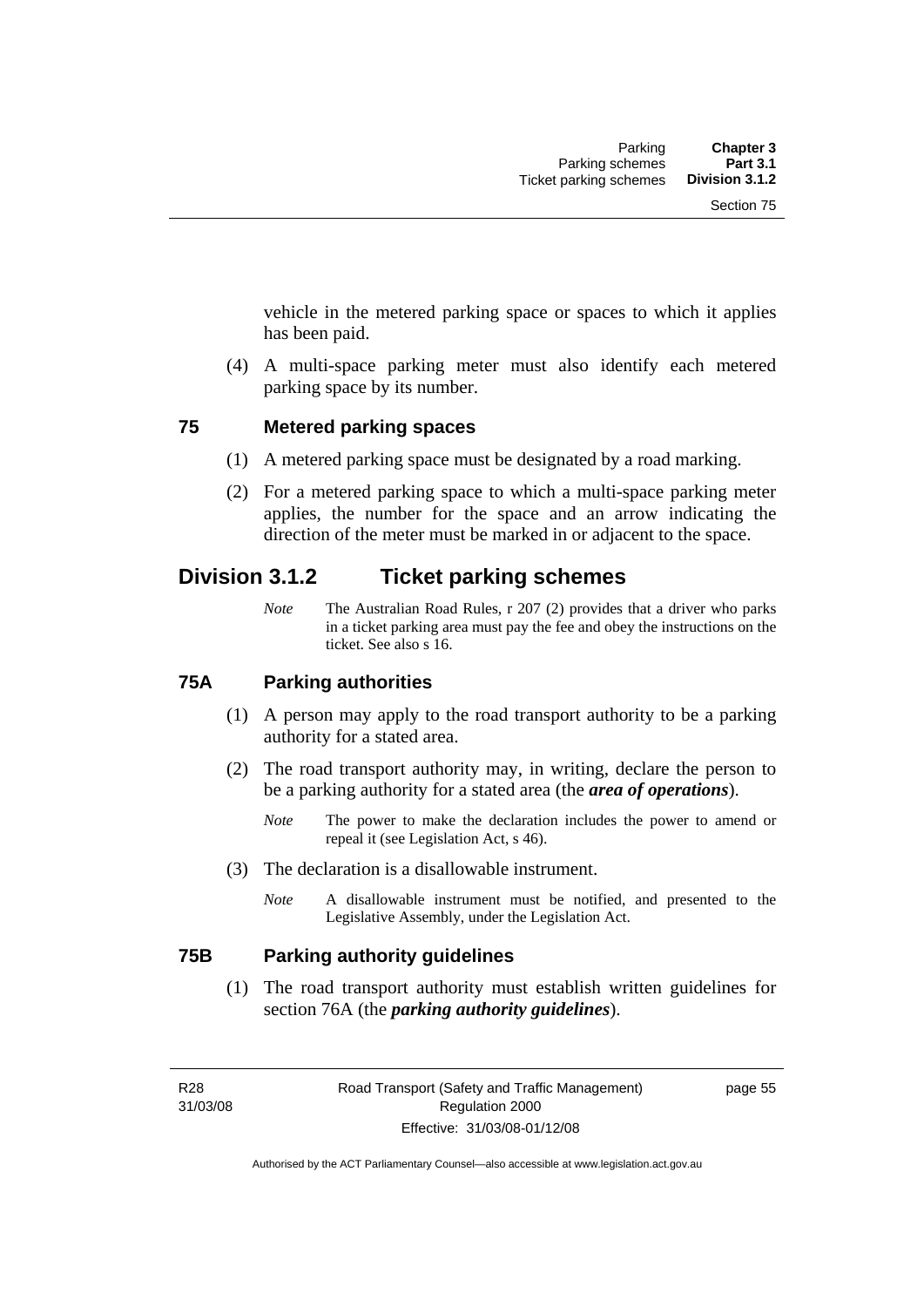- (2) The parking authority guidelines are a disallowable instrument.
	- *Note* A disallowable instrument must be notified, and presented to the Legislative Assembly, under the Legislation Act.
- (3) A parking authority is not entitled to provide, or charge for, parking in a ticket parking area if the parking authority does not comply with the parking authority guidelines.
- (4) A parking authority is taken to comply with the parking authority guidelines until the contrary is proved.

#### **76 Ticket parking schemes—road transport authority**

- (1) The road transport authority may establish and operate a ticket parking scheme for any length of road or area.
- (2) For a ticket parking scheme, the road transport authority—
	- (a) may set aside a length of road or area as a ticket parking area; and
	- (b) may adopt the ways of, and schemes for, payment of the fees the authority considers appropriate; and
	- (c) may install pay parking devices.

#### **76A Ticket parking schemes—parking authorities**

- (1) A parking authority may, in accordance with the parking authority guidelines, establish and operate a ticket parking scheme for any length of road or area within its area of operations.
- (2) For a ticket parking scheme, the parking authority may, in accordance with the parking authority guidelines—
	- (a) set aside a length of road or area within its area of operations as a ticket parking area; and
	- (b) fix fees for the parking of vehicles in the area; and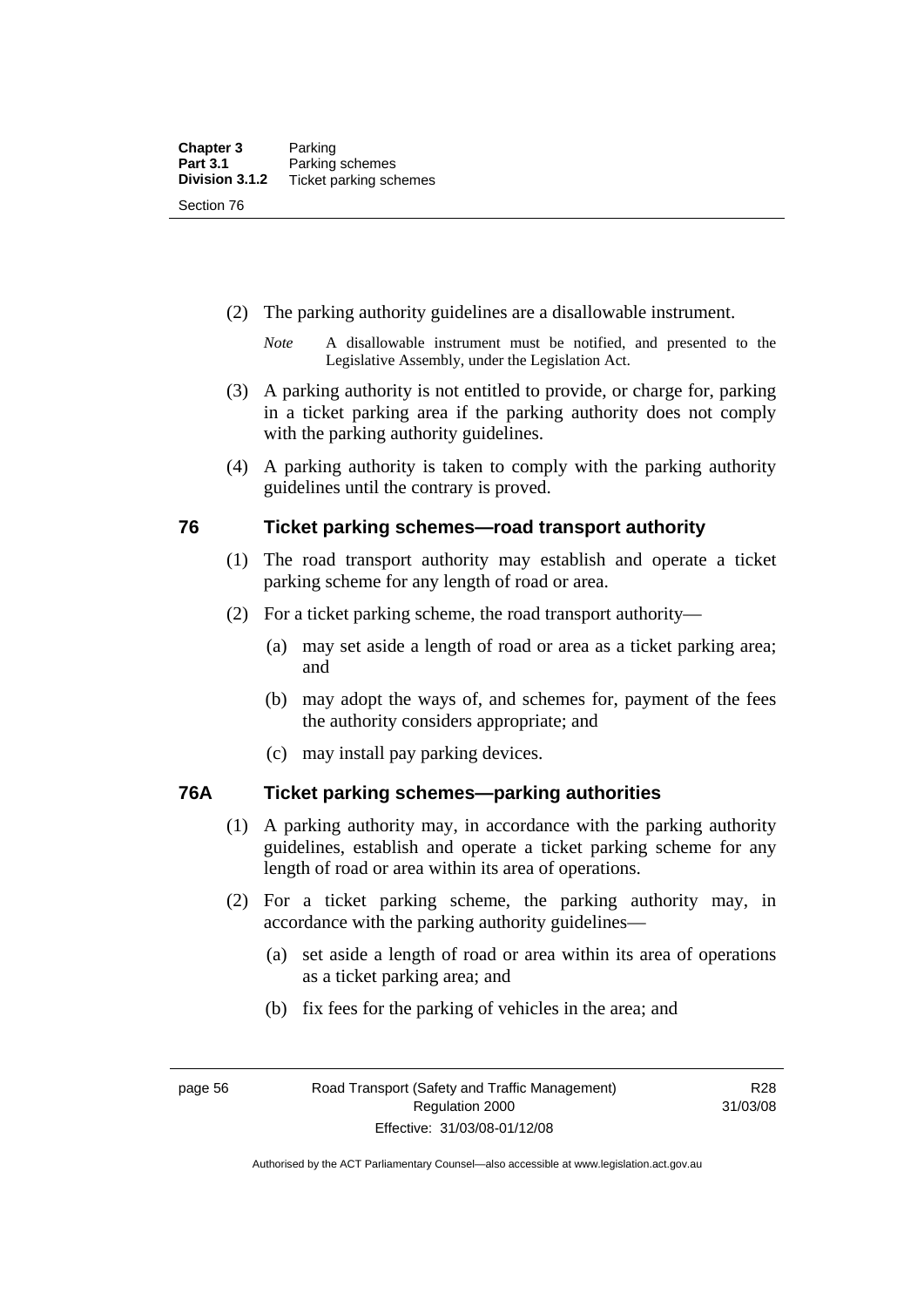- (c) adopt the ways of, and schemes for, payment of the fees the authority considers appropriate; and
- (d) install pay parking devices.
- *Note* Section 75A provides for the road transport authority to declare parking authorities and s 75B provides for parking authority guidelines.

#### **77 Ticket parking areas**

- (1) A ticket parking area must be designated by ticket parking signs.
- (2) A ticket parking area is taken to include only such lengths of road and areas to which ticket parking signs apply as are lawfully available, apart from this division, for the parking of vehicles.

#### **78 Ticket parking spaces**

A ticket parking area may be divided into ticket parking spaces, of a size suitable for parking a single vehicle, by a road marking.

#### **79 Ticket machines**

The ticket machine for a ticket parking area must show or be capable of showing the fees fixed for the area under this division.

#### **80 Parking tickets**

- (1) The following information must be printed on a parking ticket:
	- (a) the expiry date (expressed as the day of the month, the month and the year);
	- (b) the expiry time (expressed in hours and minutes);
	- (c) the name of the authority issuing the ticket;
	- (d) an indication of the ticket parking area where or for which the ticket is issued;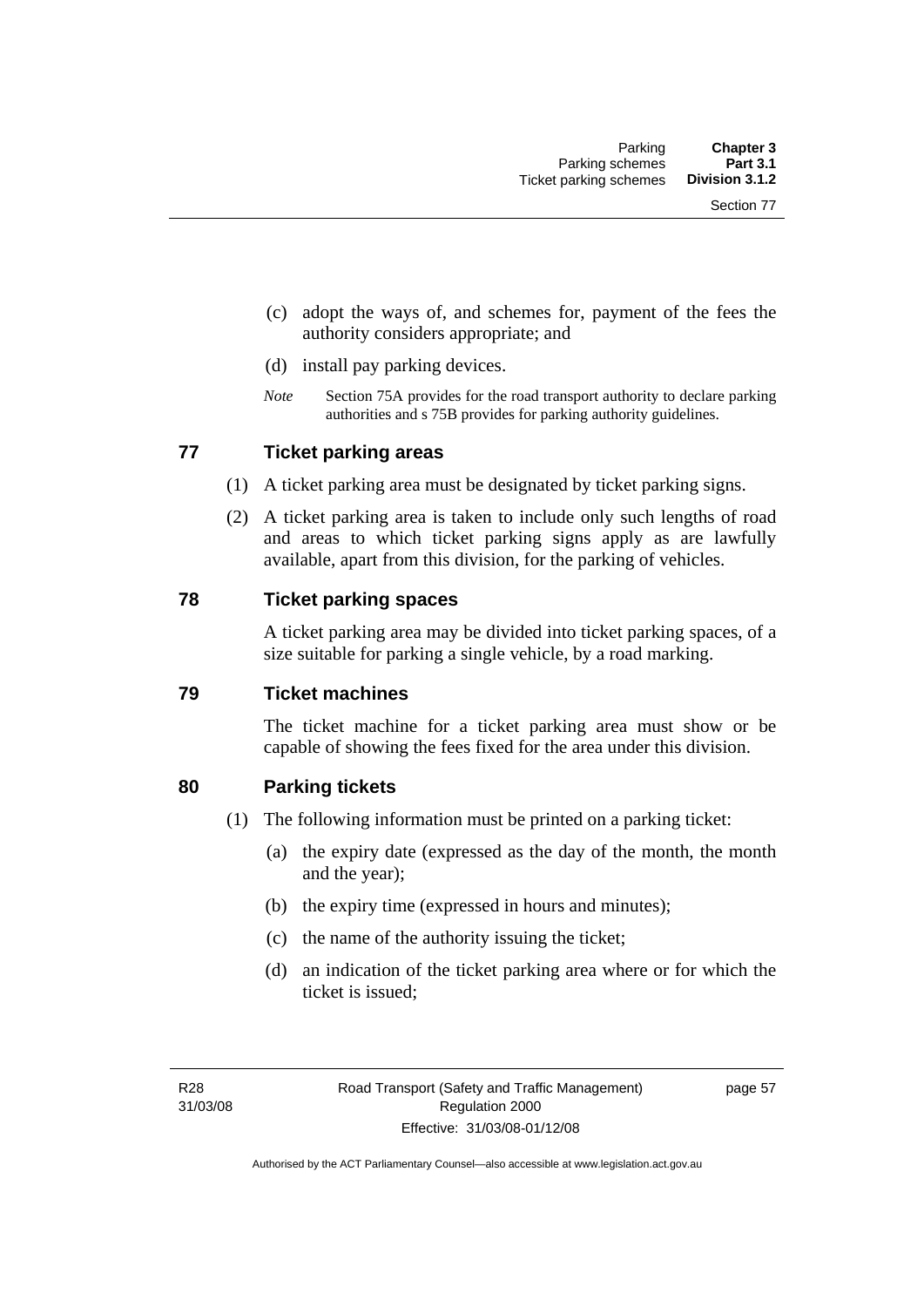- (e) the fee paid for the issue of the ticket or, for a prepaid ticket, the daily value of the ticket;
- (f) a serial number;
- (g) instructions for use of the ticket.

#### **Examples for par (d)**

- 1 a code for the ticket parking area where the ticket is issued
- 2 the number of the parking ticket machine which issued the ticket
- 3 for a prepaid parking ticket—the daily value of the ticket or the area where the ticket may be used
- *Note* An example is part of the regulation, is not exhaustive and may extend, but does not limit, the meaning of the provision in which it appears (see Legislation Act, s 126 and s 132).
- (2) A parking ticket must be legible and of a size and design that enables it to be easily displayed in or on a vehicle.

#### **81 Duration of parking tickets**

A parking ticket takes effect when it is issued and expires at the expiry time stated on the ticket.

### **Division 3.1.3 Heavy vehicle parking**

#### **82 Definitions—div 3.1.3**

In this division:

*code of practice* means the code of practice approved under section 89, as in force from time to time.

*exemption* means an exemption given under section 92 (Decision on application for exemption).

*existing operator* means the holder of an existing operator's certificate.

R28 31/03/08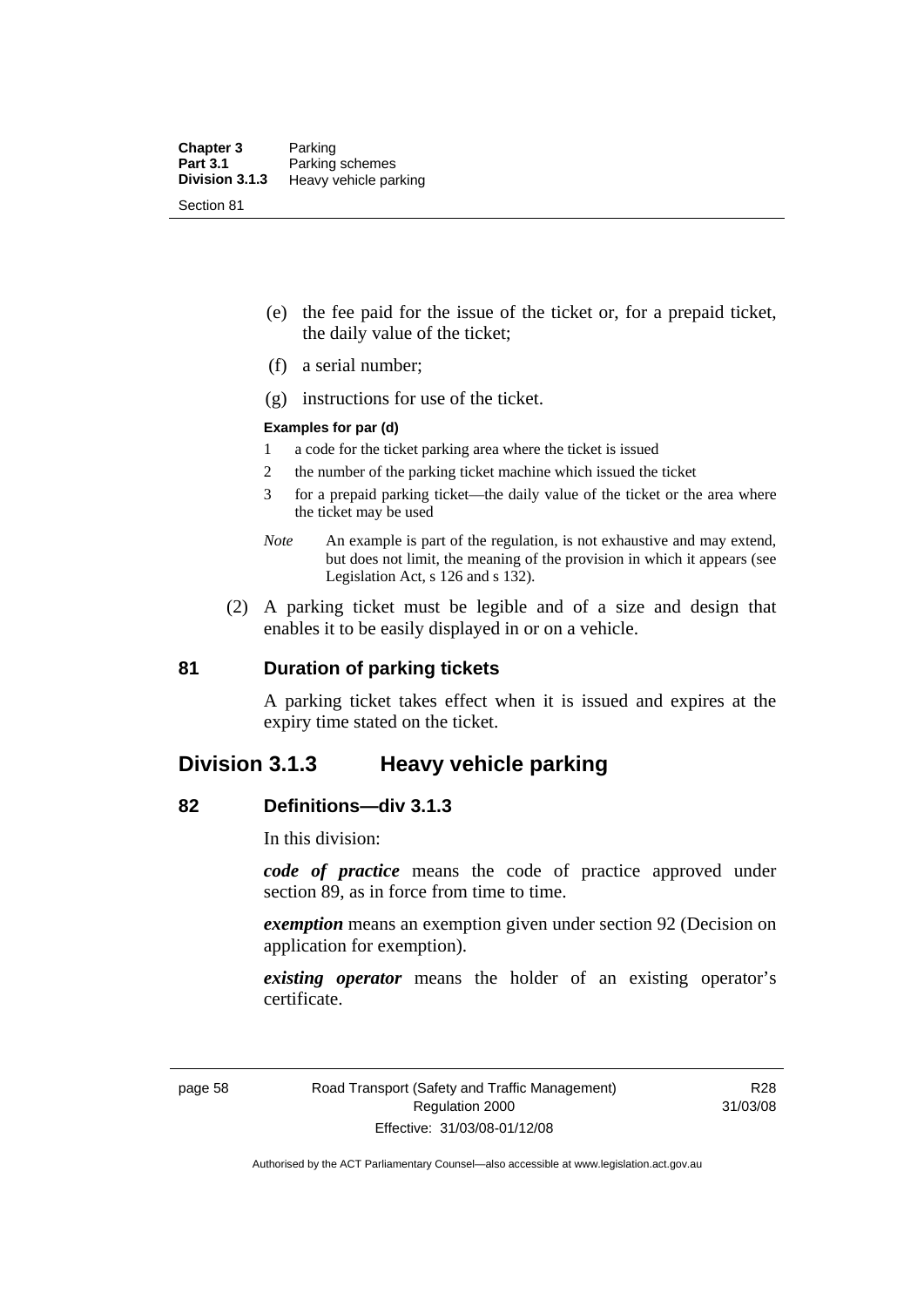*existing operator's certificate* means an existing operator's certificate issued under the *Motor Traffic Act 1936,* section 150R that was in force immediately before the commencement of this section and has not been cancelled under this division.

*heavy vehicle* means a vehicle, whether loaded or unloaded, that is longer than 7.5m, has a GVM over 4.5t, and is used for commercial purposes.

*land adjoining residential land*—see section 83.

*residential land* means land leased for residential purposes.

*stock truck* means a vehicle that has a GVM over 4.5t and is built or used to transport livestock.

#### **83 References in div 3.1.3 to land adjoining residential land**

A reference in this division to *land adjoining residential land* includes a reference to land that would, apart from an intervening road, adjoin that land.

#### **84 Vehicle parked partly on residential land**

For this division, a vehicle that is parked partly on residential land, and partly on adjoining land that is not residential land, is taken not to be parked on residential land.

#### **85 Parking of certain vehicles on residential land prohibited**

- (1) This section applies to a vehicle, whether loaded or unloaded, that is—
	- (a) a stock truck; or
	- (b) a semitrailer with the load space permanently enclosed by rigid construction or with sides enclosed by nonrigid material and a rigid roof; or
	- (c) higher than 3.6m and used for commercial purposes.

R28 31/03/08 page 59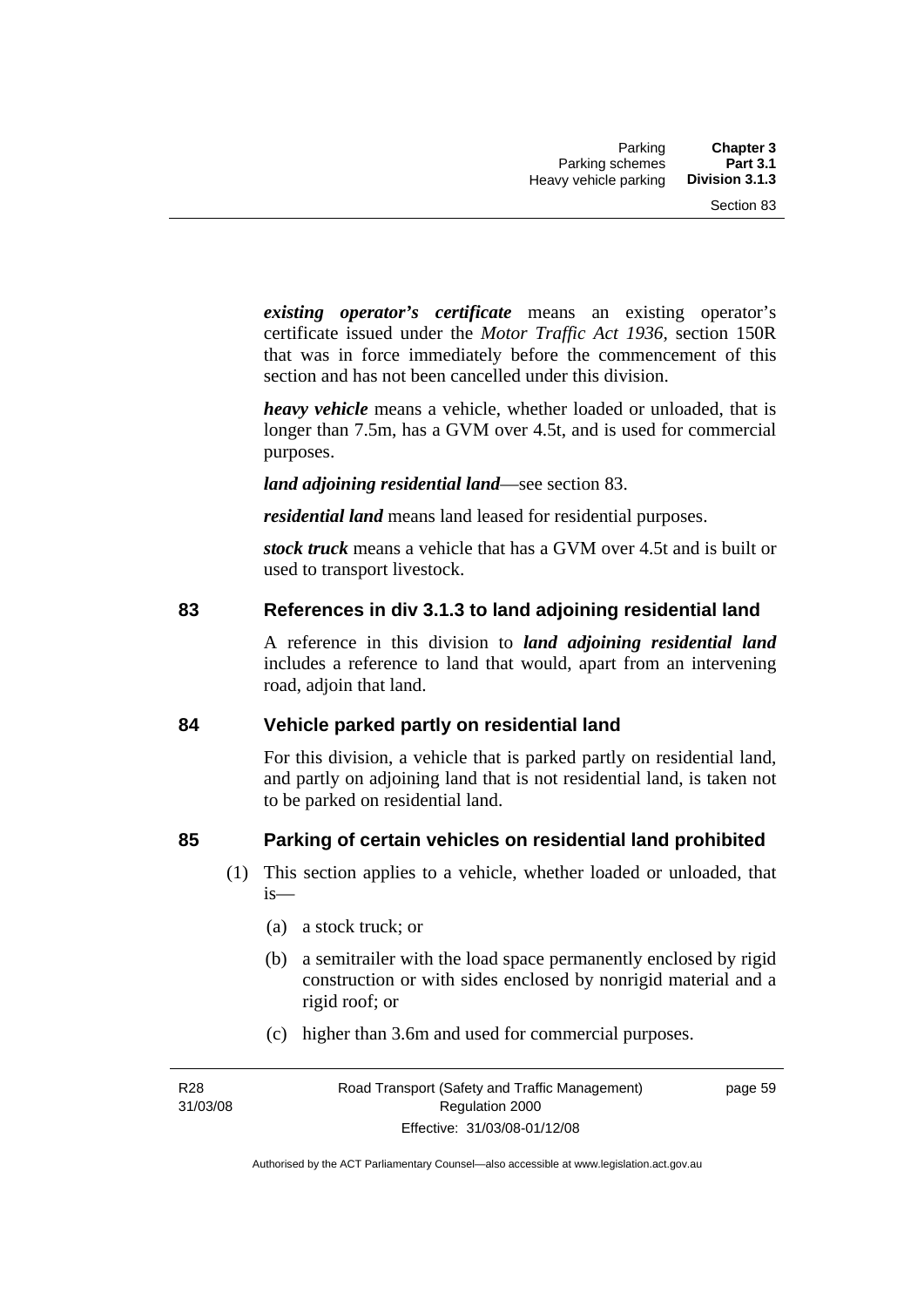(2) A person must not park a vehicle to which this section applies on residential land.

Maximum penalty: 20 penalty units.

- (3) Subsection (2) does not apply to the vehicle—
	- $(a)$  if—
		- (i) the parking of the vehicle on the land is reasonably necessary to avoid a contravention of another provision of this regulation or another territory law; or
		- (ii) the vehicle is parked on the land to drop off, or pick up, people or goods or in the course of providing services; and
	- (b) the vehicle is not parked on the land for longer than is reasonable.

#### **86 Parking of certain vehicles on land adjoining residential land prohibited**

- (1) This section applies to—
	- (a) a vehicle or combination, whether loaded or unloaded, that is longer than 7.5m; and
	- (b) a vehicle, whether loaded or unloaded, with a GVM over 4.5t.
- (2) A person must not park a vehicle or combination to which this section applies on land adjoining residential land for more than 1 hour.

Maximum penalty: 20 penalty units.

- (3) Subsection (2) does not apply to the vehicle or combination—
	- $(a)$  if—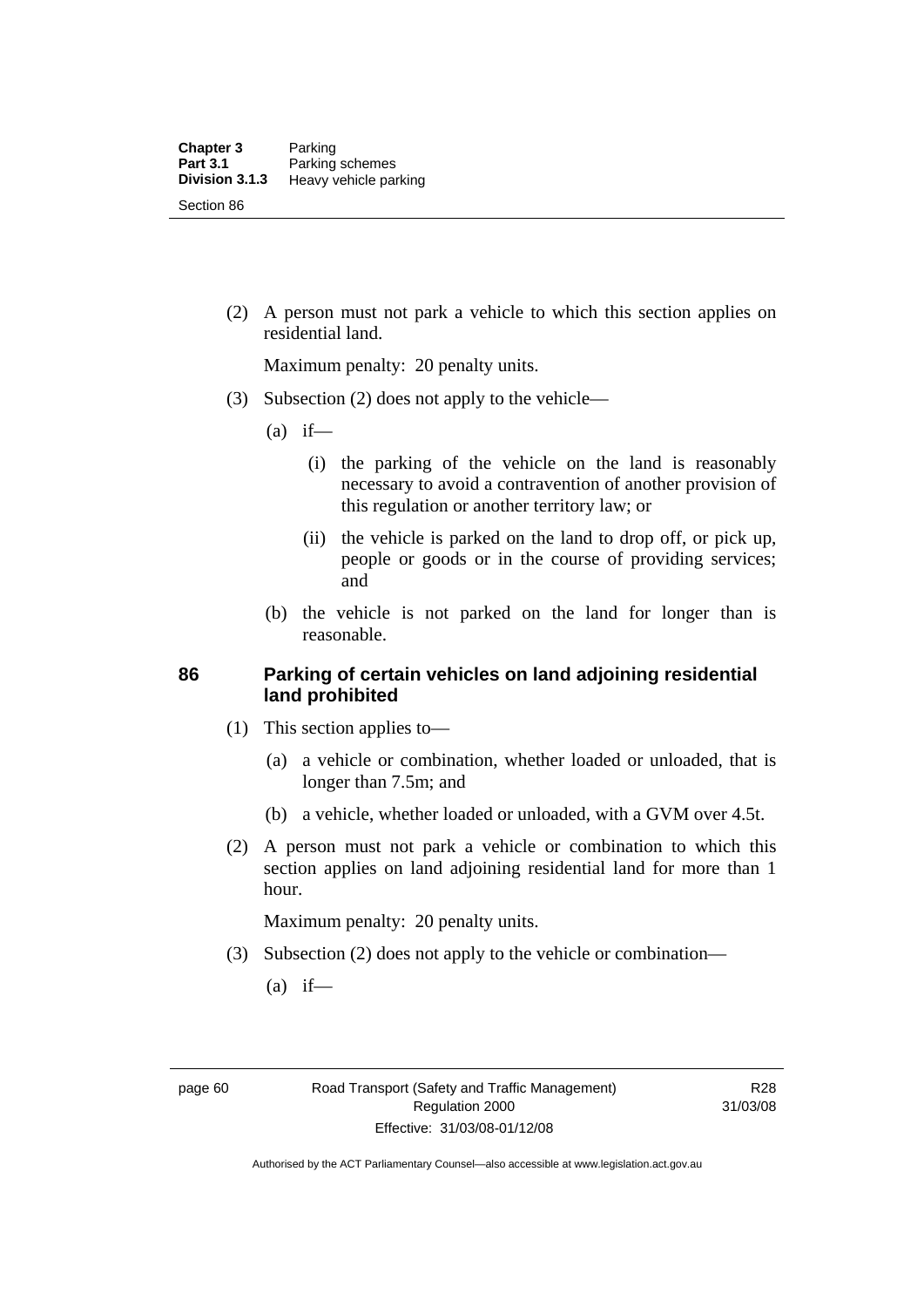- (i) the parking of the vehicle on the land is reasonably necessary to avoid a contravention of another provision of this regulation or another territory law; or
- (ii) the vehicle is parked on the land to drop off, or pick up, people or goods or in the course of providing services; and
- (b) the vehicle is not parked on the land for longer than is reasonable.
- (4) Subsection (2) also does not apply to the vehicle or combination if the land where it is parked is residential land or land leased for commercial purposes.

#### **87 Parking of certain commercial vehicles on land with multi-unit housing**

- (1) This section applies to a vehicle, whether loaded or unloaded, that is used for commercial purposes and is longer than 6m, higher than 2.6m or has a GVM over 3.75t.
- (2) A person must not park a vehicle to which this section applies on residential land with multi-unit housing.

Maximum penalty: 20 penalty units.

- (3) Subsection (2) does not apply to the vehicle or combination—
	- $(a)$  if—
		- (i) the parking of the vehicle on the land is reasonably necessary to avoid a contravention of another provision of this regulation or another territory law; or
		- (ii) the vehicle is parked on the land to drop off, or pick up, people or goods or in the course of providing services; and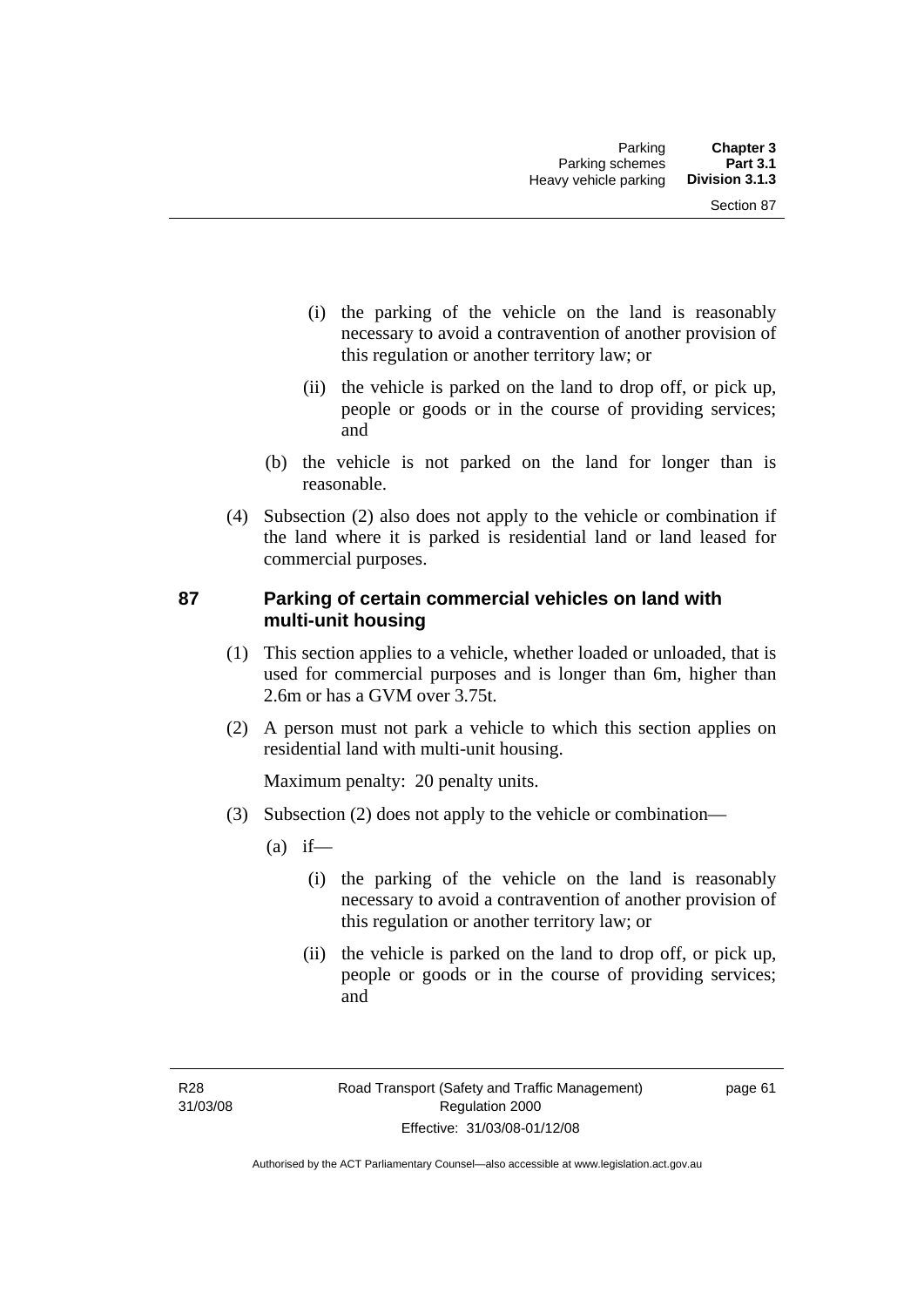- (b) the vehicle is not parked on the land for longer than is reasonable.
- (4) For this section, residential land has multi-unit housing if the land has more than 1 dwelling on it.
- (5) In this section:

*dwelling—*see the territory plan.

*Note* The territory plan defines *dwelling* as meaning 'a building or part of a building used as a self contained residence which must include food preparation facilities, a bath or shower, and a closet pan and wash basin'.

#### **88 Daily infringement**

A person commits an offence against section 85 (Parking of certain vehicles on residential land prohibited), section 86 (Parking of certain vehicles on land adjoining residential land prohibited) or section 87 (Parking of certain commercial vehicles on land with multi-unit housing) in relation to each day when the person contravenes that section, including the day of a conviction for the contravention or any later day.

#### **89 Codes of practice**

- (1) The Minister may, in writing, approve a code of practice about the parking of heavy vehicles on residential land.
- (2) Without limiting subsection (1), a code of practice may include provisions in relation to—
	- (a) requirements for the parking of heavy vehicles by existing operators; and
	- (b) the number of heavy vehicles that may be parked on residential land at any time; and
	- (c) the operation of heavy vehicles while on residential land.

Authorised by the ACT Parliamentary Counsel—also accessible at www.legislation.act.gov.au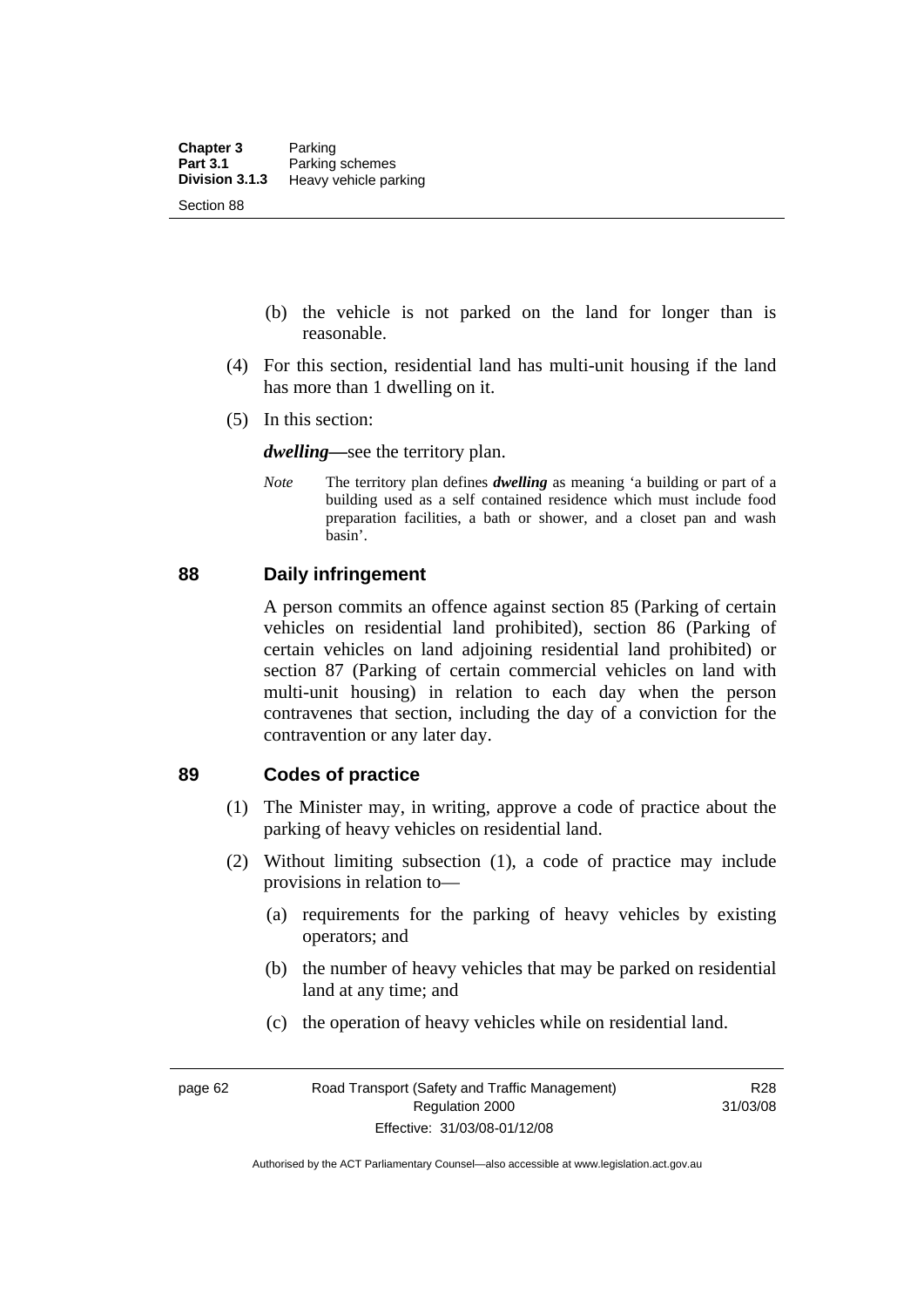- (3) A code of practice is a disallowable instrument.
	- *Note* A disallowable instrument must be notified, and presented to the Legislative Assembly, under the Legislation Act.

#### **90 Notice of codes of practice etc**

- (1) The road transport authority must publish notice of the approval of each code of practice in a newspaper published and circulating in the ACT.
- (2) The notice must—
	- (a) be published on or before the day when the code of practice commences; and
	- (b) state when the code of practice commences; and
	- (c) contain a statement to the effect that—
		- (i) the code of practice can be inspected at a stated office or offices of the road transport authority during office hours; and
		- (ii) the code of practice is subject to disallowance by the Legislative Assembly under the Legislation Act.

### **91 Application for exemption**

- (1) A person who is the holder of an existing operator's certificate may apply to the road transport authority for an exemption from all provisions or stated provisions of the code of practice in relation to stated land of which the person is the occupier.
- (2) The applicant must give the applicant's existing operator's certificate to the road transport authority with the application.

#### **92 Decision on application for exemption**

 (1) If the road transport authority receives an application for an exemption, the authority must—

page 63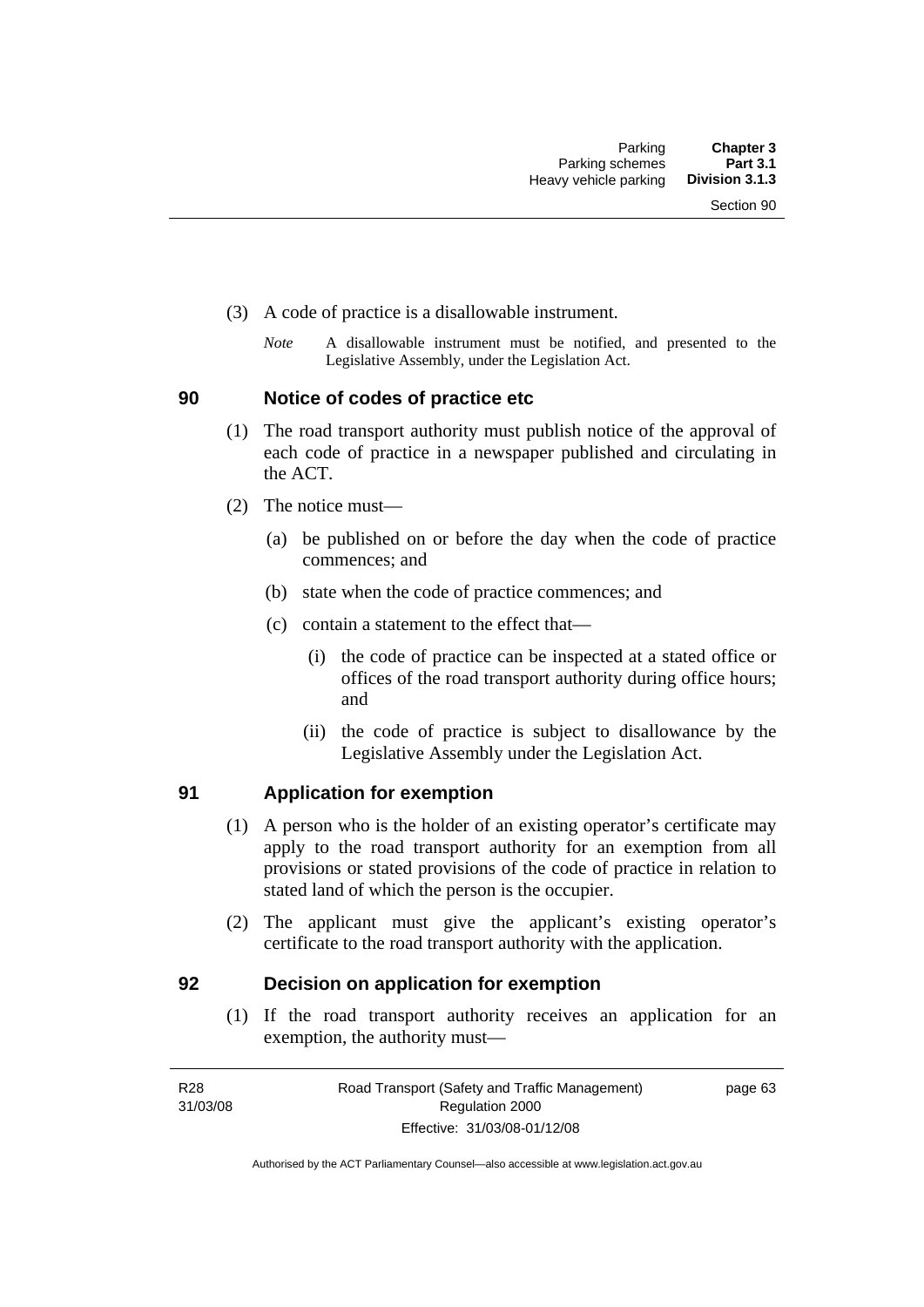- (a) give the exemption for the period stated in the exemption; or
- (b) give the exemption for the period, and subject to the conditions, stated in the exemption; or
- (c) refuse to give the exemption.
- (2) Before making a decision on the application, the road transport authority must give notice of the application to—
	- (a) if land adjoining the land to which the application relates is occupied—the occupier and, if the occupier is not the lessee, the lessee of each parcel of adjoining land that is occupied; or
	- (b) if land adjoining the land to which the application relates is unoccupied—the lessee of each parcel of adjoining land that is unoccupied.
- (3) A notice under subsection (2) must—
	- (a) contain a description of the provisions of the code of practice from which exemption is sought; and
	- (b) invite the occupier or lessee to make submissions to the road transport authority, within 28 days after receiving the notice, why the exemption sought should not be given; and
	- (c) contain a statement to the effect that, if a submission is not received by the road transport authority within that 28 days, the authority may give the exemption.
- (4) Without limiting how a notice under subsection (2) (a) may be given to the occupier or lessee of a parcel of land, the notice may be given by letter addressed to the occupier or lessee and sent by prepaid post to the address of the parcel.
- (5) In deciding whether to give the exemption, what period the exemption should be given for and what conditions the exemption should be subject to, the road transport authority must—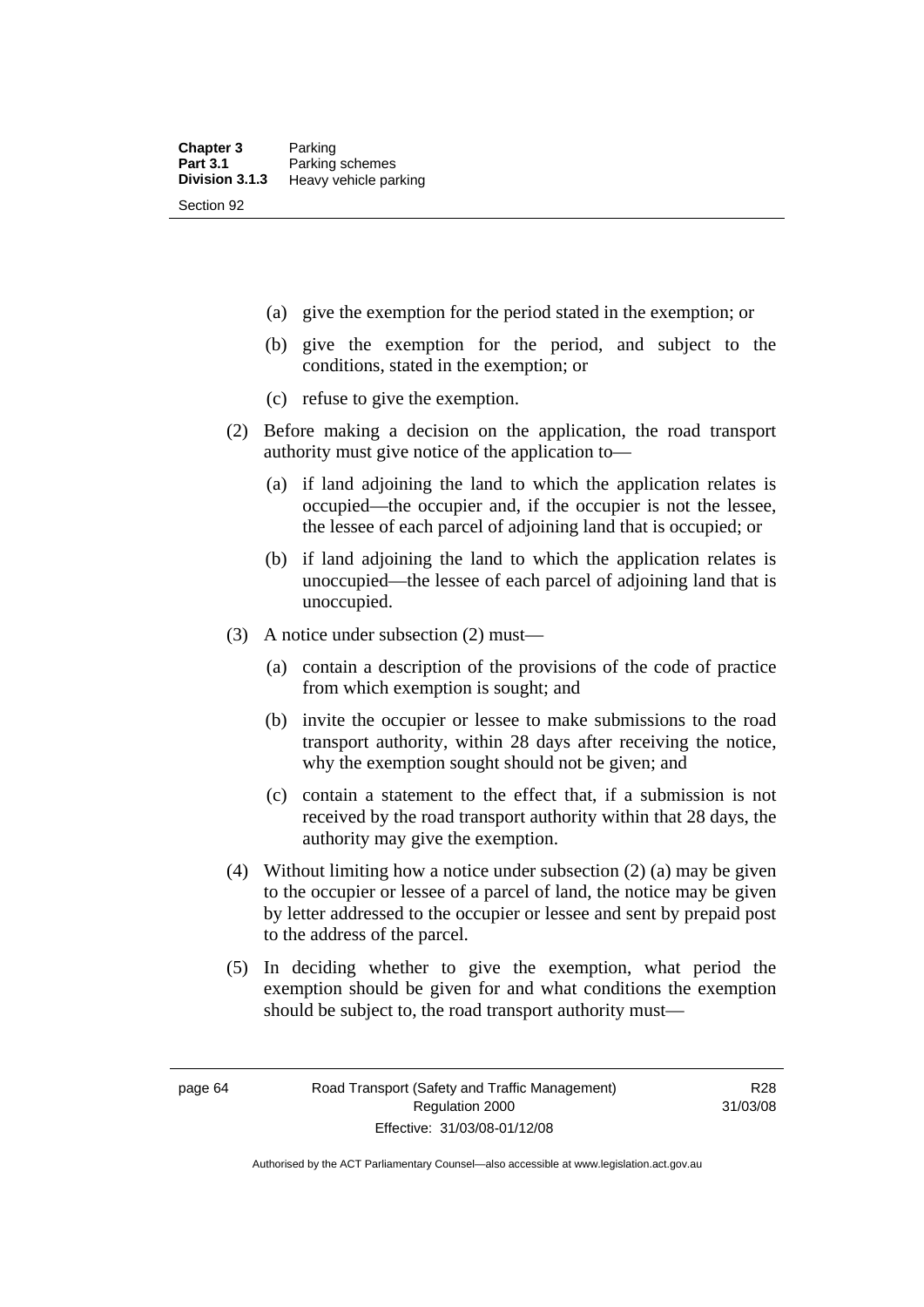- (a) take into account any submissions made under subsection (3); and
- (b) have regard to whether and, if so, the extent to which, an occupier or lessee of adjoining land would be adversely affected by the decision.
- (6) For subsection (5) (b), in deciding whether an occupier or lessee of adjoining land would be adversely affected, the road transport authority must take into account—
	- (a) the period for which, and the provisions of the code of practice from which, exemption is sought; and
	- (b) the likely safety, noise and visual consequences of giving the exemption; and
	- (c) any action taken by the applicant to reduce the safety, noise or visual impact on occupiers of adjoining land, including, for example, any landscaping, parking spaces, fencing, noise barriers and garaging arrangements on land occupied by the applicant.
	- *Note* An example is part of the regulation, is not exhaustive and may extend, but does not limit, the meaning of the provision in which it appears (see Legislation Act, s 126 and s 132).
- (7) The road transport authority must not give the exemption if the authority believes on reasonable grounds that the applicant—
	- (a) has failed to comply with section 95 (Additional information by applicant); or
	- (b) made a statement that was false or misleading in a material particular in or in relation to the application.
- (8) If an exemption is given subject to conditions, the exemption applies only if all the conditions of the exemption are being complied with.

page 65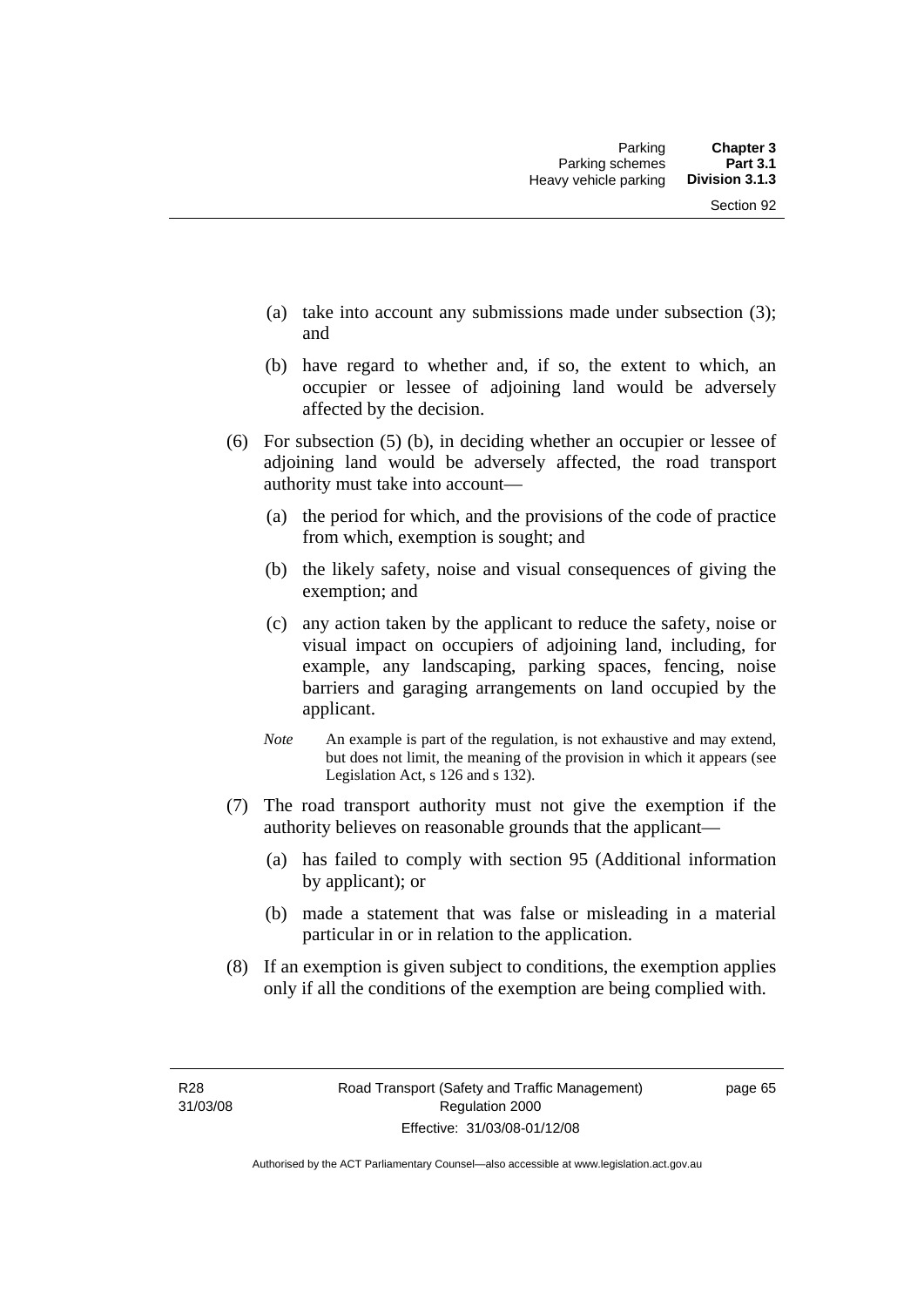### **93 Endorsement of certificates**

- (1) If the road transport authority gives an exemption to the holder of an existing operator's certificate, the authority must endorse the certificate with the exemption.
- (2) The endorsement—
	- (a) must state—
		- (i) each provision of the code of practice from the holder is exempt; and
		- (ii) whether or not the exemption is subject to conditions; and
		- (iii) the vehicle or vehicles to which the exemption applies; and
		- (iv) the residential land where the vehicle or vehicles may be parked under the exemption; and
		- (v) the period for which the exemption is given; and
	- (b) may include other information about the exemption the road transport authority considers appropriate.

### **94 Variation of conditions of exemptions**

- (1) The holder of an exemption may apply to the road transport authority for a stated variation of the conditions to which an exemption is subject.
- (2) If the road transport authority receives an application under subsection (1), the authority must—
	- (a) vary the conditions in the way sought in the application; or
	- (b) refuse to vary the conditions.
- (3) Section 92 (2) to (7) (Decision on application for exemption) applies, with all necessary changes, to an application under this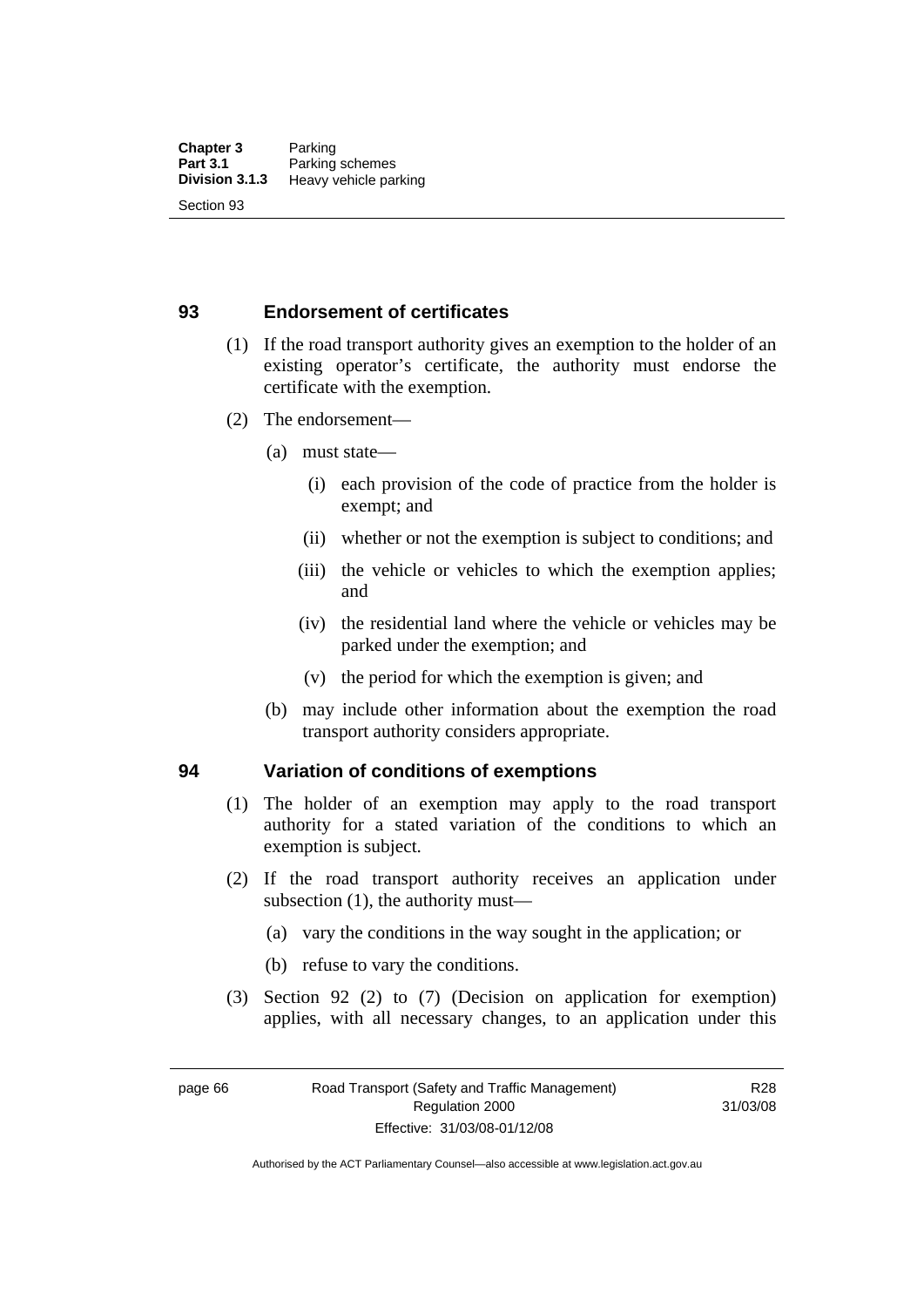section in the same way as it applies to an application for an exemption.

### **95 Additional information by applicant**

The road transport authority may, by notice given to an applicant for an exemption or variation of conditions to which an exemption is subject, require the applicant to provide any information or documents necessary for the authority to decide the application.

### **96 Loss etc of existing operator's certificate**

 (1) If an existing operator's certificate is lost, stolen or destroyed the holder of the certificate must tell the road transport authority, in writing, within 14 days after becoming aware of that fact.

Maximum penalty: 5 penalty units.

 (2) If the road transport authority is satisfied that an existing operator's certificate has been lost, stolen or destroyed, the road transport authority must, on application by the holder of the certificate, give the holder a replacement certificate.

### **97 Cancellation of existing operator's certificate etc**

- (1) If the road transport authority has reasonable grounds for believing that—
	- (a) an existing operator's certificate was issued; or
	- (b) an exemption was given; or
	- (c) the conditions to which an exemption is subject were varied;

page 67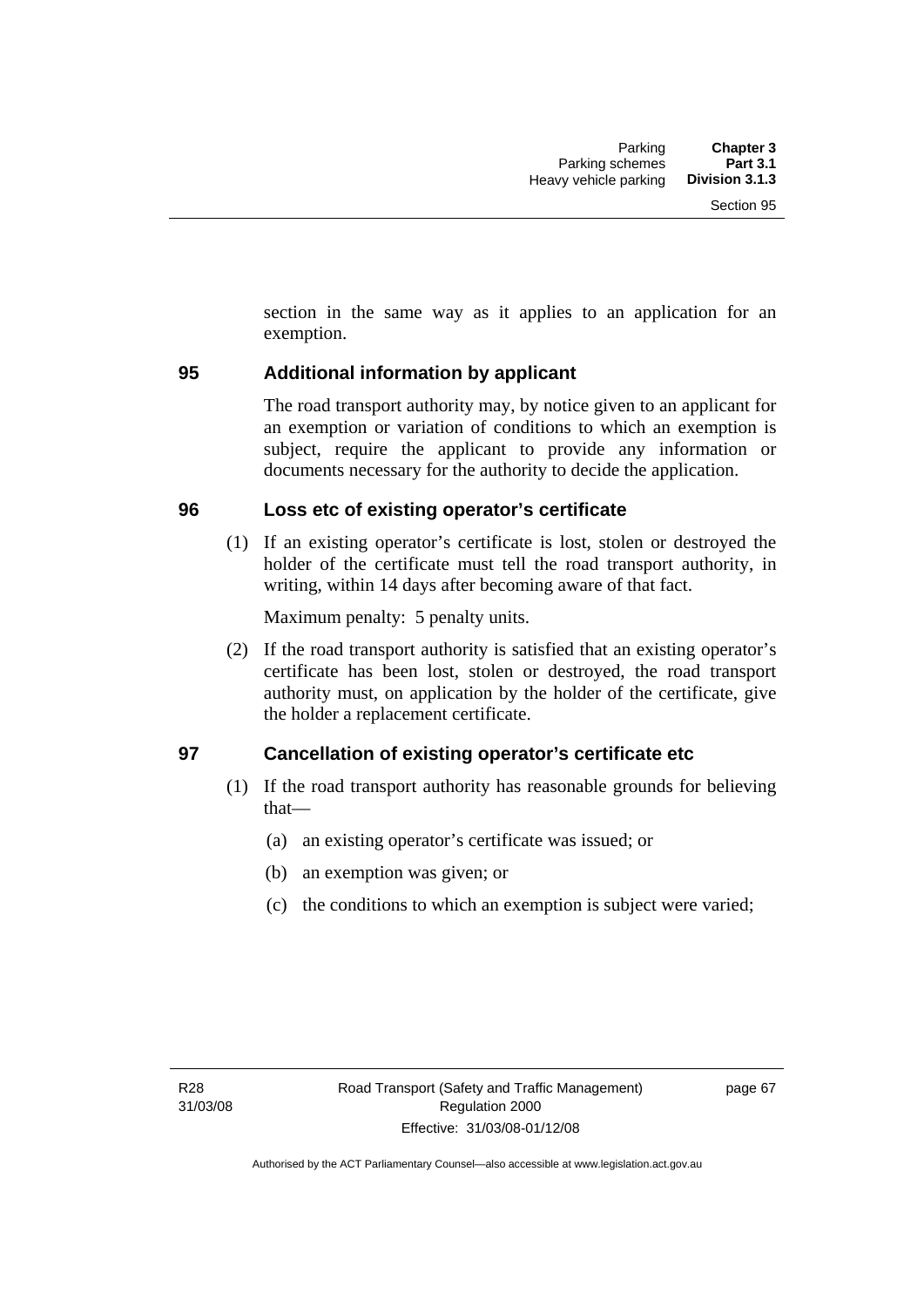because information given by the holder of the certificate or exemption in or in relation to the application for the certificate, exemption or variation was false, misleading or incomplete in a material particular, the road transport authority must give the holder written notice under this subsection.

*Note* For how documents may be given, see the Legislation Act, pt 19.5.

- (2) The notice must—
	- (a) tell the holder of the road transport authority's belief; and
	- (b) state the grounds for the belief; and
	- (c) invite the holder to make representations to the authority, within 28 days after the holder receives the notice, why the certificate should not be cancelled, or the exemption or variation revoked.
- (3) If, after considering any representation made by the holder under subsection  $(2)$  (c), the road transport authority is satisfied that the authority's belief was correct, the authority must cancel the certificate or revoke the exemption or variation.
- (4) The road transport authority must also cancel an existing operator's certificate or revoke an exemption if the holder of the certificate or exemption asks the authority, in writing, to do so and gives the existing operator's certificate held by the holder to the authority.
- (5) If the road transport authority cancels an existing operator's certificate, or revokes an exemption, under subsection (3), the holder of the certificate or exemption must give his or her existing operator's certificate to the authority within 14 days after being told of the cancellation or revocation by the authority.

Maximum penalty: 20 penalty units.

 (6) If the road transport authority receives an existing operator's certificate under subsection (4) or (5) because an exemption held by the holder of the certificate is to be or is revoked, the authority must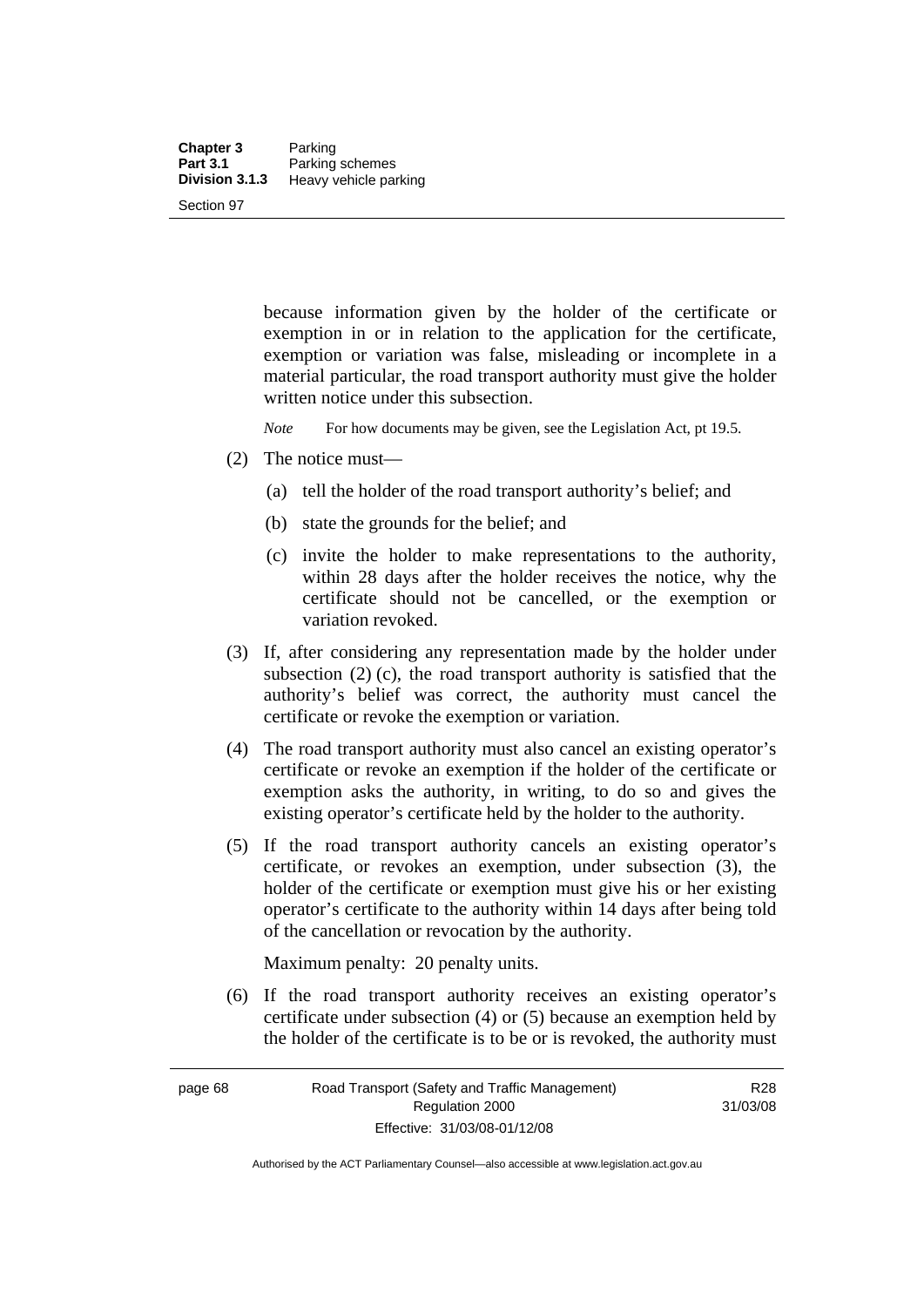return the certificate to the holder after cancelling the endorsement of the exemption on the certificate.

## **Division 3.1.4 Miscellaneous**

### **97A Other powers to provide pay parking**

- (1) This part does not affect any other power of a parking authority to provide for parking on land within its area of operations.
- (2) A parking authority may exercise a power under this part in relation to land that it does not own only with the consent of the owner of the land.
- (3) Consent may be given subject to conditions, including conditions about the length and withdrawal of the consent.
- (4) Subject to the conditions of the consent, the consent may be withdrawn only after reasonable notice.
- (5) In this section:

*owner*, of land, includes lessee of land.

### **98 Overlapping schemes**

- (1) This part does not prevent the road transport authority or a parking authority from establishing and operating a pay parking scheme on the same length of road, or in the same area, where it is operating a different pay parking scheme.
- (2) The road transport authority or a parking authority may not recover the fee fixed for the parking of a vehicle in a metered space or ticket parking area if any other applicable parking fee has been paid for parking the vehicle in the space or area.

page 69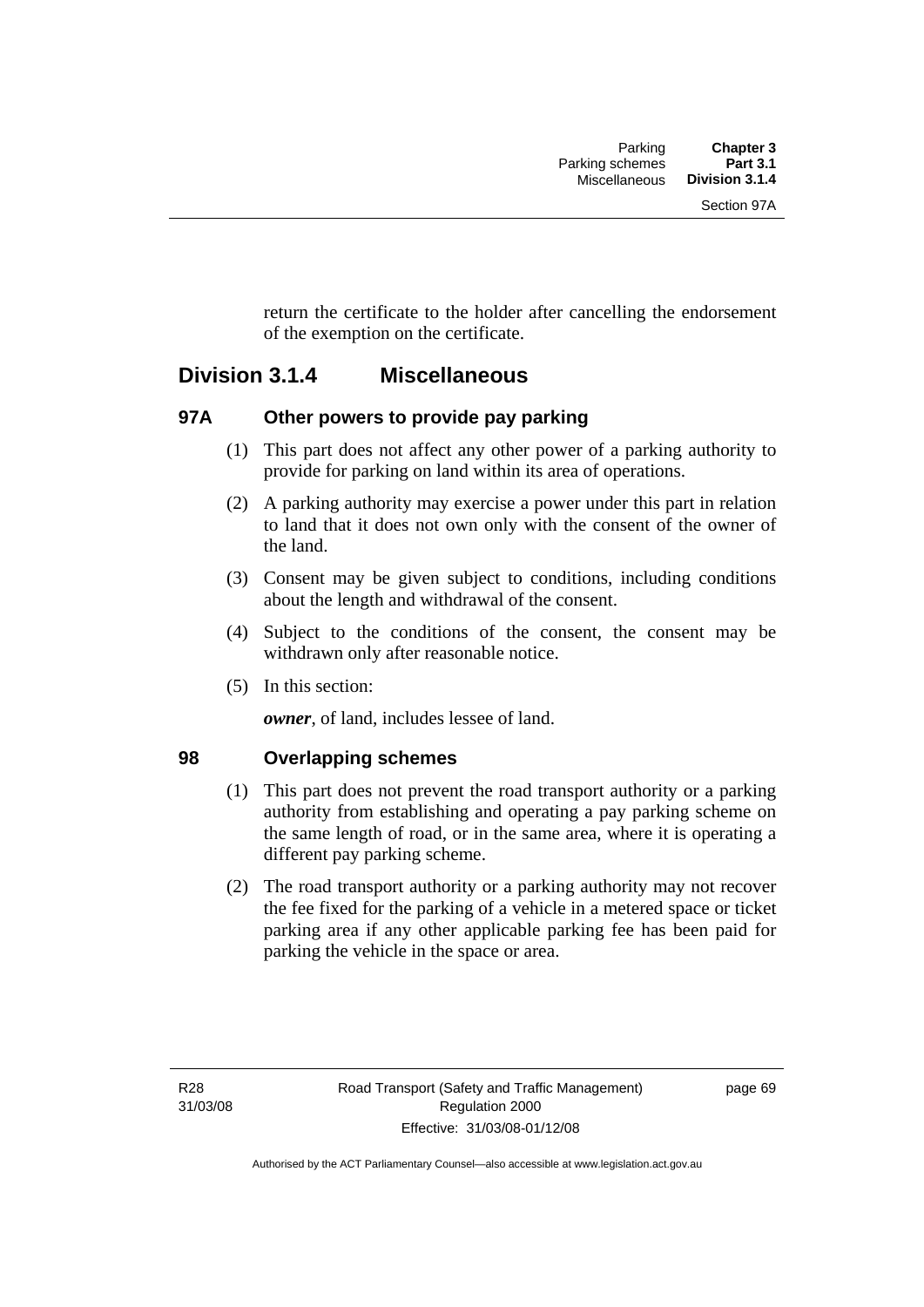#### **98A Income from ticket parking scheme**

- (1) All fees collected by a parking authority from the operation of a ticket parking scheme belong to the parking authority.
- (2) Any surplus arising from the operation of a ticket parking scheme may be applied at the discretion of the parking authority.

#### **98B Costs of ticket parking scheme**

The costs of administering a ticket parking scheme operated by a parking authority under section 76A are to be borne by the parking authority.

#### **99 Trailers not separately chargeable**

A separate parking fee is not required to be paid for a trailer towed by another vehicle.

page 70 Road Transport (Safety and Traffic Management) Regulation 2000 Effective: 31/03/08-01/12/08

R28 31/03/08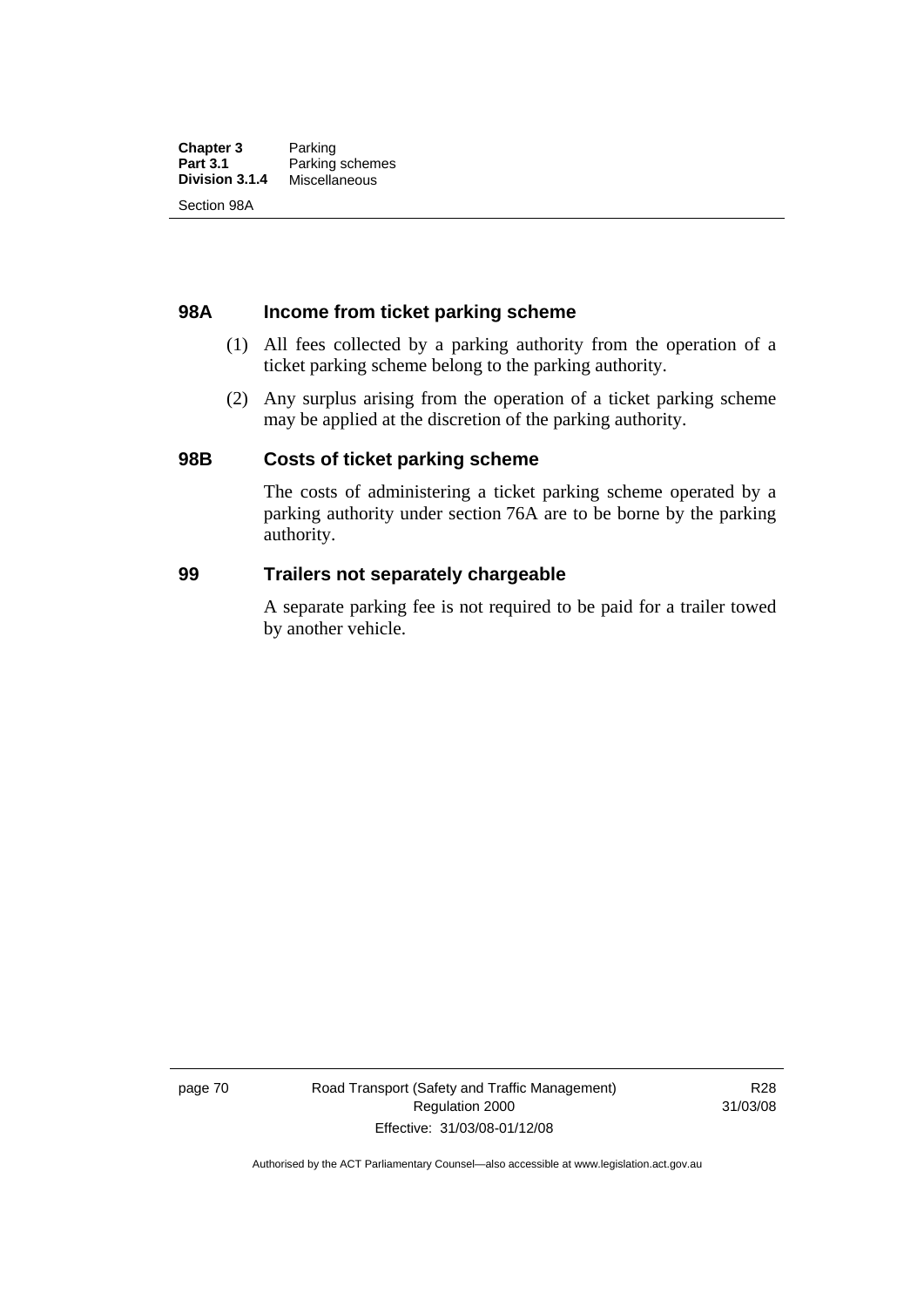# **Part 3.2 Parking permits and mobility parking scheme authorities**

### **100 Parking permits**

- (1) The road transport authority may issue a permit (a *parking permit*) of a kind mentioned in subsection (2) authorising the parking of a vehicle, without charge, on a length of road or in an area designated by a *permit zone sign* for use by holders of that kind of parking permit.
- (2) The parking permit may be of 1 or more of the following kinds:
	- (a) a business parking permit;
	- (b) a commuter parking permit;
	- (c) a loading zone permit;
	- (d) a resident parking permit;
	- (e) a resident's visitor parking permit;
	- (f) a special event parking permit;
	- (g) any other kind declared by the road transport authority for this section.
- (3) The parking permit may be issued subject to conditions.
- (4) The parking permit—
	- (a) must state when it expires; and

page 71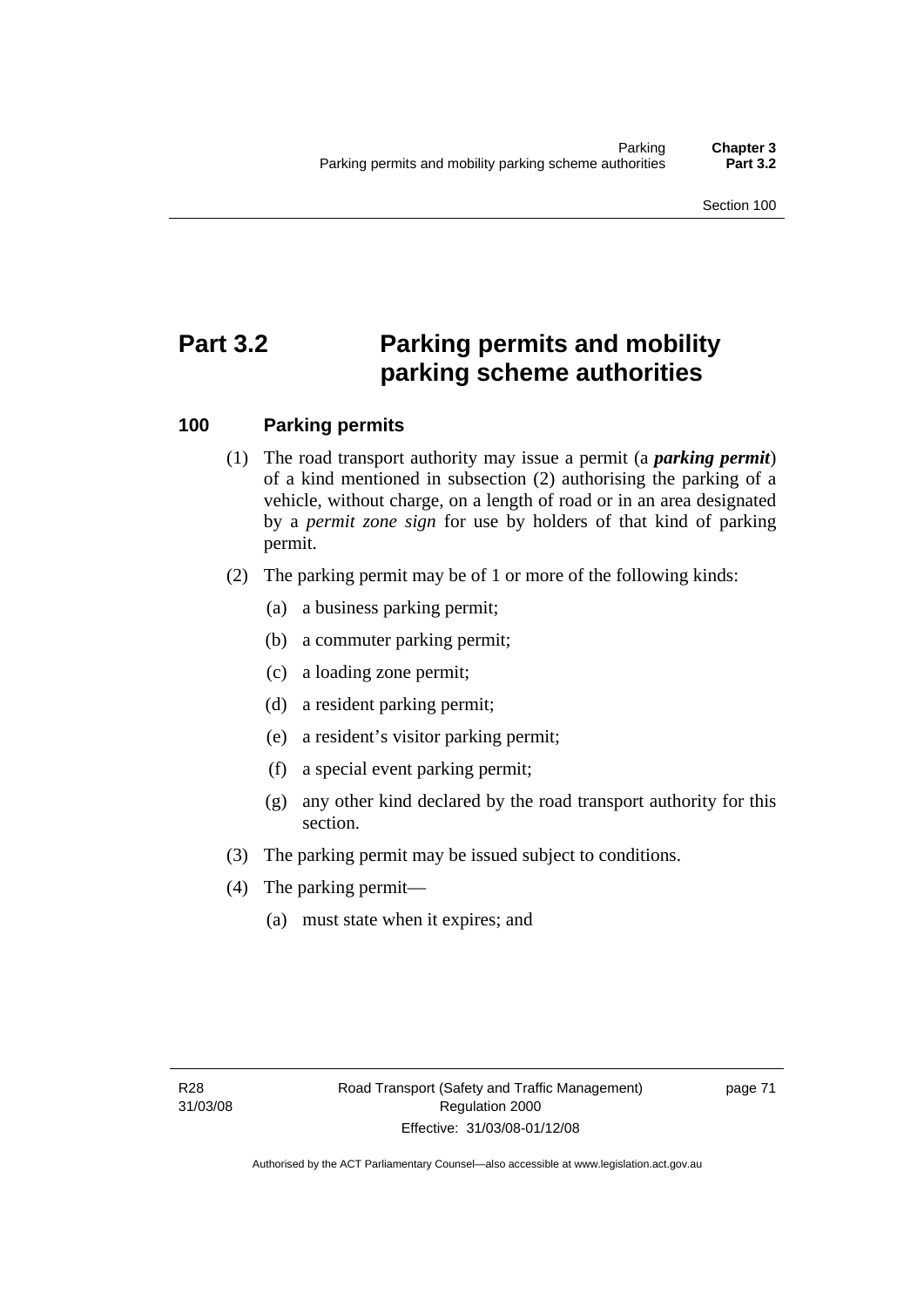Section 101

 (b) may state anything else that the road transport authority considers appropriate.

#### **Examples for par (b)**

- 1 the length of road or area to which the permit applies
- 2 any conditions to which the permit is subject
- 3 the maximum period which a vehicle may be parked in a designated area under the permit
- 4 the name or address of the person to whom it is issued
- *Note* An example is part of the regulation, is not exhaustive and may extend, but does not limit, the meaning of the provision in which it appears (see Legislation Act, s 126 and s 132).
- (5) The holder of a permit may surrender the permit by returning it to the road transport authority.
- (6) A declaration under subsection  $(2)$   $(g)$  is a notifiable instrument.

*Note* A notifiable instrument must be notified under the Legislation Act.

#### **101 Mobility parking scheme authorities**

- (1) The road transport authority may issue a mobility parking scheme authority—
	- (a) for use by a person with a disability; or
	- (b) for use by an entity for the transport of people with disabilities.
- (2) A mobility parking scheme authority may be issued subject to conditions.
- (3) A mobility parking scheme authority—
	- (a) must include a people with disabilities symbol; and
	- (b) must state when it expires; and
	- (c) may state anything else that the road transport authority considers appropriate.

*Note 1 People with disabilities symbol* is defined in the ARR, dict.

R28 31/03/08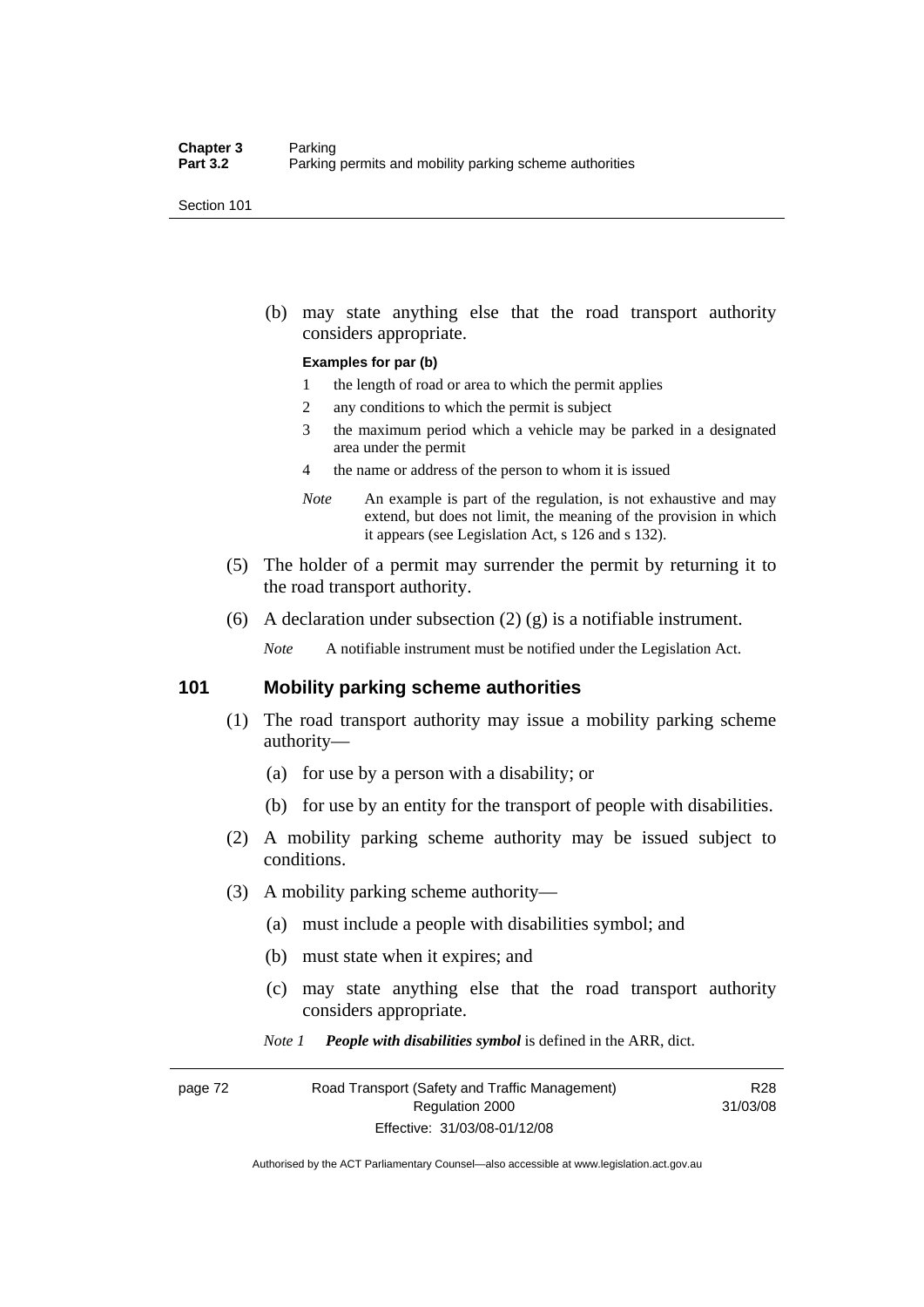*Note* 2 For parking by mobility parking scheme authority holders, see s 15 and ARR, r 206.

### **101A Parking permits and mobility parking scheme authorities—cancellation**

- (1) This section applies if the road transport authority proposes to cancel (the *proposed action*) a parking permit or mobility parking scheme authority.
- (2) The road transport authority must give the person to whom the parking permit or mobility parking scheme authority was issued a written notice stating—
	- (a) the proposed action; and
	- (b) an explanation for the proposed action; and
	- (c) that the person may, within 14 days after the day the person receives the notice, give a written response to the authority about the notice.
- (3) In deciding whether to take the proposed action, the road transport authority must consider any response given to the authority in accordance with the notice.
- (4) The road transport authority must give the person written notice of the authority's decision.
- (5) If the road transport authority decides to take the proposed action, the authority's decision takes effect the day after the day when notice of the decision is given to the person or, if the notice states a later date of effect, that date.

### **101B Parking permits and mobility parking scheme authorities—return when cancelled**

If a parking permit or mobility parking scheme authority is cancelled under section 101A, the person to whom the parking permit or mobility parking scheme authority was issued must return

R28 31/03/08 page 73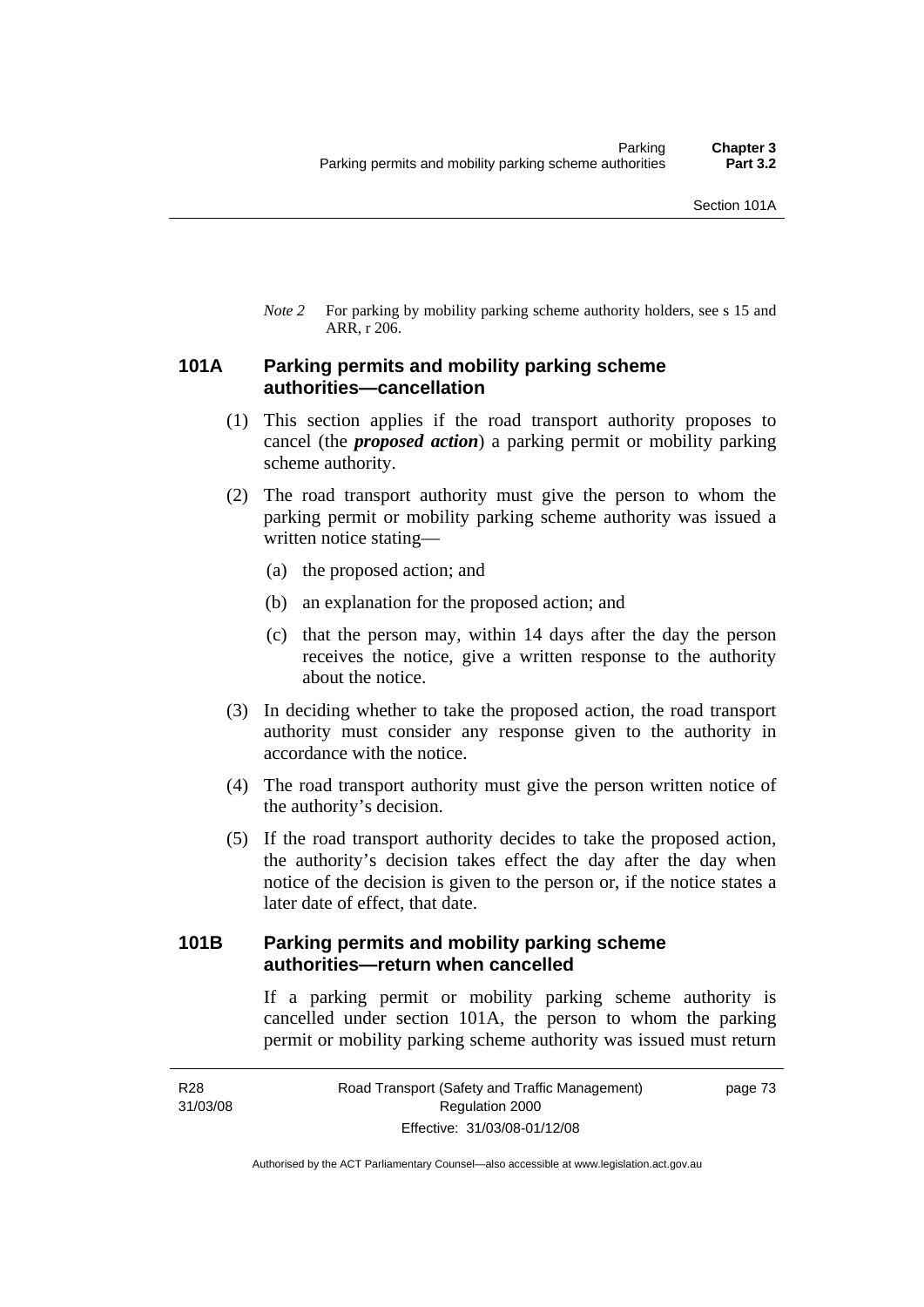Section 101B

the permit or authority to the road transport authority as soon as practicable but no later than 21 days after the date of effect of the cancellation of the permit or authority.

Maximum penalty: 20 penalty units.

page 74 Road Transport (Safety and Traffic Management) Regulation 2000 Effective: 31/03/08-01/12/08

R28 31/03/08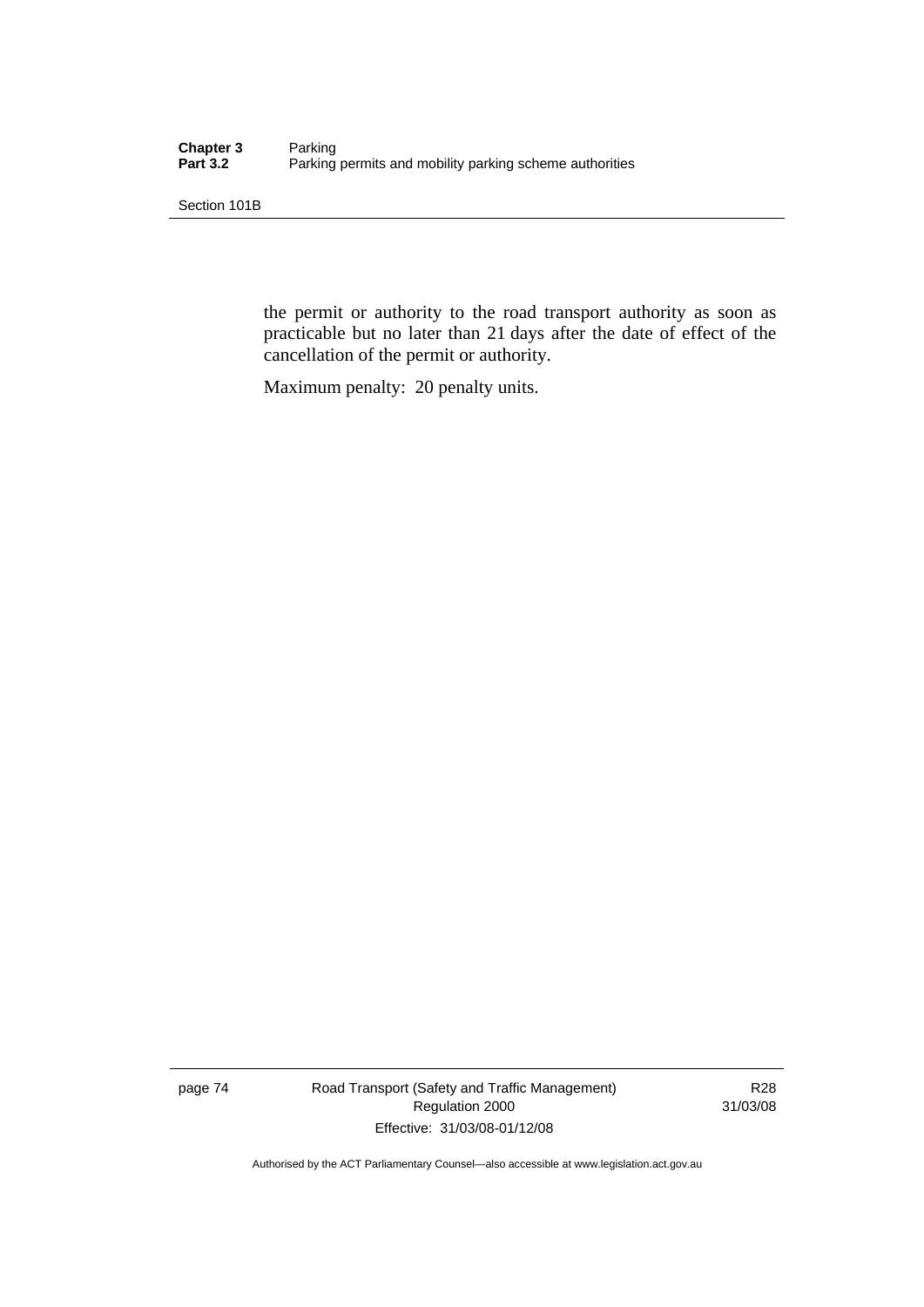# **Part 3.3 Parking—other provisions**

### **101C Marking tyres by parking inspectors**

A police officer or authorised person may mark the tyres on a vehicle using crayon, chalk or a similar substance as far as is reasonably necessary for the purpose of enforcing a provision of an Act relating to the regulation or prohibition of the parking of vehicles.

*Note* A reference to an Act includes a reference to the statutory instruments made or in force under the Act, including a regulation (see Legislation Act, s 104).

R28 31/03/08 Road Transport (Safety and Traffic Management) Regulation 2000 Effective: 31/03/08-01/12/08

page 75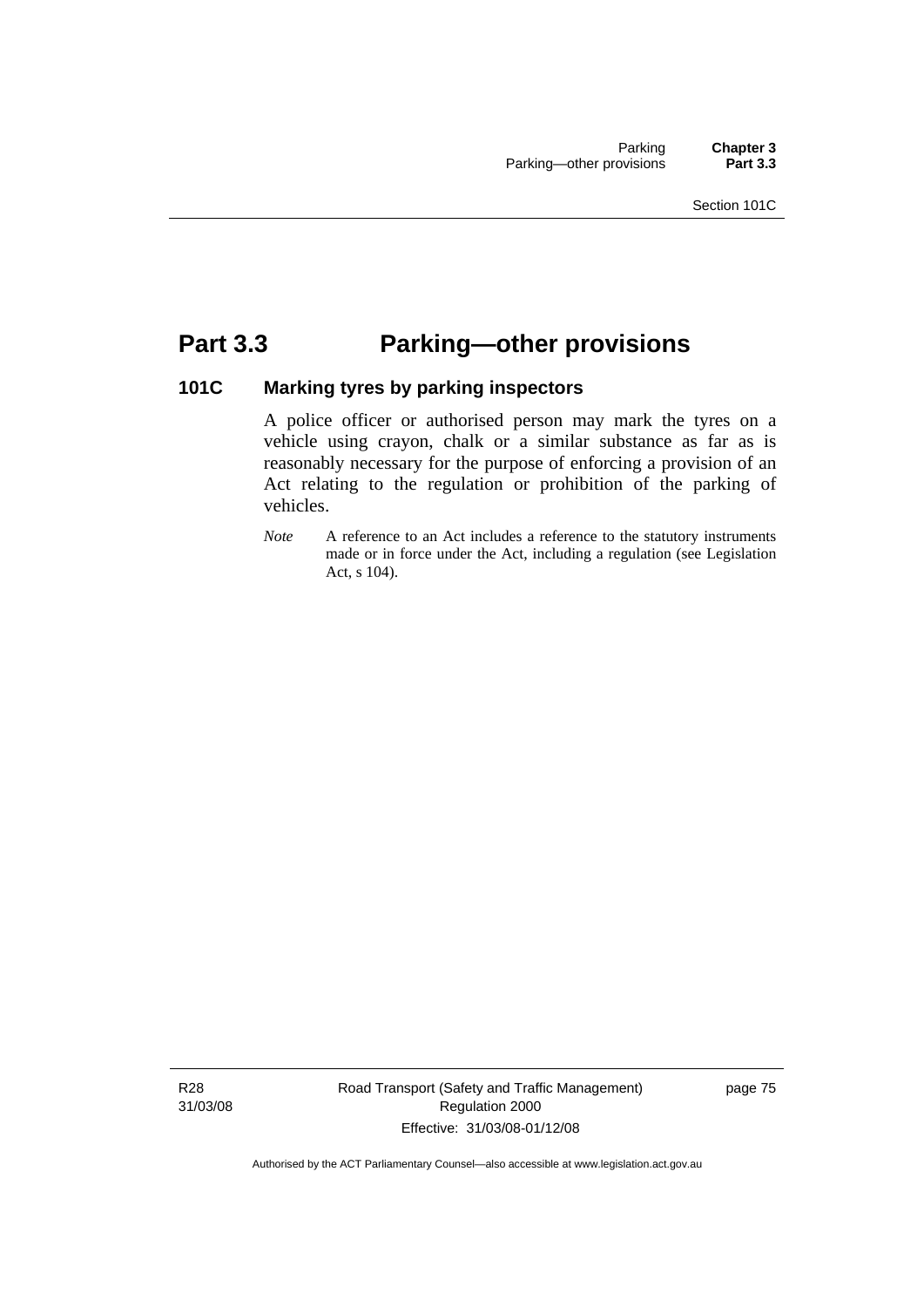Section 102

# **Chapter 4 Traffic offence detection devices**

#### **102 Definitions—ch 4**

In this chapter:

*approved police speedometer* means a speedometer approved under section 103A (Approval of police vehicle speedometers).

*digital camera detection device* means a camera detection device known as—

- (a) Gatsometer Digital Radar Camera System (DRCS) that includes, as a component, a radar speed measuring device; or
- (b) LaserCam 2000 that includes, as a component, a laser speed measuring device; or
- (c) LaserCam NT that includes, as a component, a laser speed measuring device.

*fixed camera detection device* means a camera detection device known as—

- (a) Centaur 2000 that includes, as a component, a piezo strip speed measuring device; or
- (b) Gatsometer Digital Radar Camera System (DRCS) that includes, as a component, a radar speed measuring device; or
- (c) Gatsometer Traffic Camera Digital (GTC-D) that includes, as a component, a loop detector speed measuring device; or
- (d) Gatsometer Traffic Camera (GTC-GS11) that includes, as a component, a loop detector speed measuring device; or

Authorised by the ACT Parliamentary Counsel—also accessible at www.legislation.act.gov.au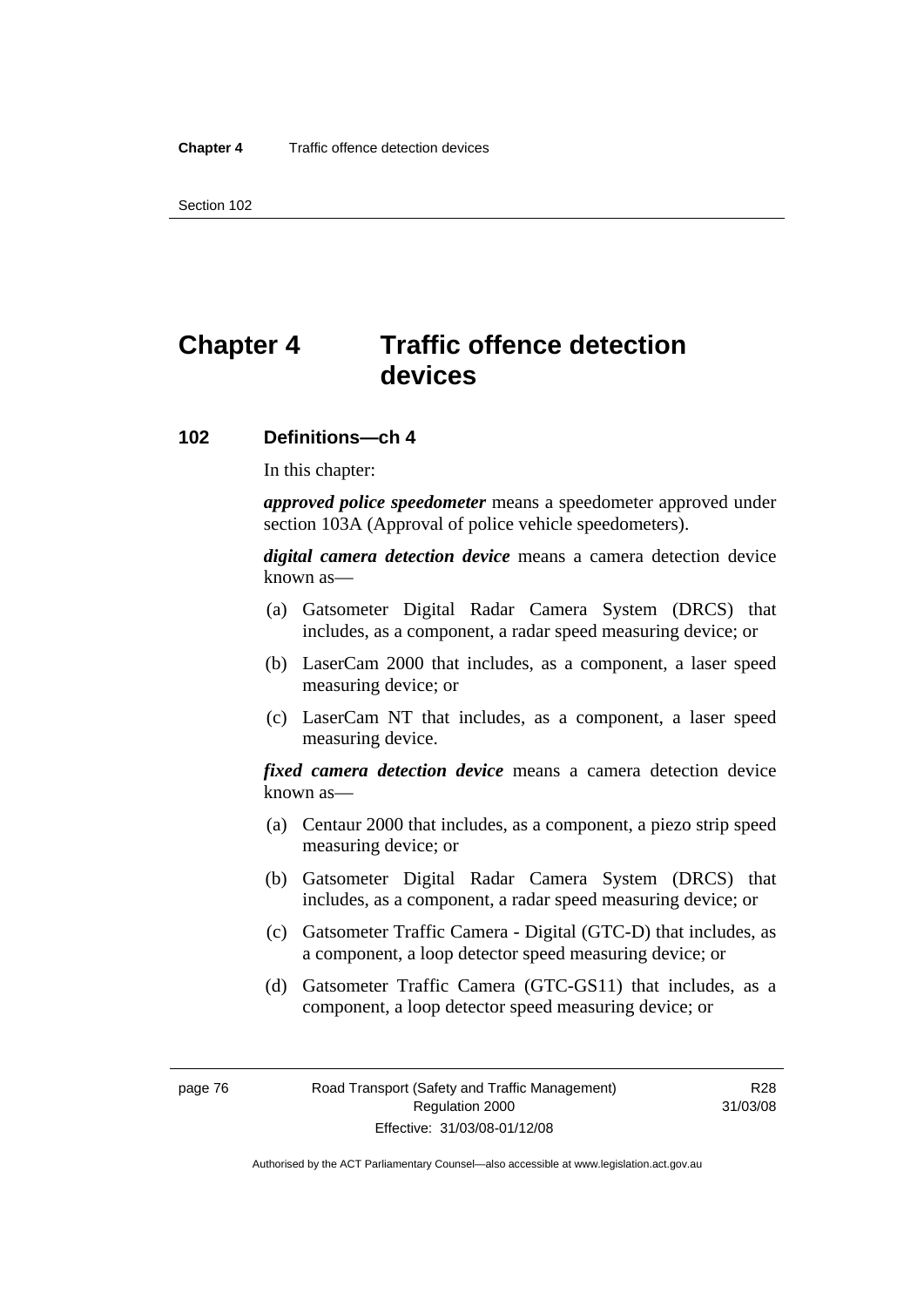(e) Gatsometer Multi Camera System (MCS) that includes, as a component, a loop detector speed measuring device.

*laser speed measuring device* means a speed measuring device known as—

- (a) Laser Technology Inc. LTI 20-20 Marksman; or
- (b) Laser Technology Inc. LTI 20-20 UltraLyte; or
- (c) Laser Technology Inc. LTI 20-20 UltraLyte LR; or
- (d) Laser Technology Inc. LTI 20-20 UltraLyte Compact.

*loop detector speed measuring device* means a speed measuring device known as the Gatsometer Loop Detector (GLD4-2S).

*piezo strip speed measuring device* means a speed measuring device known as Truvelo M4 MPC.

*radar speed measuring device* means a speed measuring device known as—

- (a) Applied Concepts Inc. Stalker Dual; or
- (b) Gatsometer Radar 24; or
- (c) Kustom Signals, Inc. Silver Eagle; or
- (d) Kustom Signals, Inc. Silver Eagle II.

*security checksum*, for an electronic file, means the number (whether numerals or numerals and letters) produced by the application of an algorithm to the contents of an electronic file or a copy of the file.

#### *testing authority* means—

- (a) a department of electrical or electronic engineering at a university in Australia; or
- (b) the National Measurement Institute under the *National Measurement Act 1960* (Cwlth); or

R28 31/03/08 page 77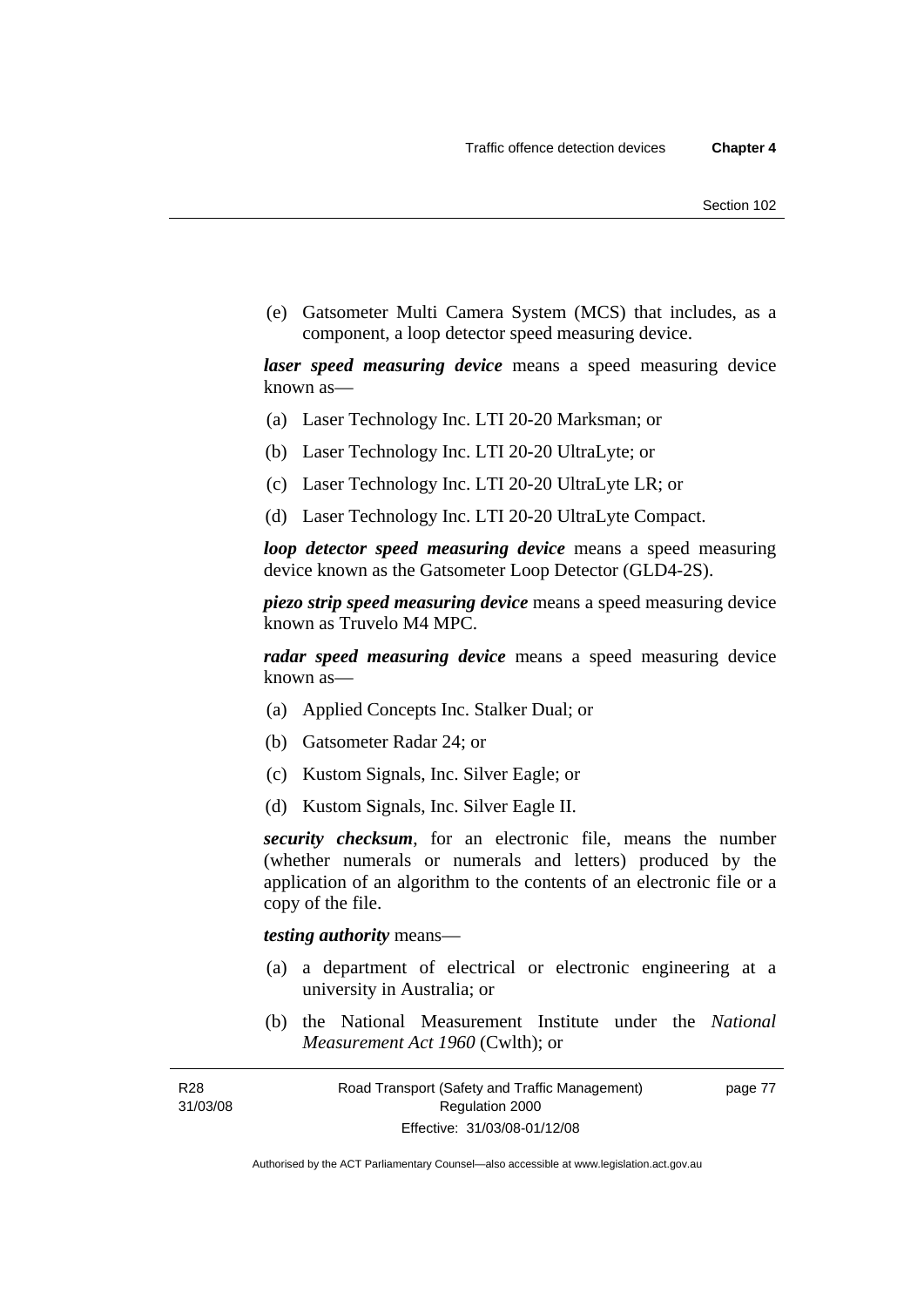- (c) an entity that is accredited by the National Association of Testing Authorities to test laser speed measuring devices; or
- (d) Technical Services, Australian Federal Police, Canberra; or
- (e) for an approved police speedometer—an entity approved in writing by the chief police officer to test approved police speedometers.
- *Note* An entity includes an individual, see the Legislation Act, dict, pt 1, def of *entity*.

*WORM disk* means a storage device for electronic data in which the data, once written, cannot be erased or overwritten.

#### **103 Approved traffic offence detection devices**

- (1) For the Act, dictionary, definition of *approved camera detection device*, each digital camera detection device and fixed camera detection device is approved.
- (2) For the Act, dictionary, definition of *approved speed measuring device*, each laser speed measuring device, loop detector speed measuring device, piezo strip speed measuring device, radar speed measuring device and approved police speedometer is approved.

#### **103A Approval of police vehicle speedometers**

- (1) For section 102, definition of *approved police speedometer*, the chief police officer may, in writing, approve a kind of speedometer that is fitted to a motor vehicle driven by a police officer for measuring the speed at which vehicles are being driven.
- (2) An approval is a notifiable instrument.
	- *Note* A notifiable instrument must be notified under the Legislation Act.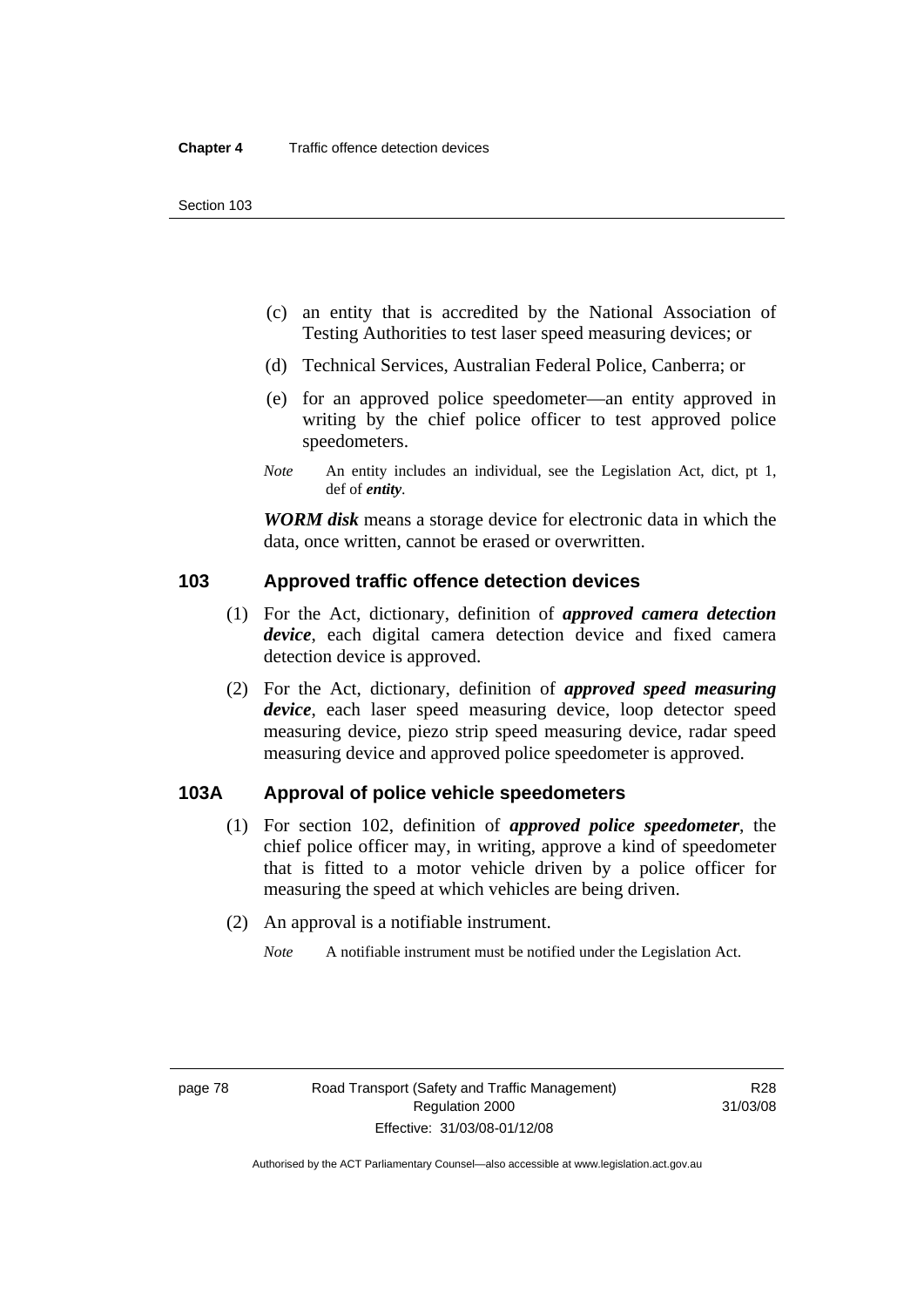### **104 Major testing of laser speed measuring devices**

- (1) The following devices must be tested in accordance with this section at least once every 12 months:
	- (a) a laser speed measuring device;
	- (b) the laser speed measuring device component of a digital camera detection device.
- (2) The test must be carried out—
	- (a) by a person approved under section 106 (Approved people testing and sealing); and
	- (b) in accordance with Australian Standard AS 4691.1-2, as in force on the commencement of this paragraph.
		- *Note 1* The text of an applied, adopted or incorporated law or instrument, whether applied as in force from time to time or at a particular time, is taken to be a notifiable instrument if the operation of the Legislation Act,  $s$  47 (5) or (6) is not disapplied (see  $s$  47 (7)).
		- *Note 2* A notifiable instrument must be notified under the Legislation Act.
- (3) The Legislation Act, section 47 (5) does not apply in relation to subsection (2) (b).
- (4) The test must show whether the device—
	- (a) is operating in accordance with the manufacturer's specifications; and
	- (b) is accurate within a tolerance of 2km/h.
- (5) For this section, it is sufficient for the laser speed measuring device component of a digital camera detection device to be tested separately from the other components of the device, and it is not necessary for the other components to be tested.

page 79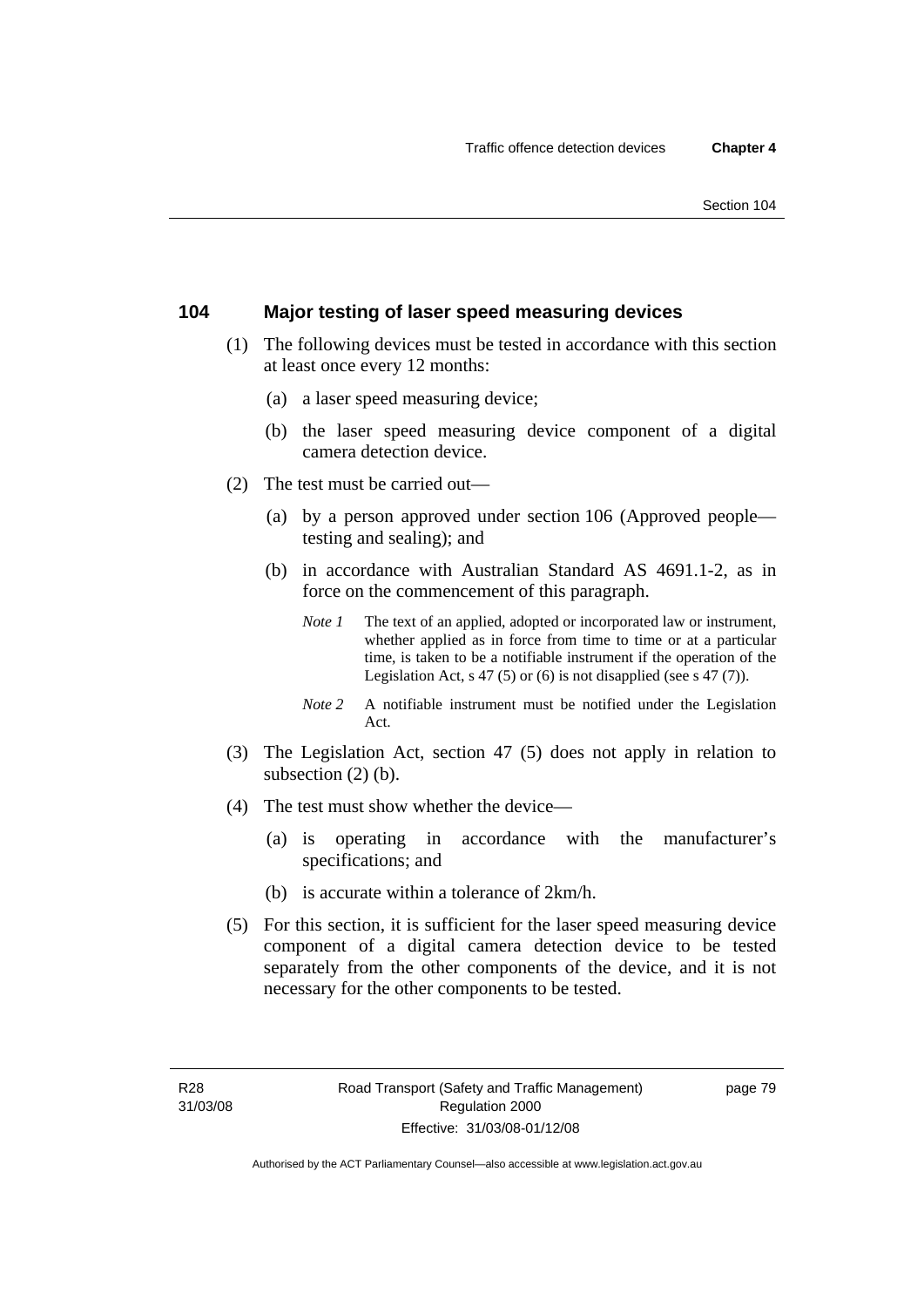#### **104A Major testing of other traffic offence detection devices**

- (1) The following devices must be tested in accordance with this section:
	- (a) a radar speed measuring device that is not a component of a fixed camera detection device or a digital camera detection device;
	- (b) a radar speed measuring device component of a fixed camera detection device or a digital camera detection device;
	- (c) an approved police speedometer;
	- (d) the loop detector speed measuring device component of a fixed camera detection device;
	- (e) the piezo strip speed measuring device component of a fixed camera detection device.
- (2) The devices mentioned in subsection (1) must be tested at least once every 12 months.
- (3) The test must be carried out by a person approved under section 106 (Approved people—testing and sealing).
- (4) The test of a radar speed measuring device that is not a component of a fixed camera detection device, or a digital camera detection device, must show whether the device is operating in accordance with Australian Standard AS 2898.1-2, as in force on the commencement of this subsection.
	- *Note 1* The text of an applied, adopted or incorporated law or instrument, whether applied as in force from time to time or at a particular time, is taken to be a notifiable instrument if the operation of the Legislation Act, s 47 (5) or (6) is not disapplied (see s 47 (7)).
	- *Note 2* A notifiable instrument must be notified under the Legislation Act.
- (5) The Legislation Act, section 47 (5) does not apply in relation to AS 2898.1-2 under subsection (4).

page 80 Road Transport (Safety and Traffic Management) Regulation 2000 Effective: 31/03/08-01/12/08

R28 31/03/08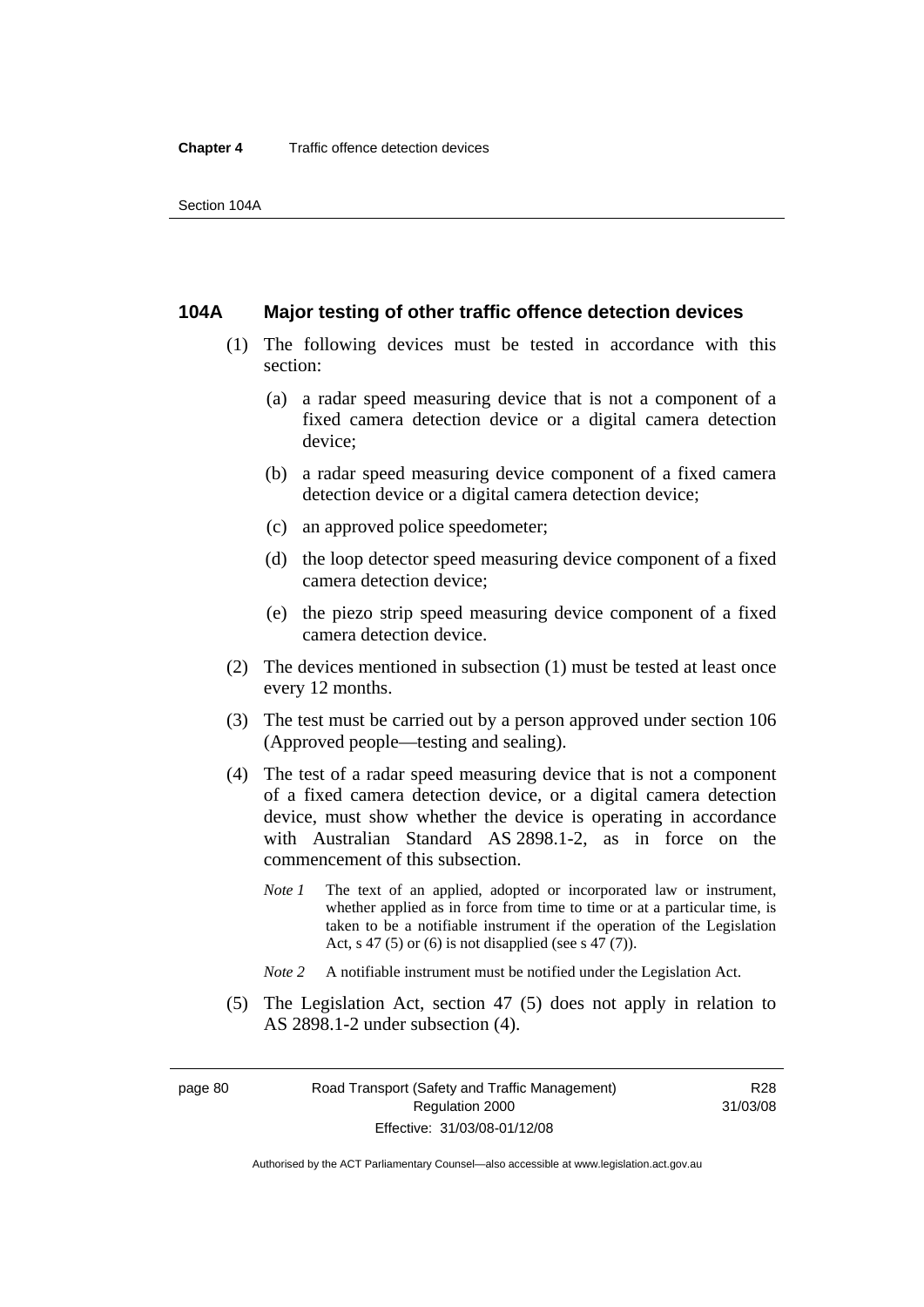- (6) The test of the radar speed measuring device component of a fixed camera detection device, or a digital camera detection device, must show whether the device—
	- (a) is operating in accordance with the manufacturer's specifications; and
	- (b) for speeds of 100km/h and under—is accurate within a tolerance of 2km/h; and
	- (c) for speeds over 100km/h—is accurate within a tolerance of 2%.
- (7) The test of an approved police speedometer must show whether the device is accurate within a tolerance of 2%.
- (8) The test of the loop detector speed measuring device component of a fixed camera detection device must show whether the speed measuring device—
	- (a) for speeds of 100km/h and under—is accurate within a tolerance of 2km/h; and
	- (b) for speeds over 100km/h—is accurate within a tolerance of 2%.
- (9) The test of the piezo strip speed measuring device component of a fixed camera detection device must show whether the speed measuring device—
	- (a) is operating in accordance with the manufacturer's specifications; and
	- (b) is accurate within a tolerance of 2km/h.

### **104B Certification and sealing of traffic offence detection devices**

 (1) This section applies if a test of a traffic offence detection device under section 104 or section 104A establishes—

page 81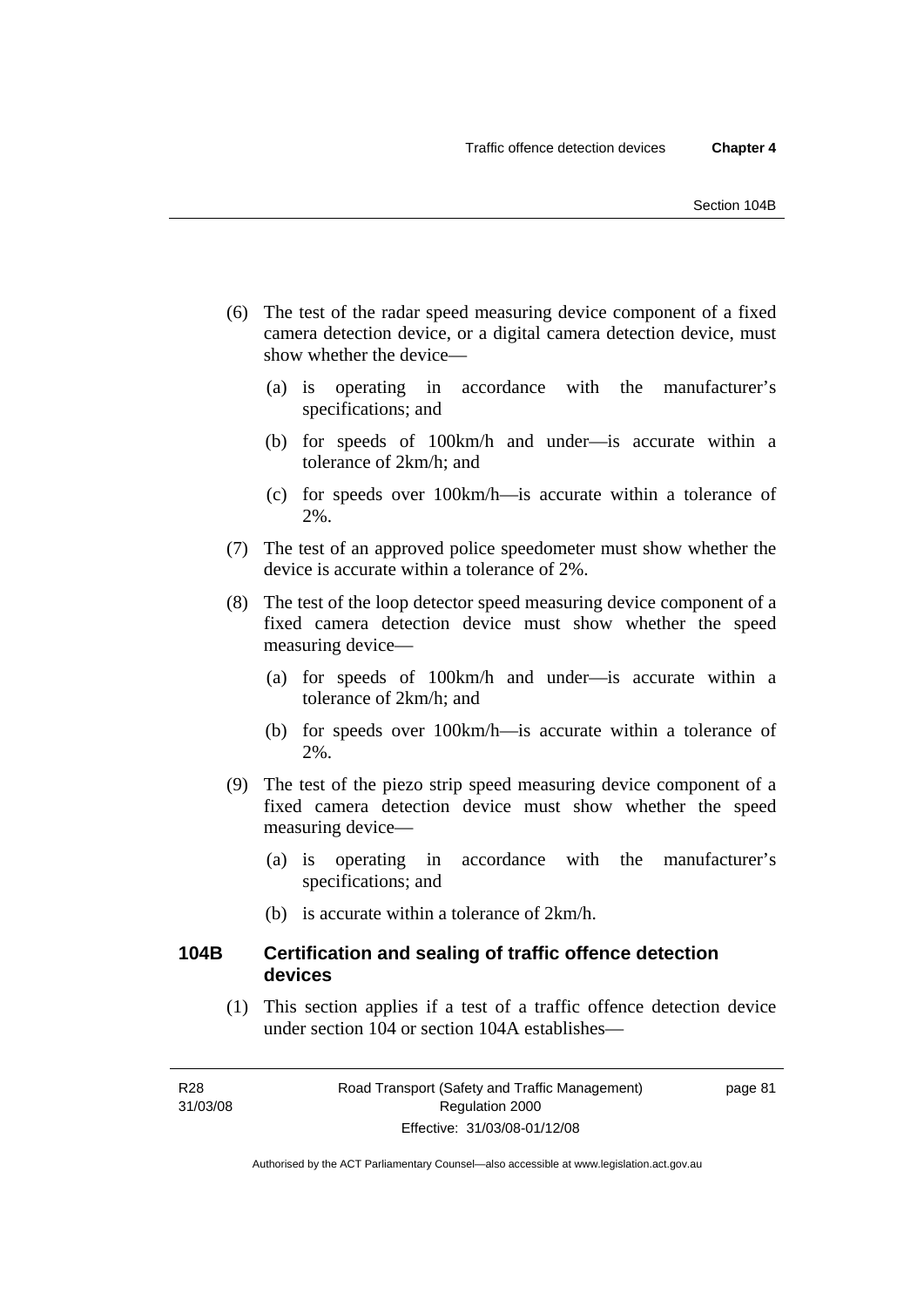- (a) a matter mentioned in section 104A (5) or (7) in relation to the device; or
- (b) the matters mentioned in section 104 (4) or section 104A (3) in relation to the device.
- (2) The person who carried out the test must—
	- (a) sign a certificate to that effect; and
	- (b) if a seal on the device has been damaged or removed—seal the device.

#### **105 Use of certain digital camera detection devices**

- (1) This section applies to the operation of a digital camera detection device that is located in a vehicle that can be moved from place to place to detect traffic offences.
- (2) The operator of a digital camera detection device that includes as a component a radar speed measuring device must ensure that the following operations are done in accordance with the manufacturer's instructions for the device:
	- (a) aligning the vehicle in which the device is located with the road;
	- (b) activating the device;
	- (c) operating the device.
- (3) The operator of a digital camera detection device that includes as a component a laser speed measuring device must ensure that the following operations are done in accordance with the manufacturer's instructions for the device:
	- (a) testing the laser speed measuring component of the device at the beginning and end of each shift of the operator by carrying out the following checks:
		- (i) an instrument confidence check;

R28 31/03/08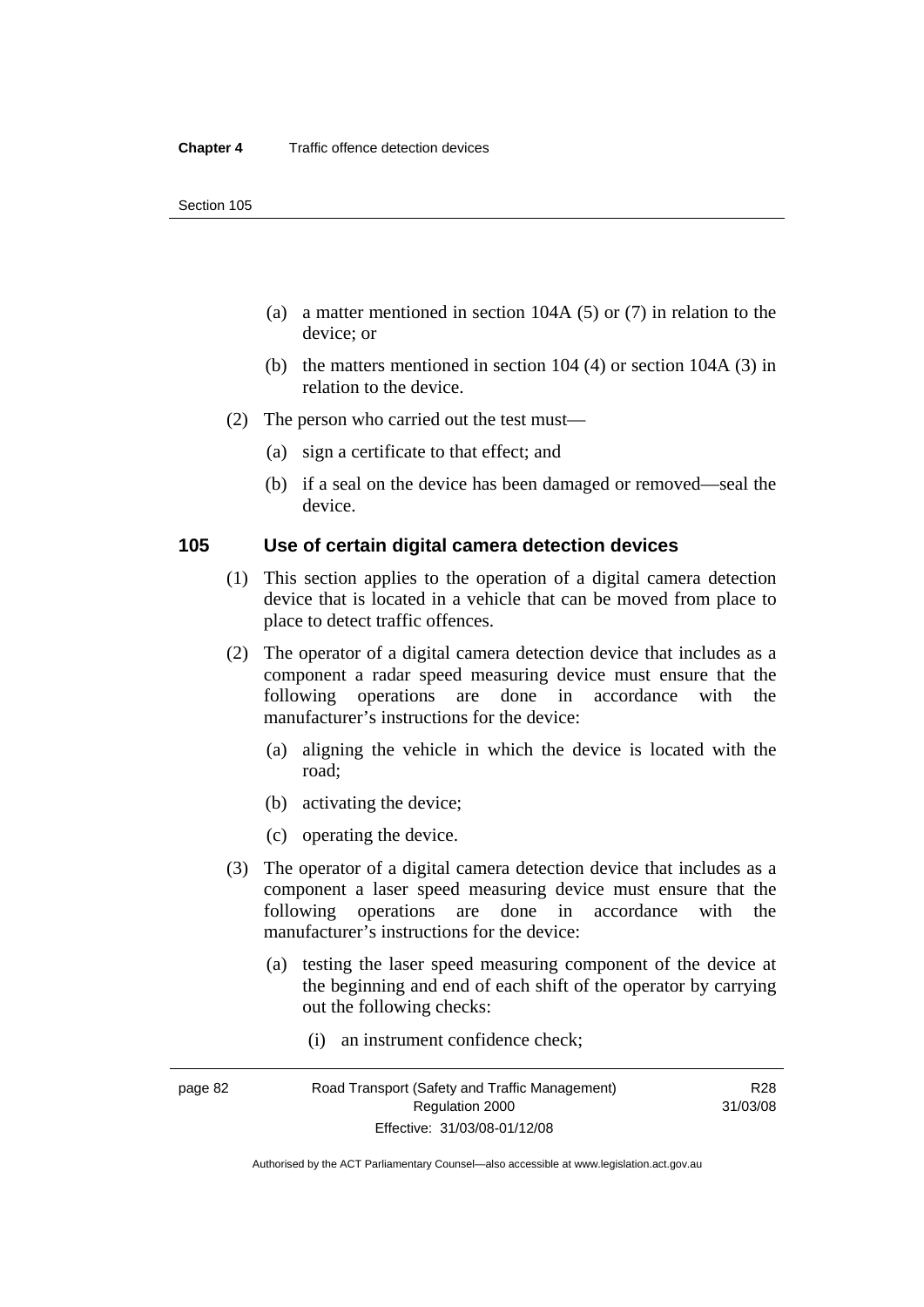- (ii) a calibration verification check;
- (iii) a scope alignment check;
- (b) activating the device;
- (c) operating the device.
- (4) To remove any doubt, if a device mentioned in subsection (3) is used at more than 1 place during a shift of the operator, the operator is not required to carry out the checks mentioned in subsection (3) (a) each time the device is activated at a different place.
- (5) If the requirements set out in this section are met, the device may operate unattended.
- (6) If a device is used by 2 or more operators, who are working together during a shift, the requirements set out in this section may be carried out by different operators.
- (7) In this section:

*operator* means a person approved to use a traffic offence detection device under section 107 (Approved people—use).

### **105A Use of certain laser speed measuring devices**

- (1) This section applies to a laser speed measuring device, other than a device mentioned in section 105 (Use of certain digital camera detection devices).
- (2) The operator of the laser speed measuring device must ensure that the following operations are done in accordance with the manufacturer's instructions for the device:
	- (a) testing the device at the beginning and end of each shift of the operator by carrying out the following checks:
		- (i) an instrument confidence check;

R28 31/03/08 page 83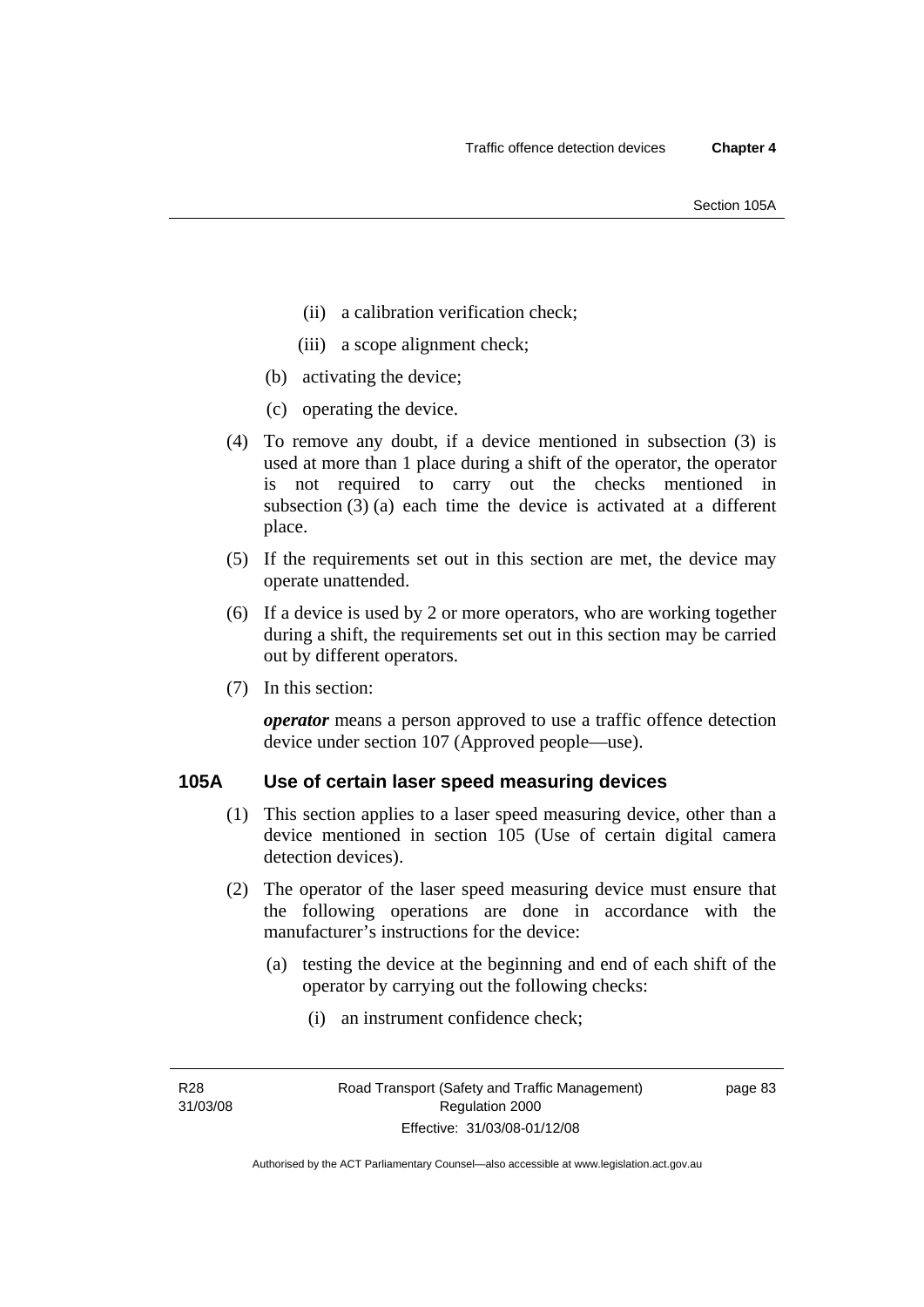Section 105B

- (ii) a calibration verification check;
- (iii) a scope alignment check;
- (b) activating the device;
- (c) operating the device.
- (3) To remove any doubt, if the device is used at more than 1 place during a shift of the operator, the operator is not required to carry out the checks mentioned in subsection (1) (a) each time the device is activated at a different place.
- (4) If the device is used by 2 or more operators who are working together during the shift, the tests mentioned in subsection (1) (a) and (d) may be carried out by different operators.
- (5) In this section:

*operator* means a person approved to use a traffic offence detection device under section 107 (Approved people—use).

#### **105B Use of certain radar speed measuring devices**

- (1) This section applies to a radar speed measuring device, other than a device that is a component of—
	- (a) a digital camera detection device; or
	- (b) a fixed camera detection device.
- (2) The radar speed measuring device must be used by an operator in accordance with the manufacturer's instructions for the device.
- (3) The operator must test the device—
	- (a) at the beginning of each shift of the operator against an approved police speedometer; and
	- (b) at the end of each shift of the operator against the speedometer mentioned in paragraph (a); and

Authorised by the ACT Parliamentary Counsel—also accessible at www.legislation.act.gov.au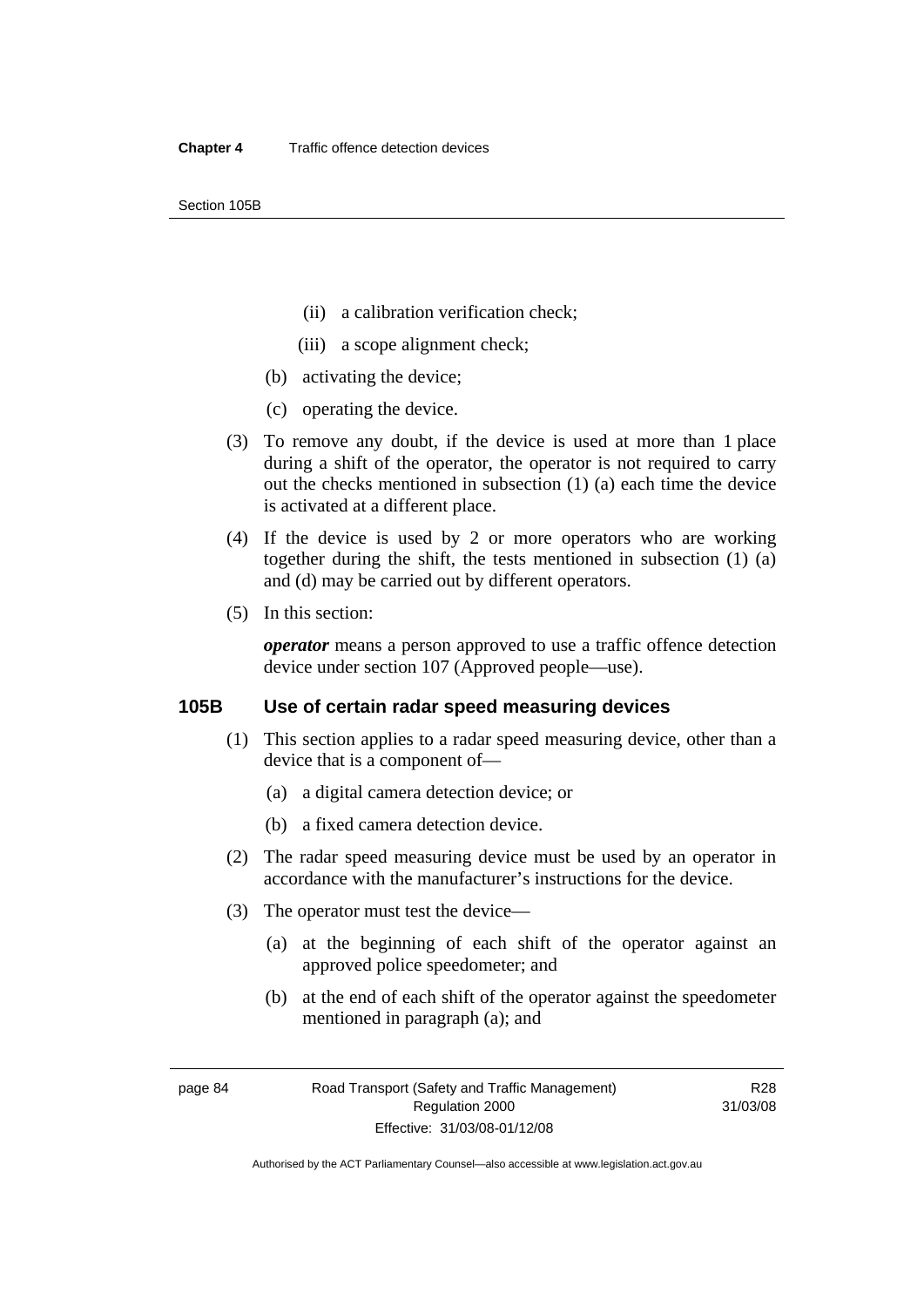- (c) if the operator's shift is longer than 9 hours—9 hours after the beginning of the shift against the speedometer mentioned in paragraph (a).
- (4) After each test, the device must be found to be accurate within a tolerance of 2 km/h.
- (5) To remove any doubt, if the device is used at more than 1 place during a shift of the operator, the operator is not required to carry out the checks mentioned in subsection (3) (a) each time the device is activated at a different place.
- (6) If the device is used by 2 or more operators who are working together during the shift, the tests mentioned in subsection (3) may be carried out by different operators.
- (7) In this section:

*operator* means a person approved to use a traffic offence detection device under section 107 (Approved people—use).

### **106 Approved people—testing and sealing**

Each person employed by a testing authority to test and seal traffic offence detection devices is approved to test and seal traffic offence detection devices.

### **107 Approved people—use**

- (1) Each police officer is approved to use any traffic offence detection device (other than a fixed camera detection device).
- (2) The road transport authority may approve a person who is not a police officer to use digital camera detection devices.
- (3) The road transport authority may only approve a person under subsection (2) if the authority is satisfied that the person has appropriate qualifications to operate, or experience in the operation of, digital camera detection devices.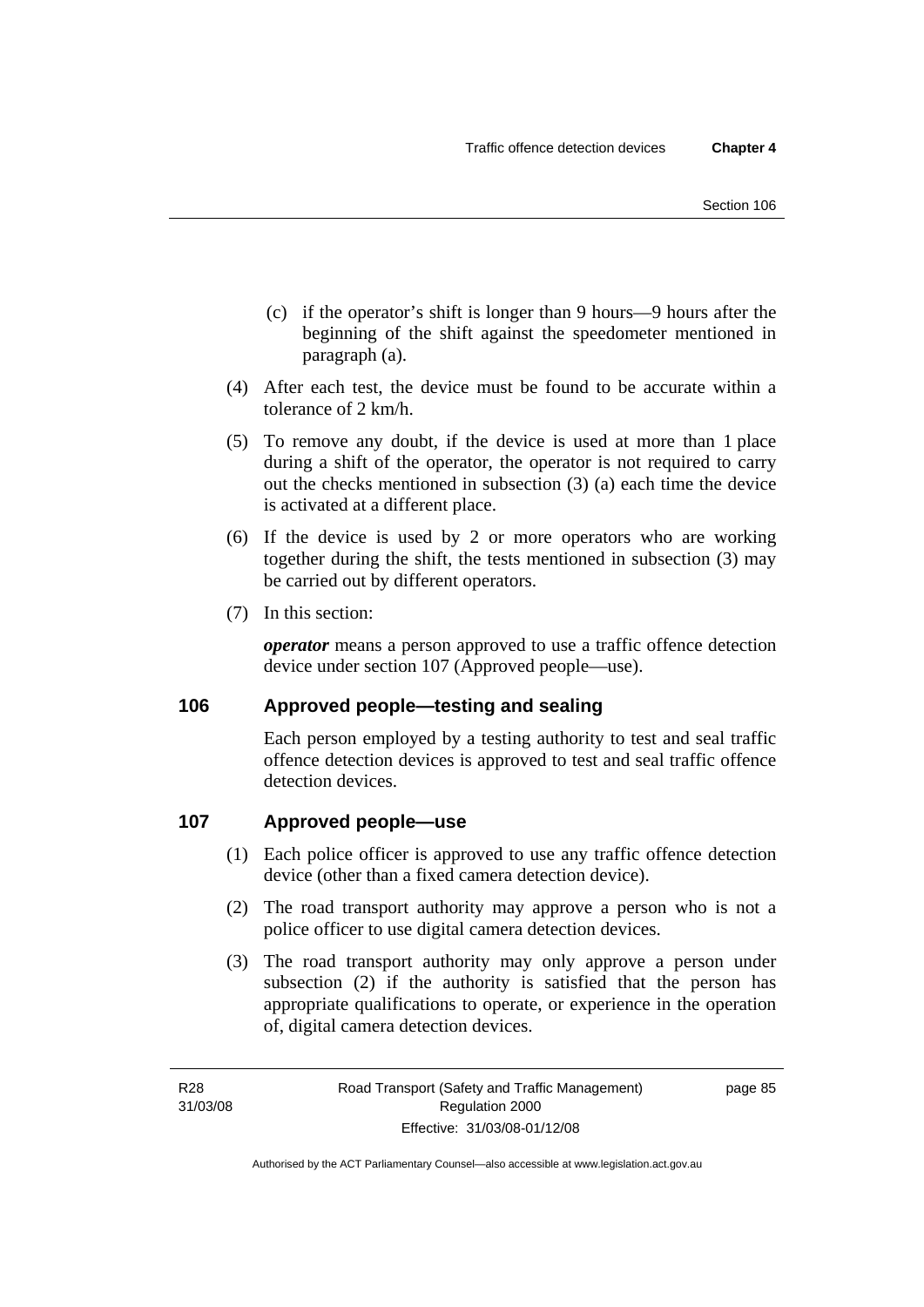### **107A Recording of camera detection device image files—Act, s 23 (2) (c) (ii)**

 (1) An electronic file created by a camera detection device must be recorded on a WORM disk or other storage medium for electronic data (the *recording medium*).

*Note Camera detection device*—see the Act, s 23.

- (2) The recording medium for a camera detection device may be—
	- (a) attached directly to, or located with, the device; or
	- (b) at a place other than the place where the device is located.

#### **Example—par (b)**

If a motor vehicle goes through a red traffic light and an image of the vehicle is taken by a fixed camera detection device, the electronic file created by the device in relation to the offence is sent along a wire or optical fibre, or across a wireless network, to a recording device in a building in another suburb and is stored at that building on a recording medium.

- *Note* An example is part of the regulation, is not exhaustive and may extend, but does not limit, the meaning of the provision in which it appears (see Legislation Act, s 126 and s 132).
- (3) If the recording medium for a camera detection device is at a place other than the place where the device is located—
	- (a) the device must produce a security checksum for each electronic file created by the device; and
	- (b) the device must encrypt the security checksum and the file; and
	- (c) the security checksum and the encrypted file must be recorded as soon as practicable on a recording medium.
- (4) However, subsection (3) does not prevent other security measures being taken in relation to a security checksum or an electronic file before it is recorded on the recording medium.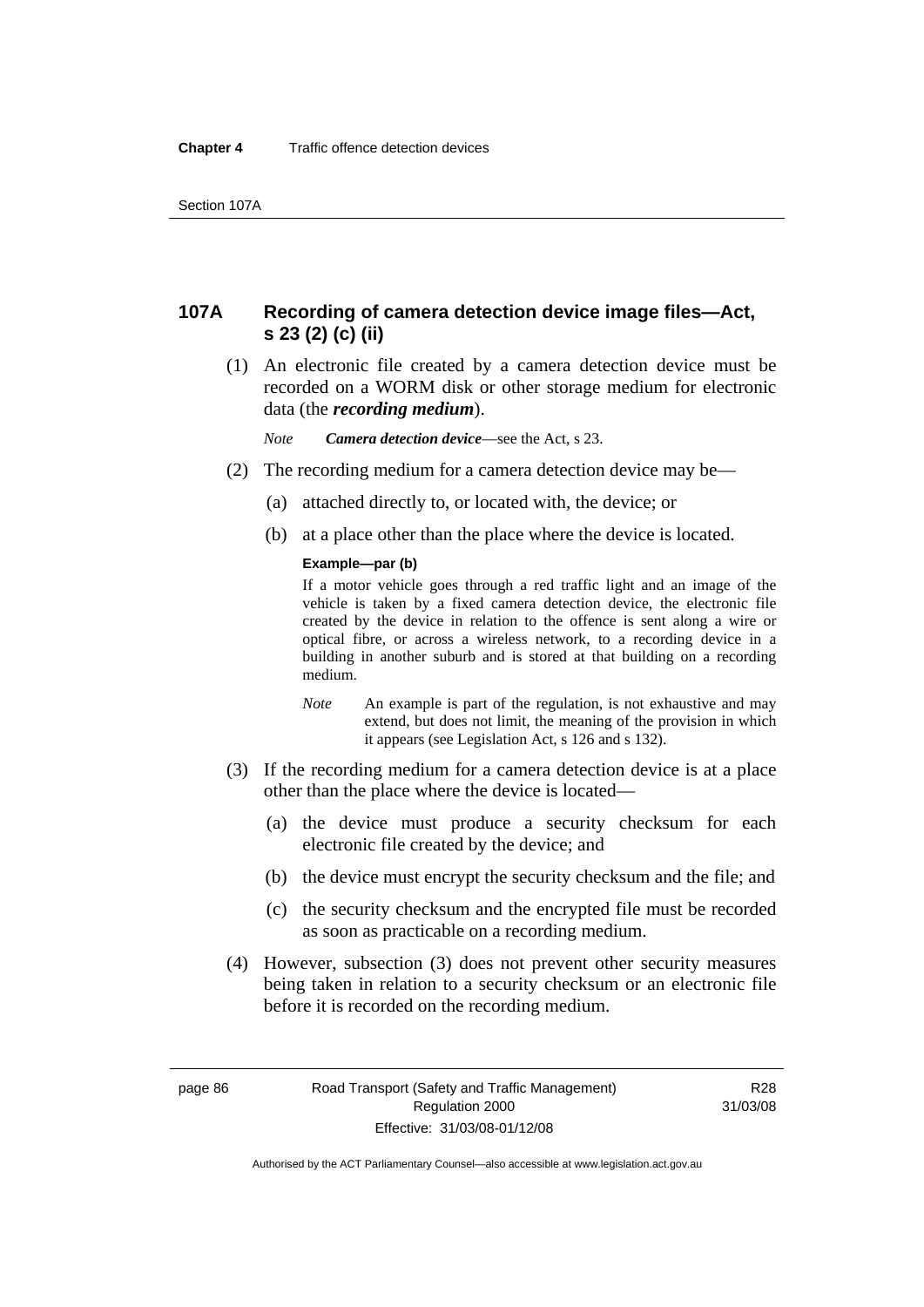### **107B Verification of camera detection device image files—Act, s 23 (2) (c) (iii)**

- (1) This section applies if an electronic file that contains an image of a vehicle taken by a camera detection device is recorded on a recording medium that is at a place other than the place where the device is located.
- (2) Before the image of the vehicle is produced from the file, the accuracy of the file must be verified by using a computer to—
	- (a) recalculate the security checksum for the file; and
	- (b) confirm that the security checksum produced by the recalculation is identical to the checksum produced by the device for the file.

### **108 Meaning of vehicle image codes**

- (1) This section defines the meaning of codes and other information indicated on an image of a vehicle taken by an approved camera detection device.
	- *Note* Information etc that is indicated on an image includes information etc accompanying or reasonably associated with the image (see Act, dict, def of *indicated on*).
- (2) It is not necessary that all the codes and other information mentioned in this section be indicated on an image but if they do appear they have the meaning given in this section.
- (3) The characters (whether numbers, letters or both) in the field immediately after 'Device' is the code for—
	- (a) the laser speed measuring device component of the digital camera detection device that took the image; or
	- (b) the radar speed measuring device component of the digital camera detection device, or fixed camera detection device, that took the image; or

page 87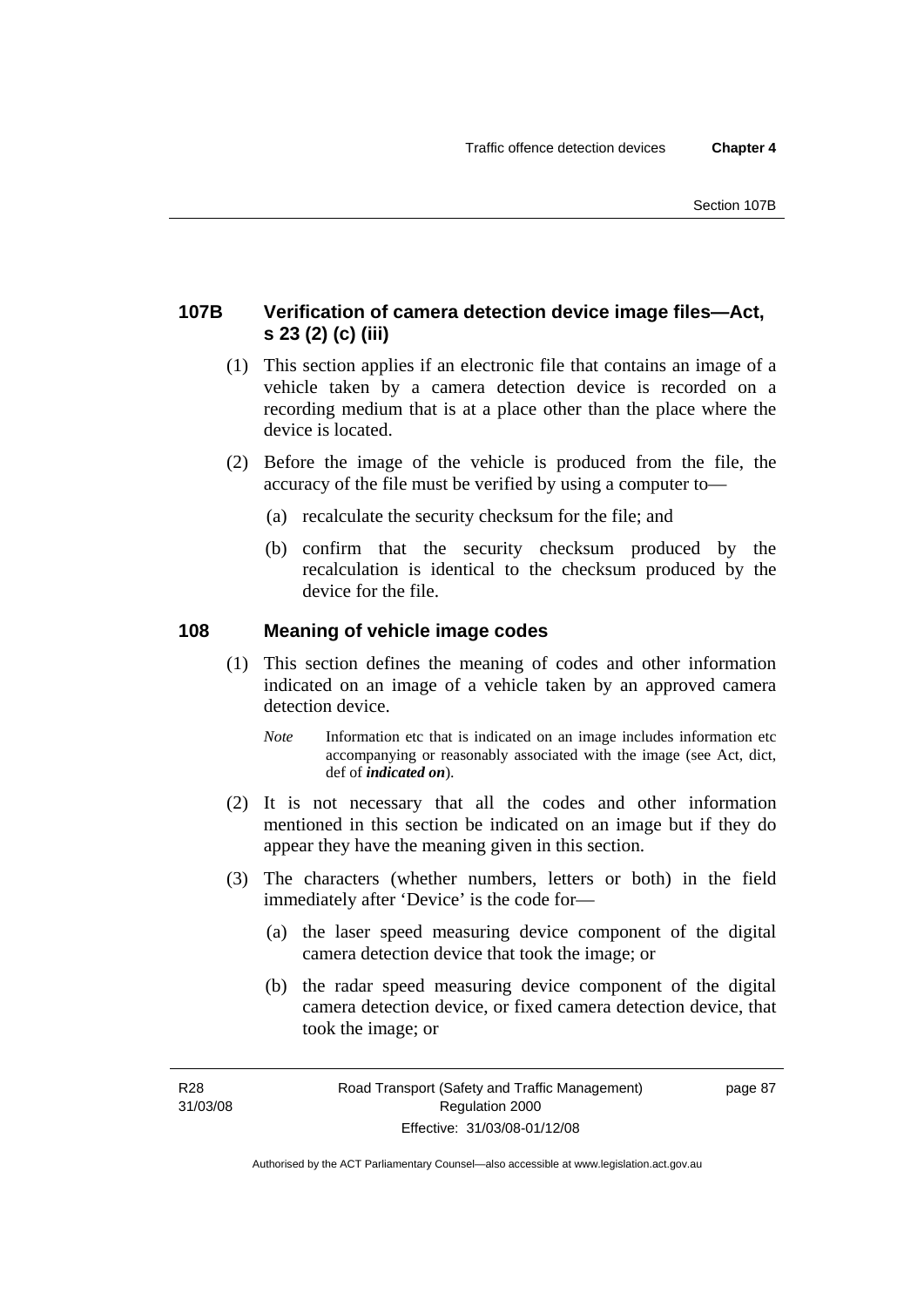- (c) the piezo strip speed measuring device component of the fixed camera detection device that took the image; or
- (d) the loop detector speed measuring device component of the fixed camera detection device that took the image.

#### **Example**

'Device: 012409' indicates that the code for the laser speed measuring device component of the digital detection device, or piezo strip speed measuring device component of the fixed camera detection device, that took the image, is 012409.

 (4) The characters (whether numbers, letters or both) in the field immediately after 'Location' or 'Loc' is the code for the place where the image was taken (the *location code*).

#### **Example**

'Location: sls0015' indicates that the code for the place where the image was taken is 0015 (see sch 1, part 1.1, item 15).

(5) A location code has the meaning given by schedule 1.

#### **Example**

The location code '0015' indicates that the image was taken at Kingsford Smith Drive between Kuringa Drive and Spalding Street (see sch 1, part 1.1, item 15).

 (6) For subsection (5) and schedule 1, if a road (however described) mentioned in an item of schedule 1 intersects with another road (however described) more than once, the word '(north)' or '(south)' is included after the name of the road to indicate the intersection relevant to the meaning of the location code.

#### **Example**

The location code '0003' means that the image was taken on Athllon Drive between Beasley Street '(south)' and Sulwood Drive (see sch 1, part 1.1, item 3). As Beasley Street intersects Athllon Drive more than once, the word 'south' indicates that the southern intersection is the relevant intersection.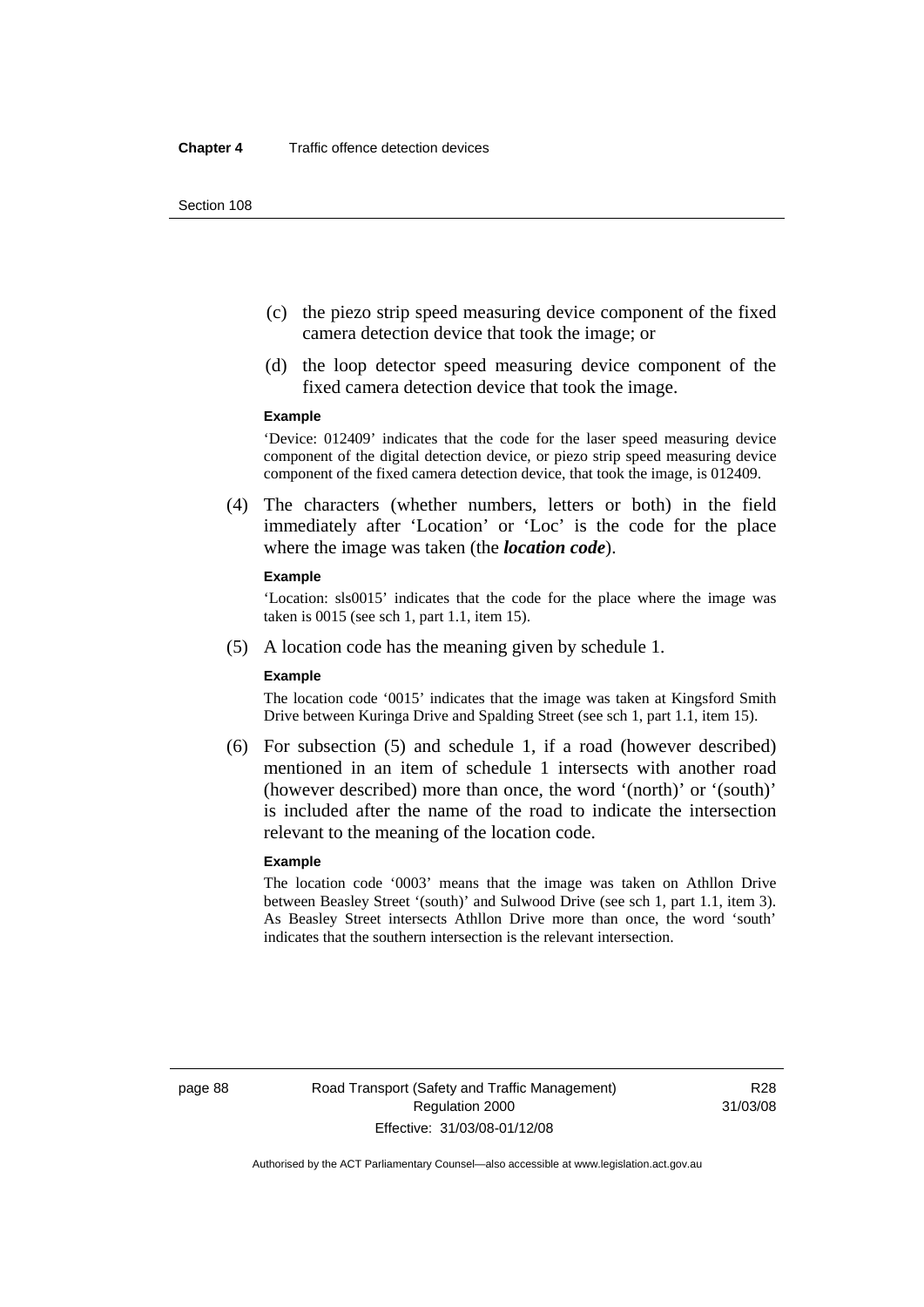(7) The characters in the field immediately after 'Date' is the date when the image was taken, with the first 2 numbers indicating the day of the month, followed by an abbreviation for the month and the year.

#### **Example**

'Date: 15/11/00' indicates that the image was taken on 15 November 2000.

 (8) The numbers in the field immediately after 'Time' is the time when the image was taken, stated in the 24-hour clock system.

#### **Examples**

- 1 'Time: 11.07.00.23' indicates that the image was taken at 0.23 seconds after 11.07 am.
- 2 'Time: 13:53:10:07' indicates that the image was taken at 10.07 seconds after 1.53 pm.
- (9) The letter in the field immediately after 'Direction' or 'Dir' indicates—
	- (a) for an image taken by a digital camera detection device whether the general direction in which the vehicle was travelling was away from or towards the device, with 'A' indicating away from the device and 'T' indicating towards the device; or
	- (b) for an image taken by a fixed camera detection device—the general direction in which the vehicle was travelling when the image was taken, with 'N' indicating north, 's' indicating south, 'E' indicating east and 'W' indicating west.

#### **Example for par (a)**

'Direction: A' indicates that when the image was taken the vehicle was generally travelling away from the digital camera detection device that took the image.

#### **Example for par (b)**

'Direction: N' indicates that when the image was taken the vehicle was travelling in the general direction of north.

R28 31/03/08 page 89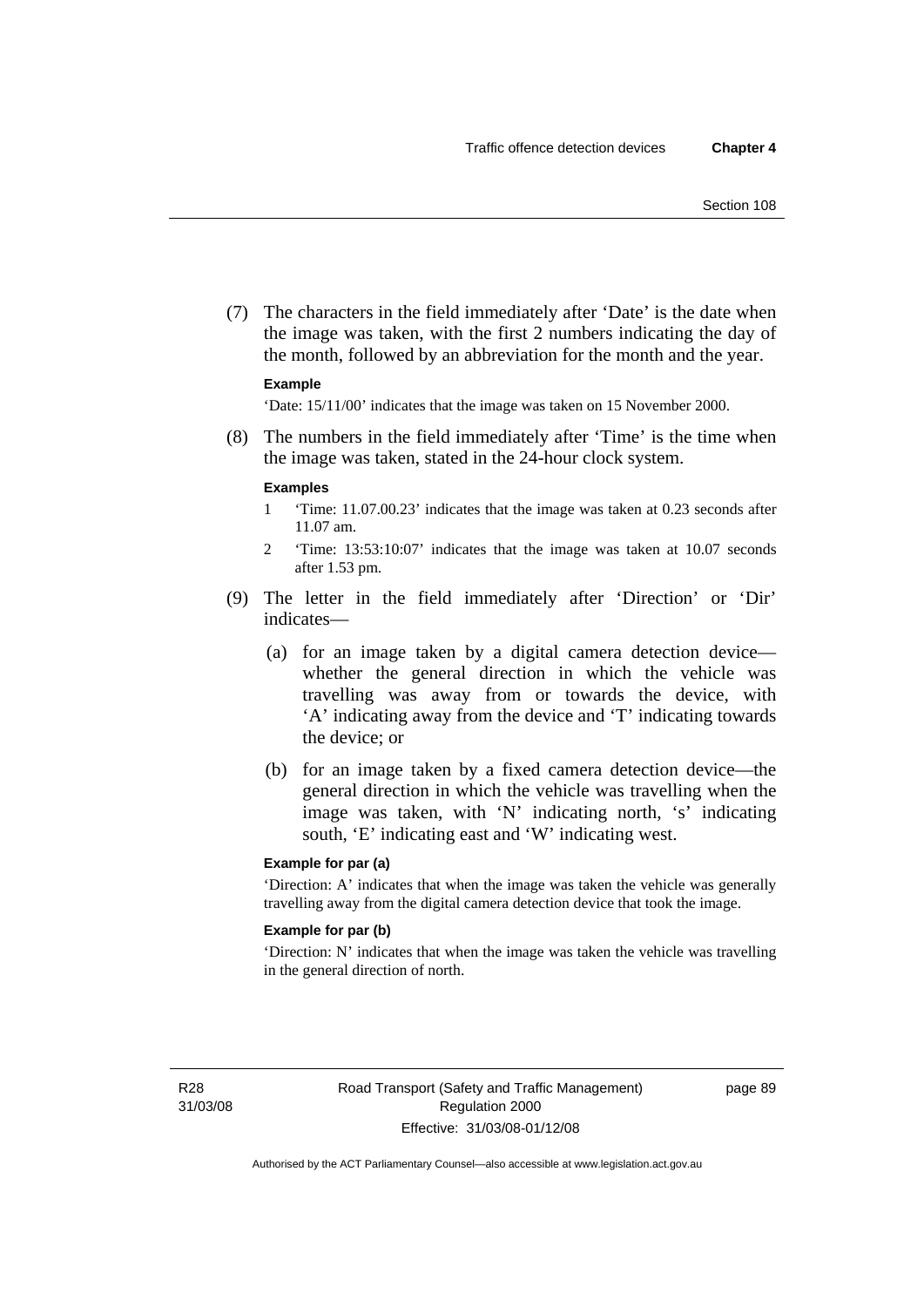(10) The characters in the field immediately after 'Lane' is the code for the lane in which the vehicle was travelling when the image was taken, with the following codes having the stated meaning:

'L1' means the lane next to the centre of the road

'L2' means the lane immediately to the left of L1

'L3' means the lane immediately to the left of L2

'L4' means the lane immediately to the left of L3.

#### **Example**

'Lane: L1' indicates that the vehicle was travelling in the lane next to the centre of the road when the image was taken.

 (11) The number in the field immediately after 'Red time' is the time in seconds and part seconds (stated as a fraction) that a red traffic light or red traffic arrow facing the driver of the vehicle had been showing before the driver entered the intersection concerned.

#### **Example**

'Red time: 1.50' indicates that the red traffic light or red traffic arrow facing the driver of the vehicle had been showing for 1.5 seconds before the driver entered the intersection concerned.

 (12) The number in the field immediately after 'Speed li' is the speed limit applying to the driver of the vehicle for the length of road where the driver was driving when the image was taken.

#### **Example**

'Speed li: 60' indicates that the speed limit applying to the driver of the vehicle for the length of road where the driver was driving when the image was taken is 60 km/h.

 (13) The number in the field immediately after 'Speed' is the speed in kilometres per hour at which the driver of the vehicle was driving when the image was taken.

#### **Example**

'Speed: 82' indicates that the driver of the vehicle was driving at 82 km/h when the image was taken.

page 90 Road Transport (Safety and Traffic Management) Regulation 2000 Effective: 31/03/08-01/12/08

R28 31/03/08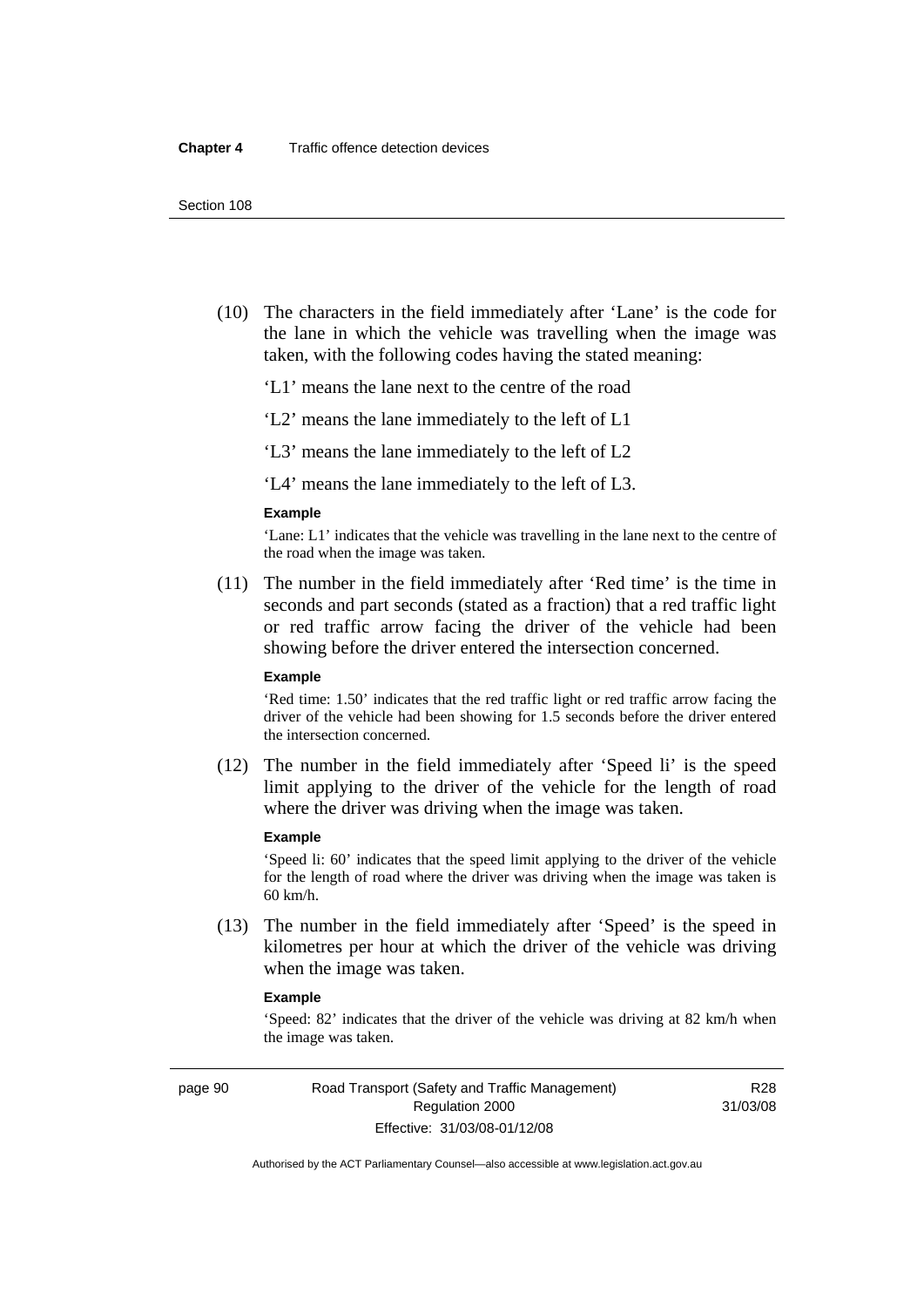(14) The characters (whether numbers, letters or both) in the field immediately after 'Operator' is the code for the person responsible for the use of the device when the image was taken.

#### **Example**

'Operator: op002' indicates that the code for the person responsible for the device when the image was taken is operator 002.

 (15) The characters (whether numbers, letters or both) in the field immediately after 'Disk' is the code for the recording medium used to record the image of the vehicle.

#### **Example**

'Disk: WD0022' indicates that the code for the WORM disk used to record the image was WD0022.

*Note* An example is part of the regulation, is not exhaustive and may extend, but does not limit, the meaning of the provision in which it appears (see Legislation Act, s 126 and s 132).

R28 31/03/08 page 91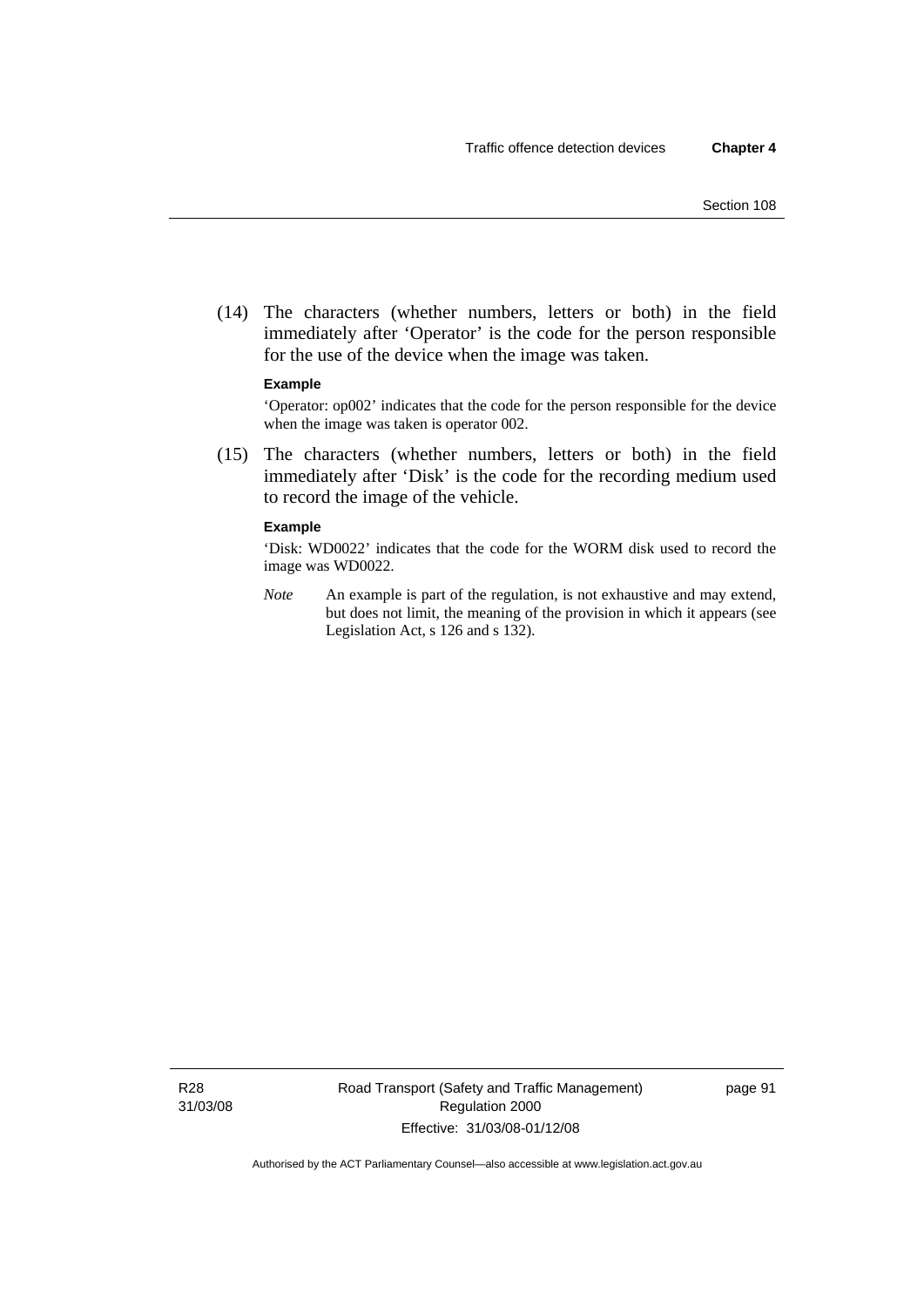#### **Chapter 5** Miscellaneous

# **Chapter 5 Miscellaneous**

#### **109 Additional powers of police**

- (1) A police officer may request or signal the driver of a vehicle to stop the vehicle.
- (2) A person must not, without reasonable excuse, fail to comply with a request or signal made or given by a police officer under subsection  $(1)$ .

Maximum penalty: 20 penalty units.

 (3) A police officer may, during a temporary obstruction or danger to traffic or in an emergency, direct the responsible person for or driver of a vehicle parked in any part of a pay parking area to remove the vehicle or, if no-one appears to be in charge of the vehicle, remove the vehicle.

### **110 Prohibition on car minding**

- (1) The chief police officer may, by written notice given to a person, prohibit the person from—
	- (a) parking, minding, caring for, or taking charge of any motor vehicle or trailer (other than a motor vehicle or trailer of which the person is the driver) on a road; or
	- (b) offering his or her services for any such purpose.
- (2) A person who is given a notice under subsection (1) must comply with the notice.

Maximum penalty: 20 penalty units.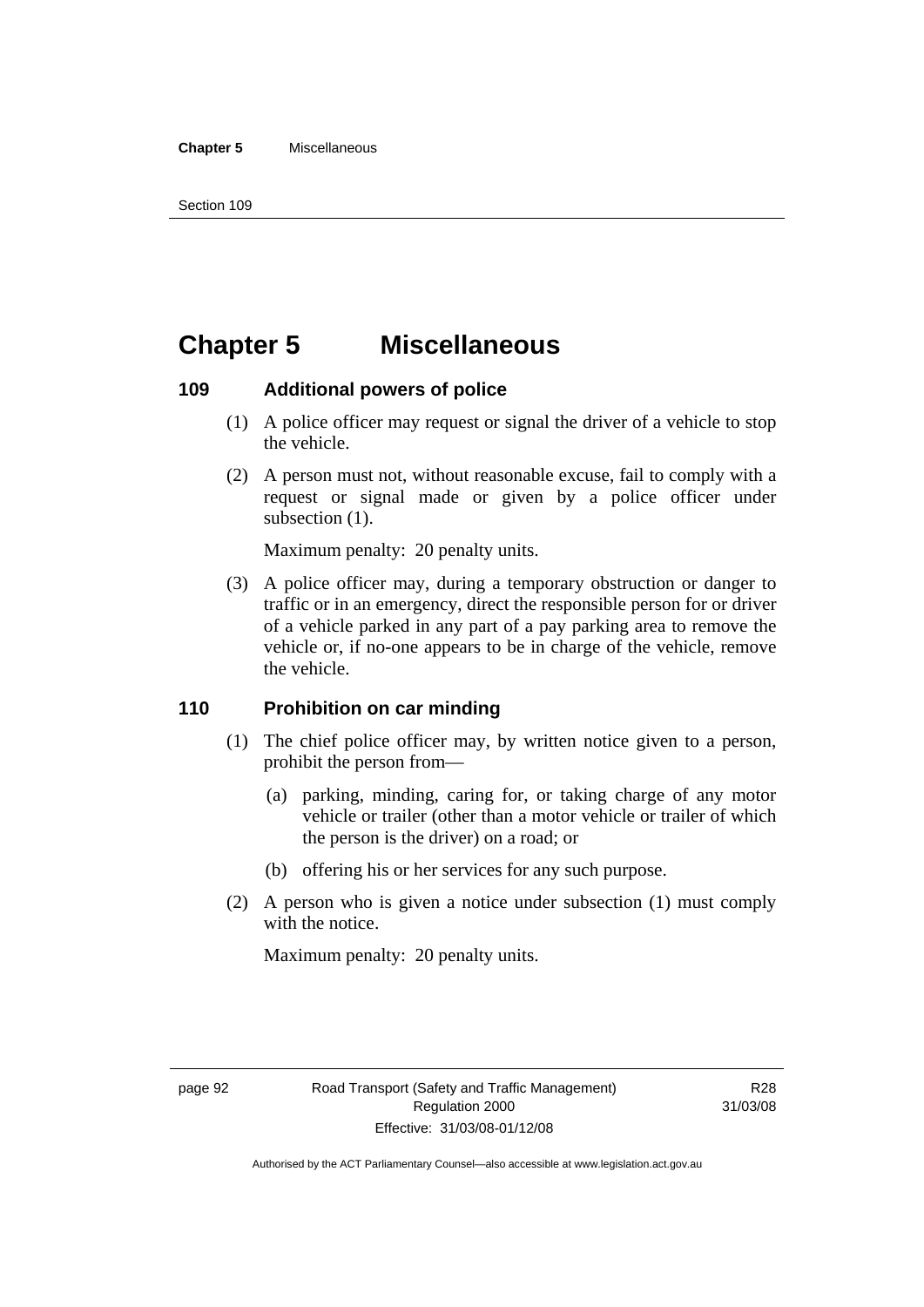- (3) This section does not authorise the chief police officer to prohibit the proprietor of a parking station or parking area—
	- (a) from parking, minding, caring for, or taking charge of a motor vehicle or trailer in or on the parking station or parking area; or
	- (b) from offering the proprietor's services for that purpose—
		- (i) whether by the display or publication of an advertisement in relation to the parking station or parking area or otherwise; and
		- (ii) whether the services are performed or offered to be performed by the proprietor or by an employee or agent of the proprietor.

### **111 Removal of unattended vehicles—Act, s 32 (1) (c)**

A police officer or authorised person may move an unattended vehicle from a road or road related area to a retention area if the vehicle is in—

- (a) a bus lane; or
- (b) a length of road to which a *clearway sign* applies; or
- (c) a transit lane.

#### **112 Disposal of impounded vehicles—Act, s 10K**

- (1) This section applies to a vehicle impounded under the following provisions of the Act:
	- (a) section 10A (Impounding of vehicles used for menacing driving on court order before conviction etc);
	- (b) section 10B (Impounding or forfeiture of vehicles on conviction etc for certain offences);
	- (c) section 10C (Powers of police officers to seize and impound vehicles used in committing certain offences).

page 93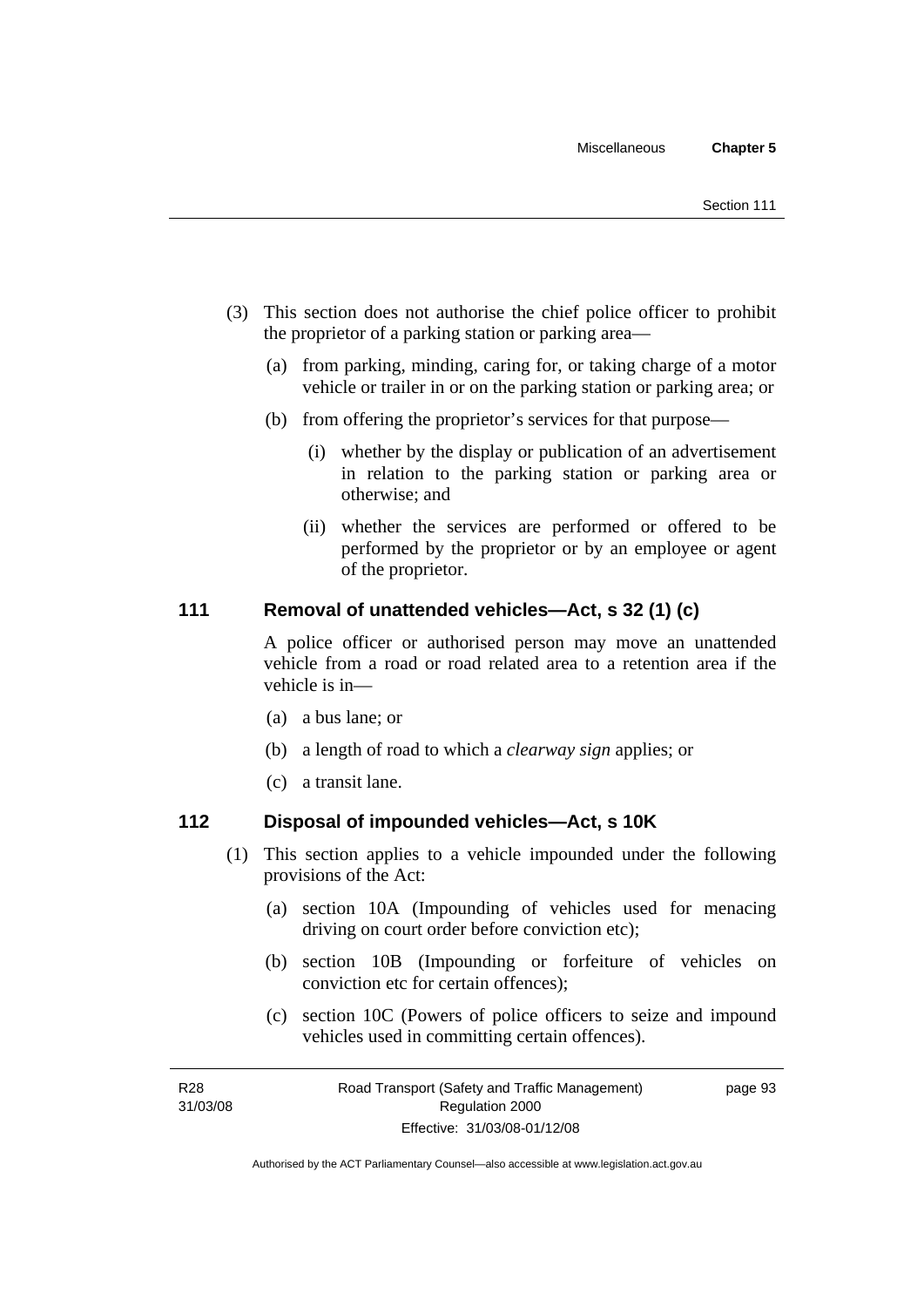#### **Chapter 5** Miscellaneous

Section 112

- (2) If a person has not applied to the chief police officer for the release of the vehicle at the end of the period of impoundment, the chief police officer must, by notice served on the registered operator of the vehicle and every person who has a registered interest in the vehicle, warn them that the vehicle may be offered for sale if the vehicle is not removed from the place of impoundment within 28 days after the day of service of the notice.
- (3) The vehicle may be offered for sale, by public auction or public tender, if the vehicle is not removed within 28 days after service of the notice or, if more than 1 notice is served under subsection (2), the later of the notices.
- (4) A person may apply to the chief police officer for payment to the person of the balance of the proceeds of sale of a vehicle within 1 year after the vehicle is sold in accordance with subsection (3).
- (5) The balance of the proceeds of sale may be paid to the person if the person satisfies the chief police officer that—
	- (a) the person was lawfully entitled to possession of the vehicle immediately before its sale; and
	- (b) there was a reasonable excuse for the person's failure to obtain release of the vehicle before it was sold.
- (6) In this section:

*balance of the proceeds of sale*, of a vehicle, means the proceeds of the sale of the vehicle less—

- (a) any fee or other amount payable under the *Road Transport (General) Act 1999* for the seizure, impounding and storage of the vehicle; and
- (b) the reasonable costs of or incidental to the sale.

Authorised by the ACT Parliamentary Counsel—also accessible at www.legislation.act.gov.au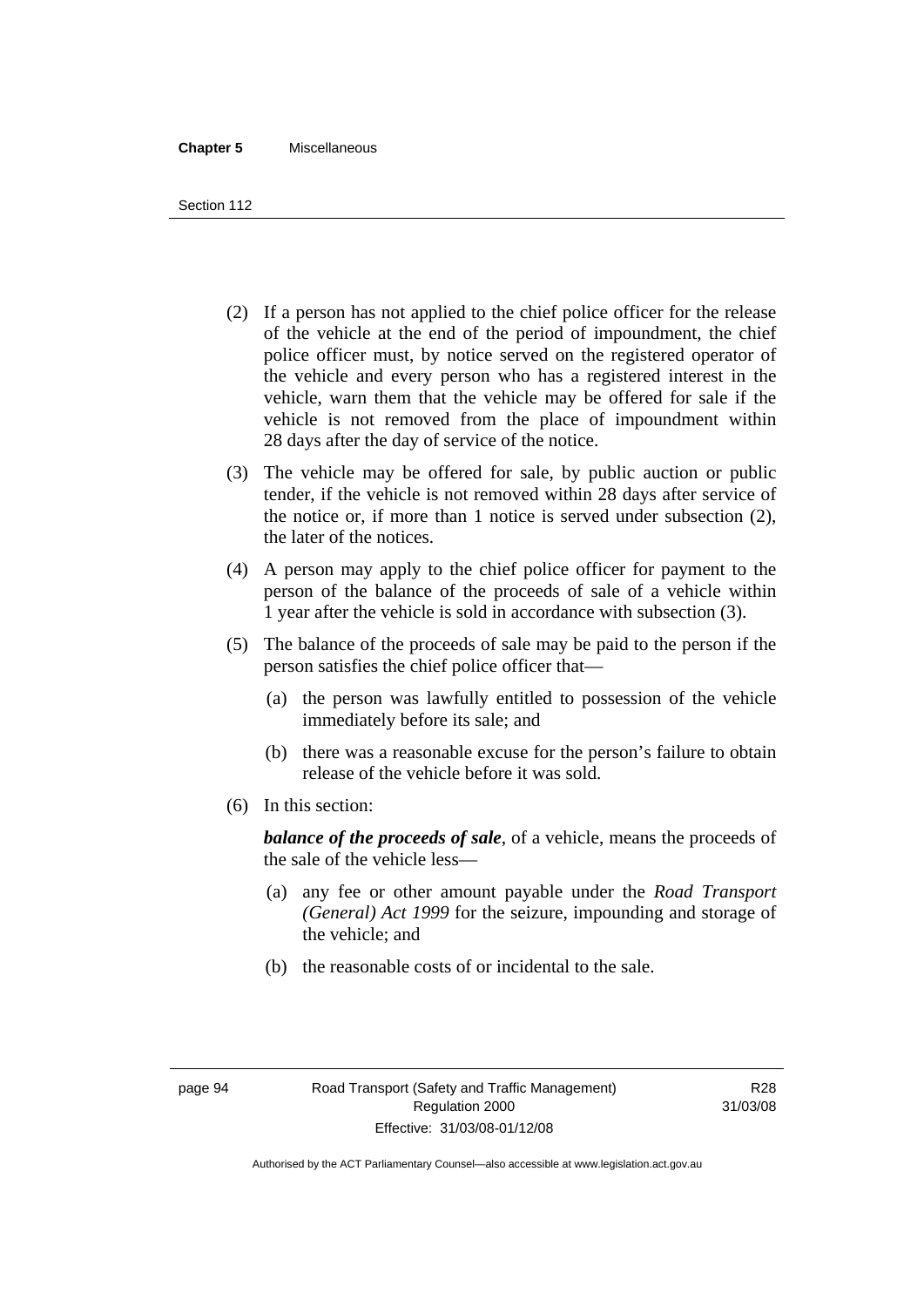### **112A Disposal of forfeited vehicles—Act, s 10K**

A vehicle that has been forfeited to the Territory under the Act, section 10B (Impounding or forfeiture of vehicles on conviction etc for certain offences) may be offered for sale by public auction or public tender.

### **113 Responsible person to inspect driver licence**

 (1) Before permitting someone else to drive a motor vehicle, the responsible person for, or the person in charge of, the vehicle must require the person to produce his or her Australian driver licence or external driver licence and must inspect the licence.

Maximum penalty: 20 penalty units.

 (2) It is a defence to a prosecution of a person for an offence against subsection (1) if the person proves that the person had taken reasonable steps (other than those mentioned in the subsection) to ensure the person permitted to drive the motor vehicle was the holder of a current Australian driver licence or external driver licence.

### **114 Responsible person's consent**

The person in charge of a motor vehicle or trailer on a road must not, without reasonable excuse, permit anyone to use the vehicle without the consent of the responsible person for the vehicle.

Maximum penalty: 20 penalty units.

### **115 Standards for safe carriage of loads—Act, s 14 (2)**

The prescribed standards are the performance standards in the *Load Restraint Guide—Guidelines and Performance Standards for the Safe Carriage of Loads on Road Vehicles*, 2nd ed (2004) published by the National Transport Commission.

R28 31/03/08 page 95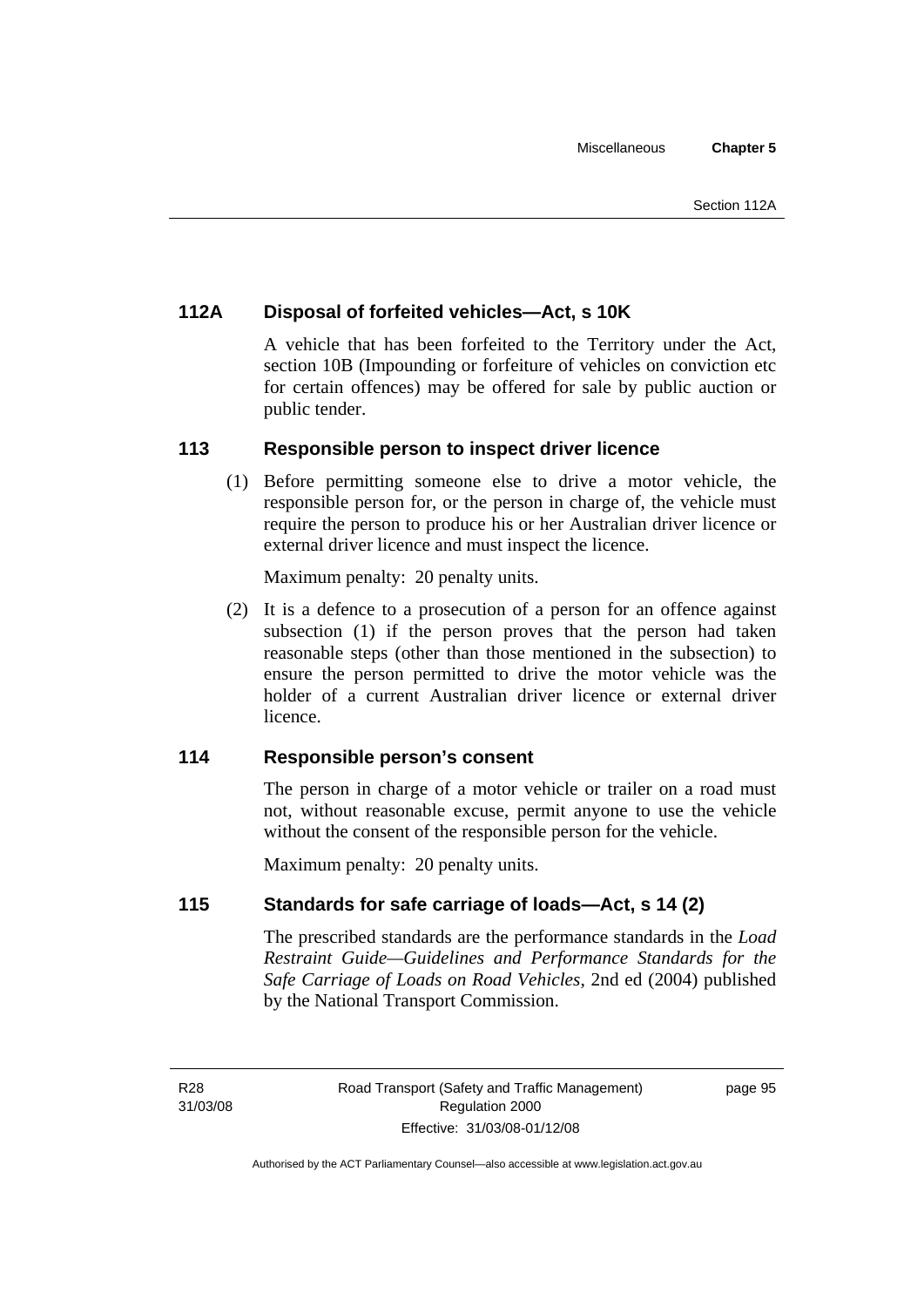# **Schedule 1 Meaning of location codes on images**

(see s 108)

# **Part 1.1 Digital camera detection devices**

**Table 1.1** 

| column 1<br>item | column <sub>2</sub><br>location<br>code | column 3<br>place where image was taken                                       |
|------------------|-----------------------------------------|-------------------------------------------------------------------------------|
| 1                | 0001                                    | Adelaide Avenue between Hopetoun Circuit and Kent Street                      |
| 2                | 0002                                    | <b>Antill Street</b>                                                          |
| 3                | 0003                                    | Athllon Drive between Beasley Street (south) and Sulwood<br>Drive             |
| 4                | 0004                                    | Belconnen Way between Barry Drive and Coulter Drive                           |
| 5                | 0005                                    | Bowen Drive between Brisbane Avenue and Kings Avenue                          |
| 6                | 0006                                    | Coppins Crossing Road between Uriarra Road and William<br><b>Hovell Drive</b> |
| 7                | 0007                                    | Drakeford Drive between Sulwood Drive and Athllon Drive                       |
| 8                | 0008                                    | Erindale Drive between Sulwood Drive and Sternberg Crescent                   |
| 9                | 0009                                    | Florey Drive between Southern Cross Drive and Ginninderra<br>Drive            |
| 10               | 0010                                    | Ginninderra Drive between Tillyard Drive and Kingsford Smith<br>Drive         |
| 11               | 0011                                    | Ginninderra Drive between Ellenborough Street and Braybrook<br><b>Street</b>  |
| 12               | 0012                                    | Gungahlin Drive between Wells Station Drive and Gundaroo<br>Drive             |
| 13               | 0013                                    | Hindmarsh Drive between Dalrymple Street and Jerrabomberra<br>Avenue          |

#### page 96 Road Transport (Safety and Traffic Management) Regulation 2000 Effective: 31/03/08-01/12/08

R28 31/03/08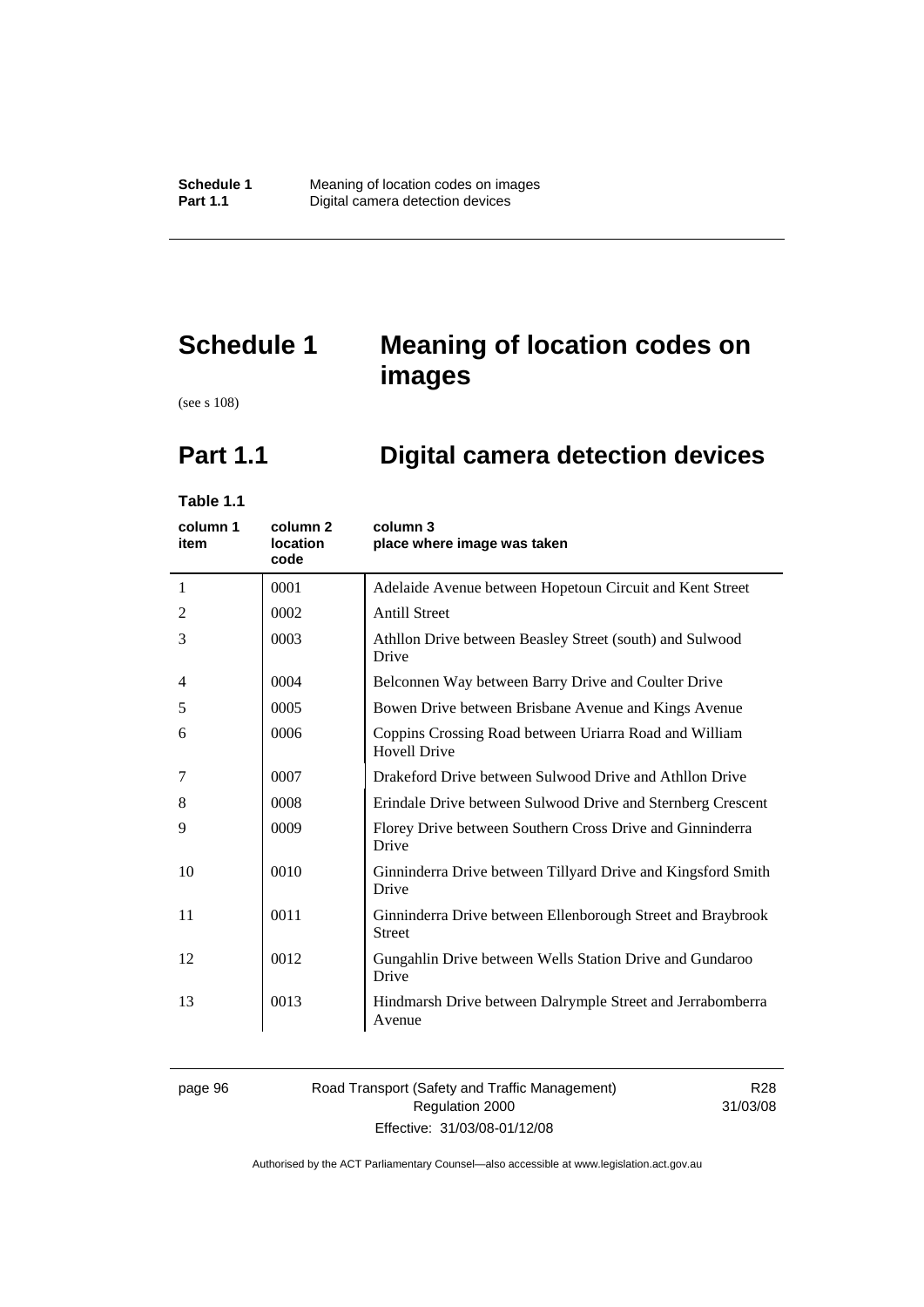| column 1<br>item | column 2<br><b>location</b><br>code | column 3<br>place where image was taken                                    |
|------------------|-------------------------------------|----------------------------------------------------------------------------|
| 14               | 0014                                | Hindmarsh Drive between Athllon Drive and Melrose Drive                    |
| 15               | 0015                                | Kingsford Smith Drive between Kuringa Drive and Spalding<br><b>Street</b>  |
| 16               | 0016                                | Lady Denman Drive between Cotter Road and Barrenjoey Drive                 |
| 17               | 0017                                | Long Gully Road                                                            |
| 18               | 0018                                | Melrose Drive between Athllon Drive and Hindmarsh Drive                    |
| 19               | 0019                                | Monaro Highway between Canberra Avenue and Hindmarsh<br>Drive              |
| 20               | 0020                                | Monaro Highway between Hindmarsh Drive and Isabella Drive                  |
| 21               | 0021                                | Mugga Lane between Narrabundah Lane and Long Gully Road                    |
| 22               | 0022                                | Northbourne Avenue between Macarthur Avenue and Antill<br><b>Street</b>    |
| 23               | 0023                                | Parkes Way between Clunies Ross Street and Glenloch<br>Interchange         |
| 24               | 0024                                | Tuggeranong Parkway between Lakeside Interchange and<br><b>Cotter Road</b> |
| 25               | 0025                                | Tuggeranong Parkway between Hindmarsh Drive and Cotter<br>Road             |
| 26               | 0026                                | Tuggeranong Parkway between Hindmarsh Drive and Sulwood<br>Drive           |
| 27               | 0027                                | Yamba Drive between Mawson Drive and Beasley Street                        |
| 28               | 0028                                | Pocket Avenue                                                              |
| 29               | 0029                                | Owen Dixon Drive (excluding residential service road of same<br>name)      |
| 30               | 0030                                | <b>Taverner Street</b>                                                     |
| 31               | 0031                                | Springvale Drive                                                           |
| 32               | 0032                                | Kerrigan Street                                                            |
| 33               | 0033                                | Gladstone Street, Hall                                                     |
| 34               | 0034                                | <b>Heysen Street</b>                                                       |

R28 31/03/08 Road Transport (Safety and Traffic Management) Regulation 2000 Effective: 31/03/08-01/12/08

page 97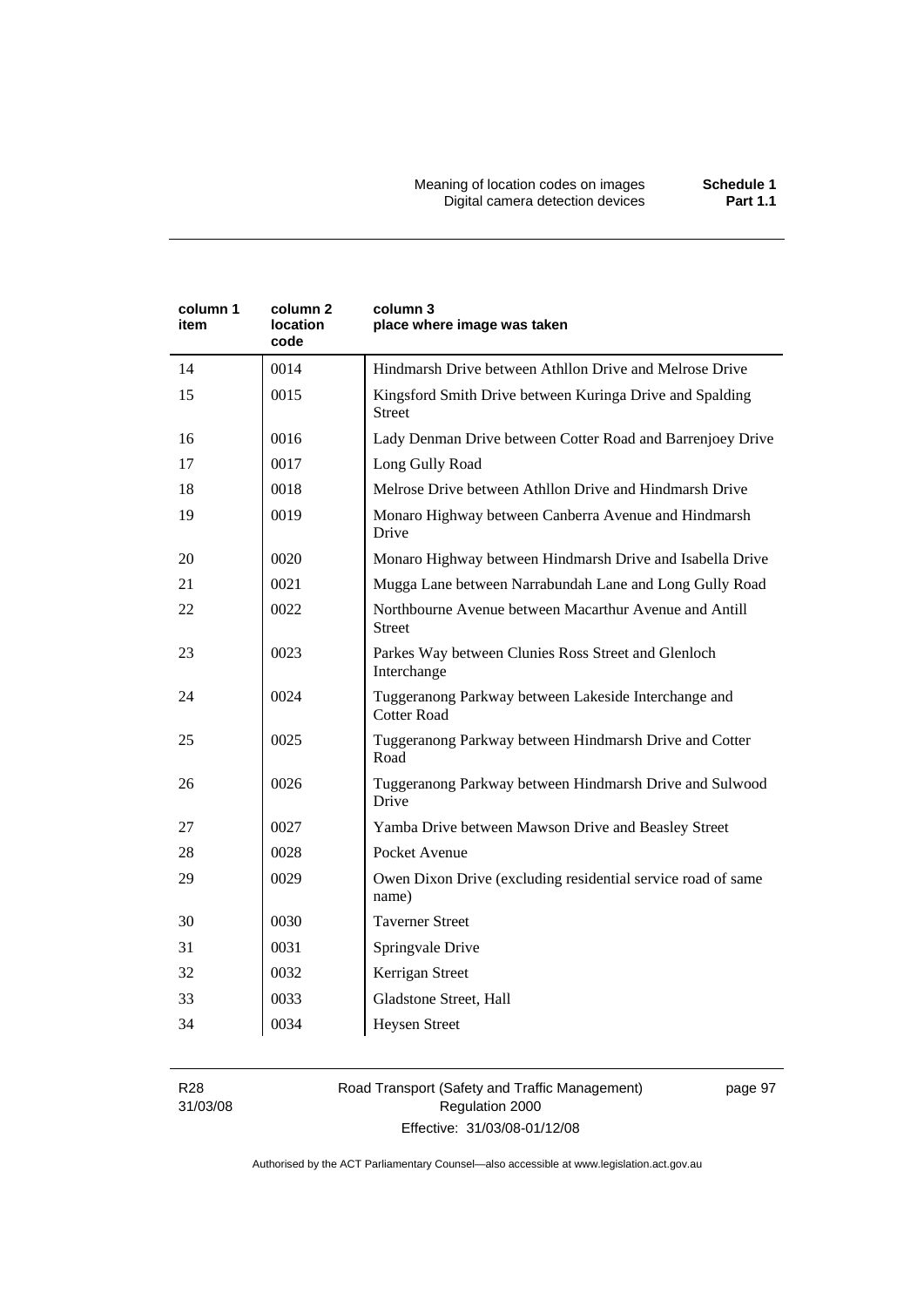| column 1<br>item | column <sub>2</sub><br><b>location</b><br>code | column 3<br>place where image was taken                             |
|------------------|------------------------------------------------|---------------------------------------------------------------------|
| 35               | 0035                                           | Mugga Way                                                           |
| 36               | 0036                                           | <b>Badimara Street</b>                                              |
| 37               | 0037                                           | Namatjira Drive                                                     |
| 38               | 0038                                           | Empire Circuit between Grey Street and Canberra Avenue              |
| 39               | 0039                                           | <b>Longmore Crescent</b>                                            |
| 40               | 0040                                           | Maribyrnong Avenue                                                  |
| 41               | 0041                                           | <b>Learmonth Drive</b>                                              |
| 42               | 0042                                           | <b>Petterd Street</b>                                               |
| 43               | 0043                                           | <b>Williamson Street</b>                                            |
| 44               | 0044                                           | <b>Tillyard Drive</b>                                               |
| 45               | 0045                                           | Dryandra Street between Fairfax Street and Archibald Street         |
| 46               | 0046                                           | Newman Morris Circuit                                               |
| 47               | 0047                                           | Chuculba Crescent                                                   |
| 48               | 0048                                           | Livingston Avenue                                                   |
| 49               | 0049                                           | Clive Steele Avenue                                                 |
| 50               | 0050                                           | Darwinia Terrace                                                    |
| 51               | 0051                                           | La Perouse Street                                                   |
| 52               | 0052                                           | <b>Novar Street</b>                                                 |
| 53               | 0053                                           | Goyder Street between Dalrymple Street and Jerrabomberra<br>Avenue  |
| 54               | 0054                                           | Launceston Street between Hindmarsh Drive and Melrose Drive         |
| 55               | 0055                                           | Athllon Drive between Hindmarsh Drive and Beasley Street<br>(south) |
| 56               | 0056                                           | Athllon Drive between Sulwood Drive and Anketell Street<br>(north)  |
| 57               | 0057                                           | Northbourne Avenue between Barry Drive and Macarthur<br>Avenue      |
| 58               | 0058                                           | Northbourne Avenue between Antill Street and Barton Highway         |

page 98 Road Transport (Safety and Traffic Management) Regulation 2000 Effective: 31/03/08-01/12/08

R28 31/03/08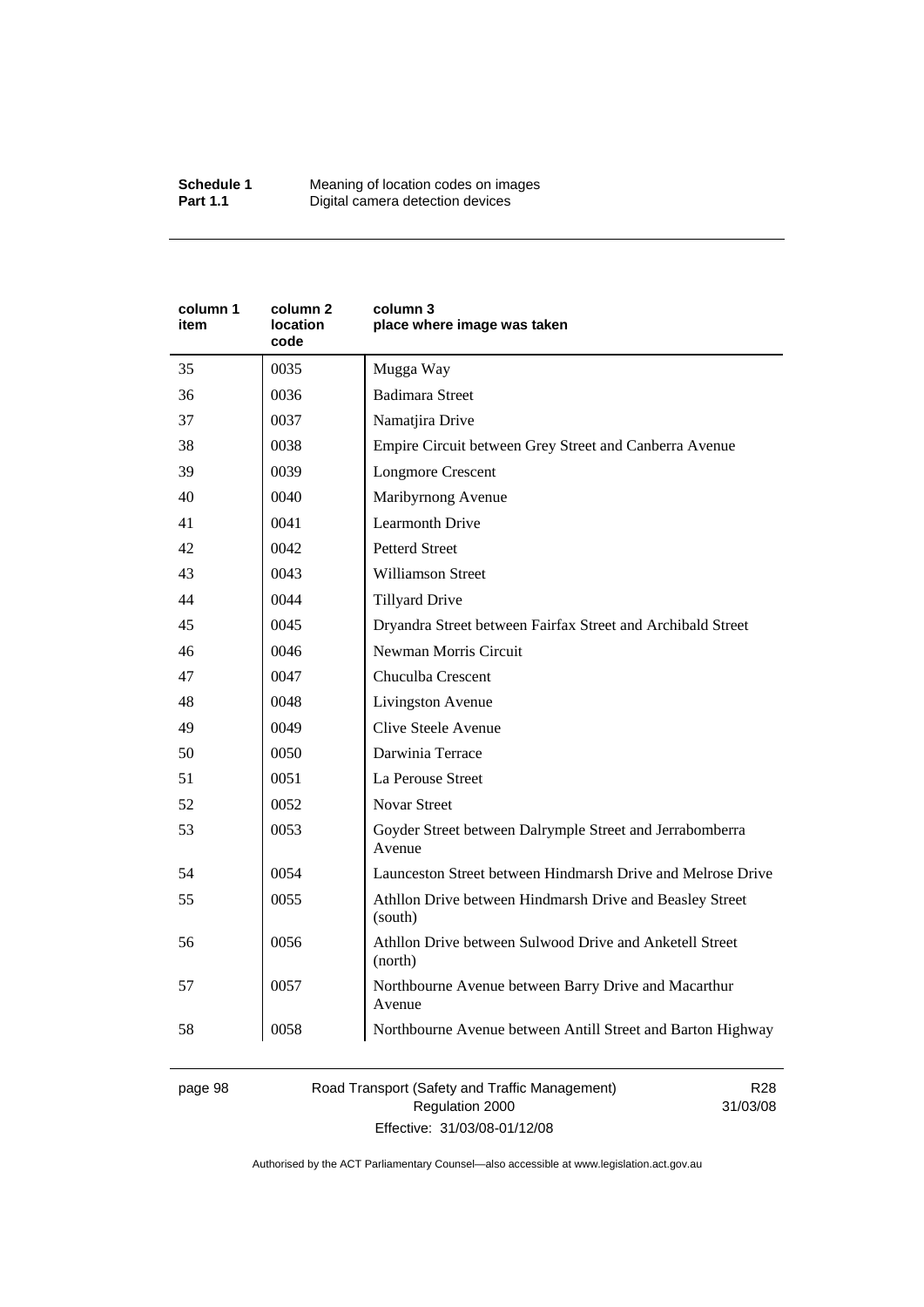| column 1<br>item | column <sub>2</sub><br>location<br>code | column 3<br>place where image was taken                                        |
|------------------|-----------------------------------------|--------------------------------------------------------------------------------|
| 59               | 0059                                    | Belconnen Way between Coulter Drive and Kingsford Smith<br>Drive               |
| 60               | 0060                                    | Phillip Avenue between Majura Avenue and Federal Highway                       |
| 61               | 0061                                    | Barton Highway between Federal Highway and Kuringa Drive                       |
| 62               | 0062                                    | Drakeford Drive between Athllon Drive and Isabella Drive                       |
| 63               | 0063                                    | Hindmarsh Drive between Athllon Drive and Dalrymple Street                     |
| 64               | 0064                                    | Hindmarsh Drive between Jerrabomberra Avenue and Canberra<br>Avenue            |
| 65               | 0065                                    | <b>Barry Drive</b>                                                             |
| 66               | 0066                                    | Ginninderra Drive between Braybrook Street and Kingsford<br><b>Smith Drive</b> |
| 67               | 0067                                    | Ginninderra Drive between Tillyard Drive and Florey Drive                      |
| 68               | 0068                                    | Erindale Drive between Long Gully Road and Sulwood Drive                       |
| 69               | 0069                                    | Erindale Drive between Soward Way and Judkins Street                           |
| 70               | 0070                                    | Kuringa Drive between Owen Dixon Drive and Barton Highway                      |
| 71               | 0071                                    | Launceston Street between Bowes Street and Furzer Street                       |
| 72               | 0072                                    | Monaro Highway between Johnson Drive and Isabella Drive                        |
| 73               | 0073                                    | Mugga Lane between Hindmarsh Drive and Narrabundah Lane                        |
| 74               | 0074                                    | Mugga Lane between Long Gully Road and Monaro Highway                          |
| 75               | 0075                                    | Parkes Way between Clunies Ross Street and Edinburgh<br>Avenue                 |
| 76               | 0076                                    | Yamba Drive between Kitchener Street and Bateson Road                          |
| 77               | 0077                                    | Yarra Glen between Carruthers Street and Adelaide Avenue                       |
| 78               | 0078                                    | Canberra Avenue between Mildura Street and Monaro Highway                      |
| 79               | 0079                                    | Canberra Avenue between Harman Naval Station and Newcastle<br>Street           |
| 80               | 0080                                    | Kings Avenue between Bowen Drive and Parkes Way                                |
| 81               | 0081                                    | William Hovell Drive between Bindubi Street and Coulter Drive                  |

R28 31/03/08 Road Transport (Safety and Traffic Management) Regulation 2000 Effective: 31/03/08-01/12/08

page 99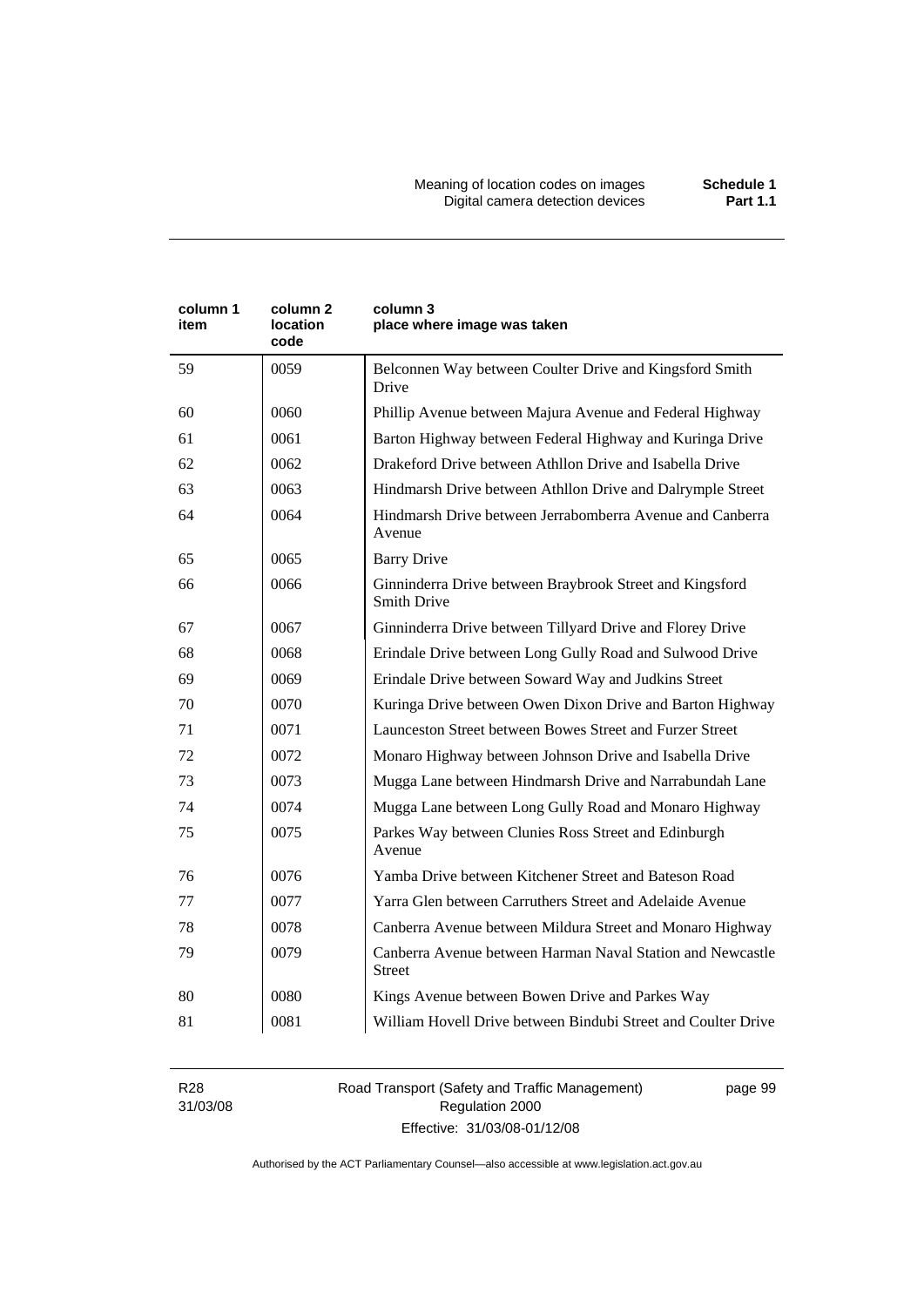| column 1<br>item | column 2<br>location<br>code | column 3<br>place where image was taken                                        |
|------------------|------------------------------|--------------------------------------------------------------------------------|
| 82               | 0082                         | William Hovell Drive between Coulter Drive and Drake<br><b>Brockman Drive</b>  |
| 83               | 0083                         | Commonwealth Ave between King Edward Terrace and London<br>Circuit             |
| 84               | 0084                         | Gundaroo Drive between Burrowa Street and Gungahlin Drive                      |
| 85               | 0085                         | Gundaroo Drive between Barton Highway and Nudurr Drive                         |
| 86               | 0086                         | Bindubi Street between Bandjalong Cres and Cross Street                        |
| 87               | 0087                         | Clift Crescent between Hemmings Crescent and Rohan Street                      |
| 88               | 0088                         | Cotter Road between Eucumbene Drive and Mount Stromlo<br>Road                  |
| 89               | 0089                         | Federal Highway between Antill Street and Majura Road                          |
| 90               | 0090                         | Majura Road between Federal Highway and Fairbairn Avenue                       |
| 91               | 0091                         | Ellenborough Street between Ginninderra Drive and<br>Maribyrnong Avenue        |
| 92               | 0092                         | Northbourne Avenue between Barton Highway and Stirling<br>Avenue               |
| 93               | 0093                         | Southern Cross Drive between Coulter Drive and Kingsford<br><b>Smith Drive</b> |
| 94               | 0094                         | Southern Cross Drive between Kingsford Smith Drive and<br>Spofforth Street     |
| 95               | 0095                         | Sulwood Drive between Erindale Drive and Tuggeranong<br>Parkway                |
| 96               | 0096                         | Coulter Drive between Belconnen Way and Lachlan Street                         |
| 97               | 0097                         | Eastern Valley Way between Belconnen Way and College<br><b>Street</b>          |
| 98               | 0098                         | Haydon Drive between Belconnen Way and Ginninderra Drive                       |
| 99               | 0099                         | Yamba Drive between Hindmarsh Drive and Wisdom Street                          |
| 100              | 0100                         | Jansz Crescent between La Perouse Street and Carnegie<br>Crescent              |
| 101              | 0101                         | Nemarang Crescent between the north and south intersections                    |

# page 100 Road Transport (Safety and Traffic Management) Regulation 2000 Effective: 31/03/08-01/12/08

R28 31/03/08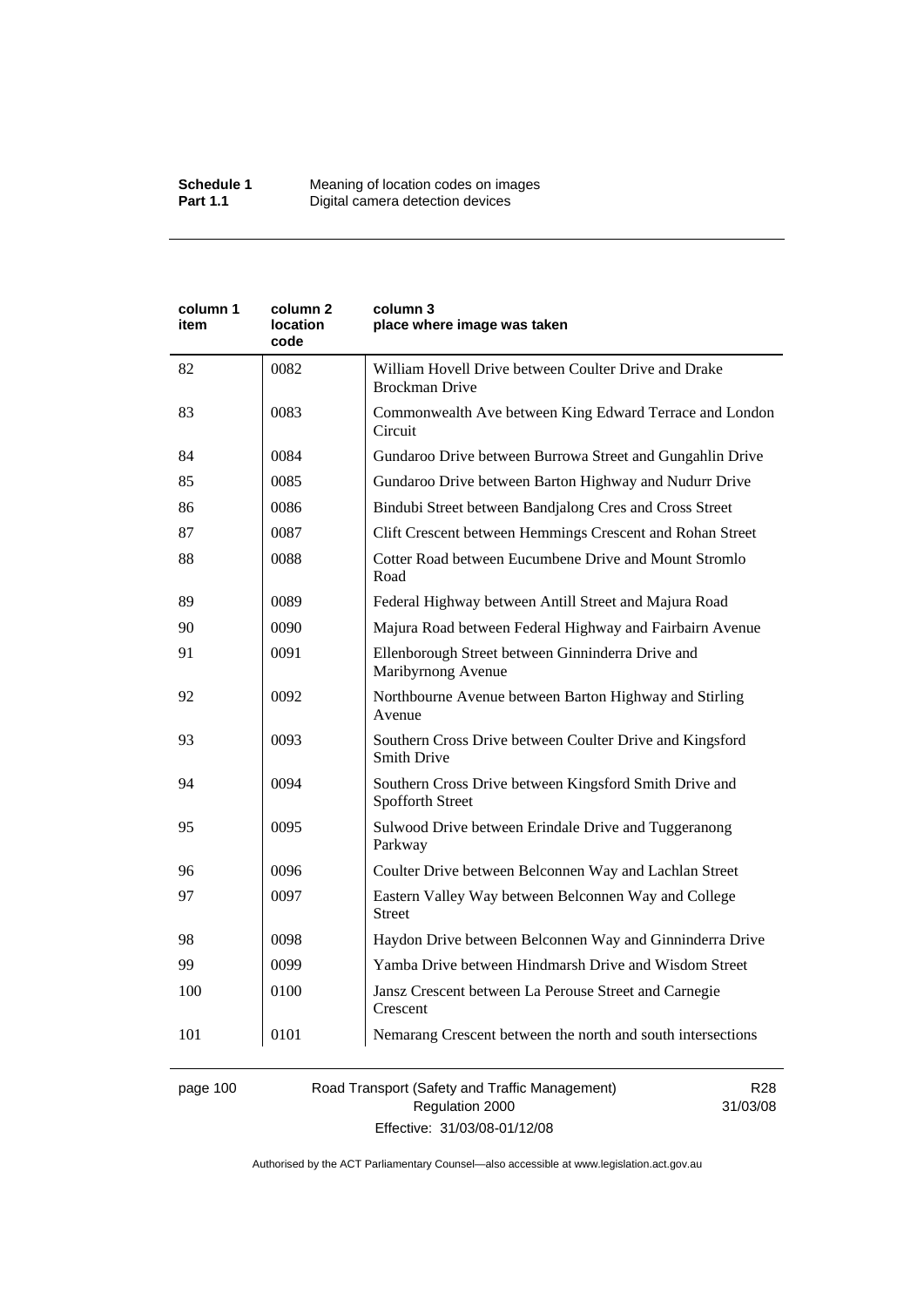Meaning of location codes on images **Schedule 1**  Digital camera detection devices **Part 1.1** 

| column 1<br>item | column 2<br>location<br>code | column 3<br>place where image was taken                                                |
|------------------|------------------------------|----------------------------------------------------------------------------------------|
|                  |                              | with Badimara Street                                                                   |
| 102              | 0102                         | Fairbairn Avenue between Anzac Parade and Pialligo Avenue                              |
| 103              | 0103                         | Flinders Way between Mugga Way and Canberra Avenue                                     |
| 104              | 0104                         | Mawson Drive between Athllon Drive and Yamba Drive                                     |
| 105              | 0105                         | Stonehaven Crescent between Hopetoun Circuit and Strickland<br>Crescent                |
| 106              | 0106                         | William Webb Drive between Ginninderra Drive and Owen<br>Dixon Drive                   |
| 107              | 0107                         | Ross Smith Crescent between Chewings Street and Southern<br><b>Cross Drive</b>         |
| 108              | 0108                         | Spofforth Street between Drake Brockman Drive and Southern<br><b>Cross Drive</b>       |
| 109              | 0109                         | Ginninderra Drive between Florey Drive and Kerrigan Street                             |
| 110              | 0110                         | Archdall Street between Ginnninderra Drive and Osburn Drive                            |
| 111              | 0111                         | Limestone Avenue between Ainslie Avenue and Wakefield<br>Avenue                        |
| 112              | 0112                         | Copland Drive between Ginninderra Drive and Owen Dixon<br>Drive                        |
| 113              | 0113                         | Anketell Street between the north and south intersections with<br><b>Athllon Drive</b> |
| 114              | 0114                         | Groom Street between Carruthers Street and Kent Street                                 |
| 115              | 0115                         | Isabella Drive between Drakeford Drive and Monaro Highway                              |
| 116              | 0116                         | Ashley Drive between Johnson Drive and Erindale Drive                                  |
| 117              | 0117                         | Tharwa Drive between Drakeford Drive and Johnson Drive                                 |
| 118              | 0118                         | Tharwa Drive between Drakeford Drive and Knoke Avenue                                  |
| 119              | 0119                         | Horse Park Drive between Federal Highway and Katherine<br>Avenue                       |
| 120              | 0120                         | Kalgoorlie Crescent between the east and west intersections<br>with Badimara Street    |

R28 31/03/08 Road Transport (Safety and Traffic Management) Regulation 2000 Effective: 31/03/08-01/12/08

page 101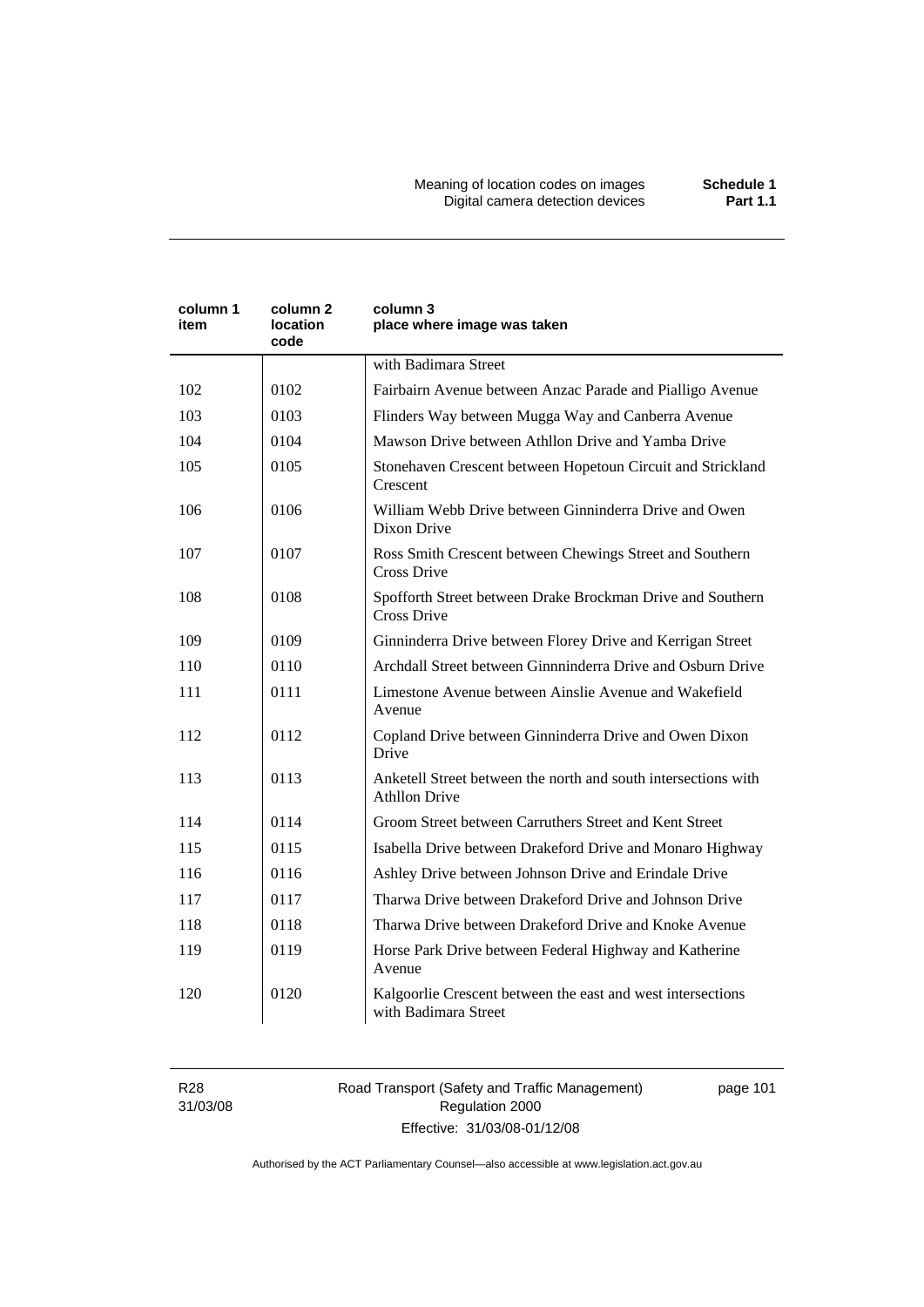# **Part 1.2 Fixed camera detection devices**

# **Table 1.2**

| column 1<br>item | column 2<br><b>location</b><br>code | column 3<br>place where image was taken               |
|------------------|-------------------------------------|-------------------------------------------------------|
| 1                | 1001                                | Northbourne Avenue/London Circuit                     |
| 2                | 1002                                | Northbourne Avenue/Barry Drive/Cooyong Street         |
| 3                | 1003                                | Coulter Drive/Southern Cross Drive/Luxton Street      |
| $\overline{4}$   | 1004                                | Drakeford Drive/Boddington Crescent/Marconi Crescent  |
| 5                | 1005                                | Benjamin Way/Chan Street/Cameron Avenue               |
| 6                | 1006                                | Northbourne Avenue/Antill Street/Mouat Street         |
| 7                | 1007                                | Ginninderra Drive/Aikman Drive                        |
| 8                | 1008                                | Hindmarsh Drive/Tuggeranong Parkway                   |
| 9                | 1009                                | Kingsford Smith Drive/Southern Cross Drive            |
| 10               | 1010                                | Belconnen Way/Bindubi Street/Eastern Valley Way       |
| 11               | 1011                                | Ginninderra Drive/Coulter Drive                       |
| 12               | 1012                                | Ginninderra Drive/Baldwin Drive/Haydon Drive          |
| 13               | 1013                                | Macarthur Avenue/David Street/Wattle Street           |
| 14               | 1014                                | Benjamin Way/College Street                           |
| 15               | 1015                                | Barry Drive/North Road/McCaughey Street               |
| 16               | 1016                                | Ginninderra Drive/Copland Drive/John Cleland Crescent |
| 17               | 1017                                | Hindmarsh Drive/Ainsworth Street                      |
| 18               | 1018                                | Monaro Highway/Newcastle Street/Dairy Road            |
| 19               | 1019                                | Belconnen Way/Caswell Drive                           |
| 20               | 1020                                | <b>Barry Drive/Marcus Clarke Street</b>               |
| 21               | 1021                                | Hindmarsh Drive/Yamba Drive                           |
| 22               | 1022                                | Hindmarsh Drive/Ball Street                           |
| 23               | 1023                                | Canberra Avenue/Hindmarsh Drive/Newcastle Street      |

page 102 Road Transport (Safety and Traffic Management) Regulation 2000 Effective: 31/03/08-01/12/08

R28 31/03/08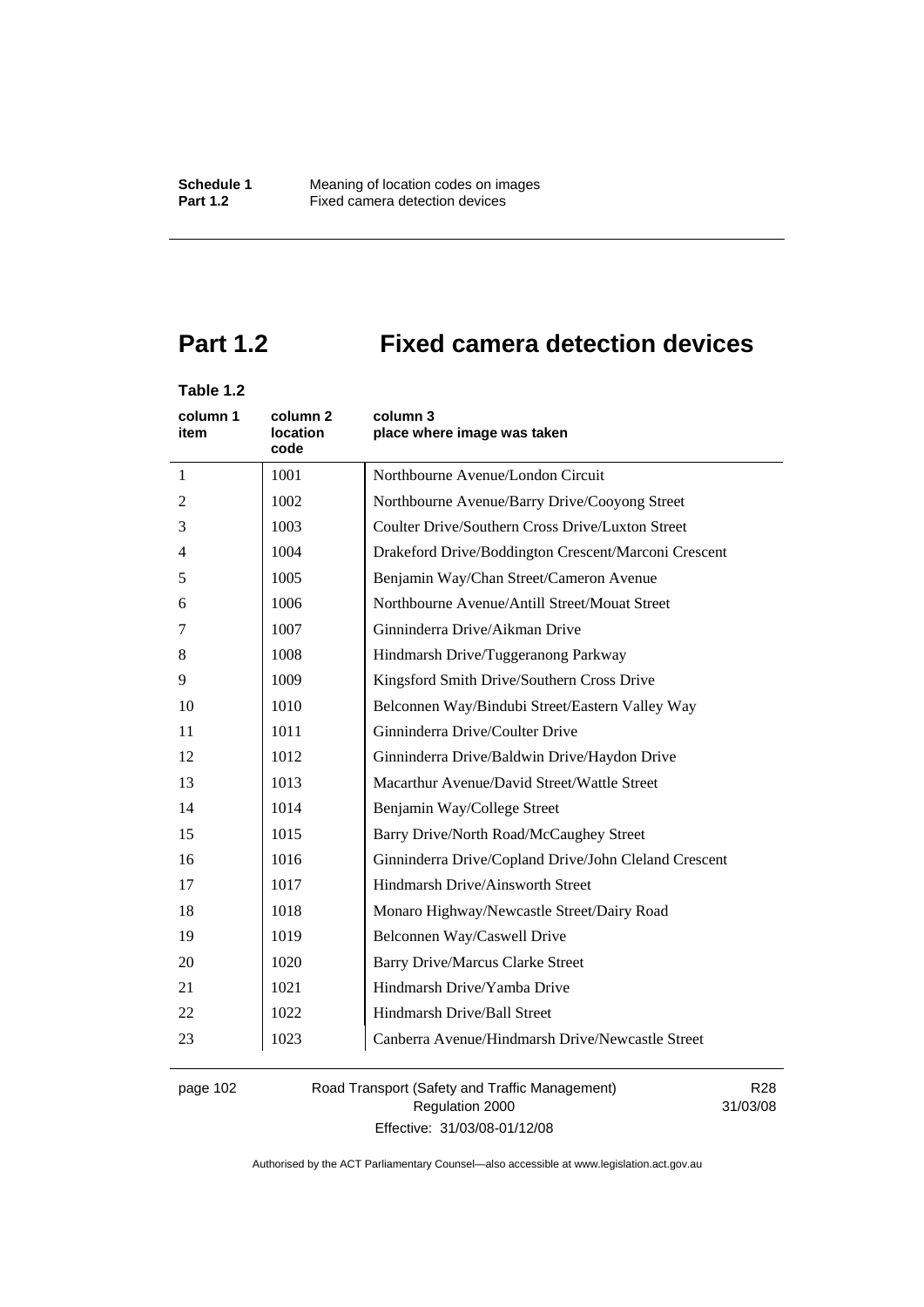| column 1<br>item | column 2<br>location<br>code | column 3<br>place where image was taken                                  |
|------------------|------------------------------|--------------------------------------------------------------------------|
| 24               | 1024                         | Canberra Avenue/Captain Cook Crescent/Manuka Circle                      |
| 25               | 1025                         | Gungahlin Drive/Gundaroo Drive                                           |
| 26               | 1026                         | Barton Highway between Curran Drive and Gold Creek Road                  |
| 27               | 1027                         | Barton Highway between Gungahlin Drive and Ellenborough<br><b>Street</b> |
| 28               | 1028                         | Monaro Highway between Lanyon Drive and Sheppard Street                  |
| 29               | 1029                         | Monaro Highway between Mugga Lane and Isabella Drive                     |
| 30               | 1030                         | Federal Highway between Zelling Street and Antill Street                 |
| 31               | 1031                         | Federal Highway between Antill Street and Majura Road                    |
| 32               | 1032                         | Monaro Highway near Hindmarsh Drive overpass                             |
| 33               | 1033                         | Tuggeranong Parkway near Hindmarsh Drive underpass                       |
| 34               | 1034                         | Tuggeranong Parkway near Cotter Road overpass, northbound                |
| 35               | 1035                         | Tuggeranong Parkway near Cotter Road overpass, southbound                |

R28 31/03/08 Road Transport (Safety and Traffic Management) Regulation 2000 Effective: 31/03/08-01/12/08

page 103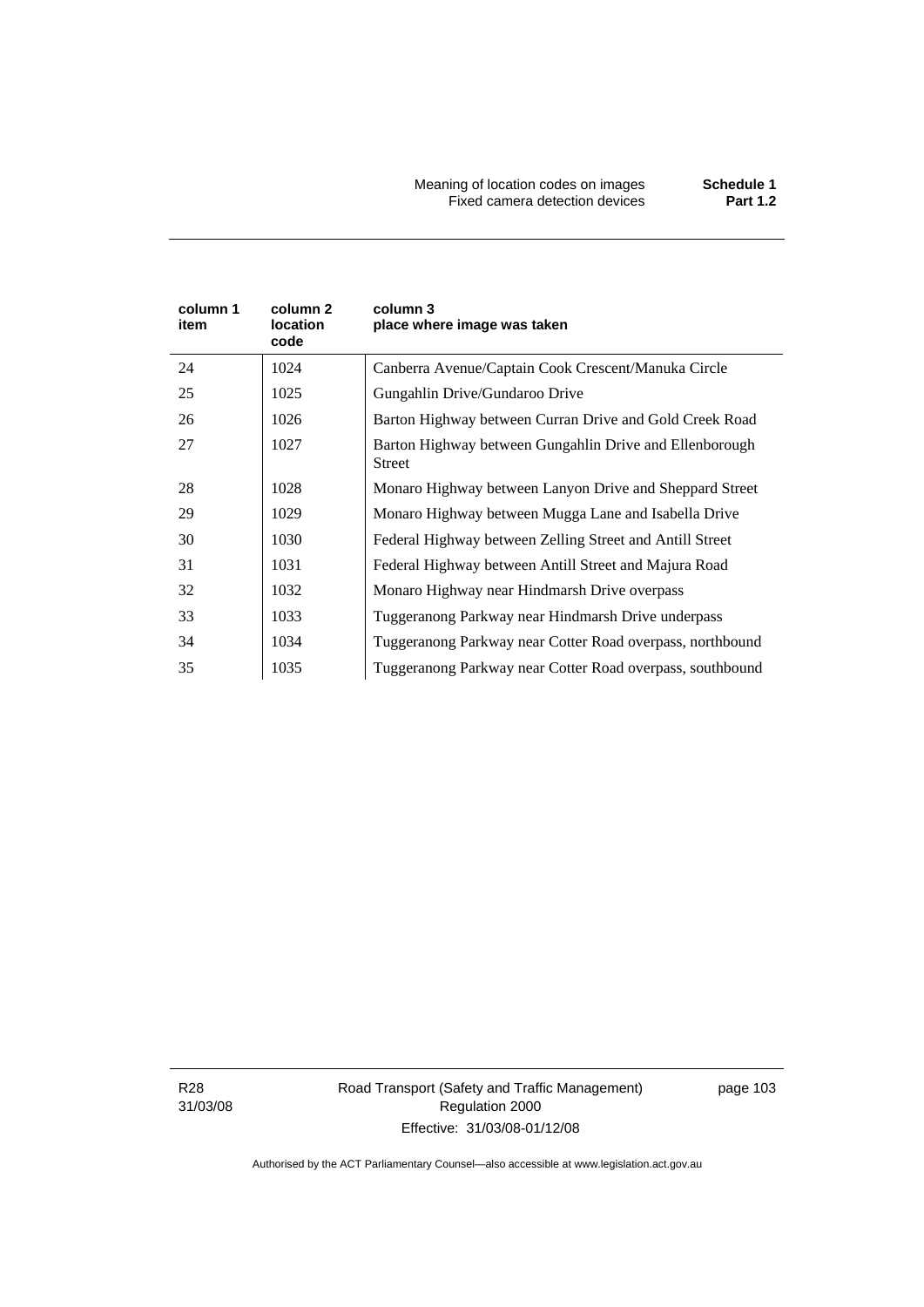# **Dictionary**

(see s 3)

*Note 1* The Legislation Act contains definitions and other provisions relevant to this regulation.

*Note 2* For example, the Legislation Act, dict, pt 1, defines the following terms:

- ambulance service
	- chief police officer
- contravene
- exercise
- fire brigade
- rural fire service
- SES
- territory plan
- the Territory.
- *Note 3* Terms used in this regulation have the same meaning that they have in the *Road Transport (Safety and Traffic Management) Act 1999* (see Legislation Act, s 148.) For example, the following terms are defined in the *Road Transport (Safety and Traffic Management) Act 1999*, dict:
	- camera detection device (see s 23)
	- indicated on
	- registered interest
	- road related area
	- speed measuring device
	- traffic offence detection device.

*approved child restraint* means a child restraint approved by the road transport authority under section 66 (1) (b).

*approved police speedometer*, for chapter 4 (Traffic offence detection devices)—see section 102.

*area*—see the Australian Road Rules, dictionary.

page 104 Road Transport (Safety and Traffic Management) Regulation 2000 Effective: 31/03/08-01/12/08

R28 31/03/08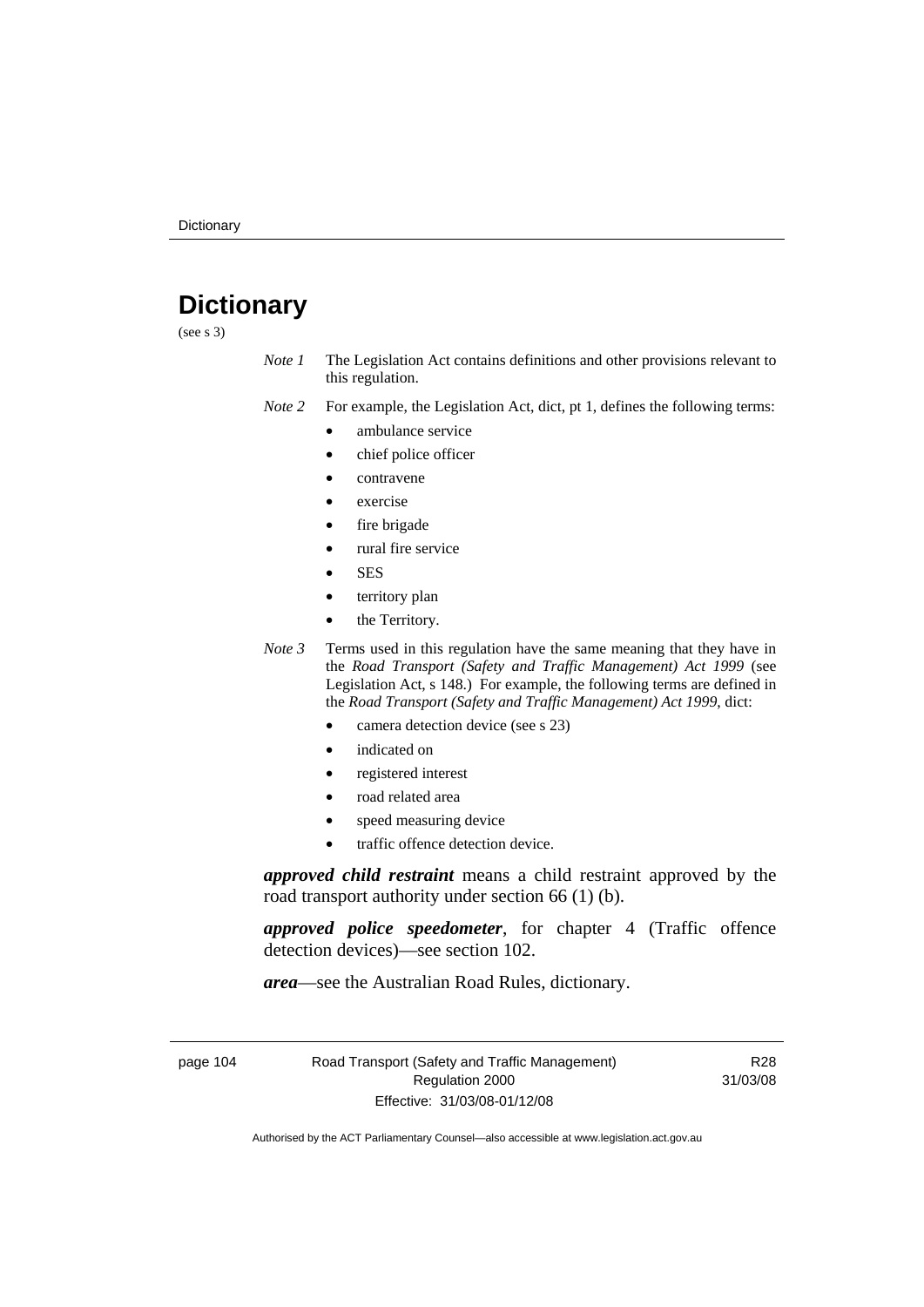*area of operations*, for a parking authority, means the area of operations declared for the parking authority under section 75A.

*ARR* means Australian Road Rules.

*articulated vehicle* means a motor vehicle with—

- (a) 2 rigid sections, each of which has wheels; and
- (b) the rear section pivoted on, and part of the rear section (other than a pole, drawbar or similar device, or an accessory of the motor vehicle) superimposed on, the front section.

*Australian driver licence*—see the *Road Transport (Driver Licensing) Act 1999*, dictionary.

*Australian Road Rules*—see section 5.

*axle group*—see the *Road Transport (Vehicle Registration) Regulation 2000*, dictionary.

*B-double*—see the *Road Transport (Vehicle Registration) Regulation 2000*, dictionary.

*bicycle*—see the Australian Road Rules, dictionary.

**built-up area**, in relation to a length of road—see the Australian Road Rules, dictionary.

*bus*—see the Australian Road Rules, dictionary.

*bus lane*—see the Australian Road Rules, rule 154.

*camera detection device*—see the Act, section 23 (1) (Use of camera detection devices).

*centre of the road*—see the Australian Road Rules, dictionary.

*clearway sign*—see the Australian Road Rules, schedule 2, rule 314, rule 315 and rule 316.

*code of practice*, for division 3.1.3 (Heavy vehicle parking)—see section 82.

page 105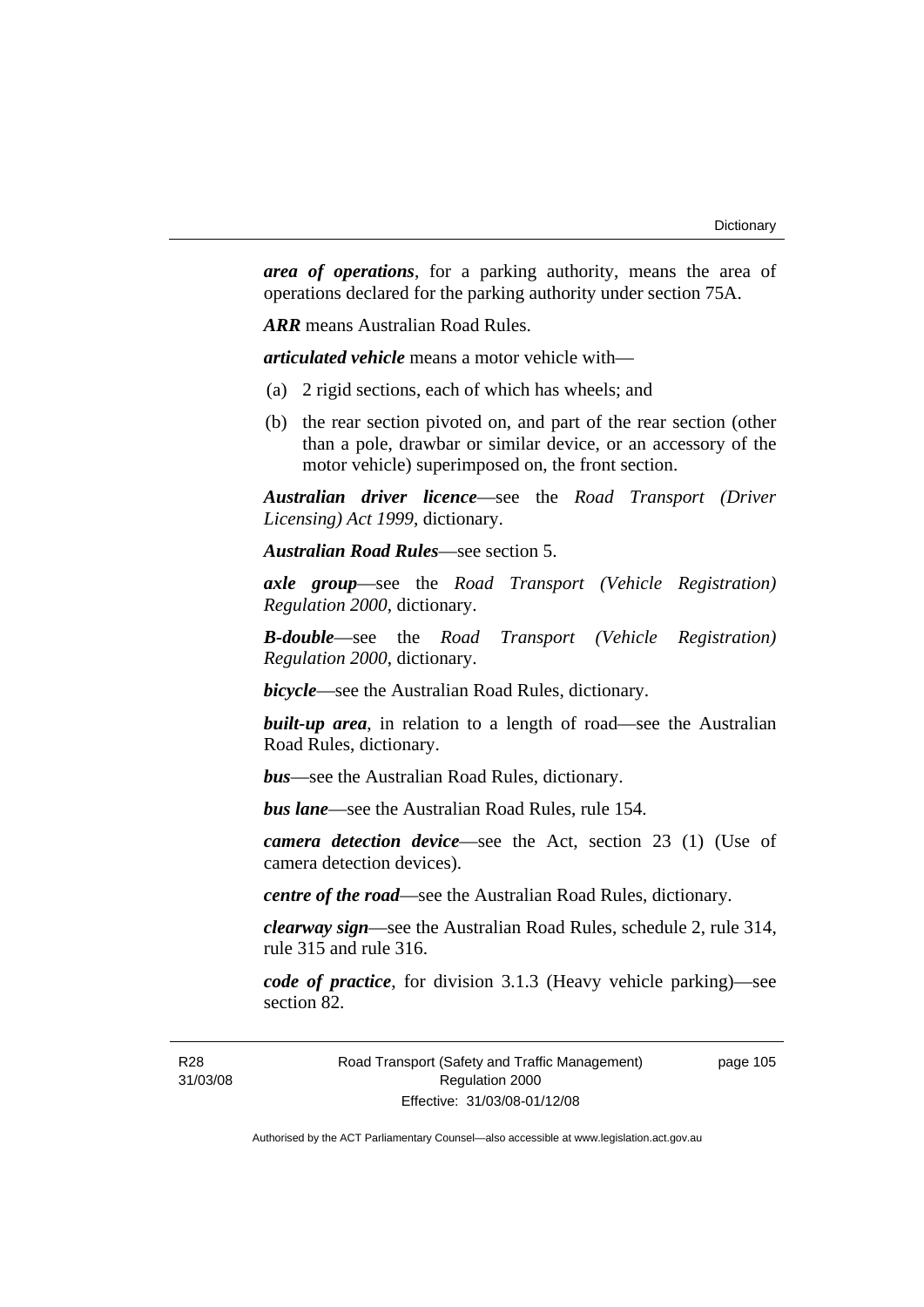*combination*—see the *Road Transport (Vehicle Registration) Regulation 2000*, dictionary.

*controlled parking hours*, in relation to a pay parking space, means the periods (as indicated by information on or with traffic signs applying to the space) when a vehicle may not be parked in the space unless the relevant parking fee has been paid.

*converter dolly*—see the *Road Transport (Vehicle Registration) Regulation 2000*, dictionary.

*crash*—see the Australian Road Rules, dictionary.

*demand responsive service vehicle*—see the *Road Transport (Public Passenger Services) Act 2001*, section 81.

*digital camera detection device*, for chapter 4 (Traffic offence detection devices)—see section 102.

*dog trailer*—see the *Road Transport (Vehicle Registration) Regulation 2000*, dictionary.

*do not overtake turning vehicle sign*—see the Australian Road Rules, schedule 4, rule 319 and rule 320.

*drawbar*—see the *Road Transport (Vehicle Registration) Regulation 2000*, dictionary.

*driver's vehicle*, for a driver*—*see the Australian Road Rules, dictionary.

*emergency stopping lane*—see the Australian Road Rules, rule 95.

*emergency vehicle* means any vehicle driven by a person who is—

- (a) an emergency worker; and
- (b) driving the vehicle in the course of his or her duties as an emergency worker.

*emergency worker*—see section 33 (1).

page 106 Road Transport (Safety and Traffic Management) Regulation 2000 Effective: 31/03/08-01/12/08

R<sub>28</sub> 31/03/08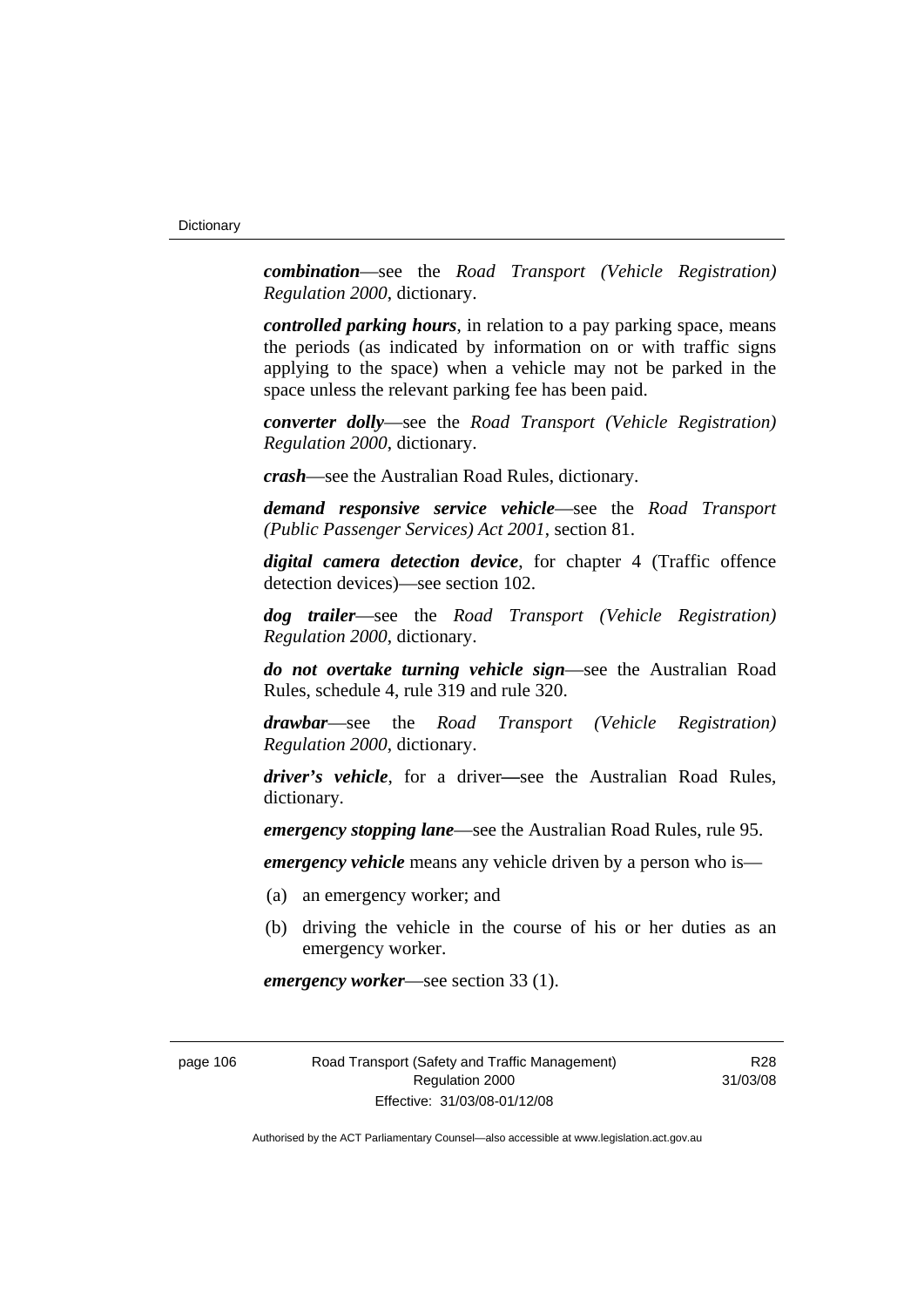*exemption*, for division 3.1.3 (Heavy vehicle parking)—see section 82.

*existing operator's certificate*, for division 3.1.3 (Heavy vehicle parking)—see section 82.

*external driver licence*—see the *Road Transport (Driver Licensing) Act 1999*, dictionary.

*fixed camera detection device*, for chapter 4 (Traffic offence detection devices)—see section 102.

*footpath*—see the Australian Road Rules, dictionary.

*give way*—see the Australian Road Rules, dictionary.

*GVM*—see the *Road Transport (Vehicle Registration) Act 1999*, dictionary.

*heavy vehicle*, for division 3.1.3 (Heavy vehicle parking)—see section 82.

*hire car*—see the *Road Transport (Public Passenger Services) Act 2001*, section 67.

*implement*—see the *Road Transport (Vehicle Registration) Regulation 2000*, dictionary.

*land adjoining residential land*, for division 3.1.3 (Heavy vehicle parking)—see section 82.

*laser speed measuring device*, for chapter 4 (Traffic offence detection devices)—see section 102.

*length*, of road—see the Australian Road Rules, dictionary.

*lift and tow trailer* means a trailer consisting of an axle group and a drawbar designed to support 1 axle group of a vehicle under tow.

*loading zone*—see the Australian Road Rules, rule 179.

*marked foot crossing*—see the Australian Road Rules, dictionary.

R28 31/03/08 Road Transport (Safety and Traffic Management) Regulation 2000 Effective: 31/03/08-01/12/08

page 107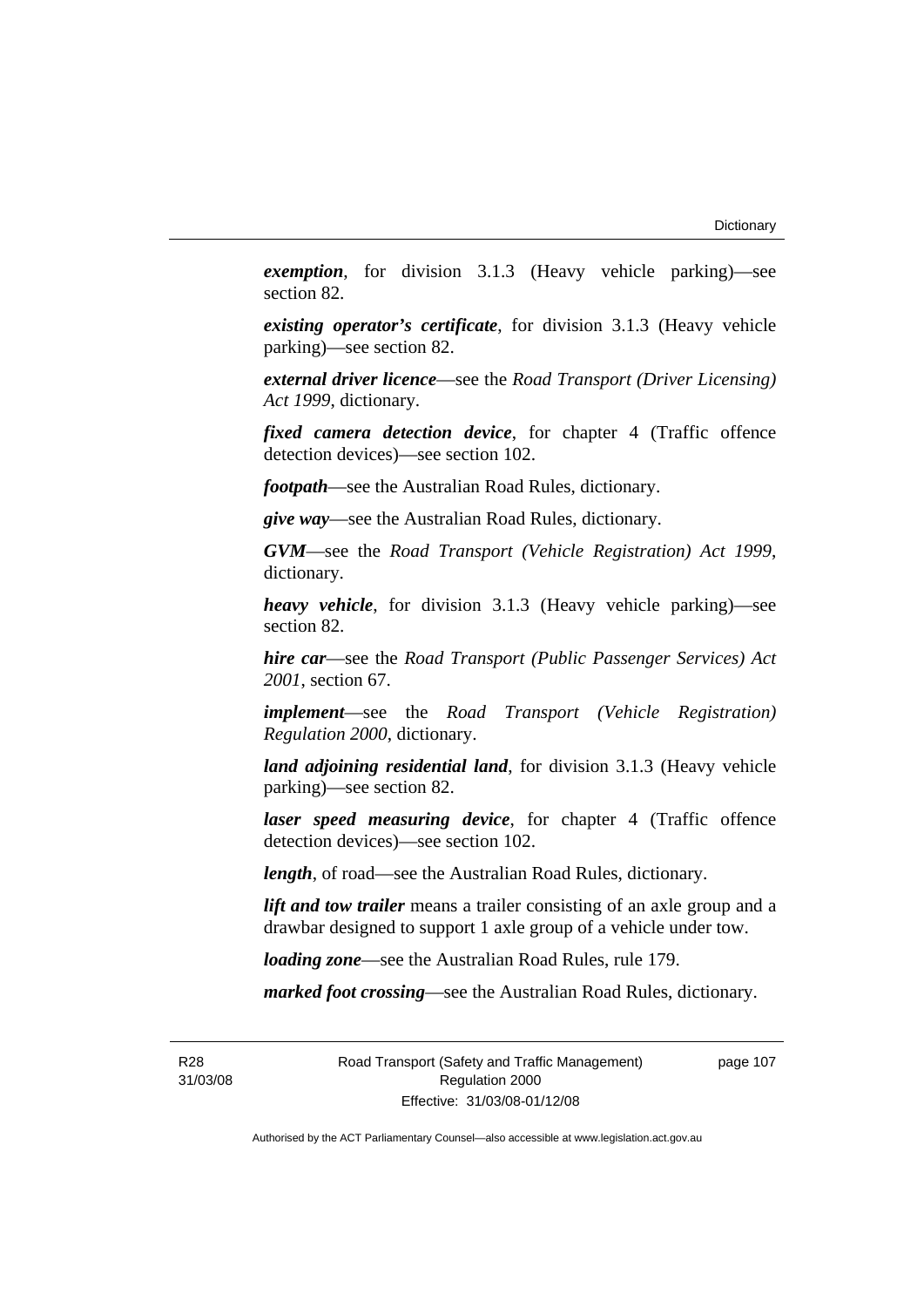*metered parking area* means a length of road or area that is set aside as a metered parking area in accordance with section 73.

*metered parking scheme* means a metered parking scheme under division 3.1.1.

*metered parking sign* means a *permissive parking sign* with the word 'meter' on or with the sign.

*metered parking space* means an area that is a metered parking space mentioned in section 75.

*mobility parking scheme authority* means an authority issued under section 101.

*motorbike*—see the Australian Road Rules, dictionary, definition of *motor bike*.

*motor vehicle*—see the Act, dictionary.

*Note Motor vehicle* is defined in identical terms in the Australian Road Rules, dict.

*multi-space parking meter* means a parking meter that applies to 2 or more metered parking spaces.

*nature strip*—see the Australian Road Rules, dictionary.

*night*—see the Australian Road Rules, dictionary.

*no parking sign*—see the Australian Road Rules, schedule 2, schedule 3, rule 314, rule 315 and rule 316.

*no trucks sign*—see the Australian Road Rules, schedule 2, rule 314, rule 315 and rule 316.

*oncoming vehicle*, for a driver—see the Australian Road Rules, dictionary.

*park*—see section 3B.

*parking authority* means a person declared to be a parking authority under section 75A.

page 108 Road Transport (Safety and Traffic Management) Regulation 2000 Effective: 31/03/08-01/12/08

R28 31/03/08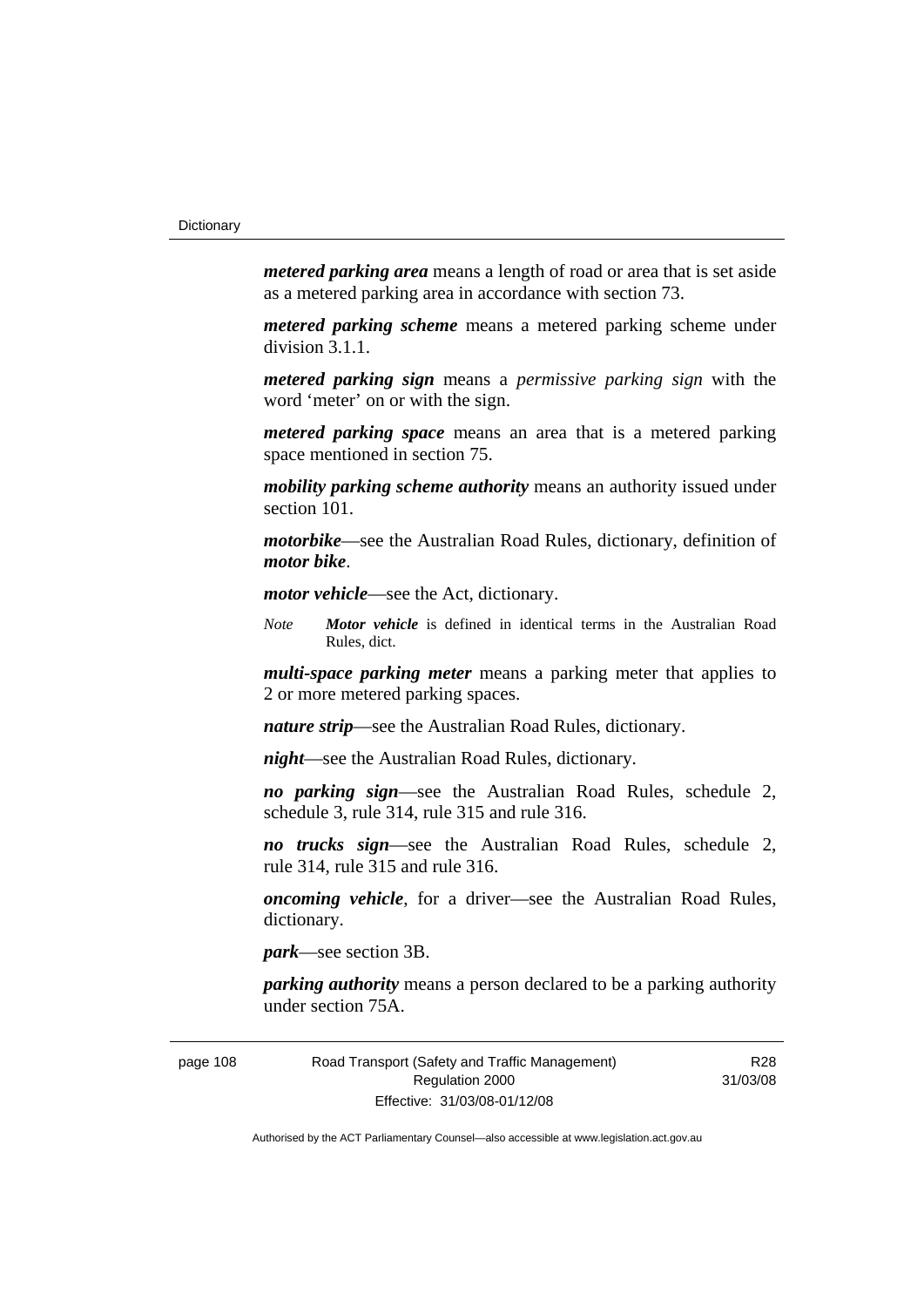*parking authority guidelines*—see section 75B (1).

*parking bay*—see the Australian Road Rules, dictionary.

*parking control sign*—see the Australian Road Rules, dictionary.

*parking meter* means a device designed to indicate, or capable of indicating, whether the relevant parking fee for the parking of a vehicle in a metered parking space has been paid, and includes the stand on which the device is erected.

*parking meter hood* means a hood or other cover designed to be fitted to a parking meter and to cover the part of the meter that would normally display a sign with the word 'expired' when the meter is not in operation.

*parking permit* means a parking permit issued under section 100.

*parking ticket* means a ticket issued by the road transport authority or a parking authority (by means of a parking ticket machine) for display in or on a vehicle as evidence of the prepayment of a parking fee.

*parking ticket machine* means a device designed to issue parking tickets, and includes the stand on which the device is erected.

*pay parking area* means a metered parking area or ticket parking area.

*pay parking device* means a parking meter or parking ticket machine.

*pay parking scheme* means a metered parking scheme or ticket parking scheme.

*pay parking sign* means a metered parking sign or ticket parking sign.

*pay parking space* means a metered parking space or ticket parking space.

*pedestrian*—see the Australian Road Rules, rule 18.

R28 31/03/08 Road Transport (Safety and Traffic Management) Regulation 2000 Effective: 31/03/08-01/12/08

page 109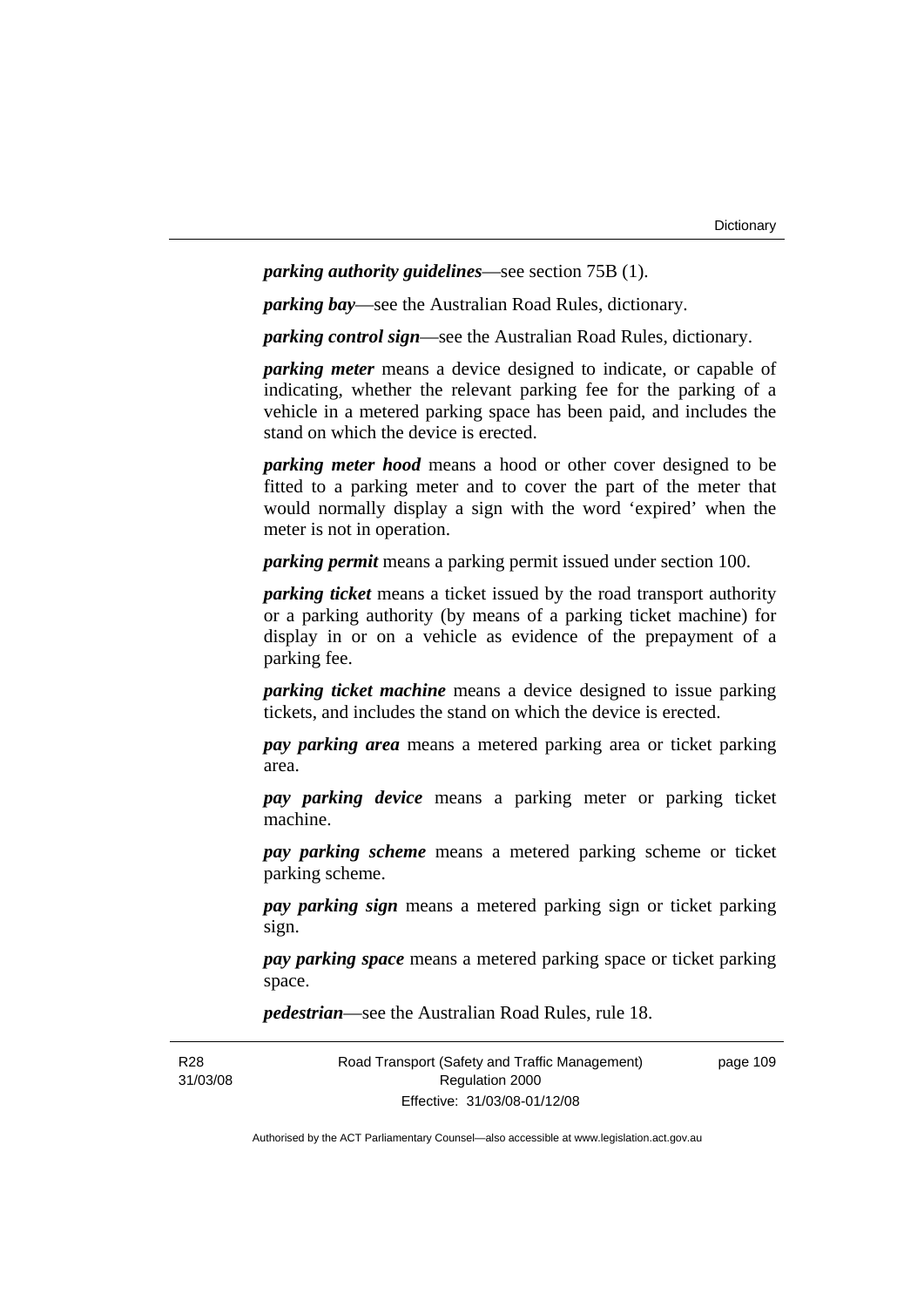*permissive parking sign*—see the Australian Road Rules, schedule 2, schedule 3, rule 314, rule 315 and rule 316.

*person with a disability* means a person—

- (a) who cannot walk because of permanent or temporary loss of the use of 1 or both legs or another permanent medical or physical condition; or
- (b) whose physical condition is detrimentally affected by walking 100m; or
- (c) who needs to use a walking frame, crutches, callipers, a scooter, a wheelchair or a similar mobility aid.

*piezo strip speed measuring device*, for chapter 4 (Traffic offence detection devices)—see section 102.

*police vehicle* means any vehicle driven by a person who is—

- (a) a police officer; and
- (b) driving the vehicle in the course of his or her duties as a police officer.

*postal vehicle*—see the Australian Road Rules, dictionary.

*prime mover*—see the *Road Transport (Vehicle Registration) Regulation 2000*, dictionary.

*public bus*—see the *Road Transport (Public Passenger Services) Act 2001*, dictionary.

*radar speed measuring device*, for chapter 4 (Traffic offence detection devices)—see section 102.

*recording medium*, for chapter 4 (Traffic offence detection devices)—see section 107B (1).

*red traffic arrow*—see the Australian Road Rules, dictionary.

*red traffic light*—see the Australian Road Rules, dictionary.

page 110 Road Transport (Safety and Traffic Management) Regulation 2000 Effective: 31/03/08-01/12/08

R<sub>28</sub> 31/03/08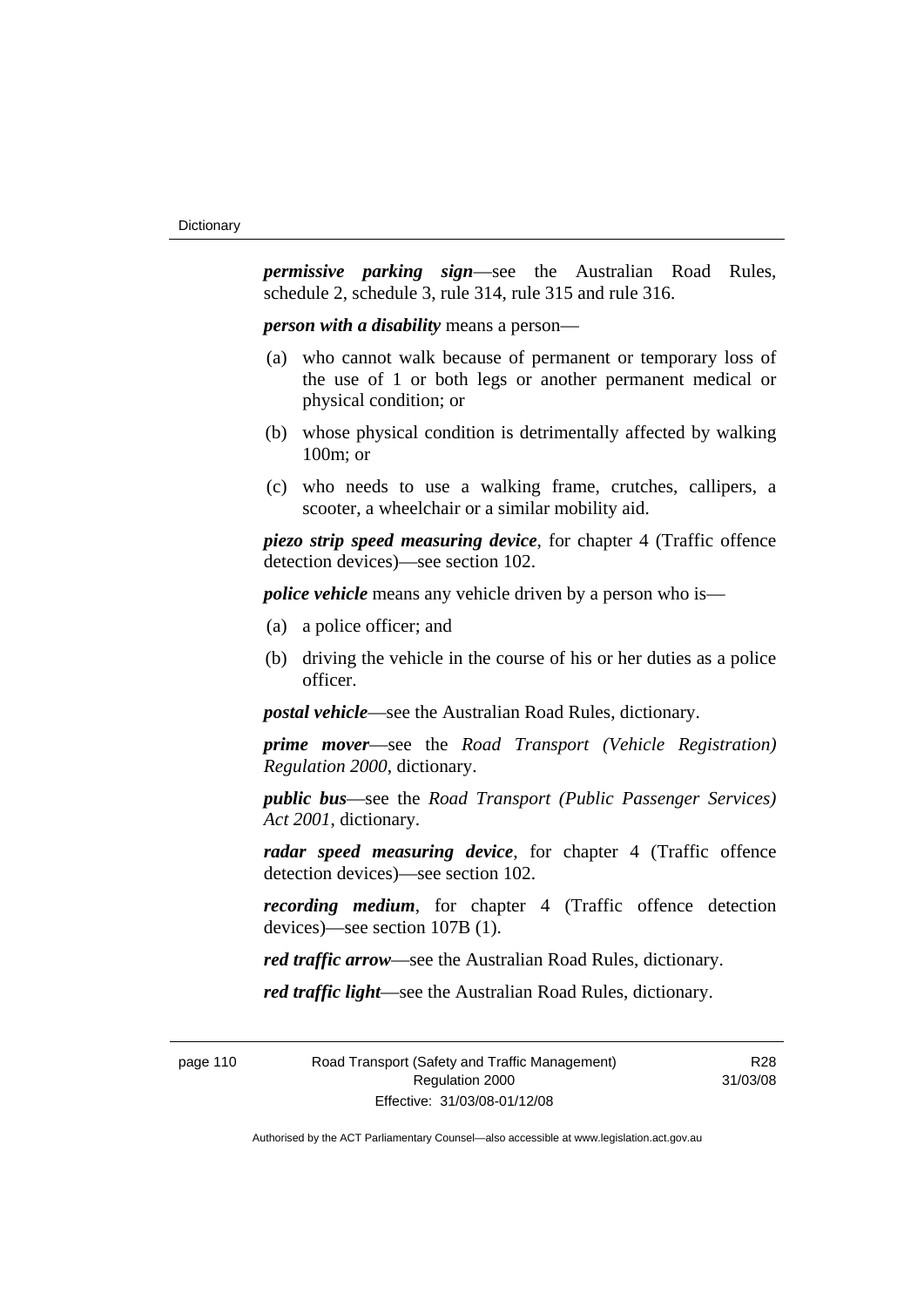*registered operator*—see the *Road Transport (Vehicle Registration) Act 1999*, dictionary.

*relevant parking fee*, for parking a vehicle in a pay parking space, means the fee for parking the vehicle in the space, for the day and time when the vehicle is parked in the space, as indicated on or with the parking meter or parking ticket machine applying to the space.

*residential land*, for division 3.1.3 (Heavy vehicle parking)—see section 82.

*ride*—see the Australian Road Rules, dictionary.

*rider*—see the Australian Road Rules, rule 17.

*road*—see section 3A.

*road marking*—see the Australian Road Rules, dictionary.

*road train*—see the *Road Transport (Vehicle Registration) Regulation 2000*, dictionary.

*road user*—see the Australian Road Rules, rule 14.

*security checksum*, for chapter 4 (Traffic offence detection devices)—see section 102.

*semitrailer*—see the *Road Transport (Vehicle Registration) Regulation 2000*, dictionary.

*stock truck*, for division 3.1.3 (Heavy vehicle parking)—see section 82.

*stop*—see section 3B.

*taxi*—see the *Road Transport (Public Passenger Services) Act 2001*, section 45.

*testing authority*, for chapter 4 (Traffic offence detection devices) see section 102.

R28 31/03/08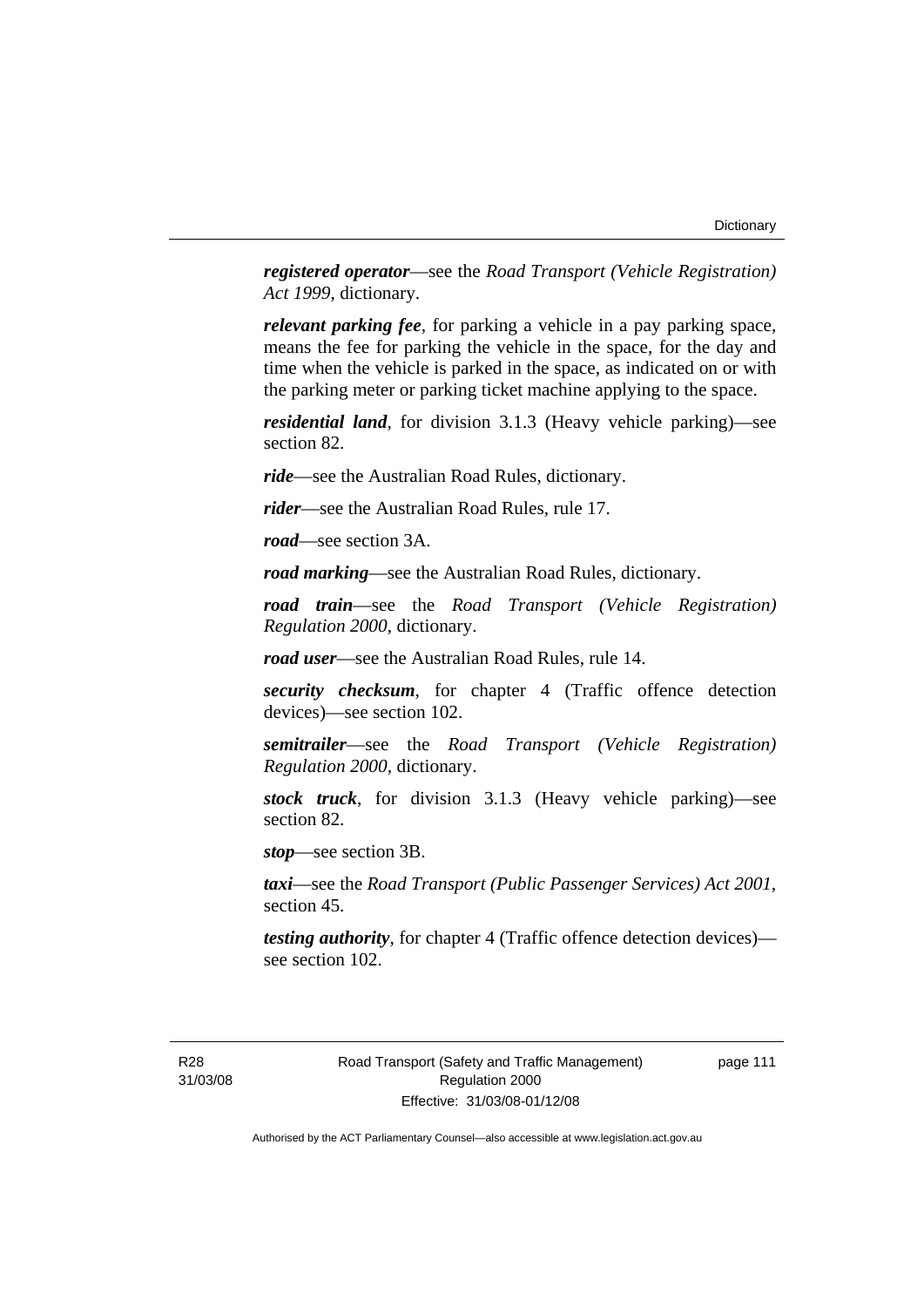### *ticket parking area*—

- (a) means a length of road or area that is set aside as a ticket parking area under section 76 (2) (a) or section 76A (2) (a); but
- (b) does not include a length of road or area that, under section 77 (2), is not taken to be included in the length of road or area set aside.

*ticket parking scheme* means a ticket parking scheme under division 3.1.2.

*ticket parking sign* means a *permissive parking sign* with the word 'ticket' on or with the sign.

*ticket parking space* means a ticket parking space under section 78.

*tow truck*—see the *Road Transport (Vehicle Registration) Regulation 2000*, dictionary.

*towing attachment* means a device fitted to a vehicle to which the drawbar of a trailer may be attached.

*tractor*—see the *Road Transport (Vehicle Registration) Regulation 2000*, dictionary.

*traffic control device*—see the Australian Road Rules, dictionary.

*traffic-related item*—see the Australian Road Rules, dictionary.

*traffic sign*—see the Australian Road Rules, dictionary.

*traffic signals*—see the Australian Road Rules, dictionary.

*trailer*—see the Act, dict.

*Note Trailer* is defined in identical terms in the Australian Road Rules, dict.

*transit lane*—see the Australian Road Rules, rule 156.

*truck lane*—see the Australian Road Rules, rule 157.

*use* a vehicle includes drive, park or stop the vehicle.

page 112 Road Transport (Safety and Traffic Management) Regulation 2000 Effective: 31/03/08-01/12/08

R<sub>28</sub> 31/03/08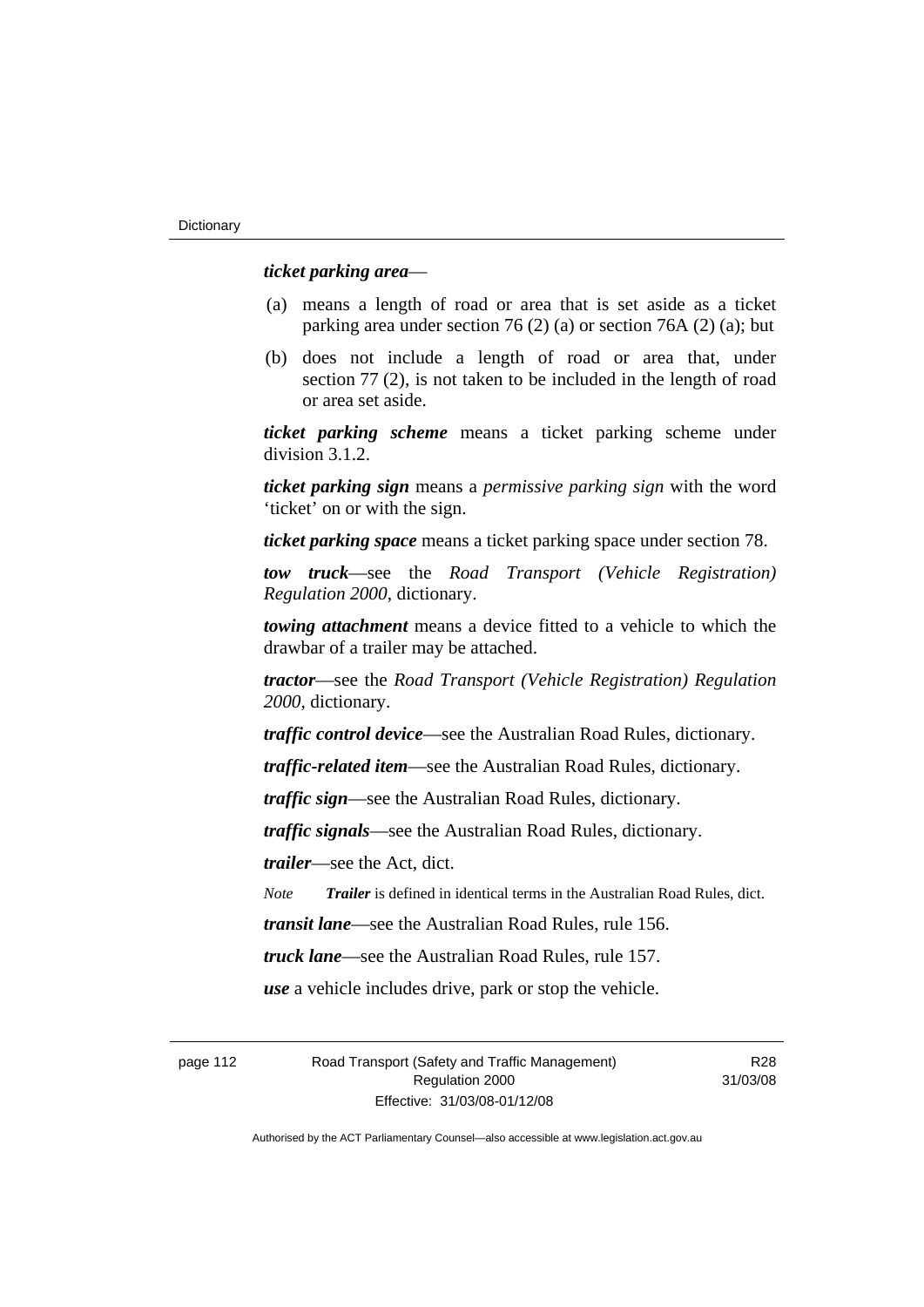*vehicle*—see the Australian Road Rules, rule 15.

*wheeled recreational device*—see the Australian Road Rules, dictionary.

*wheeled toy*—see the Australian Road Rules, dictionary.

*with*, for information about the application of a traffic control device—see the Australian Road Rules, dictionary.

*WORM disk*, for chapter 4 (Traffic offence detection devices)—see section 102.

R28 31/03/08 Road Transport (Safety and Traffic Management) Regulation 2000 Effective: 31/03/08-01/12/08

page 113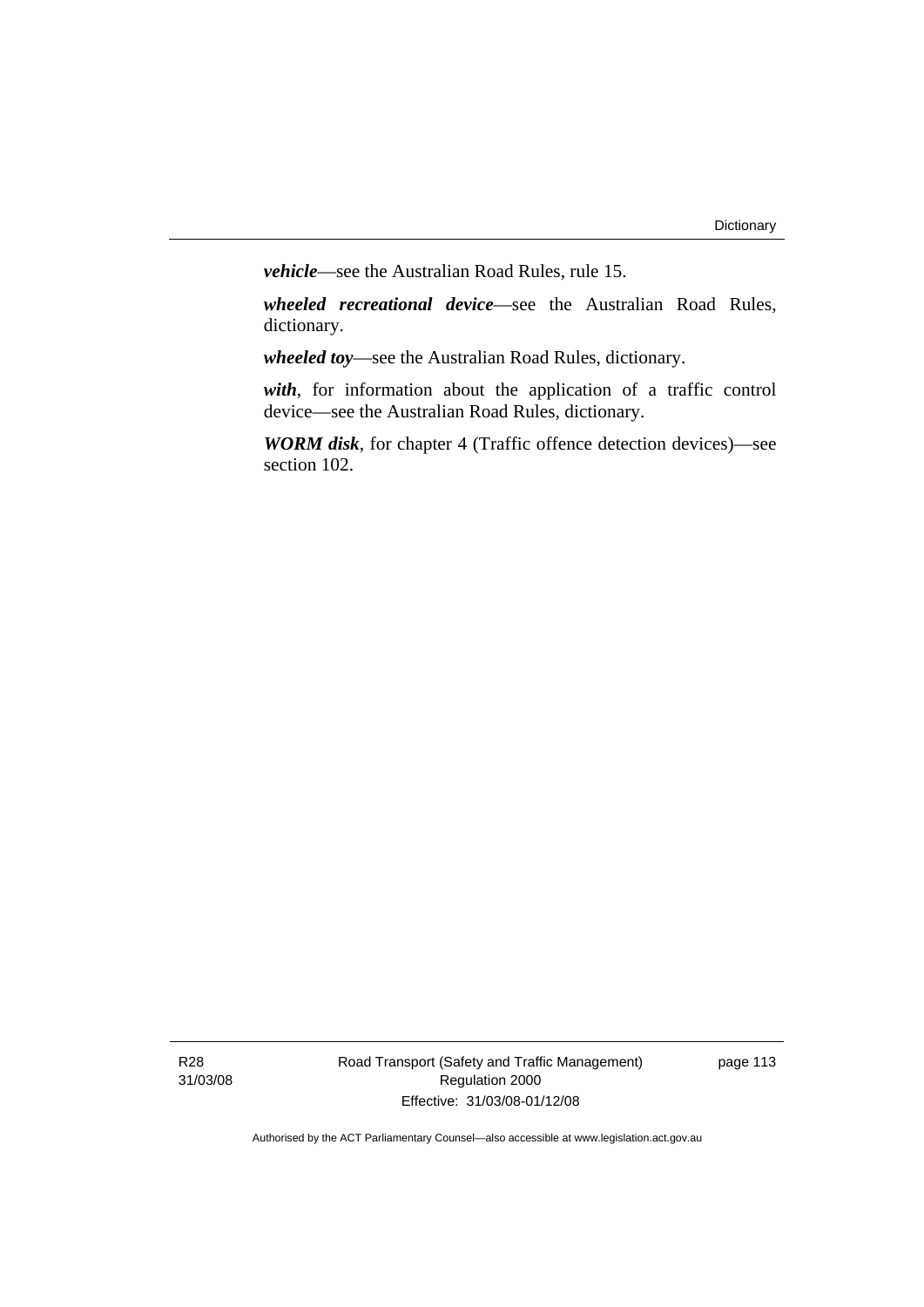1 About the endnotes

# **Endnotes**

# **1 About the endnotes**

Amending and modifying laws are annotated in the legislation history and the amendment history. Current modifications are not included in the republished law but are set out in the endnotes.

Not all editorial amendments made under the *Legislation Act 2001*, part 11.3 are annotated in the amendment history. Full details of any amendments can be obtained from the Parliamentary Counsel's Office.

Uncommenced amending laws and expiries are listed in the legislation history and the amendment history. These details are underlined. Uncommenced provisions and amendments are not included in the republished law but are set out in the last endnote.

If all the provisions of the law have been renumbered, a table of renumbered provisions gives details of previous and current numbering.

The endnotes also include a table of earlier republications.

| $am = amended$                               | $ord = ordinance$                         |
|----------------------------------------------|-------------------------------------------|
| $amdt = amendment$                           | $orig = original$                         |
| $ch = chapter$                               | par = paragraph/subparagraph              |
| $def = definition$                           | $pres = present$                          |
| $dict = dictionary$                          | $prev = previous$                         |
| disallowed = disallowed by the Legislative   | $(\text{prev}) = \text{previously}$       |
| Assembly                                     | $pt = part$                               |
| $div = division$                             | $r = rule/subrule$                        |
| $exp = expires/expired$                      | $renum = renumbered$                      |
| $Gaz = gazette$                              | $reloc = relocated$                       |
| $hdg =$ heading                              | $R[X]$ = Republication No                 |
| $IA = Interpretation Act 1967$               | $RI = reissue$                            |
| $ins = inserted/added$                       | $s = section/subsection$                  |
| $LA =$ Legislation Act 2001                  | $sch = schedule$                          |
| $LR =$ legislation register                  | $sdiv = subdivision$                      |
| $LRA =$ Legislation (Republication) Act 1996 | $sub = substituted$                       |
| $mod = modified/modification$                | SL = Subordinate Law                      |
| $o = order$                                  | underlining = whole or part not commenced |
| $om = omitted/repealed$                      | or to be expired                          |
|                                              |                                           |

# **2 Abbreviation key**

page 114 Road Transport (Safety and Traffic Management) Regulation 2000 Effective: 31/03/08-01/12/08

R28 31/03/08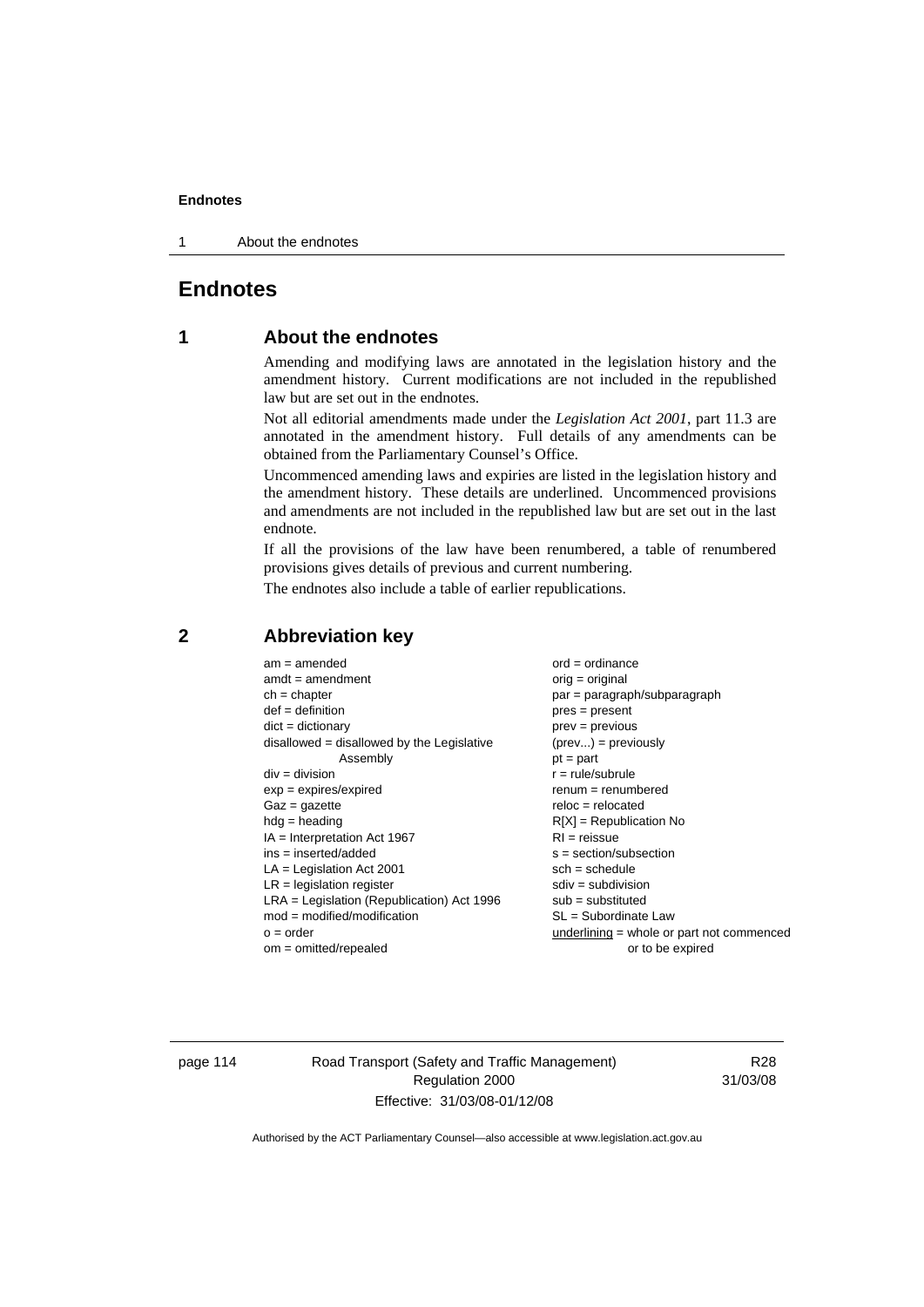### **3 Legislation history**

This regulation was originally the *Road Transport (Safety and Traffic Management) Regulations 2000*. It was renamed under the *Legislation Act 2001*.

### **Road Transport (Safety and Traffic Management) Regulation 2000 SL 2000 No 10**

- notified 29 February 2000 (Gaz 2000 No S6)
- s 1, s 2 commenced 29 February 2000 (IA 10B)
- remainder commenced 1 March 2000 (s 2 and Gaz 2000 No S5)

#### as amended by

#### **Legislative Assembly AR2000-2**

notified 18 May 2000 (Gaz 2000 No 20 p 505) commenced 18 May 2000 (SLA s 6 (13))

### **Road Transport (Safety and Traffic Management) Regulations Amendment SL 2000 No 21 pt 2**

notified 18 May 2000 (Gaz 2000 No 20) commenced 18 May 2000 (s 1)

#### **Road Transport Legislation Regulations Amendment SL 2000 No 33 pt 2**

notified 2 August 2000 (Gaz 2000 No S41) commenced 2 August 2000 (s 1)

#### **Road Transport Legislation Regulations Amendment SL 2000 No 52 pt 2**

notified 14 December 2000 (Gaz 2000 No 50) commenced 14 December 2000 (s 1)

### **Road Transport Legislation Amendment Act 2001 No 27 sch 4**

notified 24 May 2001 (Gaz 2001 No 21) s 1, s 2 commenced 24 May 2001 (IA s 10B) sch 4 commenced 24 May 2001 (s 2)

# **Road Transport (Safety and Traffic Management) Amendment Act 2001 No 29 pt 3**

notified 24 May 2001 (Gaz 2001 No 21) commenced 24 May 2001 (s 2)

R28 31/03/08 Road Transport (Safety and Traffic Management) Regulation 2000 Effective: 31/03/08-01/12/08

page 115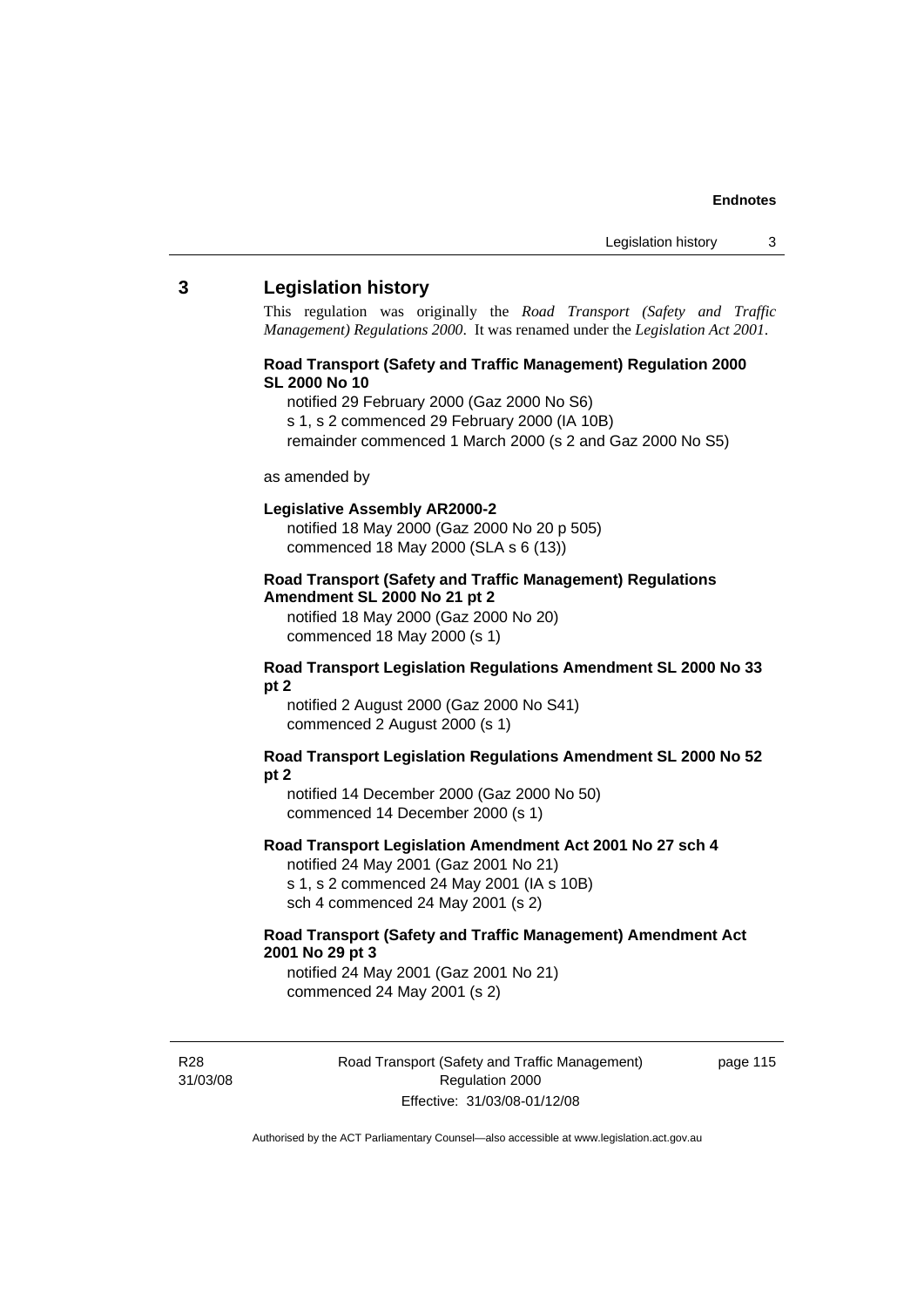3 Legislation history

# **Legislation (Consequential Amendments) Act 2001 No 44 pt 348**

notified 26 July 2001 (Gaz 2001 No 30) s 1, s 2 commenced 26 July 2001 (IA s 10B) pt 348 commenced 12 September 2001 (s 2 and see Gaz 2001 No S65)

# **Statute Law Amendment Act 2001 No 56 pt 3.46**

notified 5 September 2001 (Gaz 2001 No S 65) s 1, s 2 commenced 5 September 2001 (IA s 10B) pt 3.46 commenced 12 September 2001 (amdt 3.475)

# **Road Transport (Safety and Traffic Management) Regulations Amendment 2001 SL 2001 No 32**

notified 11 September 2001 (Gaz 2001 No S69) commenced 11 September 2001 (s 1)

# **Road Transport (Public Passenger Services) Act 2001 No 62 pt 1.12**

notified 10 September 2001 (Gaz 2001 No S66) s 1, s 2 commenced 10 September 2001 (IA s 10B)

pt 1.12 commenced 1 December 2001 (s 2 and CN 2001 No 2)

### **Road Transport Legislation Amendment Regulations 2002 SL No 2 pt 5**

notified LR 27 February 2002 s 1, s 2 commenced 27 February 2002 (LA s 75) pt 5 commenced 1 March 2002 (s 2 and see CN 2002 No 2)

# **Road Transport (Safety and Traffic Management) Amendment Regulations 2002 SL No 7**

notified LR 15 April 2002 commenced 16 April 2002 (s 2)

#### **Statute Law Amendment Act 2002 No 30 pt 3.73**

notified LR 16 September 2002

s 1, s 2 taken to have commenced 19 May 1997 (LA s 75 (2)) pt 3.73 commenced 17 September 2002 (s 2 (1))

page 116 Road Transport (Safety and Traffic Management) Regulation 2000 Effective: 31/03/08-01/12/08

R<sub>28</sub> 31/03/08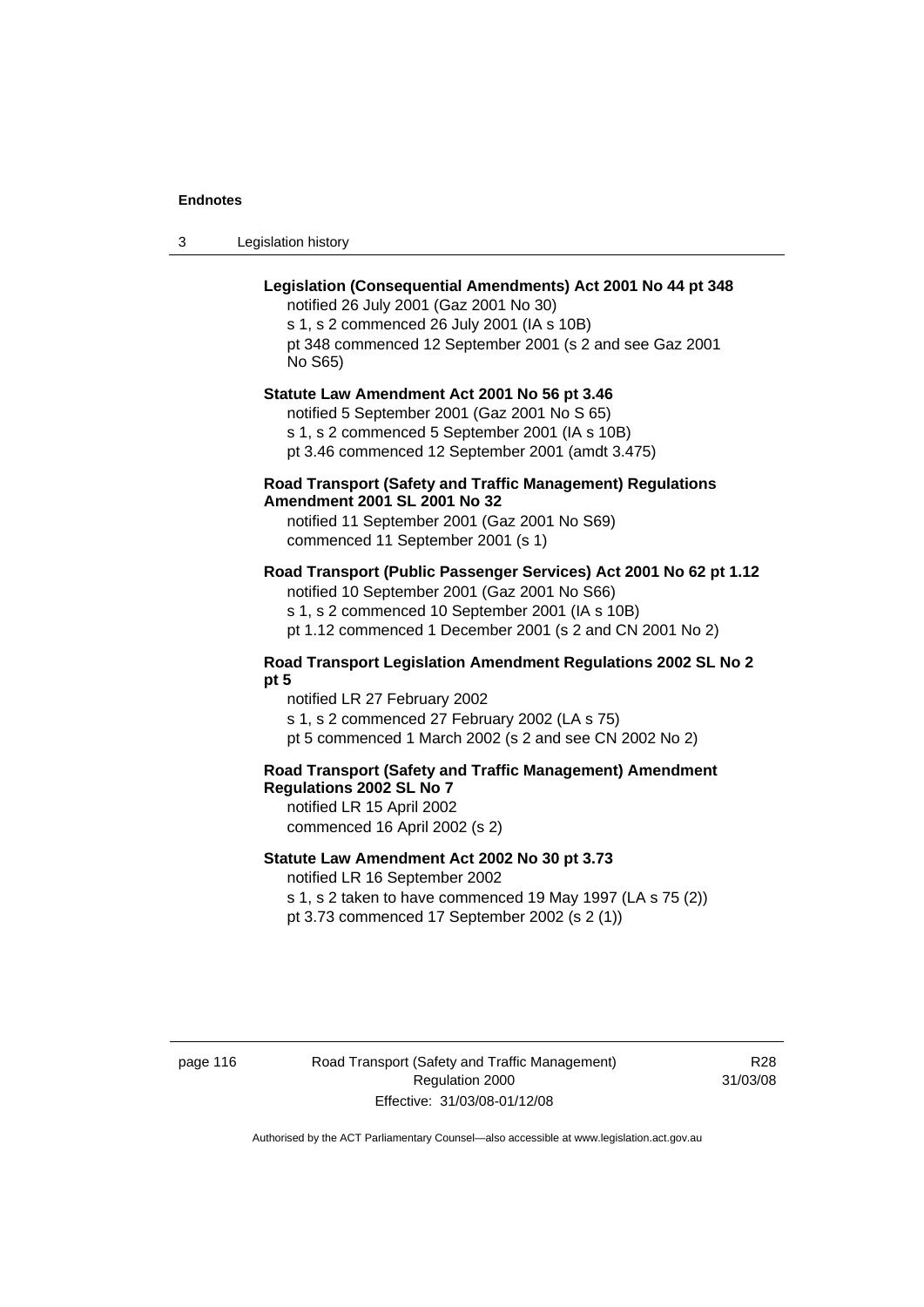# **Road Transport Legislation Amendment Regulations 2002 (No 2) SL2002-31 pt 5**

notified LR 31 October 2002 s 1, s 2 commenced 31 October 2002 (LA s 75 (1)) pt 5 commenced 1 November 2002 (s 2 (1))

#### **Criminal Code 2002 No 51 pt 1.20**

notified LR 20 December 2002

s 1, s 2 commenced 20 December 2002 (LA s 75) pt 1.20 commenced 1 January 2003 (s 2 (1))

# **Urban Services (Application of Criminal Code) Amendment**

#### **Regulations 2002 SL2003-1 pt 4**

notified LR 9 January 2003 s 1, s 2 commenced 9 January 2003 (LA s 75 (1))

pt 4 commenced 10 January 2003 (s 2 (3) and see LA s 73 (3) (b))

# **Road Transport (Safety and Traffic Management) Amendment Regulations 2003 (No 1) SL2003-12**

notified LR 22 May 2003 s 1, s 2 commenced 22 May 2003 (LA s 75 (1)) remainder commenced 1 June 2003 (s 2 and CN2003-3)

### **Road Transport (Safety and Traffic Management) Amendment Regulations 2003 (No 2) SL2003-14**

notified LR 10 June 2003 s 1, s 2 commenced 10 June 2003 (LA s 75 (1)) remainder commenced 11 June 2003 (s 2)

### **Dangerous Substances Act 2004 A2004-7 sch 1 pt 1.8**

notified LR 19 March 2004 s 1, s 2 commenced 19 March 2004 (LA s 75 (1)) sch 1 pt 1.8 commenced 5 April 2004 (s 2 and CN2004-6)

# **Road Transport Legislation (Australian Road Rules) Amendment Regulations 2004 (No 1) SL2004-16 pt 3**

notified LR 24 May 2004 s 1, s 2 commenced 24 May 2004 (LA s 75 (1)) pt 3 commenced 19 July 2004 (s 2 and CN2004-10)

R28 31/03/08 Road Transport (Safety and Traffic Management) Regulation 2000 Effective: 31/03/08-01/12/08

page 117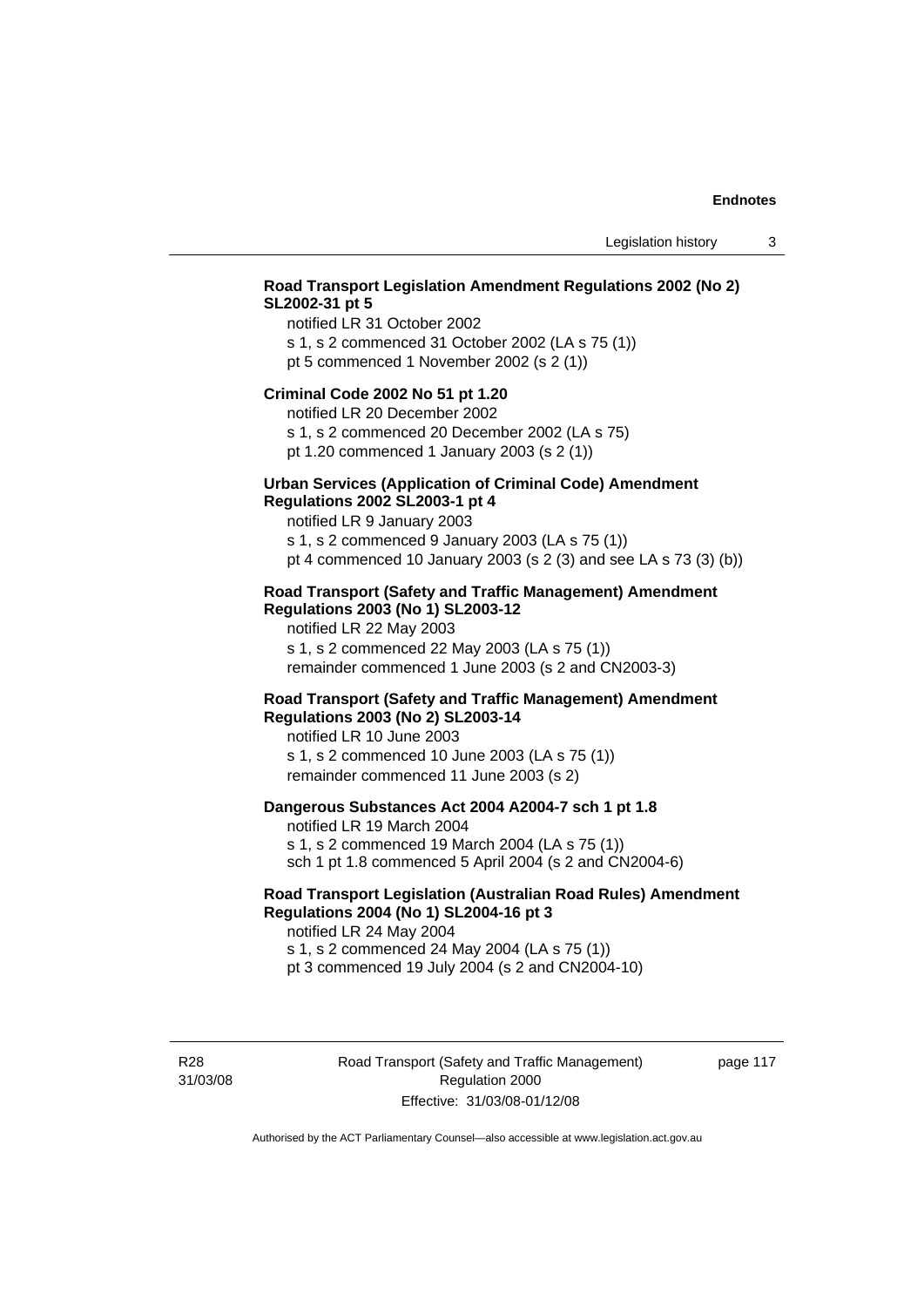3 Legislation history

### **Emergencies Act 2004 A2004-28 sch 3 pt 3.20**

notified LR 29 June 2004 s 1, s 2 commenced 29 June 2004 (LA s 75 (1)) sch 3 pt 3.20 commenced 1 July 2004 (s 2 (1) and CN2004-11)

#### **Road Transport Legislation Amendment Regulations 2004 (No 1) SL2004-47 pt 5**

notified LR 9 September 2004

s 1, s 2 commenced 9 September 2004 (LA s 75 (1))

pt 5 commenced 10 September 2004 (s 2)

### **Road Transport Legislation (Hire Cars) Amendment Regulation 2005 (No 1) SL2005-4 sch 2 pt 2.4**

notified LR 7 March 2005

s 1, s 2 commenced 7 March 2005 (LA s 75 (1)) sch 2 pt 2.4 commenced 9 March 2005 (s 2 and see Road Transport (Public Passenger Services) (Hire Cars) Amendment Act 2004 A2004-69, s 2 and LA s 79)

#### **Road Transport (Safety and Traffic Management) Amendment Regulation 2005 (No 1) SL2005-7**

notified LR 8 April 2005 s 1, s 2 commenced 8 April 2005 (LA s 75 (1)) remainder commenced 9 April 2005 (s 2)

#### **Road Transport (Safety and Traffic Management) Amendment Regulation 2005 (No 2) SL2005-22**

notified LR 15 September 2005 s 1, s 2 commenced 15 September 2005 (LA s 75 (1)) remainder commenced 16 September 2005 (s 2)

### **Statute Law Amendment Act 2005 (No 2) A2005-62 sch 1 pt 1.4**  notified LR 21 December 2005

s 1, s 2 commenced 21 December 2005 (LA s 75 (1)) sch 1 pt 1.4 commenced 11 January 2006 (s 2 (1))

# **Road Transport (Safety and Traffic Management) Amendment Regulation 2006 (No 1) SL2006-4**

notified LR 16 January 2006 s 1, s 2 commenced 16 January 2006 (LA s 75 (1)) remainder commenced 17 January 2006 (s 2)

page 118 Road Transport (Safety and Traffic Management) Regulation 2000 Effective: 31/03/08-01/12/08

R<sub>28</sub> 31/03/08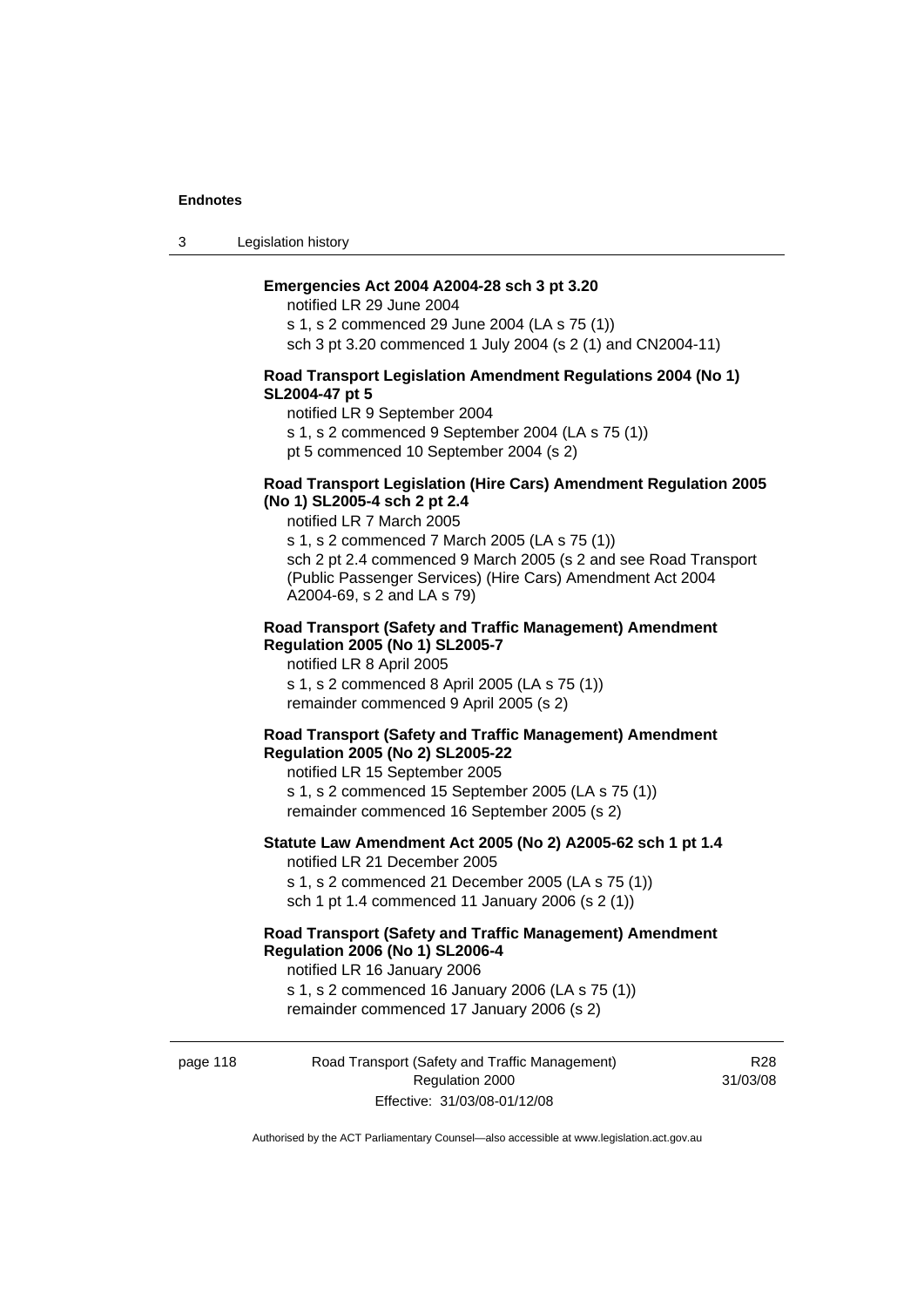# **Road Transport (Public Passenger Services) Amendment Regulation 2006 (No 1) SL2006-32 sch 1 pt 1.5**

notified LR 26 June 2006

s 1, s 2 commenced 26 June 2006 (LA s 75 (1)) sch 1 pt 1.5 commenced 3 July 2006 (s 2 (2))

#### **Road Transport (Safety and Traffic Management) Amendment Regulation 2006 (No 2) SL2006-51**

notified LR 4 December 2006

s 1, s 2 commenced 4 December 2006 (LA s 75 (1)) remainder commenced 5 December 2006 (s 2)

# **Road Transport (Safety and Traffic Management) Amendment Regulation 2007 (No 1) SL2007-20**

notified LR 30 July 2007 s 1, s 2 commenced 30 July 2007 (LA s 75 (1)) remainder commenced 31 July 2007 (s 2)

# **Planning and Development (Consequential Amendments) Act 2007 A2007-25 sch 1 pt 1.29**

notified LR 13 September 2007

s 1, s 2 commenced 13 September 2007 (LA s 75 (1)) sch 1 pt 1.29 commenced 31 March 2008 (s 2 and see Planning and Development Act 2007 A2007-24, s 2 and CN2008-1)

### **4 Amendment history**

| Name of regulation<br>s 1 | am R18 LA                                                                                                 |
|---------------------------|-----------------------------------------------------------------------------------------------------------|
| <b>Dictionary</b>         |                                                                                                           |
| S <sub>2</sub>            | om Act 2001 No 27 amdt 4.24<br>ins SL2005-22 amdt 1.1                                                     |
|                           | Dictionary—application to Australian Road Rules                                                           |
| s 3 hda<br>s 3            | bracketed note exp 17 September 2002 (s 4 (3))<br>am Act 2001 No 44 amdt 1.3793<br>sub SL2005-22 amdt 1.1 |
|                           | Road includes road related area                                                                           |
| s 3A                      | ins SL2005-22 amdt 1.1                                                                                    |
|                           | Meaning of park and stop                                                                                  |
| s 3B                      | ins SL2005-22 amdt 1.1                                                                                    |
|                           |                                                                                                           |
|                           | Road Transport (Safety and Traffic Management)                                                            |

R28 31/03/08

Road Transport (Safety and Traffic Management) Regulation 2000 Effective: 31/03/08-01/12/08

page 119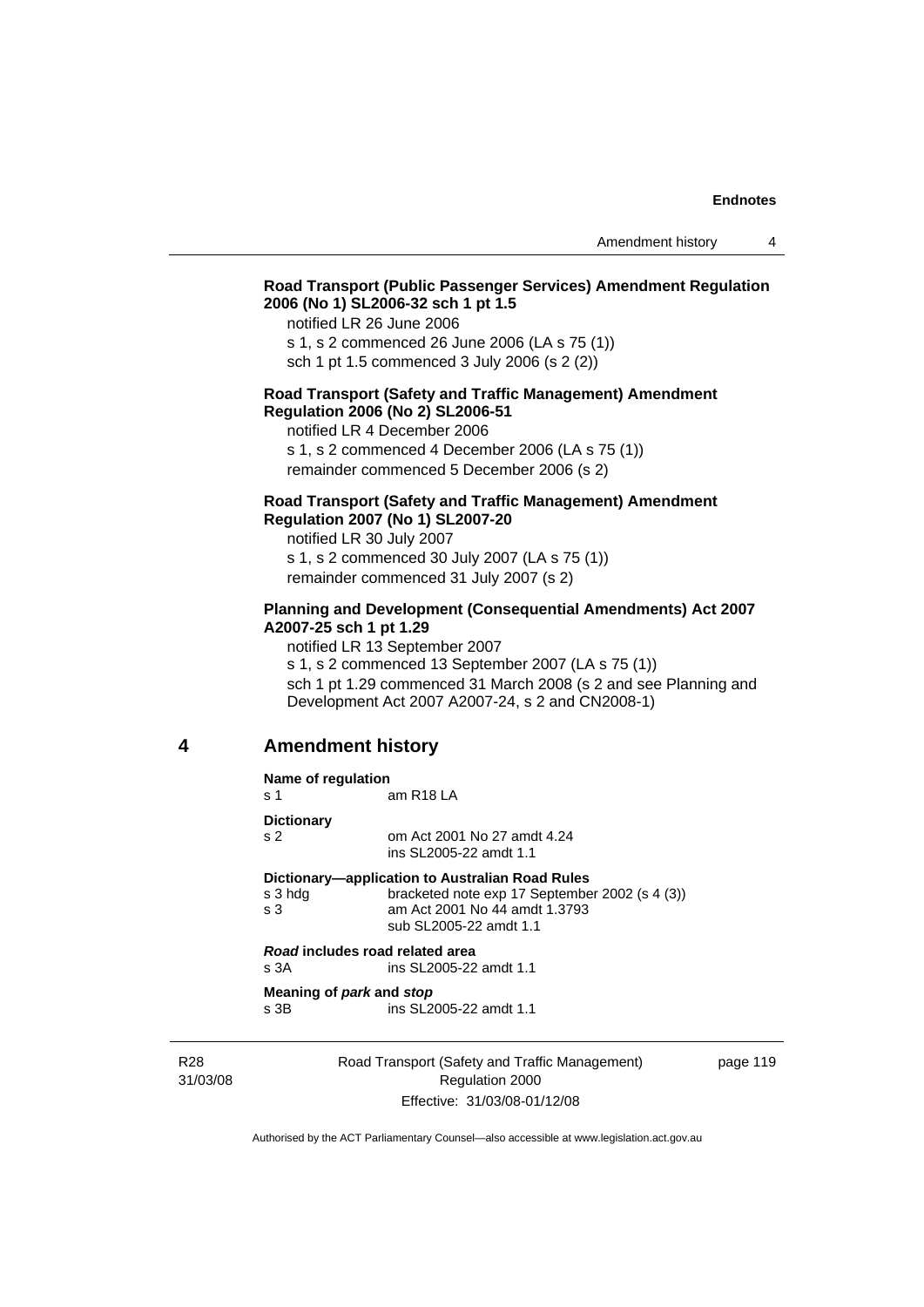4

| Amendment history                                               |                                                                                                                                                                                  |
|-----------------------------------------------------------------|----------------------------------------------------------------------------------------------------------------------------------------------------------------------------------|
| <b>Notes</b><br>s 4 hda<br>s 4                                  | bracketed note exp 17 September 2002 (s 4 (3))<br>am Act 2001 No 44 amdt 1.3794; Act 2002 No 30 amdt 3.769<br>(2), (3) exp 17 September 2002 (s (4 (3))                          |
| s 4A                                                            | Offences against regulation-application of Criminal Code etc<br>ins SL2003-1 s 16                                                                                                |
| $s$ 4B                                                          | Offences against regulation are strict liability offences<br>ins SL2003-1 s 16                                                                                                   |
| s 4C                                                            | General defence of accident or reasonable effort<br>ins SL2003-1 s 16                                                                                                            |
| What are the Australian Road Rules<br>s 5 hdg<br>s <sub>5</sub> | bracketed note exp 17 September 2002 (s 4 (3))<br>sub SL2004-16 s 25<br>am SL2005-22 amdt 1.2                                                                                    |
| s 6 hda                                                         | Incorporation of Australian Road Rules into ACT law<br>bracketed note exp 17 September 2002 (s 4 (3))                                                                            |
| General<br>div 2.2.1 note 2<br>div 2.2.1 note 3                 | am 2000 No 52 s 3; 2001 No 32 s 3; 2002 No 31 s 22;<br>SL2003-12 s 4; SL2004-16 ss 26-30<br>sub SL2005-22 s 4<br>am SL2006-32 amdt 1.92; items renum R24 LA<br>sub SL2005-22 s 4 |
| s 7 hdg<br>s 7                                                  | References to another law of this jurisdiction etc<br>bracketed note exp 17 September 2002 (s 4 (3))<br>am Act 2001 No 44 amdt 1.3795, amdt 1.3796                               |
| s 8 hda                                                         | ARR r 10 (2)-penalties for offences<br>bracketed note exp 17 September 2002 (s 4 (3))                                                                                            |
| s 8A                                                            | ARR r 25 (2)-default speed-limit in built-up area<br>ins SL2003-12 s 5<br>om SL2004-16 s 31                                                                                      |
| s 9 hdg<br>s 9                                                  | ARR r 95—emergency stopping lane only signs<br>bracketed note exp 17 September 2002 (s 4 (3))<br>am SL2005-22 amdt 1.3                                                           |
| ARR r 104—no truck signs<br>s 10 hdg<br>s 10                    | bracketed note exp 17 September 2002 (s 4 (3))<br>am SL2005-22 amdt 1.4                                                                                                          |
|                                                                 |                                                                                                                                                                                  |

page 120 Road Transport (Safety and Traffic Management) Regulation 2000 Effective: 31/03/08-01/12/08

R28 31/03/08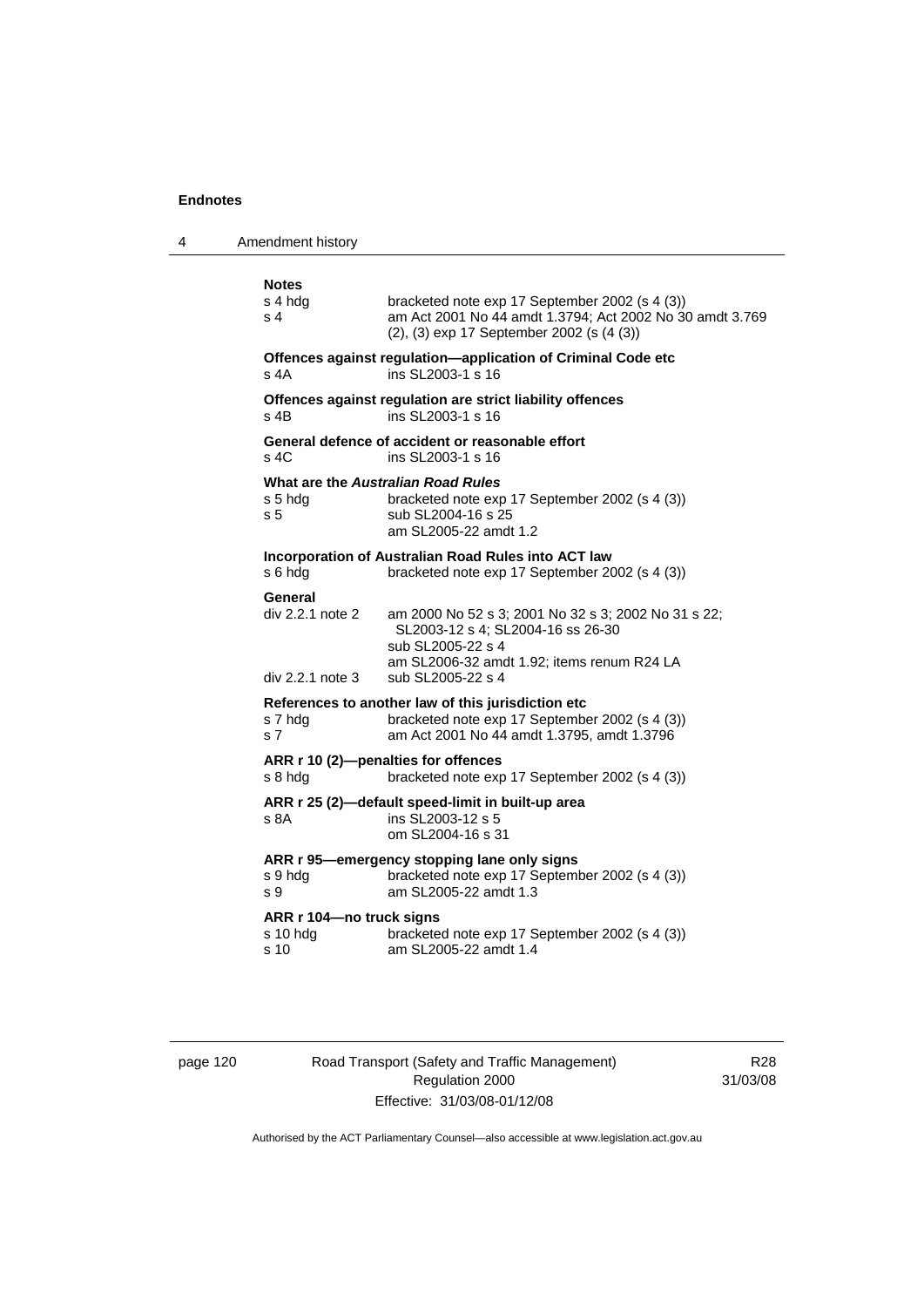|                                              | Amendment history                                                                                                                                                                        | 4 |
|----------------------------------------------|------------------------------------------------------------------------------------------------------------------------------------------------------------------------------------------|---|
| s 12 hda<br>s 12                             | ARR r 158 (2) (c)-other vehicles permitted to travel in bus lanes<br>bracketed note exp 17 September 2002 (s 4 (3))<br>sub 2002 No 31 s 23; SL2005-4 amdt 2.38<br>am SL2006-32 amdt 1.93 |   |
| s 12A                                        | ARR r 170 (1)—driver not to stop in intersection unless permitted<br>ins SL2004-16 s 32                                                                                                  |   |
| s 13 hdg<br>s 13                             | ARR r 179 (1) (c)-stopping in a loading zone-goods and permit vehicles<br>bracketed note exp 17 September 2002 (s 4 (3))<br>sub SL2005-22 s 5                                            |   |
| s 13A                                        | ARR r 179 (1) (c) and (2) (c)-stopping in loading zone-taxis<br>ins SL2005-22 s 5                                                                                                        |   |
| s 13B                                        | ARR r 183-stopping in a bus zone<br>ins SL2006-32 amdt 1.94                                                                                                                              |   |
| s 13C                                        | ARR r 195—stopping at or near a bus stop<br>ins SL2006-32 amdt 1.94                                                                                                                      |   |
| s 14 hdg                                     | ARR r 199 (2)-stopping near postbox<br>bracketed note exp 17 September 2002 (s 4 (3))                                                                                                    |   |
| s 15 hda                                     | ARR r 206 (2) (b), (c)—time extension for people with disabilities permit<br>bracketed note exp 17 September 2002 (s 4 (3))<br>sub SL2005-22 amdt 1.5                                    |   |
| $s$ 16 hdg                                   | ARR r 207 (2) (a)-fees for parking in pay parking spaces<br>bracketed note exp 17 September 2002 (s 4 (3))                                                                               |   |
| s 16A                                        | ARR r 213 (5)—making a motor vehicle secure—exception<br>ins Legislative Assembly AR2000-2 (see Gaz 2000 No 20)<br>am SL2004-16 s 33<br>sub SL2005-22 amdt 1.6                           |   |
| s 18 hdg                                     | ARR r 216 (3)—towing a vehicle at night or in hazardous weather conditions<br>bracketed note exp 17 September 2002 (s 4 (3))                                                             |   |
| ARR r 225—use of radar detectors<br>s 22 hdg | bracketed note exp 17 September 2002 (s 4 (3))                                                                                                                                           |   |
| s 22A                                        | ARR r 236 (6)-hitchhiking, roadside commerce etc permitted<br>ins SL2004-16 s 34                                                                                                         |   |
| certain roads<br>s 23 hdg                    | ARR r 240 (2)-wheeled recreational devices and toys not to be used on<br>bracketed note exp 17 September 2002 (s 4 (3))                                                                  |   |
| s 23A                                        | ARR r 248—bicycle rider may ride across marked foot crossing if authorised<br>ins 2000 No 21 s 3<br>om SL2004-16 s 35                                                                    |   |
|                                              |                                                                                                                                                                                          |   |

R28 31/03/08 Road Transport (Safety and Traffic Management) Regulation 2000 Effective: 31/03/08-01/12/08

page 121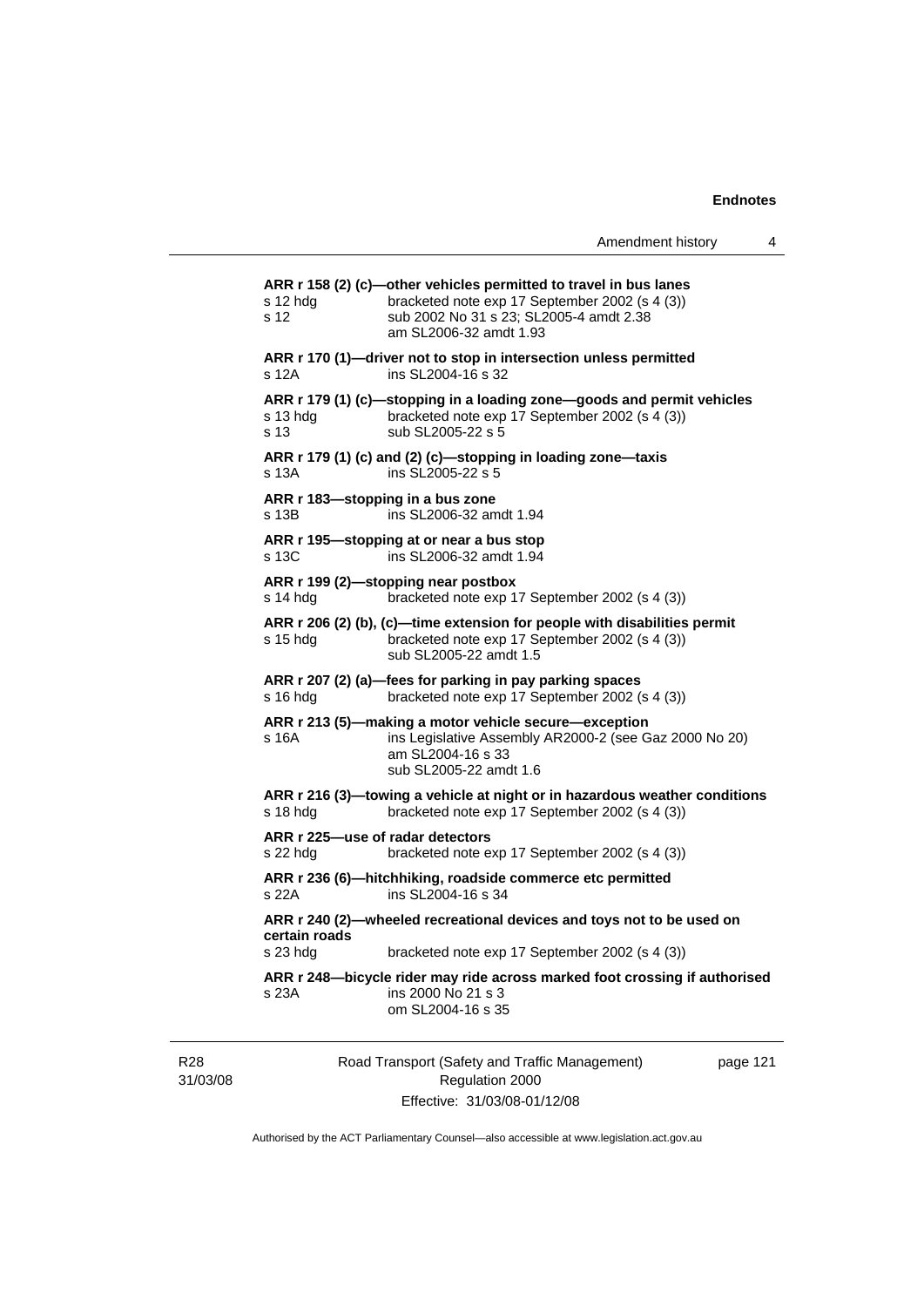| 4 | Amendment history |
|---|-------------------|
|---|-------------------|

| s 23B                                                   | ARR r 266 (3) (b)—wearing of seatbelts by passengers under 16 years old<br>ins 2001 No 32 s 4<br>am 2002 No 2 s 28; Act 2002 No 51 amdt 1.38; SL2005-4<br>amdt 2.39, amdt 2.40; SL2006-32 amdt 1.95                                                                                                                                                                                                                                                    |
|---------------------------------------------------------|--------------------------------------------------------------------------------------------------------------------------------------------------------------------------------------------------------------------------------------------------------------------------------------------------------------------------------------------------------------------------------------------------------------------------------------------------------|
| s 24 hdg                                                | ARR r 266 (7)—wearing of seatbelts by passengers under 16 years old<br>bracketed note exp 17 September 2002 (s 4 (3))                                                                                                                                                                                                                                                                                                                                  |
| s 25 hdg                                                | ARR r 267 (3)-certificates of exemption from wearing seatbelts<br>bracketed note exp 17 September 2002 (s 4 (3))                                                                                                                                                                                                                                                                                                                                       |
| s 26 hdg                                                | ARR r 270 (3)-wearing motorbike helmets<br>bracketed note exp 17 September 2002 (s 4 (3))                                                                                                                                                                                                                                                                                                                                                              |
| s 27 hda                                                | ARR r 271 (6)-riding on motorbikes<br>bracketed note exp 17 September 2002 (s 4 (3))                                                                                                                                                                                                                                                                                                                                                                   |
| s 27A                                                   | ARR r 280 (2) (a)-other vehicles to which B light rules apply<br>ins 2002 No 31 s 24<br>sub SL2005-4 amdt 2.41; SL2006-32 amdt 1.96                                                                                                                                                                                                                                                                                                                    |
| s 28 hdg                                                | ARR r 287 (3) (e), (4)-duties of participants in crashes<br>bracketed note exp 17 September 2002 (s 4 (3))                                                                                                                                                                                                                                                                                                                                             |
| s 29 hdg<br>s 29                                        | ARR r 289 (1) (g)-driving on nature strip<br>bracketed note exp 17 September 2002 (s 4 (3))<br>am SL2004-16 s 36; pars renum R16 LA (see<br>SL2004-16 s 37); SL2005-22 amdt 1.7                                                                                                                                                                                                                                                                        |
| s 30                                                    | ARR r 298-driving with a person in or on trailer<br>am SL2005-22 amdt 1.8                                                                                                                                                                                                                                                                                                                                                                              |
| ARR r 313-postal workers<br>s 32 hdg                    | bracketed note exp 17 September 2002 (s 4 (3))                                                                                                                                                                                                                                                                                                                                                                                                         |
| ARR dict-definitions for dictionary<br>s 33 hdg<br>s 33 | bracketed note exp 17 September 2002 (s 4 (3))<br>am SL2005-22 amdt 1.9<br>def emergency worker am A2004-28 amdt 3.61<br>def <i>hire car</i> ins SL2005-4 amdt 2.43<br>def <i>police officer</i> sub Act 2001 No 56 amdt 3.475<br>def private hire car om SL2005-4 amdt 2.44<br>def <i>public bus</i> sub Act 2001 No 62 amdt 1.38<br>def restricted hire vehicle om SL2005-4 amdt 2.44<br>def <i>taxi</i> sub 2002 No 2 s 29<br>am SL2005-4 amdt 2.42 |
| div 2.2.3 hdg                                           | <b>Offences against the Australian Road Rules</b><br>om SL2003-1 s 17                                                                                                                                                                                                                                                                                                                                                                                  |

page 122 Road Transport (Safety and Traffic Management) Regulation 2000 Effective: 31/03/08-01/12/08

R28 31/03/08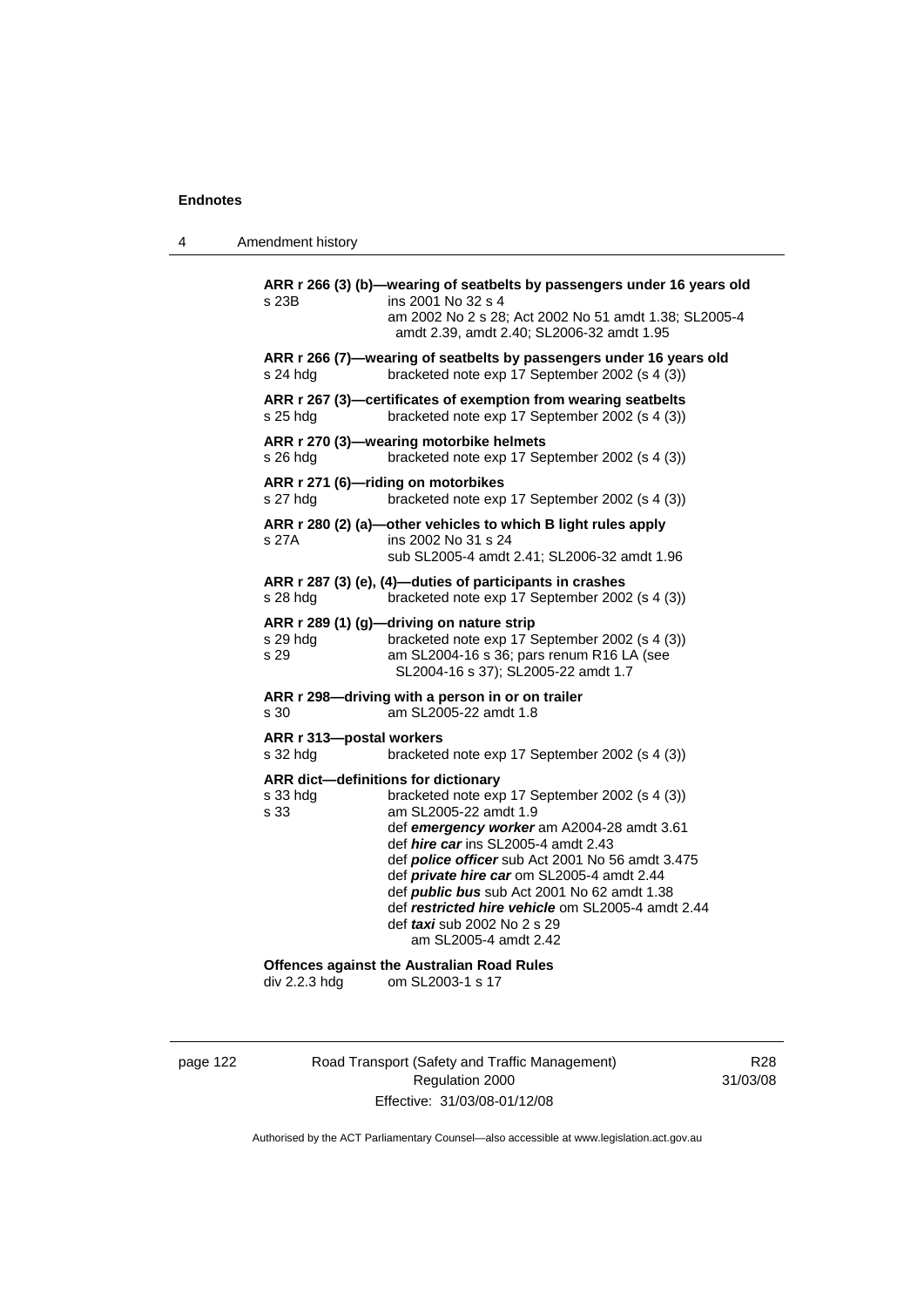# **Application of Criminal Code**

| <b>Application of Orminial Ocuc</b><br>s 34 hdg<br>s 34 | bracketed note exp 17 September 2002 (s 4 (3))<br>sub Act 2002 No 51 amdt 1.39<br>om SL2003-1 s 17                                                    |
|---------------------------------------------------------|-------------------------------------------------------------------------------------------------------------------------------------------------------|
| s 35 hdg<br>s 35                                        | Offences are strict liability offences<br>bracketed note exp 17 September 2002 (s 4 (3))<br>am Act 2002 No 51 amdt 1.40<br>om SL2003-1 s 17           |
| s 36 hdg<br>s 36                                        | General defence of accident or reasonable effort<br>bracketed note exp 17 September 2002 (s 4 (3))<br>am Act 2002 No 51 amdt 1.41<br>om SL2003-1 s 17 |
| Making unnecessary engine noise<br>s 37 hdg             | bracketed note exp 17 September 2002 (s 4 (3))                                                                                                        |
| Emission of waste oil or grease<br>s 38 hdg             | bracketed note exp 17 September 2002 (s 4 (3))                                                                                                        |
| Safety of persons on trailers<br>s 39 hdg<br>s 39       | bracketed note exp 17 September 2002 (s 4 (3))<br>am SL2005-22 amdt 1.10, amdt 1.11                                                                   |
| s 40 hdg                                                | Passengers in sidecars to be seated<br>bracketed note exp 17 September 2002 (s 4 (3))                                                                 |
| s 41 hdg                                                | Number of vehicles that may be drawn<br>bracketed note exp 17 September 2002 (s 4 (3))                                                                |
| Towing by vehicles under 4.5t<br>s 42 hdg               | bracketed note exp 17 September 2002 (s 4 (3))                                                                                                        |
| Lights on motor vehicles generally<br>s 43 hdg          | bracketed note exp 17 September 2002 (s 4 (3))                                                                                                        |
| <b>Metered parking</b><br>div 2.3.5 hdg                 | sub SL2005-22 s 6                                                                                                                                     |
| s 44 hdg<br>s 44                                        | Metered parking-parking in spaces<br>bracketed note exp 17 September 2002 (s 4 (3))<br>sub SL2005-22 s 7                                              |
| Metered parking-parking fees<br>s 44A                   | ins SL2005-22 s 7                                                                                                                                     |
| s 44B                                                   | Metered parking-maximum length of stay<br>ins SL2005-22 s 7                                                                                           |

R28 31/03/08 Road Transport (Safety and Traffic Management) Regulation 2000 Effective: 31/03/08-01/12/08

page 123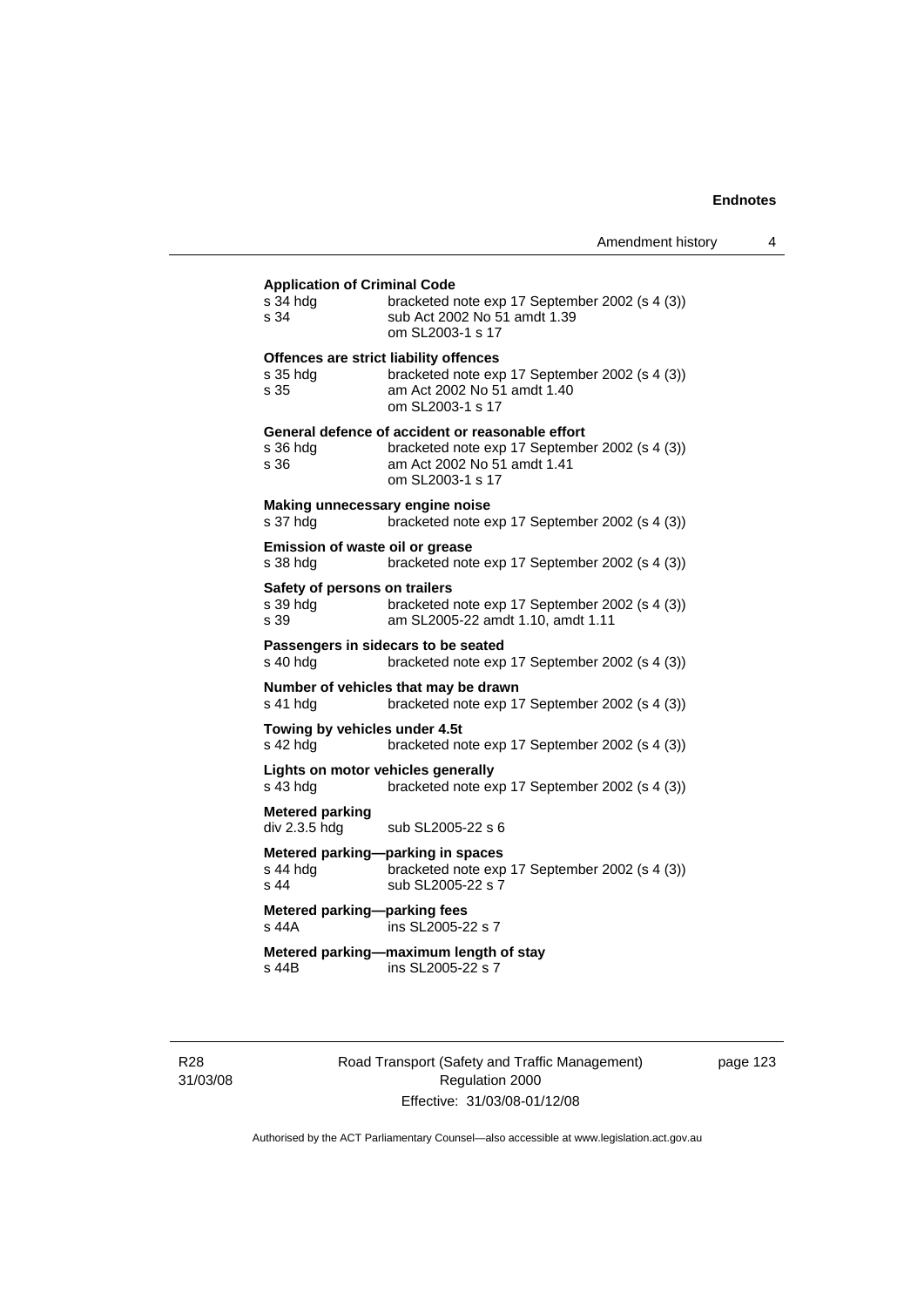| 4 | Amendment history |
|---|-------------------|
|   |                   |

| s 45 hda<br>s 45                                      | Metered parking-exceptions to s 44A and s 44B<br>bracketed note exp 17 September 2002 (s 4 (3))<br>sub SL2005-22 s 7                                                                             |
|-------------------------------------------------------|--------------------------------------------------------------------------------------------------------------------------------------------------------------------------------------------------|
| s 46 hdg                                              | Temporary closure of metered parking spaces<br>bracketed note exp 17 September 2002 (s 4 (3))                                                                                                    |
| <b>Misuse of parking meters</b><br>s 47 hdg           | bracketed note exp 17 September 2002 (s 4 (3))                                                                                                                                                   |
| Interfering with parking meters etc<br>s 48 hdg       | bracketed note exp 17 September 2002 (s 4 (3))                                                                                                                                                   |
| <b>Ticket parking</b><br>div 2.3.6 hdg                | orig div 2.3.6 hdg renum as div 2.3.8 hdg<br>ins by SL2005-22 s 8                                                                                                                                |
| Ticket parking-parking in spaces<br>s 49 hdg<br>s 49  | bracketed note exp 17 September 2002 (s 4 (3))<br>sub SL2005-22 s 8                                                                                                                              |
| Ticket parking-display of tickets<br>s 49A            | ins SL2005-22 s 8                                                                                                                                                                                |
| s 49B                                                 | Ticket parking-maximum length of stay<br>ins SL2005-22 s 8                                                                                                                                       |
| s 50 hdg<br>s <sub>50</sub>                           | Ticket parking-exceptions to s 49A and s 49B<br>bracketed note exp 17 September 2002 (s 4 (3))<br>sub SL2005-22 s 8                                                                              |
| s 51 hdg<br>s 51                                      | Temporary closure of ticket parking spaces and areas<br>bracketed note exp 17 September 2002 (s 4 (3))<br>sub SL2005-22 amdt 1.12<br>am 2002 No 7 s 4, s 5; regs renum R6 LA (see 2002 No 7 s 6) |
| s 52 hdg<br>s 52                                      | Use of false or damaged parking tickets etc<br>bracketed note exp 17 September 2002 (s 4 (3))<br>sub SL2005-22 s 9                                                                               |
| Misuse of parking ticket machines<br>s 53 hdg<br>s 53 | bracketed note exp 17 September 2002 (s 4 (3))<br>sub SL2005-22 s 9                                                                                                                              |
| $s$ 54 hdg                                            | Interfering with parking ticket machines etc<br>bracketed note exp 17 September 2002 (s 4 (3))                                                                                                   |
| Interfering with parking tickets<br>s 55 hdg<br>s 55  | bracketed note exp 17 September 2002 (s 4 (3))<br>sub SL2005-22 s 10                                                                                                                             |

page 124 Road Transport (Safety and Traffic Management) Regulation 2000 Effective: 31/03/08-01/12/08

R28 31/03/08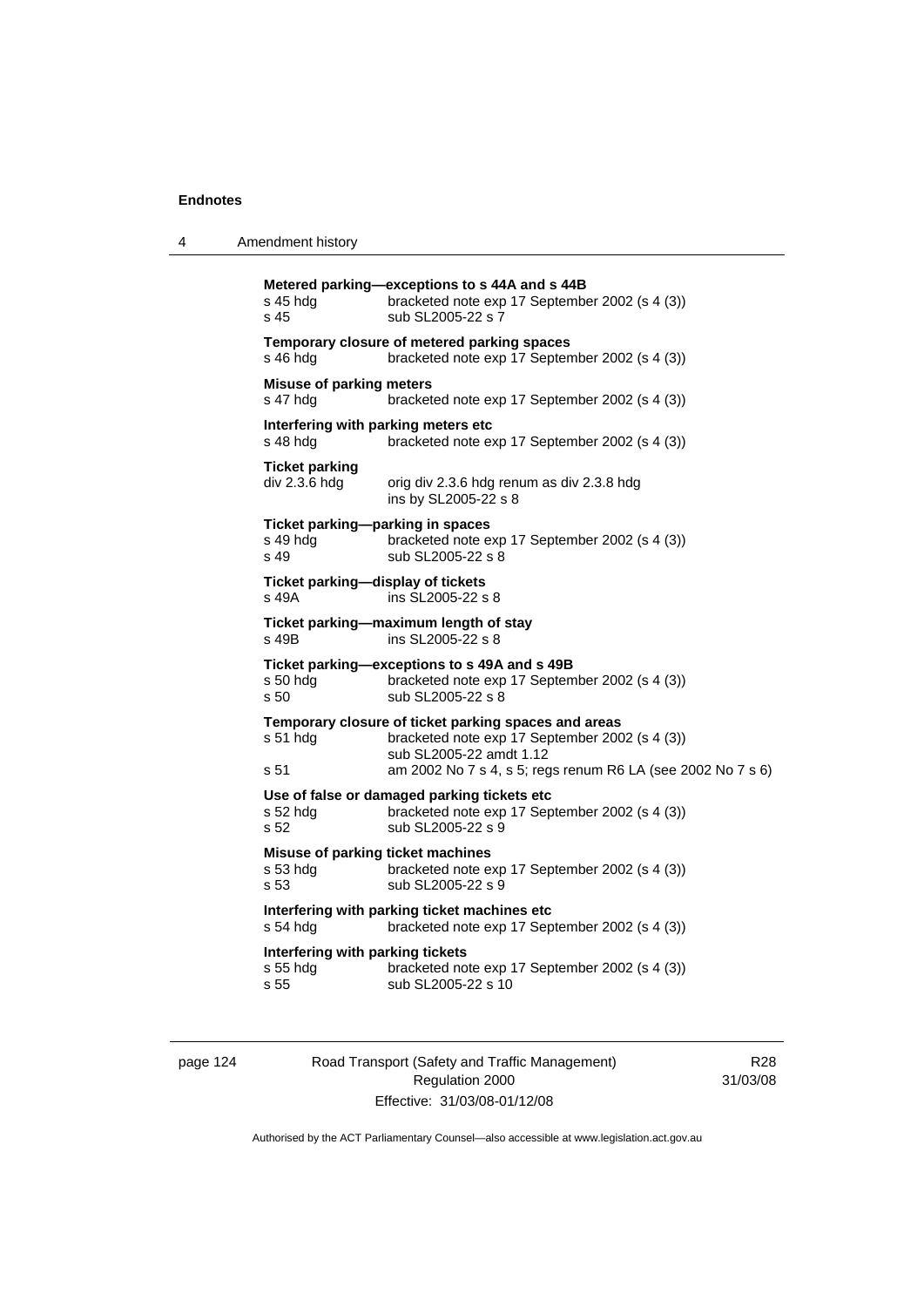# 31/03/08 Road Transport (Safety and Traffic Management) Regulation 2000 Effective: 31/03/08-01/12/08 page 125 **Other ACT road rules about stopping and parking**   $div 2.3.7$  hdg ins SL2005-22 s 10 **Unauthorised use of parking permits and mobility parking scheme authorities**  s 56 hdg bracketed note exp 17 September 2002 (s 4 (3)) s 56 am Act 2002 No 30 amdt 3.770 sub SL2005-22 s 10 **Interfering with parking permits and mobility parking scheme authorities**  s 56A ins SL2005-22 s 10 **No stopping on a road with a red kerb**  s 57 am 2001 No 32 s 5 exp 1 December 2002 (s 57 (2)) **Stopping public buses in bus zones and at bus stops**  s 57A hdg bracketed note exp 17 September 2002 (s 4 (3)) s 57A ins 2000 No 33 s 3 am 2001 Act No 62 amdts 1.39-1.41 **Stopping in an emergency etc or to comply with another law**  s 58 hdg bracketed note exp 17 September 2002 (s 4 (3))<br>s 58 **bracketed note 52 s** 11, s 12 am SL2005-22 s 11, s 12 **Other ACT road rules**  div 2.3.8 hdg (prev div 2.3.6 hdg) ins SL2005-22 s 13 **Carrying dangerous substances**  s 59 hdg bracketed note exp 17 September 2002 (s 4 (3)) sub A2004-7 amdt 1.14 s 59 am A2004-7 amdt 1.15, amdt 1.16 **Interrupting funeral processions etc**  s 60 hdg bracketed note exp 17 September 2002 (s 4 (3)) **Driving on roads closed to traffic**  s 61 hdg bracketed note exp 17 September 2002 (s 4 (3)) **Use of wheeled recreational devices and wheeled toys on roads**  s 62 hdg bracketed note exp 17 September 2002 (s 4 (3)) **Devices that are prescribed traffic control devices—Act, dict, def** *prescribed traffic control device* bracketed note exp 17 September 2002 (s 4 (3)) s 63 sub SL2005-22 s 14 **Preventing prescribed traffic control devices being clearly visible**  s 64 hdg bracketed note exp 17 September 2002 (s 4 (3)) **Use of** *do not overtake turning vehicle sign*  s 65 hdg bracketed note exp 17 September 2002 (s 4 (3))

Authorised by the ACT Parliamentary Counsel—also accessible at www.legislation.act.gov.au

R28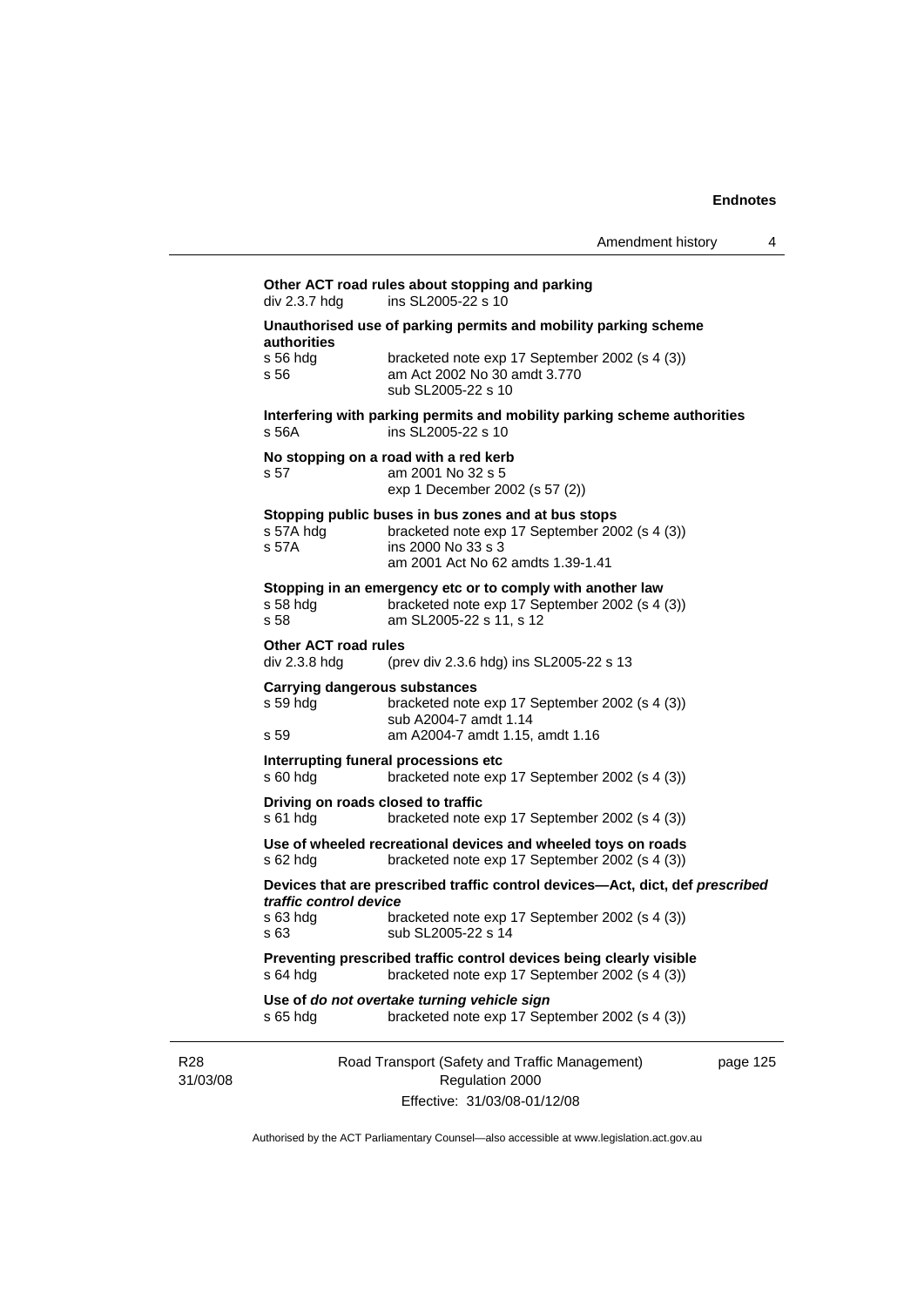| 4 | Amendment history                                         |                                                                                                                                                             |
|---|-----------------------------------------------------------|-------------------------------------------------------------------------------------------------------------------------------------------------------------|
|   | s 66                                                      | Approvals etc by road transport authority<br>am Act 2001 No 44 amdt 1.3797, amdt 1.3798                                                                     |
|   | s 68 hdg                                                  | Defence of complying with direction of police officer or authorised person<br>bracketed note exp 17 September 2002 (s 4 (3))                                |
|   | s 69 hdg                                                  | <b>Exemption for driver of police vehicles</b><br>bracketed note exp 17 September 2002 (s 4 (3))                                                            |
|   | s 70 hdg                                                  | <b>Exemption for driver of emergency vehicles</b><br>bracketed note exp 17 September 2002 (s 4 (3))                                                         |
|   | authorised people<br>s 71 hdg<br>s 71                     | Stopping and parking exemption for police and emergency vehicles and<br>bracketed note exp 17 September 2002 (s 4 (3))<br>sub 2002 No 7 s 7; SL2005-22 s 15 |
|   | <b>Parking</b><br>ch 3 hdg                                | ins 2001 No 32 s 6                                                                                                                                          |
|   | <b>Metered parking schemes</b><br>s 72 hdg                | bracketed note exp 17 September 2002 (s 4 (3))                                                                                                              |
|   | <b>Metered parking areas</b><br>s 73 hda<br>s 73          | bracketed note exp 17 September 2002 (s 4 (3))<br>am SL2005-22 amdt 1.13                                                                                    |
|   | <b>Parking meters</b><br>s 74 hdg                         | bracketed note exp 17 September 2002 (s 4 (3))                                                                                                              |
|   | <b>Metered parking spaces</b><br>s 75 hdg<br>s 74         | bracketed note exp 17 September 2002 (s 4 (3))<br>am SL2005-22 s 16                                                                                         |
|   | <b>Parking authorities</b><br>s 75A                       | ins 2002 No 7 s 8                                                                                                                                           |
|   | <b>Parking authority guidelines</b><br>s 75B hdg<br>s 75B | bracketed note exp 17 September 2002 (s 4 (3))<br>ins 2002 No 7 s 8                                                                                         |
|   | s 76 hdg                                                  | Ticket parking schemes—road transport authority<br>sub 2002 No 7 s 9<br>bracketed note exp 17 September 2002 (s 4 (3))                                      |
|   | s 76                                                      | am SL2005-22 s 17                                                                                                                                           |
|   | s 76A hdg                                                 | Ticket parking schemes-parking authorities<br>bracketed note exp 17 September 2002 (s 4 (3))<br>sub SL2005-22 amdt 1.14                                     |
|   | s 76A                                                     | ins 2002 No 7 s 10                                                                                                                                          |

page 126 Road Transport (Safety and Traffic Management) Regulation 2000 Effective: 31/03/08-01/12/08

R28 31/03/08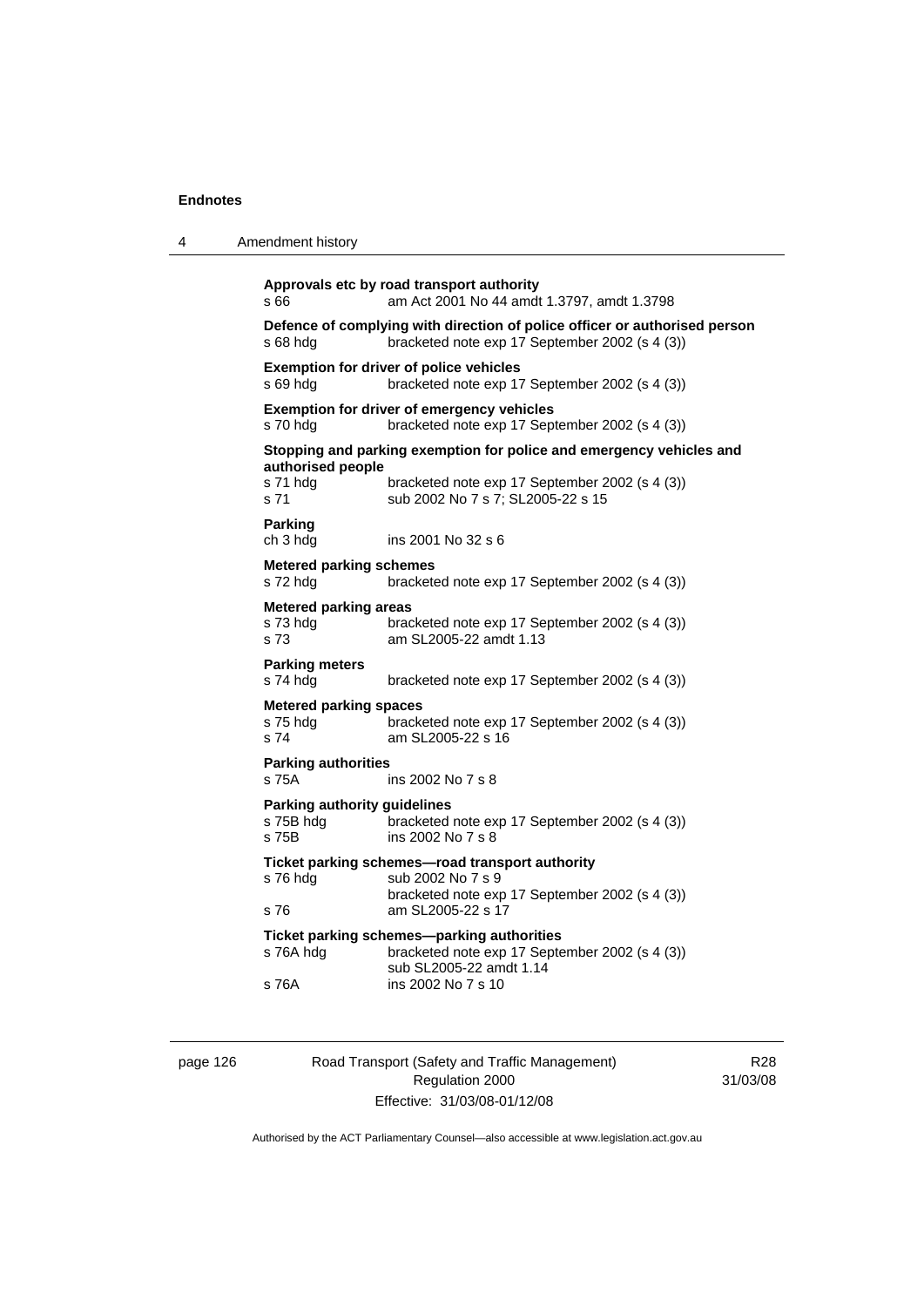| <b>Ticket parking areas</b><br>s 77 hdg<br>s 77      | bracketed note exp 17 September 2002 (s 4 (3))<br>am SL2005-22 amdt 1.15, amdt 1.16<br>(3), (4) exp 1 December 2006 (s 77 (4))                                                                            |
|------------------------------------------------------|-----------------------------------------------------------------------------------------------------------------------------------------------------------------------------------------------------------|
| <b>Ticket parking spaces</b><br>s 78 hda             | bracketed note exp 17 September 2002 (s 4 (3))                                                                                                                                                            |
| <b>Ticket machines</b><br>s 79 hdg                   | bracketed note exp 17 September 2002 (s 4 (3))                                                                                                                                                            |
| <b>Parking tickets</b><br>s 80 hdg<br>s 80           | bracketed note exp 17 September 2002 (s 4 (3))<br>am 2002 No 7 s 11; SL2005-22 ss 18-20                                                                                                                   |
| <b>Duration of parking tickets</b><br>s 81 hdg       | bracketed note exp 17 September 2002 (s 4 (3))                                                                                                                                                            |
| Definitions-div 3.1.3<br>s 82 hdg                    | bracketed note exp 17 September 2002 (s 4 (3))                                                                                                                                                            |
| s 83 hdg                                             | References in div 3.1.3 to land adjoining residential land<br>bracketed note exp 17 September 2002 (s 4 (3))                                                                                              |
| s 84 hdg                                             | Vehicle parked partly on residential land<br>bracketed note exp 17 September 2002 (s 4 (3))                                                                                                               |
| s 85 hda<br>s 85                                     | Parking of certain vehicles on residential land prohibited<br>bracketed note exp 17 September 2002 (s 4 (3))<br>am SL2005-22 amdt 1.17                                                                    |
| s 86 hdg<br>s 86                                     | Parking of certain vehicles on land adjoining residential land prohibited<br>bracketed note exp 17 September 2002 (s 4 (3))<br>am SL2005-22 amdt 1.17                                                     |
| s 87 hdg<br>s 87                                     | Parking of certain commercial vehicles on land with multi-unit housing<br>bracketed note exp 17 September 2002 (s 4 (3))<br>sub A2007-25 amdt 1.165<br>am Act 2002 No 30 amdt 3.771; SL2005-22 amdt 1.17; |
| Daily infringement<br>s 88 hdg                       | A2007-25 amdt 1.166, amdt 1.167<br>bracketed note exp 17 September 2002 (s 4 (3))                                                                                                                         |
| s 88<br><b>Codes of practice</b><br>s 89 hdg<br>s 89 | am A2007-25 amdt 1.168<br>bracketed note exp 17 September 2002 (s 4 (3))<br>am Act 2001 No 44 amdt 1.3799, amdt 1.3800                                                                                    |
|                                                      |                                                                                                                                                                                                           |

R28 31/03/08 Road Transport (Safety and Traffic Management) Regulation 2000 Effective: 31/03/08-01/12/08

page 127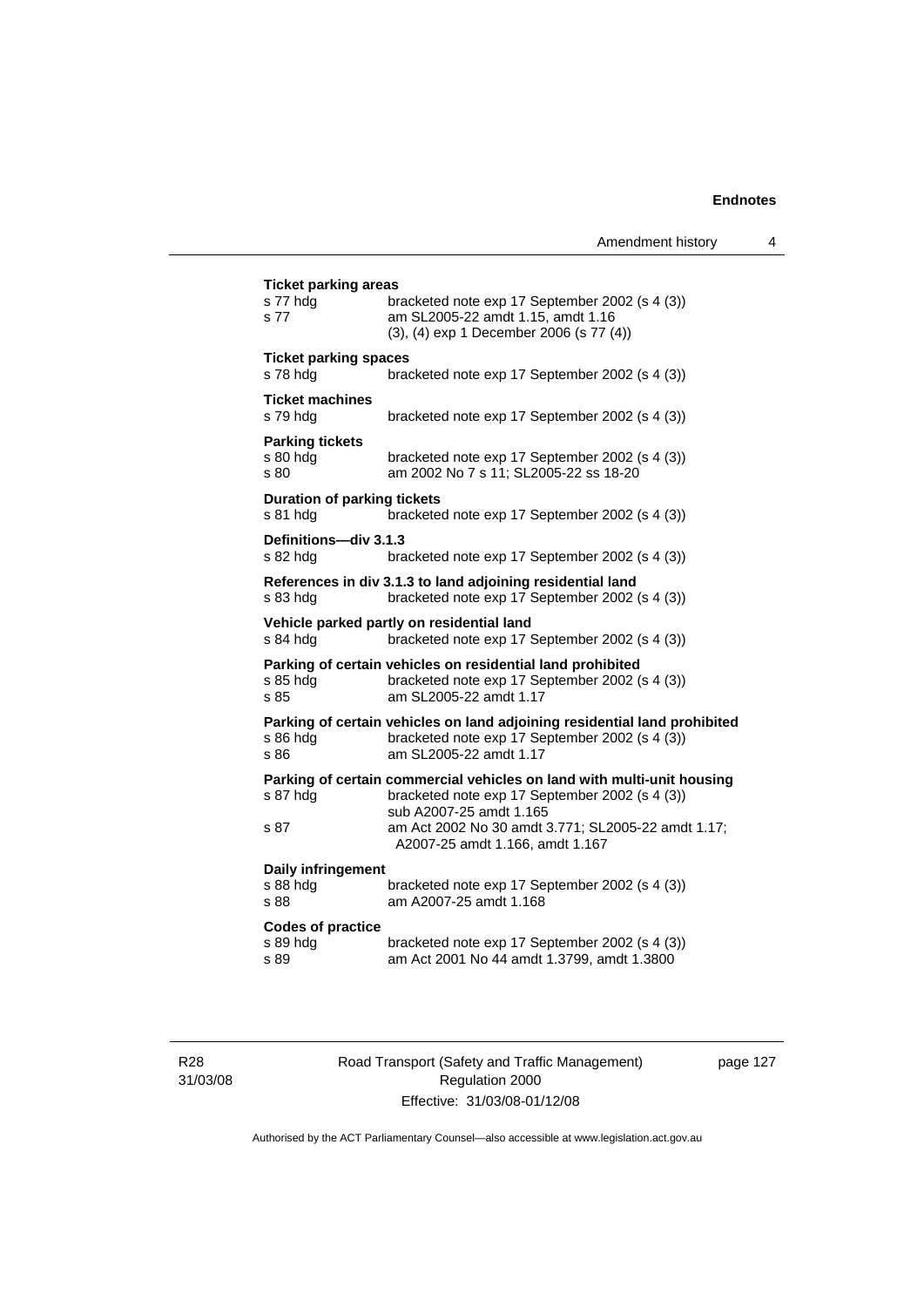4 Amendment history

| s 90                                                        | bracketed note exp 17 September 2002 (s 4 (3))<br>am Act 2001 No 44 amdts 1.3801-1.3803<br>def the code of practice om Act 2001 No 44 amdt 1.3803 |
|-------------------------------------------------------------|---------------------------------------------------------------------------------------------------------------------------------------------------|
| <b>Application for exemption</b><br>s 91 hdg                | bracketed note exp 17 September 2002 (s 4 (3))                                                                                                    |
| s 92 hda<br>s 92                                            | Decision on application for exemption<br>bracketed note exp 17 September 2002 (s 4 (3))<br>am SL2005-22 s 21                                      |
| <b>Endorsement of certificates</b><br>s 93 hda              | bracketed note exp 17 September 2002 (s 4 (3))                                                                                                    |
| s 94 hda                                                    | Variation of conditions of exemptions<br>bracketed note exp 17 September 2002 (s 4 (3))                                                           |
| s 95 hda                                                    | Additional information by applicant<br>bracketed note exp 17 September 2002 (s 4 (3))                                                             |
| s 96 hdg                                                    | Loss etc of existing operator's certificate<br>bracketed note exp 17 September 2002 (s 4 (3))                                                     |
| s 97 hdg<br>s 97                                            | Cancellation of existing operator's certificate etc<br>bracketed note exp 17 September 2002 (s 4 (3))<br>am Act 2002 No 30 amdt 3.772             |
| s 97A hdg<br>s 97A                                          | Other powers to provide pay parking<br>bracketed note exp 17 September 2002 (s 4 (3))<br>ins 2002 No 7 s 12                                       |
| <b>Overlapping schemes</b><br>s 98 hdg<br>s 98              | bracketed note exp 17 September 2002 (s 4 (3))<br>am 2002 No 7 s 13                                                                               |
| s 98A hdg<br>s 98A                                          | Income from ticket parking scheme<br>bracketed note exp 17 September 2002 (s 4 (3))<br>ins 2002 No 7 s 14                                         |
| <b>Costs of ticket parking scheme</b><br>s 98B hdg<br>s 98B | bracketed note exp 17 September 2002 (s 4 (3))<br>ins 2002 No 7 s 14                                                                              |
| Trailers not separately chargeable<br>s 99 hdg              | bracketed note exp 17 September 2002 (s 4 (3))                                                                                                    |
| <b>Parking permits</b><br>s 100 hdg<br>s 100                | bracketed note exp 17 September 2002 (s 4 (3))<br>sub SL2005-22 s 22                                                                              |

page 128 Road Transport (Safety and Traffic Management) Regulation 2000 Effective: 31/03/08-01/12/08

R28 31/03/08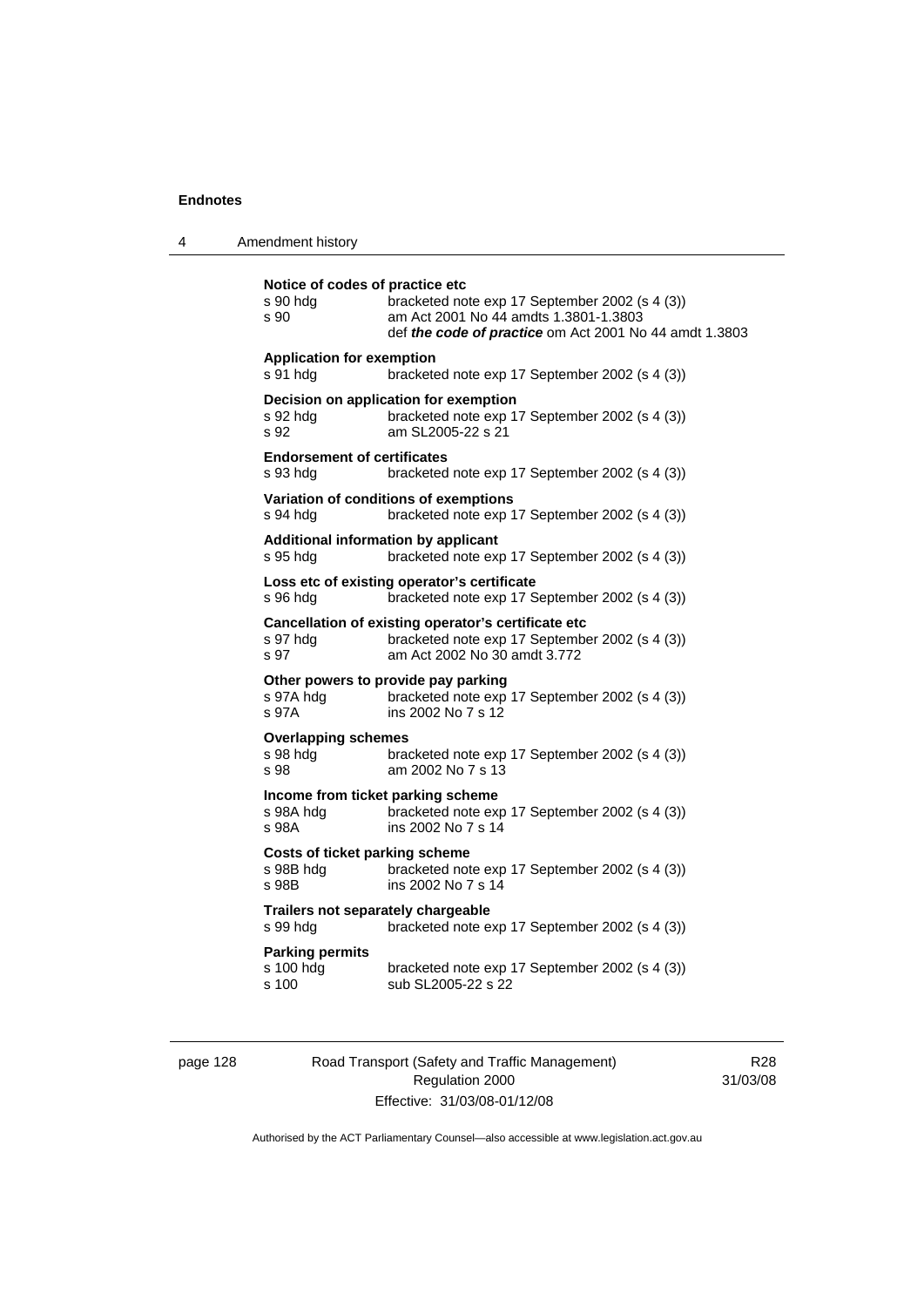#### **Mobility parking scheme authorities**

| s 101 hdg | bracketed note exp 17 September 2002 (s 4 (3)) |
|-----------|------------------------------------------------|
| s 101     | sub SL2005-22 s 22                             |

**Parking permits and mobility parking scheme authorities—cancellation**  ins SL2005-22 s 22

**Parking permits and mobility parking scheme authorities—return when cancelled** 

ins SL2005-22 s 22

#### **Parking—other provisions**

pt 3.3 hdg ins SL2006-51 s 4

**Marking tyres by parking inspectors**<br>s 101C ins SL2006-51 s 4

ins SL2006-51 s 4

#### **Definitions—ch 4**

| s 102 hdg<br>s 102 | bracketed note exp 17 September 2002 (s 4 (3))<br>am 2000 No 33 s 4; 2000 No 52 s 4 |
|--------------------|-------------------------------------------------------------------------------------|
|                    |                                                                                     |
|                    | def <b>approved police speedometer</b> ins 2001 No 32 s 7                           |
|                    | def digital camera detection device sub 2001 No 32 s 8;<br>SL2007-20 s 4            |
|                    | def fixed camera detection device ins SL2007-20 s 5                                 |
|                    | def laser speed measuring device sub SL2004-47 s 40                                 |
|                    | def loop detector speed measuring device ins SL2006-51<br>s <sub>5</sub>            |
|                    | def piezo strip speed measuring device sub SL2006-51 s 6                            |
|                    | def radar speed measuring device sub SL2004-47 s 41;                                |
|                    | SL2007-20 s 6                                                                       |
|                    | def security checksum ins 2001 No 32 s 9                                            |
|                    | def <i>testing authority</i> am 2001 No 32 s 10; SL2004-47 s 42                     |
|                    | def traffic lights camera detection device am SL2006-51 s 7                         |
|                    | om SL2007-20 s 7                                                                    |
|                    | def <b>WORM disk</b> ins $SL2004-47$ s 43                                           |
|                    | Approved traffic offence detection devices                                          |
| s 103 hda          | bracketed note exp 17 September 2002 (s 4 (3))                                      |
| s 103              | sub 2000 No 52 s 5                                                                  |
|                    | am 2001 No 32 s 11; SL2006-51 s 8; SL2007-20 s 8                                    |
|                    |                                                                                     |

**Approval of police vehicle speedometers**  ins 2001 No 32 s 12

#### **Major testing of laser speed measuring devices**

| s 104 hda | bracketed note exp 17 September 2002 (s 4 (3)) |
|-----------|------------------------------------------------|
| s 104     | am 2000 No 33 s 5                              |
|           | sub 2000 No 52 s 5                             |
|           | am 2001 No 32 regs 13-17                       |
|           | sub SL2004-47 s 44                             |

R28 31/03/08 Road Transport (Safety and Traffic Management) Regulation 2000 Effective: 31/03/08-01/12/08

page 129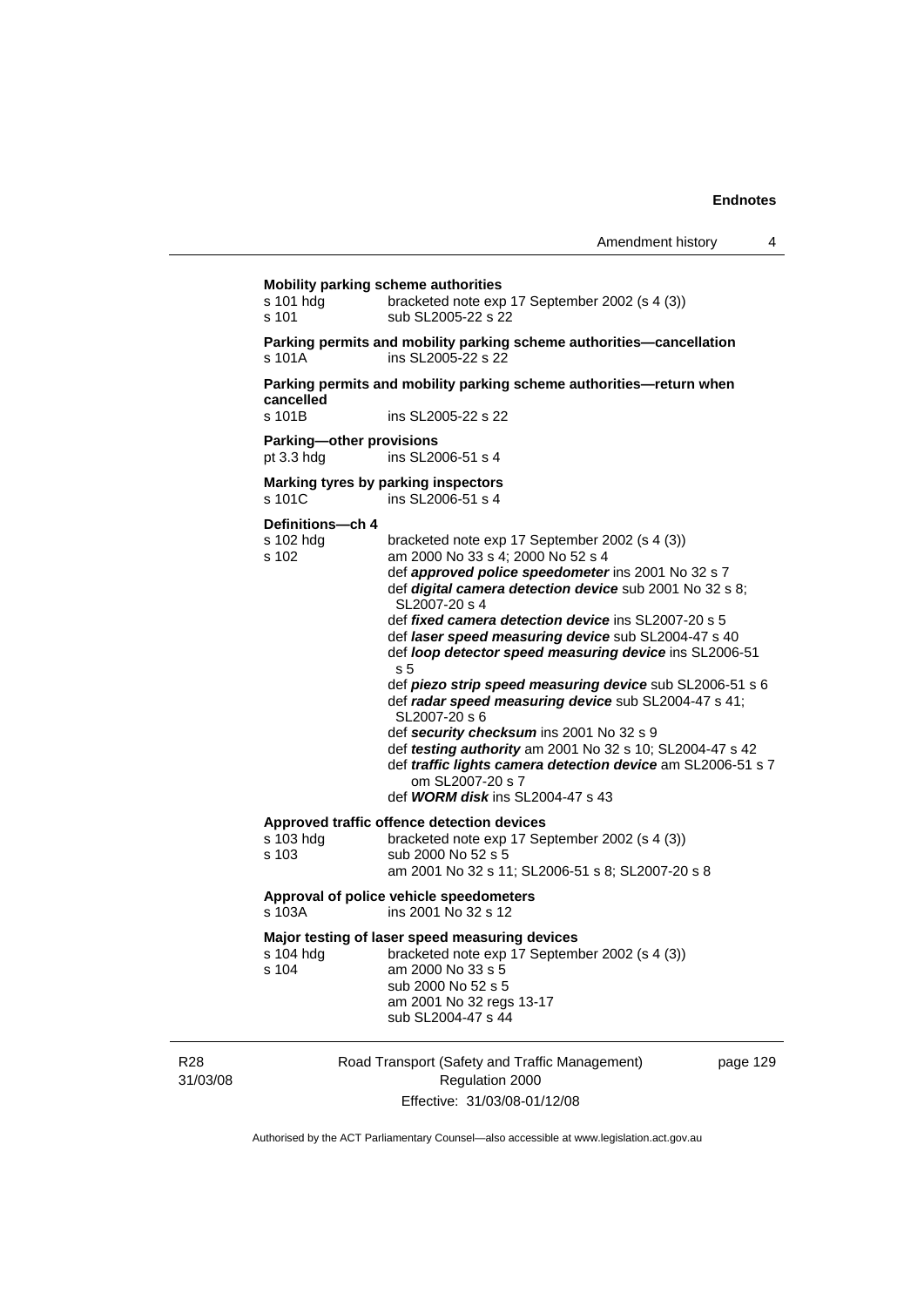4 Amendment history

| s 104A                                               | Major testing of other traffic offence detection devices<br>ins SL2004-47 s 44<br>am SL2006-51 ss 9-11; ss renum R26 LA<br>sub SL2007-20 s 9                                      |
|------------------------------------------------------|-----------------------------------------------------------------------------------------------------------------------------------------------------------------------------------|
| s 104B                                               | Certification and sealing of traffic offence detection devices<br>ins SL2004-47 s 44                                                                                              |
| s 105 hdg<br>s 105                                   | Use of certain digital camera detection devices<br>bracketed note exp 17 September 2002 (s 4 (3))<br>sub 2001 No 32 s 18; SL2007-20 s 10                                          |
| s 105A hdg<br>s 105A                                 | Use of certain laser speed measuring devices<br>bracketed note exp 17 September 2002 (s 4 (3))<br>sub SL2007-20 s 11<br>ins 2001 No 32 s 18<br>am SL2007-20 s 11; ss renum R27 LA |
| s 105B hdg<br>s 105B                                 | Use of certain radar speed measuring devices<br>bracketed note exp 17 September 2002 (s 4 (3))<br>sub SL2007-20 s 12<br>ins 2001 No 32 s 18<br>am SL2007-20 s 12; ss renum R27 LA |
| s 106 hdg                                            | Approved people-testing and sealing<br>bracketed note exp 17 September 2002 (s 4 (3))                                                                                             |
| Approved people-use<br>s 107 hdg<br>s 107            | bracketed note exp 17 September 2002 (s 4 (3))<br>am 2000 No 52 s 6; SL2007-20 s 13                                                                                               |
| s 107A                                               | Recording of camera detection device image files-Act, s 23 (2) (c) (ii)<br>ins 2001 No 32 s 19<br>am SL2004-47 s 45<br>sub SL2007-20 s 14                                         |
| s 107B                                               | Verification of camera detection device image files-Act, s 23 (2) (c) (iii)<br>ins 2001 No 32 s 19<br>sub SL2007-20 s 14                                                          |
| s 23 (2) (c) (iii)                                   | Verification of traffic lights camera detection device image files-Act,                                                                                                           |
| s 107C                                               | ins 2001 No 32 s 19<br>om SL2007-20 s 14                                                                                                                                          |
| Meaning of vehicle image codes<br>s 108 hdg<br>s 108 | bracketed note exp 17 September 2002 (s 4 (3))<br>sub 2000 No 33 s 6; 2000 No 52 s 7<br>am 2001 No 32 regs 20-22; SL2005-7 ss 4-6; SL2006-51 s 12;<br>SL2007-20 s 15, s 16        |

page 130 Road Transport (Safety and Traffic Management) Regulation 2000 Effective: 31/03/08-01/12/08

R28 31/03/08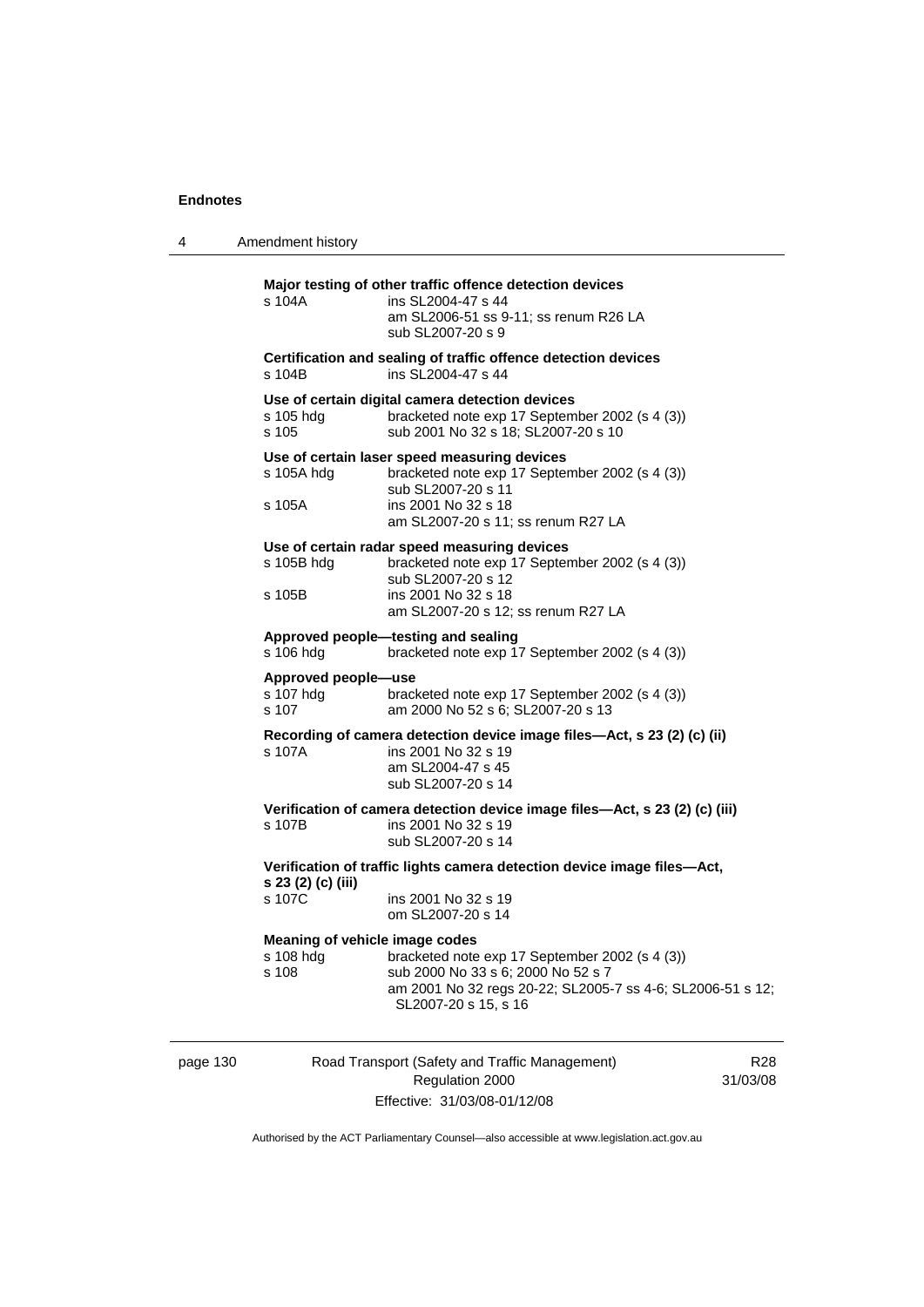|                                                 | Amendment history                                                                                                                                                                 | 4        |
|-------------------------------------------------|-----------------------------------------------------------------------------------------------------------------------------------------------------------------------------------|----------|
| <b>Additional powers of police</b><br>s 109 hdg | bracketed note exp 17 September 2002 (s 4 (3))                                                                                                                                    |          |
| <b>Prohibition on car minding</b><br>s 110 hdg  | bracketed note exp 17 September 2002 (s 4 (3))                                                                                                                                    |          |
| s 111 hdg<br>s 111                              | Removal of unattended vehicles—Act, s 32 (1) (c)<br>bracketed note exp 17 September 2002 (s 4 (3))<br>sub SL2005-22 amdt 1.18                                                     |          |
| s 112 hdg<br>s 112                              | Disposal of impounded or forfeited vehicles<br>bracketed note exp 17 September 2002 (s 4 (3))<br>am Act 2001 No 29 s 14<br>sub 2001 No 32 s 23                                    |          |
| s 112A hdg<br>s 112A                            | Disposal of forfeited vehicles—Act, s 10J<br>bracketed note exp 17 September 2002 (s 4 (3))<br>ins 2001 No 32 s 23                                                                |          |
| s 113 hdg                                       | Responsible person to inspect driver licence<br>bracketed note exp 17 September 2002 (s 4 (3))                                                                                    |          |
| Responsible person's consent<br>s 114 hdg       | bracketed note exp 17 September 2002 (s 4 (3))                                                                                                                                    |          |
| s 115 hdg<br>s 115                              | Standards for safe carriage of loads-Act, s 14 (2)<br>bracketed note exp 17 September 2002 (s 4 (3))<br>sub Act 2002 No 51 amdt 1.42<br>om SL2003-1 s 18<br>ins A2005-62 amdt 1.6 |          |
| s 116 hdg<br>s 116                              | Offences against regulation are strict liability offences<br>bracketed note exp 17 September 2002 (s 4 (3))<br>am Act 2002 No 51 amdt 1.43<br>om SL2003-1 s 18                    |          |
| s 117 hdg<br>s 117                              | General defence of accident or reasonable effort<br>bracketed note exp 17 September 2002 (s 4 (3))<br>am Act 2002 No 51 amdt 1.44<br>om SL2003-1 s 18                             |          |
| <b>Transitional</b><br>ch 6 hdg                 | exp 1 March 2002 (s 128)                                                                                                                                                          |          |
| Parking<br>pt 6.1 hdg                           | exp 1 March 2002 (s 128)                                                                                                                                                          |          |
| s 118                                           | <b>Existing Class A and Class B parking spaces</b><br>exp 1 March 2002 (s 128)                                                                                                    |          |
| <b>Existing parking labels</b><br>s 119         | exp 1 March 2002 (s 128)                                                                                                                                                          |          |
|                                                 | Road Transport (Safety and Traffic Management)<br>Regulation 2000                                                                                                                 | page 131 |

Effective: 31/03/08-01/12/08

R28 31/03/08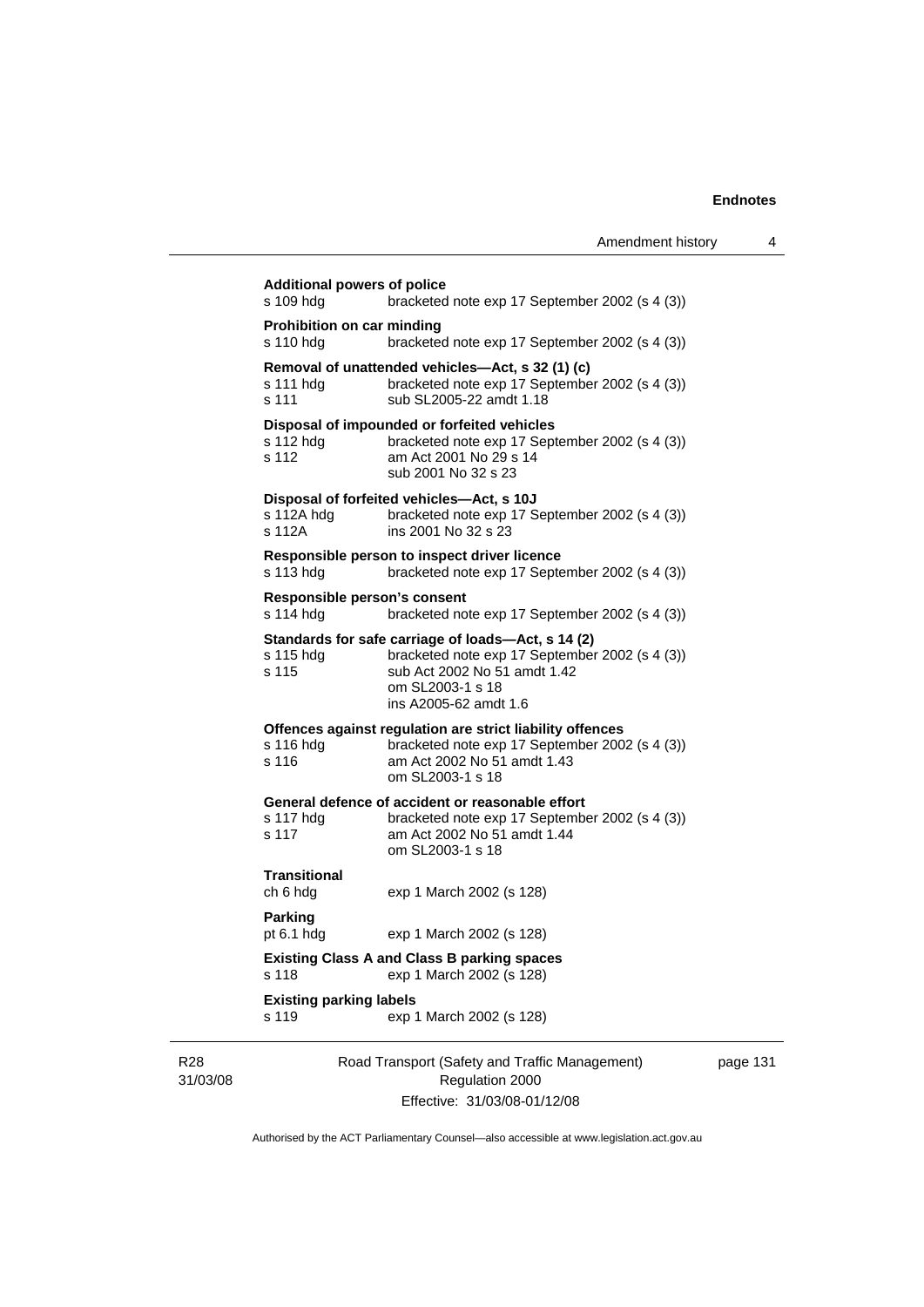4 Amendment history

page 132 Road Transport (Safety and Traffic Management) R28 **Existing disability labels**  s 120 exp 1 June 2000 (s 120) **Existing codes of practice**  s 121 exp 1 March 2002 (s 128) **Existing exemptions**  s 122 exp 1 March 2002 (s 128) **Existing applications for exemptions and variation of conditions**  s 123 exp 1 March 2002 (s 128) **Existing notices to show cause**  s 124 exp 1 March 2002 (s 128) **Traffic offence detection devices**  pt 6.2 hdg exp 1 March 2002 (s 128) **Existing tests and certificates**  s 125 am 2001 No 32 s 24 exp 1 March 2002 (s 128) **Existing approved people—use**  s 126 exp 1 March 2002 (s 128) **Other transitional provisions**  pt 6.3 hdg exp 1 March 2002 (s 128) **Existing medical certificate about seatbelts**  s 127 exp 1 March 2002 (s 128) **Expiry of ch 6**  s 128 am Act 2001 No 27 amdt 4.25 am Act 2001 No 44 amdt 1.3804 exp 1 March 2002 (s 128) **Meaning of location codes on images**  sch 1 sub 2000 No 33 s 8 **Digital camera detection devices**  sch 1 pt 1.1 hdg (prev sch 1 pt 1 hdg) ins SL2000-52 s 8 renum R4 LA sch 1 pt 1.1 am SL2000-52 s 8; SL2005-7 s 7; SL2006-4 s 4; SL2006-51 ss 13-15 **Fixed camera detection devices**  sch 1 pt 1.2 hdg (prev sch 1 pt 2 hdg) ins SL2000-52 s 8 renum R4 LA sub SL2007-20 s 17 sch 1 pt 1.2 ins SL2000-52 s 8 am SL2003-14 s 4; items renum SL2005-7 s 8; SL2006-51 s 16; SL2007-20 s 18

Regulation 2000 Effective: 31/03/08-01/12/08

31/03/08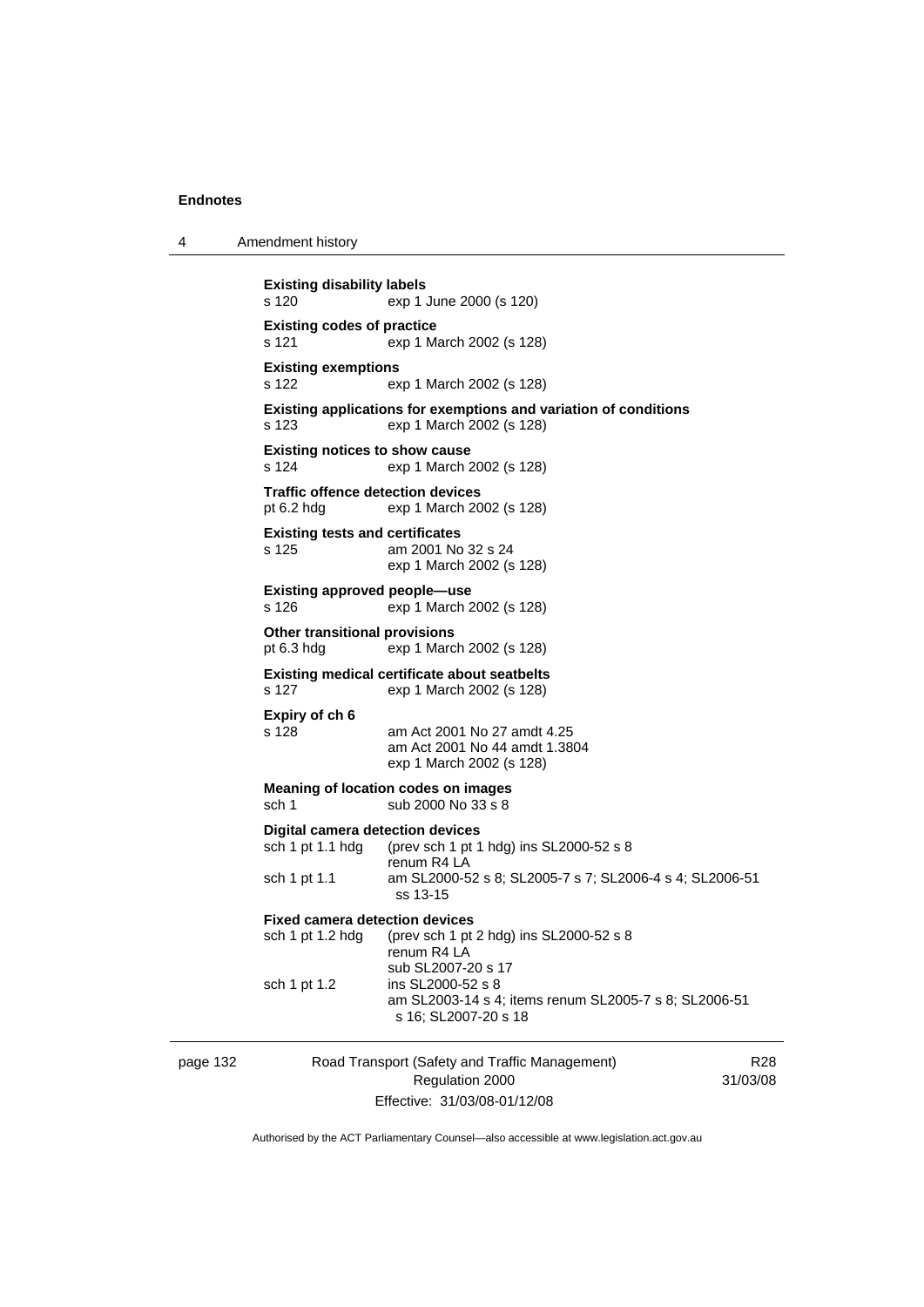| <b>Dictionary</b> |                                                                                             |
|-------------------|---------------------------------------------------------------------------------------------|
| dict              | am A2004-28 amdt 3.62; SL2007-20 s 19; A2007-25<br>amdt 1.169                               |
|                   | def approved police speedometer ins 2001 No 32 s 26                                         |
|                   | def area of operations ins 2002 No 7 s 15                                                   |
|                   | def ARR ins SL2003-12 s 6                                                                   |
|                   | def camera detection device ins 2000 No 52 s 9<br>sub 2001 No 32 s 25                       |
|                   | def centre of the road ins 2000 No 52 s 9                                                   |
|                   | def <b>demand responsive service vehicle</b> ins SL2006-32<br>amdt 1.97                     |
|                   | def <i>digital camera detection device</i> ins 2000 No 52 s 9                               |
|                   | def emergency worker om SL2004-16 s 38<br>ins SL2005-22 amdt 1.19                           |
|                   | def fixed camera detection device ins SL2007-20 s 20                                        |
|                   | def <i>give way</i> ins 2000 No 21 s 4                                                      |
|                   | def hire car ins SL2005-4 amdt 2.43                                                         |
|                   | def <i>indicated on</i> ins 2001 No 32 s 26<br>om R18 LA                                    |
|                   | def laser speed measuring device ins 2000 No 52 s 9                                         |
|                   | def <i>length</i> ins 2000 No 52 s 9                                                        |
|                   | def length of road om 2000 No 52 s 9                                                        |
|                   | def loading zone permit om SL2005-22 s 23                                                   |
|                   | def marked foot crossing ins 2000 No 21 s 4                                                 |
|                   | def <i>motor vehicle</i> ins 2000 No 52 s 9<br>def <b>park</b> sub SL2005-22 amdt 1.10      |
|                   | def parking authority ins 2002 No 7 s 15                                                    |
|                   | def parking authority guidelines ins 2002 No 7 s 15                                         |
|                   | def parking meter am SL2005-22 s 24                                                         |
|                   | def parking permit sub SL2005-22 s 25                                                       |
|                   | def parking ticket am 2002 No 7 s 16                                                        |
|                   | def pay parking device sub SL2005-22 s 25                                                   |
|                   | def pay parking sign ins SL2005-22 s 26                                                     |
|                   | def <i>pedestrian</i> ins 2000 No 21 s 4                                                    |
|                   | def piezo strip speed measuring device ins 2000 No 52 s 9                                   |
|                   | def postal vehicle am SL2004-16 s 39                                                        |
|                   | def <i>private hire car</i> om SL2005-4 amdt 2.44                                           |
|                   | def public bus sub Act 2001 No 62 amdt 1.42                                                 |
|                   | def radar speed measuring device ins 2000 No 52 s 9                                         |
|                   | def <i>recording medium</i> ins 2001 No 32 s 26                                             |
|                   | def <i>red traffic arrow</i> ins 2000 No 52 s 9<br>def red traffic light ins 2000 No 52 s 9 |
|                   | def <i>registered interest</i> om R18 LA                                                    |
|                   | def relevant parking fee sub SL2005-22 s 27                                                 |
|                   | def restricted hire vehicle om SL2005-4 amdt 2.44                                           |
|                   | def <i>restricted taxi</i> om 2002 No 2 s 30                                                |
|                   |                                                                                             |

R28 31/03/08 Road Transport (Safety and Traffic Management) Regulation 2000 Effective: 31/03/08-01/12/08

page 133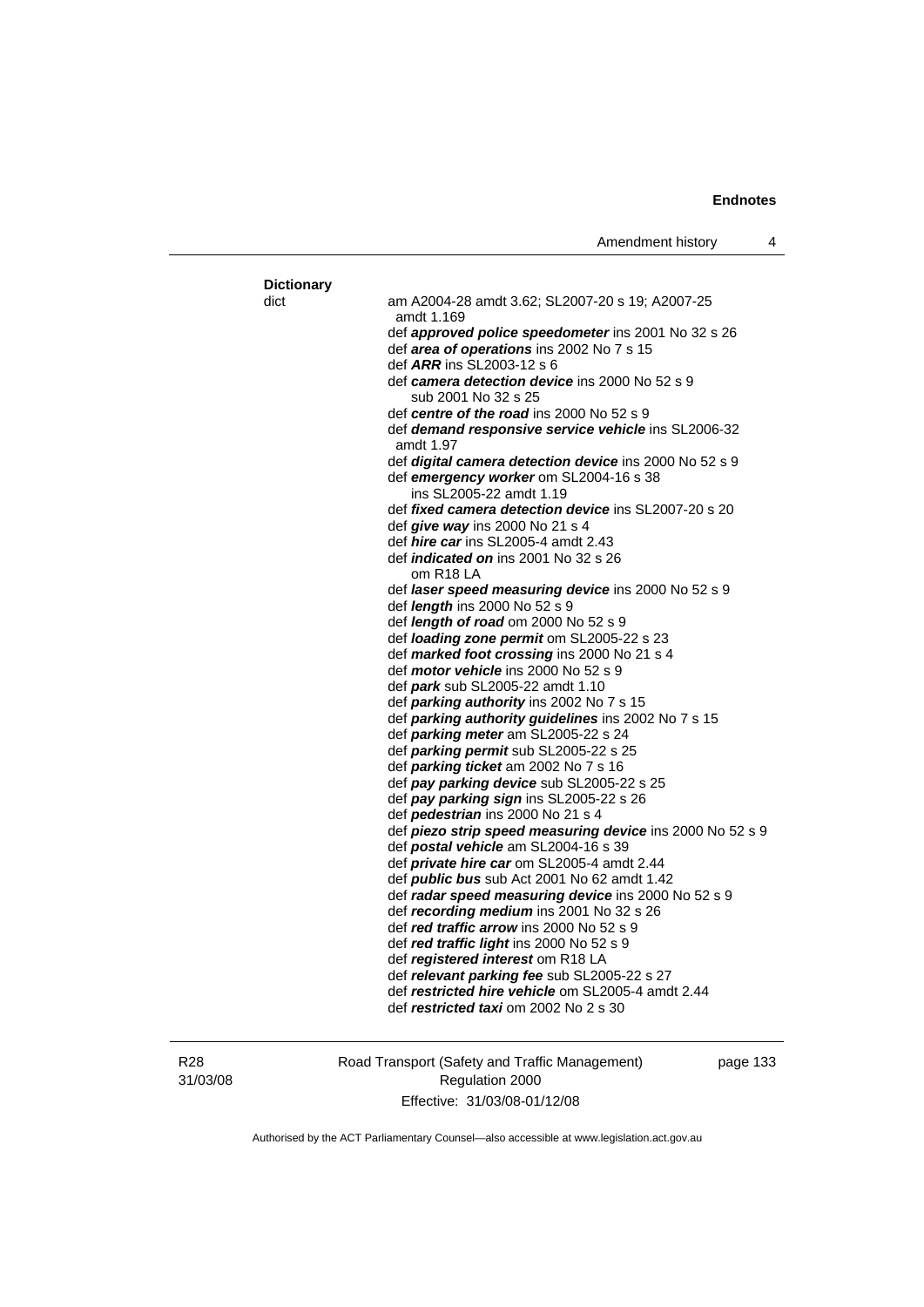5 Earlier republications

```
 def ride ins 2000 No 21 s 4 
def rider ins 2000 No 21 s 4 
def road sub Act 2002 No 30 amdt 3.773; SL2005-22 
amdt 1.20 
def road related area ins Act 2002 No 30 amdt 3.774 
   om R18 LA 
def security checksum ins 2001 No 32 s 26 
def speed measuring device ins 2000 No 52 s 9 
   om R18 LA 
def stop sub SL2005-22 amdt 1.20 
def taxi sub 2002 No 2 s 31 
def testing authority ins 2000 No 52 s 9 
def the Act om Act 2001 No 44 amdt 1.3805 
def ticket parking area sub SL2005-22 s 27 
def ticket parking space sub SL2005-22 s 27 
def traffic lights camera detection device ins 2000 No 52 
s 9 
   om SL2007-20 s 21 
def trailer ins 2000 No 52 s 9 
def vehicle ins 2000 No 52 s 9 
def WORM disk ins 2001 No 32 s 26 
   sub SL2004-47 s 46
```
# **5 Earlier republications**

Some earlier republications were not numbered. The number in column 1 refers to the publication order.

Since 12 September 2001 every authorised republication has been published in electronic pdf format on the ACT legislation register. A selection of authorised republications have also been published in printed format. These republications are marked with an asterisk (\*) in column 1. Electronic and printed versions of an authorised republication are identical.

| <b>Republication No</b> | <b>Amendments to</b> | <b>Republication date</b> |
|-------------------------|----------------------|---------------------------|
| 1                       | not amended          | 1 March 2000              |
| 2                       | Act 2001 No 56       | 12 September 2001         |
| 3                       | Act 2001 No 62       | 3 December 2001           |
| 4                       | SL 2002 No 2         | 1 March 2002              |
| $5^*$                   | SL 2002 No 2         | 2 March 2002              |
| 6                       | SL 2002 No 7         | 16 April 2002             |
|                         |                      |                           |

# page 134 Road Transport (Safety and Traffic Management) Regulation 2000 Effective: 31/03/08-01/12/08

R28 31/03/08